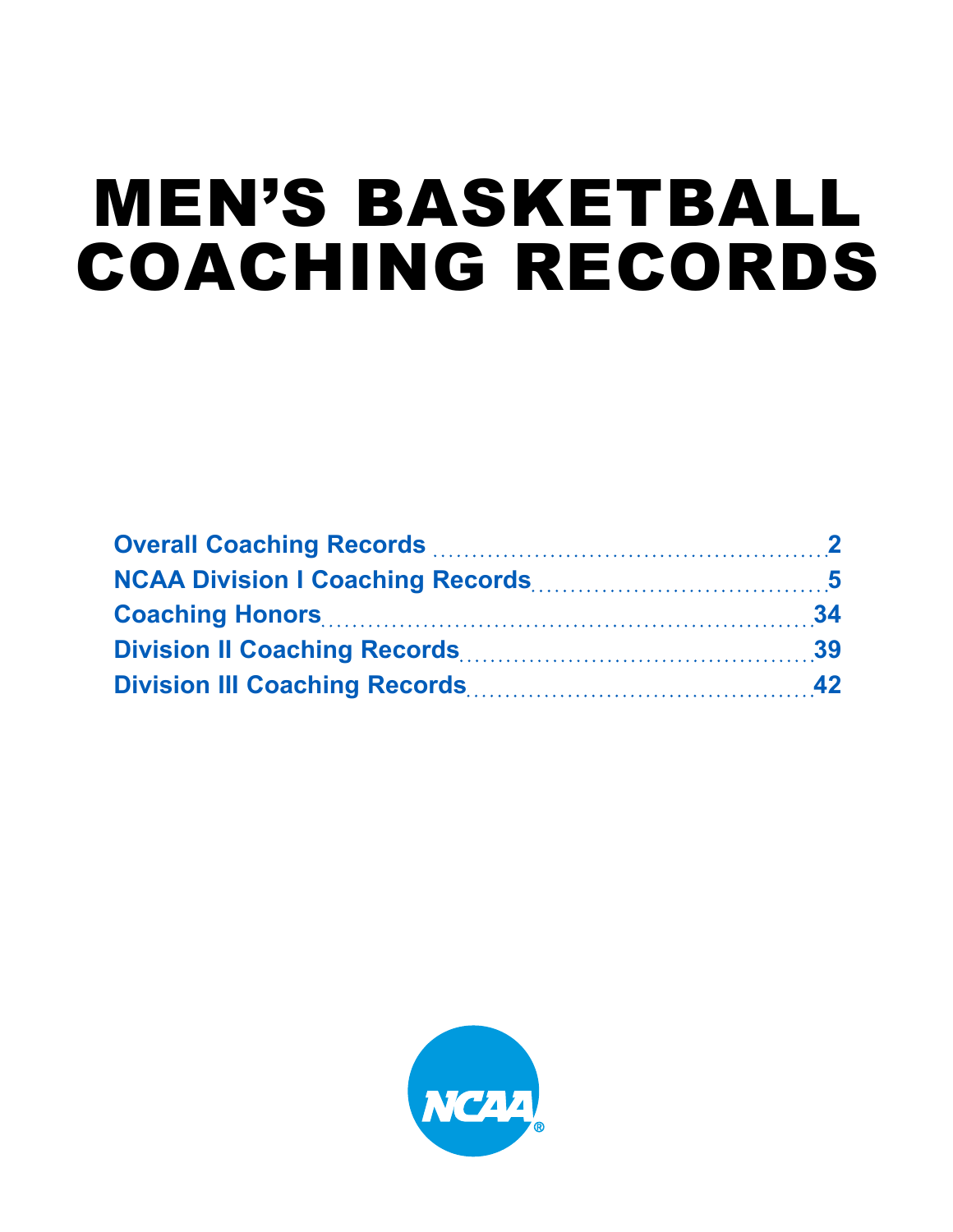# ALL-DIVISIONS COACHING RECORDS

*Some of the won-lost records included in this coaches section have been adjusted because of action by the NCAA Committee on Infractions to forfeit or vacate particular regular-season and NCAA tournament games.* 

# WINNINGEST COACHES ALL-TIME

*(This list includes all coaches with a minimum 10 head coaching seasons at NCAA schools regardless of classification; \*active coach entering 2021-22 season)*

### By Percentage

|     | Coach (Team Coached, Tenure)                                                                    | Yrs. | <b>Won Lost</b> |     | Pct. |  |
|-----|-------------------------------------------------------------------------------------------------|------|-----------------|-----|------|--|
| 1.  | *Jim Crutchfield (West Liberty 2005-17, Nova<br>Southeastern 2018-21)                           | 16   | 428             | 81  | .841 |  |
| 2.  | *Matt Logie (Whitworth 2012-19, Point Loma<br>2020-21)                                          | 10   | 226             | 44  | .837 |  |
| 3.  | *Mark Few (Gonzaga 2000-21)                                                                     | 22   | 630             | 125 | .834 |  |
| 4.  | *Josh Schertz (Lincoln Memorial 2009-21, Indiana<br>St. 2022)                                   | 13   | 337             | 69  | .830 |  |
| 5.  | Clair Bee (Rider 1929-31, LIU Brooklyn 1932-43,<br>46-51)                                       | 21   | 412             | 88  | .824 |  |
| 6.  | Adolph Rupp (Kentucky 1931-52, 54-72)                                                           | 41   | 876             | 190 | .822 |  |
| 7.  | *John Tauer (St. Thomas [MN] 2012-21)                                                           | 10   | 218             | 50  | .813 |  |
| 8.  | Bucky Harris (Jefferson 1954-65, 67)                                                            | 13   | 240             | 56  | .811 |  |
| 9.  | Dolph Stanley (Beloit 1946-57)                                                                  | 12   | 238             | 56  | .810 |  |
| 10. | John Wooden (Indiana St. 1947-48, UCLA<br>1949-75)                                              | 29   | 664             | 162 | .804 |  |
| 11. | John Kresse (Col. of Charleston 1980-02)                                                        | 23   | 560             | 143 | .797 |  |
| 12. | *Ben McCollum (Northwest Mo. St. 2010-21)                                                       | 12   | 300             | 78  | .794 |  |
| 13. | Dave Robbins (Virginia Union 1979-08)                                                           | 30   | 713             | 194 | .786 |  |
| 14. | Jerry Tarkanian (Long Beach St. 1969-73, UNLV<br>1974-92, Fresno St. 1996-02)                   | 31   | 729             | 201 | .784 |  |
| 15. | Francis Schmidt (Tulsa 1916-17, 19-22, Arkansas<br>1924-29, TCU 1930-34)                        | 17   | 258             | 72  | .782 |  |
| 16. | Dean Smith (North Carolina 1962-97)                                                             | 36   | 879             | 254 | .776 |  |
| 17. | Ed Adams (N.C. Central 1937, Tuskegee 1938-49,<br>Texas Southern 1950-58)                       | 22   | 464             | 135 | .775 |  |
| 18. | Steve Moore (Muhlenberg 1982-87, Wooster<br>1988-20)                                            | 39   | 867             | 253 | .774 |  |
| 19. | Roy Williams (Kansas 1989-03, North Carolina<br>2004-21)                                        | 33   | 903             | 264 | .774 |  |
| 20. | Charles Christian (Norfolk St. 1974-78, 82-90)                                                  | 14   | 318             | 95  | .770 |  |
| 21. | *Scott Davenport (Bellarmine 2006-21)                                                           | 16   | 376             | 115 | .766 |  |
| 22. | *Bill Self (Oral Roberts 1994-97, Tulsa 1998-00,<br>Illinois 2001-03, Kansas 2004-21)           | 28   | 729             | 223 | .766 |  |
| 23. | George Keogan (Wis.-Superior 1913-14, Saint                                                     | 27   | 414             | 127 | .765 |  |
|     | Louis 1916, St. Thomas (MN) 1918, Allegheny<br>1919, Valparaiso 1920-21, Notre Dame<br>1924-43) |      |                 |     |      |  |
| 24. | Jack Ramsay (Saint Joseph's 1956-66)                                                            | 11   | 231             | 71  | .765 |  |
| 25. | *Joe Lombardi (Indiana [PA] 2007-21)                                                            | 15   | 334             | 103 | .764 |  |
| 26. | *Mike Krzyzewski (Army West Point 1976-80, Duke<br>1981-21)                                     | 46   | 1,170           | 361 | .764 |  |
| 27. | Frank M. Keaney (Rhode Island 1921-48)                                                          | 28   | 401             | 124 | .764 |  |
| 28. | *John Calipari (Massachusetts 1989-96, Memphis<br>2001-09, Kentucky 2010-21)                    | 29   | 742             | 231 | .763 |  |
| 29. | Bo Ryan (Wis.-Platteville 1985-99, Milwaukee<br>2000-01, Wisconsin 2002-16)                     | 32   | 747             | 233 | .762 |  |
| 30. | *Charlie Ernst (Findlay 2012-21)                                                                | 10   | 224             | 70  | .762 |  |
| 31. | Ron Niekamp (Findlay 1986-11)                                                                   | 26   | 589             | 185 | .761 |  |
| 32. | Vic Bubas (Duke 1960-69)                                                                        | 10   | 213             | 67  | .761 |  |
| 33. | Lucias Mitchell (Alabama St. 1964-67, Kentucky<br>St. 1968-75, Norfolk St. 1979-81)             | 15   | 325             | 103 | .759 |  |
| 34. | *Jeff Young (Walsh 2004-21)                                                                     | 18   | 391             | 124 | .759 |  |

#### **Coach (Team Coached, Tenure) Yrs. Won Lost Pct.** 35. Harry Fisher (Fordham 1905, Columbia 1907, Army West Point 1907, Columbia 1908-10, St. John's (NY) 1910, Columbia 1911-16, Army West Point 1922-23, 25) 16 189 60 759 36. Ed Green (Roanoke 1978-89) 12 260 83 .758 Jim Borcherding (Augustana [IL] 1970-84) 15 313 100 .758<br>Dean Nicholson (Central Wash, 1965-90) 26 620 199 .757 38. Dean Nicholson (Central Wash. 1965-90) 26 620 199 .757 39. Harry Sheehy (Williams 1984-00) 17 324 104<br>40. Fred Bennion (BYU 1909-10. Utah 1911-14. 11 96 31 40. Fred Bennion (BYU 1909-10, Utah 1911-14, Montana St. 1915-19) .756 41. Bill Moore (Scranton 1917-26) 10 114 37 .755 Rodney Watson (Southern Ind. 2010-20) 43. Glenn Van Wieren (Hope 1978-10) 33 660 219 .751 \*Bob Semling (Wis.-Stevens Point 2006-21) 45. John Kochan (Millersville 1984-96) 13 285 96 .748 46. Ralph Welch (Chapman 1926-42) 17<br>47. Chick Davies (Duquesne 1925-43, 47-48) 21 47. Chick Davies (Duquesne 1925-43, 47-48) 21 314 106 .748 Ray Mears (Wittenberg 1957-62, Tennessee 1963-77) .747 49. Edward McNichol (Penn 1921-30) 10 186 63 747<br>50. John Krikorian (Merchant Marine 2007-10. Chris. 15 298 102 745 John Krikorian (Merchant Marine 2007-10, Chris. Newport 2011-21)\* 15 298 102 .745

### **BY VICTORIES**

|     | Coach (Team Coached, Tenure)                                                                                         | Yrs. Won |          | Lost | Pct. |
|-----|----------------------------------------------------------------------------------------------------------------------|----------|----------|------|------|
| 1.  | *Mike Krzyzewski (Army West Point 1976-80,<br>Duke 1981-21)                                                          |          | 46 1,170 | 361  | .764 |
| 2.  | *Herb Magee (Jefferson 1968-21)                                                                                      |          | 53 1,123 | 444  | .717 |
| 3.  | *Jim Boeheim (Syracuse 1977-21)                                                                                      | 45       | 982      | 409  | .706 |
| 4.  | Glenn Robinson (Frank. & Marsh. 1972-19)                                                                             | 48       | 967      | 359  | .729 |
| 5.  | Don Meyer (Hamline 1973-75, Lipscomb 1976-<br>99, Northern St. 2000-10)                                              | 38       | 923      | 324  | .740 |
| 6.  | *Jim Calhoun (Northeastern 1973-86, UConn<br>1987-12; St. Joseph's (CT) 2019-21)                                     | 43       | 918      | 397  | .698 |
| 7.  | Roy Williams (Kansas 1989-03, North Carolina<br>2004-21)                                                             | 33       | 903      | 264  | .774 |
| 8.  | Bob Knight (Army West Point 1966-71, Indiana<br>1972-00, Texas Tech 2002-08)                                         | 42       | 902      | 371  | .709 |
| 9.  | *Bob Huggins Walsh 1981-83, Akron 1985-89,<br>Cincinnati 1990-05, Kansas St. 2007, West<br>Virginia 2008-21          | 39       | 900      | 382  | .702 |
| 10. | Dean Smith (North Carolina 1962-97)                                                                                  | 36       | 879      | 254  | .776 |
| 11. | Adolph Rupp (Kentucky 1931-52, 54-72)                                                                                | 41       | 876      | 190  | .822 |
| 12. | Steve Moore (Muhlenberg 1982-87, Wooster<br>1988-20)                                                                 | 39       | 867      | 253  | .774 |
| 13. | Jim Phelan (Mt. St. Mary's 1955-03)                                                                                  | 49       | 830      | 524  | .613 |
| 14. | Clarence "Big House" Gaines (Winston-Salem<br>1947-93)                                                               | 47       | 828      | 447  | .649 |
| 15. | David Hixon (Amherst 1978-19)                                                                                        | 42       | 826      | 293  | .738 |
| 16. | Jerry Johnson (LeMoyne-Owen 1959-05)                                                                                 | 47       | 821      | 447  | .647 |
| 17. | Rollie Massimino (Stony Brook 1970-71,<br>Villanova 1974-92, UNLV 1993-94, Cleveland<br>St. 1997-03, Keiser 2007-17) | 41       | 816      | 462  | .638 |
| 18. | Bob Chipman (Washburn 1980-17)                                                                                       | 38       | 808      | 353  | .696 |
| 19. | Eddie Sutton (Creighton 1970-74, Arkansas<br>1975-85, Kentucky 1986-89, Oklahoma St.<br>1991-06, San Francisco 2008) | 37       | 806      | 326  | .712 |
| 20. | Rick Byrd (Maryville (TN) 1979-80, Lincoln<br>Memorial 1984-86, Belmont 1987-19)                                     | 38       | 805      | 403  | .666 |
| 21. | *Cliff Ellis (South Ala. 1976-84, Clemson 1985-<br>94, Auburn 1995-04, Coastal Caro. 2008-21)                        | 43       | 798      | 526  | .603 |
| 22. | Jim Smith (Saint John's [MN] 1965-15)                                                                                | 51       | 786      | 556  | .586 |
| 23. | Lefty Driesell (Davidson 1961-69, Maryland<br>1970-86, James Madison 1989-97, Georgia<br>St. 1998-03)                | 41       | 786      | 394  | .666 |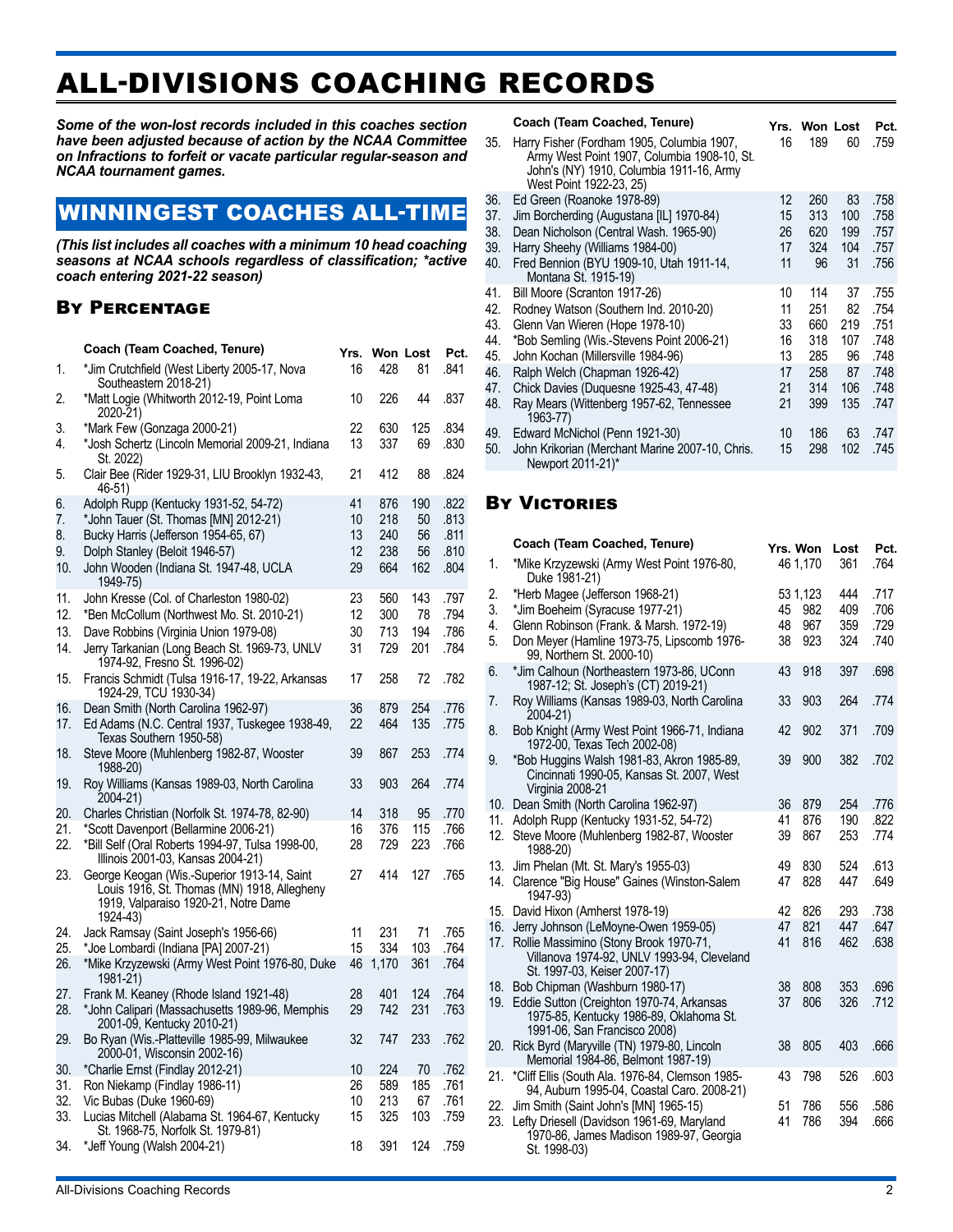|            | Coach (Team Coached, Tenure)                                                                                                       | Yrs. Won |            | Lost       | Pct.         |
|------------|------------------------------------------------------------------------------------------------------------------------------------|----------|------------|------------|--------------|
| 24.        | Lute Olson (Long Beach St. 1974, Iowa 1975-<br>83, Arizona 1984-07)                                                                | 34       | 781        | 279.       | .737         |
| 25.        | Lou Henson (Hardin-Simmons 1963-66, New<br>Mexico St. 1967-75, Illinois 1976-96, New<br>Mexico St. 1998-05)                        | 41       | 779        | 412        | .654         |
| 26.<br>27. | Ed Diddle (Western Ky. 1923-64)<br>Henry Iba (Northwest Mo. St. 1930-33, Colorado<br>1934, Oklahoma St. 1935-70)                   | 42<br>41 | 759<br>755 | 302<br>340 | .715<br>.689 |
| 28.        | John Beilein (Nazareth 1983, Le Moyne 1984-<br>92, Canisius 1993-97, Richmond 1998-02,<br>West Virginia 2003-07, Michigan 2008-19) | 37       | 754        | 425        | .640         |
| 29.        | Bo Ryan (Wis.-Platteville 1985-99, Milwaukee<br>2000-01, Wisconsin 2002-16)                                                        | 32       | 747        | 233        | .762         |
| 30.        | Phog Allen (Baker 1906-07, Kansas 1908, Baker<br>1908, Kansas 1909, Haskell 1909, Central<br>Mo. 1913-19, Kansas 1920-56)          | 48       | 746        | 264        | .739         |
| 31.        | *John Calipari (Massachusetts 1989-96,<br>Memphis 2001-09, Kentucky 2010-21)                                                       | 29       | 742        | 231        | .763         |
| 32.        | John Chaney (Cheyney 1973-82, Temple<br>1983-06)                                                                                   | 34       | 741        | 312        | .704         |
| 33.        | Jerry Tarkanian (Long Beach St. 1969-73, UNLV<br>1974-92, Fresno St. 1996-02)                                                      | 31       | 729        | 201        | .784         |
|            | *Bill Self (Oral Roberts 1994-97, Tulsa 1998-00,<br>Illinois 2001-03, Kansas 2004-21)                                              | 28       | 729        | 223        | .766         |
|            | Norm Stewart (UNI 1962-67, Missouri 1968-99)                                                                                       | 38       | 729        | 373        | .662         |
| 36.        | *Rick Barnes (George Mason 1988, Providence<br>1989-94, Clemson 1995-98, Texas 1999-15,<br>Tennessee 2016-21)                      | 34       | 727        | 387        | .653         |
| 37.        | Ray Meyer (DePaul 1943-84)                                                                                                         | 42       | 724        | 354        | .672         |
| 38.        | Jerry Slocum (Nyack 1976-87, Geneva 1988-96,<br>Gannon 1997-05, Youngstown St. 2006-17)                                            | 42       | 723        | 556        | .565         |
| 39.        | Randy Lambert (Maryville [TN] 1981-19)                                                                                             | 39       | 722        | 325        | .690         |
| 40.        | Don Haskins (UTEP 1962-99)                                                                                                         | 38       | 719        | 353        | .671         |
| 41.        | *Richard Schmidt (Vanderbilt 1980-81, Tampa<br>1984-21)                                                                            | 40       | 718        | 421        | .630         |
| 42.        | Tom Klusman (Rollins 1981-21)*                                                                                                     | 41       | 717        | 441        | .619         |
| 43.        | Dave Robbins (Virginia Union 1979-08)                                                                                              | 30       | 713        | 194        | .786         |
| 44.        | Larry Hunter (Wittenberg 1977-89, Ohio 1990-<br>01, Western Caro. 2006-18)                                                         | 38       | 702        | 453        | .608         |
|            | Dick Sauers (Albany [NY] 1956-87, 89-97)                                                                                           | 41       | 702        | 330        | .680         |
| 46.        | *Dana Altman (Marshall 1990, Kansas St. 1991-<br>94, Creighton 1995-10, Oregon 2011-21)                                            | 32       | 690        | 353        | .662         |
| 47.        | Mark Edwards (Washington-St. Louis 1982-18)                                                                                        | 37       | 685        | 293        | .700         |
| 48.        | Mike Montgomery (Montana 1979-86, Stanford<br>1987-04, California 2009-14)                                                         | 32       | 677        | 317        | .681         |
| 49.        | Denny Crum (Louisville 1972-01)                                                                                                    | 30       | 675        | 295        | .696         |
| 50.        | Lon Kruger (UTRGV 1983-86, Kansas St. 1987-<br>90, Florida 1991-96, Illinois 1997-00, UNLV<br>2005-11, Oklahoma 2012-21)           | 35       | 674        | 432        | .609         |

# WINNINGEST ACTIVE COACHES

*(This list includes all coaches with a minimum five head coaching seasons at NCAA schools regardless of classification.)*

### By Percentage

| No.        | Coach,                            | <b>School</b>               |          | Yrs. Won   | Lost      | Pct.         |
|------------|-----------------------------------|-----------------------------|----------|------------|-----------|--------------|
| 1.         | Jim Crutchfield                   | Nova Southeastern           | 16       | 428        | 81        | .841         |
| 2.         | Matt Logie                        | Point Loma                  | 10       | 226        | 44        | .837         |
| 3.         | Mark Few                          | Gonzaga                     | 22       | 630        | 125       | .834         |
| 4.         | Josh Schertz                      | Indiana St.                 | 13       | 337        | 69        | .830         |
| 5.         | John Tauer                        | St. Thomas (MN)             | 10       | 218        | 50        | .813         |
| 6.         | Tom Brown                         | West Tex. A&M               | 7        | 181        | 43        | .808         |
| 7.         | <b>Ben McCollum</b>               | Northwest Mo. St.           | 12       | 300        | 78        | .794         |
| 8.         | Josh Loeffler                     | Johns Hopkins               | 5        | 112        | 31        | .783         |
| 9.         | Pat McKenzie                      | Saint John's (MN)           | 6        | 114        | 32        | .781         |
| 10.        | <b>Bill Self</b>                  | Kansas                      | 28       | 729        | 223       | .766         |
| 11.        | Joe Lombardi                      | Indiana (PA)                | 15       | 334        | 103       | .764         |
| 12.        | Mike Krzyzewski                   | Duke                        | 46       | 1170       | 361       | .764         |
| 13.        | Scott Davenport                   | Bellarmine                  | 16       | 376        | 115       | .766         |
| 14.        | John Calipari                     | Kentucky                    | 29       | 742        | 231       | .763         |
| 15.        | <b>Charlie Ernst</b>              | Findlay                     | 10       | 224        | 70        | .762         |
| 16.        | Jeff Young                        | Walsh                       | 18       | 391        | 124       | .759         |
| 17.        | Chris Jans                        | New Mexico St.              | 5        | 116        | 37        | .758         |
| 18.        | <b>Bob Semling</b>                | Wis.-Stevens Point          | 16       | 318        | 107       | .748         |
| 19.        | Eric Musselman                    | Arkansas                    | 6        | 155        | 53        | .745         |
| 20.        | John Krikorian                    | Chris. Newport              | 15       | 298        | 102       | .745         |
| 21.        | Mitch Oliver                      | Albertus Magnus             | 13       | 273        | 94        | .744         |
| 22.        | <b>Rick Croy</b>                  | California Baptist          | 8        | 182        | 64        | .740         |
| 23.        | Ken Ammann                        | CUI                         | 20       | 486        | 172       | .739         |
| 24.        | David Macedo                      | Va. Wesleyan                | 21<br>17 | 434<br>325 | 156       | .736         |
| 25.<br>26. | Gary Grzesk<br>Lonnie Blow        | St. Norbert                 | 10       | 212        | 117<br>79 | .735<br>.729 |
| 27.        |                                   | Virginia St.                | 15       | 364        | 136       | .728         |
| 28.        | <b>Tony Bennett</b><br>Pat Miller | Virginia<br>Wis.-Whitewater | 20       | 394        | 148       | .727         |
| 29.        | Mike Jones                        |                             | 18       | 340        | 128       | .726         |
| 30.        | Greg Mason                        | Mississippi Col.<br>Centre  | 22       | 414        | 159       | .723         |
| 31.        | Tom Glynn                         | Rhode Island Col.           | 7        | 124        | 48        | .721         |
| 32.        | Andy Bronkema                     | Ferris St.                  | 8        | 180        | 70        | .720         |
| 33.        | <b>Bruce Pearl</b>                | Auburn                      | 26       | 600        | 237       | .717         |
| 34.        | Tom Izzo                          | Michigan St.                | 26       | 643        | 254       | .717         |
| 35.        | Herb Magee                        | Jefferson                   | 53       | 1123       | 444       | .717         |
| 36.        | Eric Olen                         | UC San Diego                | 8        | 166        | 66        | .716         |
| 37.        | Greg Kamansky                     | Cal Poly Pomona             | 20       | 417        | 166       | .715         |
| 38.        | Dave Niland                       | Penn St.-Behrend            | 26       | 515        | 207       | .713         |
| 39.        | <b>Chris Beard</b>                | Texas                       | 9        | 208        | 85        | .710         |
| 40.        | <b>Chris Bartley</b>              | <b>WPI</b>                  | 19       | 367        | 150       | .710         |
| 41.        | Kevin Bettencourt                 | Endicott                    | 7        | 127        | 52        | .709         |
| 42.        | Steve Ridder                      | Embry-Riddle (FL)           | 31       | 715        | 297       | .707         |
| 43.        | <b>Rick Pitino</b>                | lona                        | 33       | 659        | 274       | .706         |
| 44.        | Jim Boeheim                       | Syracuse                    | 45       | 982        | 409       | .706         |
| 45.        | Jon VanderWal                     | Marietta                    | 14       | 267        | 112       | .704         |
| 46.        | Randy Bennett                     | Saint Mary's (CA)           | 20       | 454        | 192       | .703         |
| 47.        | <b>Bob Huggins</b>                | West Virginia               | 39       | 900        | 382       | .702         |
| 48.        | Chris Martin                      | Loras                       | 5        | 84         | 36        | .700         |
| 49.        | Jim Calhoun                       | Saint Joseph (CT)           | 43       | 918        | 397       | .698         |
| 50.        | Josh Merkel                       | Randolph-Macon              | 10       | 180        | 78        | .698         |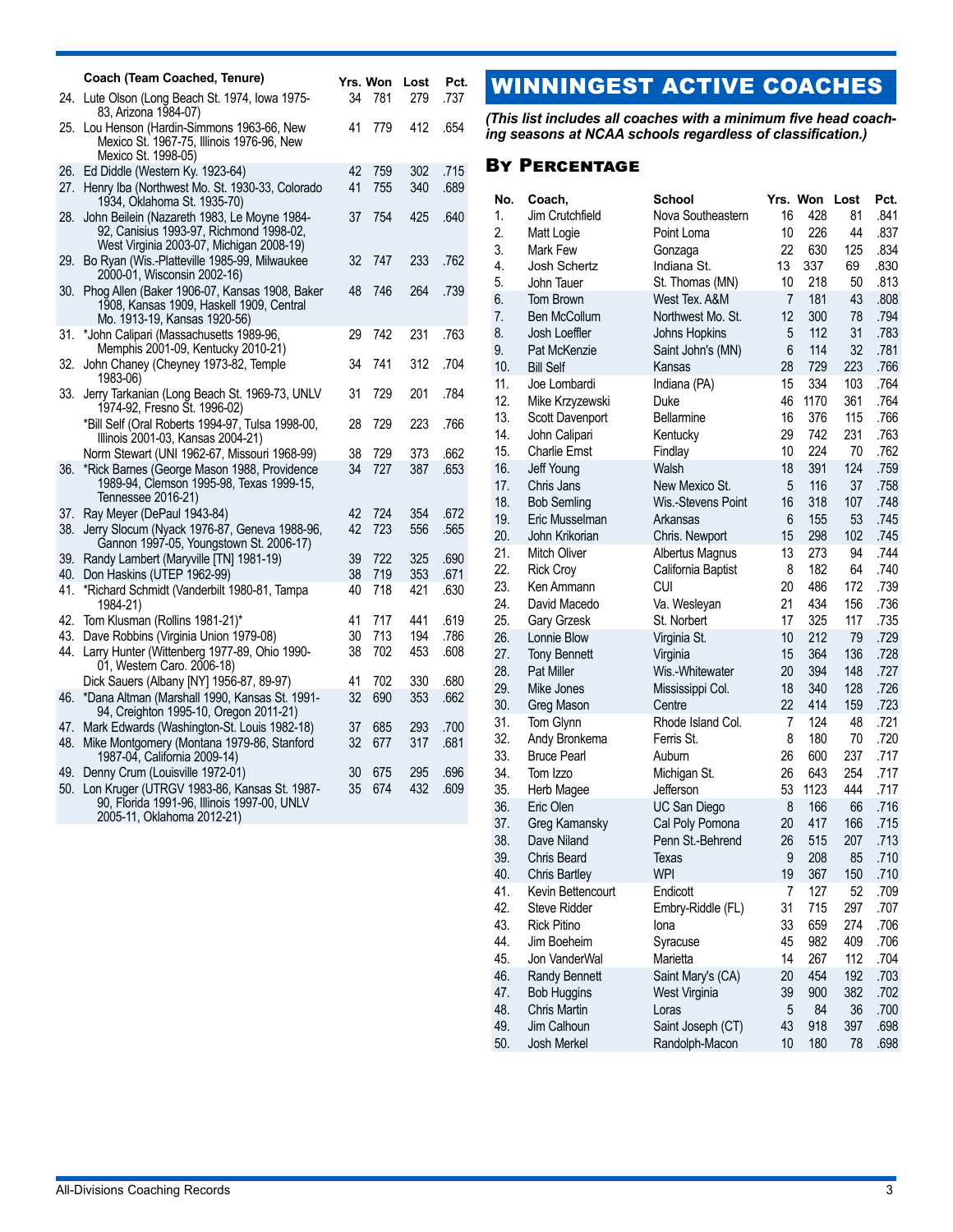### **BY VICTORIES**

| No. | Coach,                     | <b>School</b>          |    | Yrs. Won | Lost | Pct. |
|-----|----------------------------|------------------------|----|----------|------|------|
| 1.  | Mike Krzyzewski            | Duke                   |    | 46 1,170 | 361  | .764 |
| 2.  | Herb Magee                 | Jefferson              | 53 | 1,123    | 444  | .717 |
| 3.  | Jim Boeheim                | Syracuse               | 45 | 982      | 409  | .706 |
| 4.  | Jim Calhoun                | Saint Joseph (CT)      | 43 | 918      | 397  | .698 |
| 5.  | <b>Bob Huggins</b>         | West Virginia          | 39 | 900      | 382  | .702 |
| 6.  | Cliff Ellis                | Coastal Carolina       | 43 | 798      | 526  | .603 |
| 7.  | John Calipari              | Kentucky               | 29 | 742      | 231  | .763 |
| 8.  | <b>Bill Self</b>           | Kansas                 | 28 | 729      | 223  | .766 |
| 9.  | <b>Rick Barnes</b>         | Tennessee              | 34 | 727      | 387  | .653 |
| 10. | <b>Richard Schmidt</b>     | Tampa                  | 40 | 718      | 421  | .630 |
| 11. | Tom Klusman                | <b>Rollins</b>         | 41 | 717      | 441  | .619 |
| 12. | <b>Steve Ridder</b>        | Embry-Riddle (FL)      | 31 | 715      | 297  | .707 |
| 13. | Dana Altman                | Oregon                 | 32 | 690      | 353  | .662 |
| 14. | Jim Larranaga              | Miami (FL)             | 37 | 670      | 464  | .591 |
| 15. | <b>Brian Baptiste</b>      | <b>UMass Dartmouth</b> | 38 | 669      | 352  | .655 |
| 16. | Kelvin Sampson             | Houston                | 32 | 667      | 334  | .666 |
| 17. | Keith Dickson              | St. Anselm             | 34 | 664      | 342  | .660 |
| 18. | <b>Rick Pitino</b>         | lona                   | 33 | 659      | 274  | .706 |
| 19. | Tom Izzo                   | Michigan St.           | 26 | 643      | 254  | .717 |
| 20. | Greg Kampe                 | Oakland                | 37 | 642      | 494  | .565 |
| 21. | <b>Tubby Smith</b>         | <b>High Point</b>      | 30 | 631      | 355  | .640 |
| 22. | Mark Few                   | Gonzaga                | 22 | 630      | 125  | .834 |
| 23. | Steve Alford               | Nevada                 | 30 | 622      | 320  | .660 |
| 24. | Jay Wright                 | Villanova              | 27 | 612      | 274  | .691 |
| 25. | <b>Bob McKillop</b>        | Davidson               | 32 | 607      | 376  | .617 |
|     | Mike Nienaber              | Delta St.              | 38 | 607      | 534  | .532 |
| 27. | <b>Bruce Pearl</b>         | Auburn                 | 26 | 600      | 237  | .717 |
| 28. | Mark Corino                | Caldwell               | 38 | 598      | 477  | .556 |
| 29. | Dick Peth                  | Wartburg               | 36 | 592      | 378  | .610 |
| 30. | Lennie Acuff               | Lipscomb               | 30 | 588      | 344  | .631 |
| 31. | Gary Edwards               | <b>Francis Marion</b>  | 37 | 581      | 469  | .553 |
|     | Bob McVean                 | <b>RIT</b>             | 42 | 581      | 489  | .543 |
| 33. | <b>Charlie Brock</b>       | Springfield            | 40 | 580      | 479  | .548 |
| 34. | Leonard Hamilton           | Florida St.            | 33 | 579      | 437  | .570 |
| 35. | Jim Boone                  | Ark.-Fort Smith        | 35 | 576      | 439  | .567 |
|     | <b>Bill Fenlon</b>         | DePauw                 | 36 | 576      | 351  | .621 |
| 37. | Steve Joyner               | Johnson C. Smith       | 33 | 572      | 374  | .605 |
| 38. | <b>Todd Raridon</b>        | North Central (IL)     | 32 | 564      | 275  | .672 |
| 39. | Jay Lawson                 | <b>Bentley</b>         | 29 | 560      | 292  | .657 |
| 40. | Mike Brey                  | Notre Dame             | 26 | 547      | 300  | .646 |
| 41. | Bob Hoffman                | Central Okla.          | 27 | 543      | 350  | .608 |
| 42. | Greg McDermott             | Creighton              | 27 | 533      | 320  | .625 |
| 43. | Jeff Jones                 | Old Dominion           | 29 | 525      | 381  | .579 |
| 44. | Scott Nagy                 | Wright St.             | 26 | 519      | 289  | .642 |
|     | Mark Hanson                | Gust. Adolphus         | 31 | 519      | 299  | .634 |
| 46. | <b>Terry Butterfield</b>   | Texas-Dallas           | 32 | 518      | 328  | .612 |
| 47. | Dave Niland                | Penn St.-Behrend       | 26 | 515      | 207  | .713 |
| 48. | Ron Lievense               | Barton                 | 33 | 514      | 405  | .559 |
| 49. | <b>Charles Katsiaficas</b> | Pomona-Pitzer          | 33 | 512      | 343  | .599 |
| 50. | Warren Caruso              | Husson                 | 27 | 510      | 239  | .681 |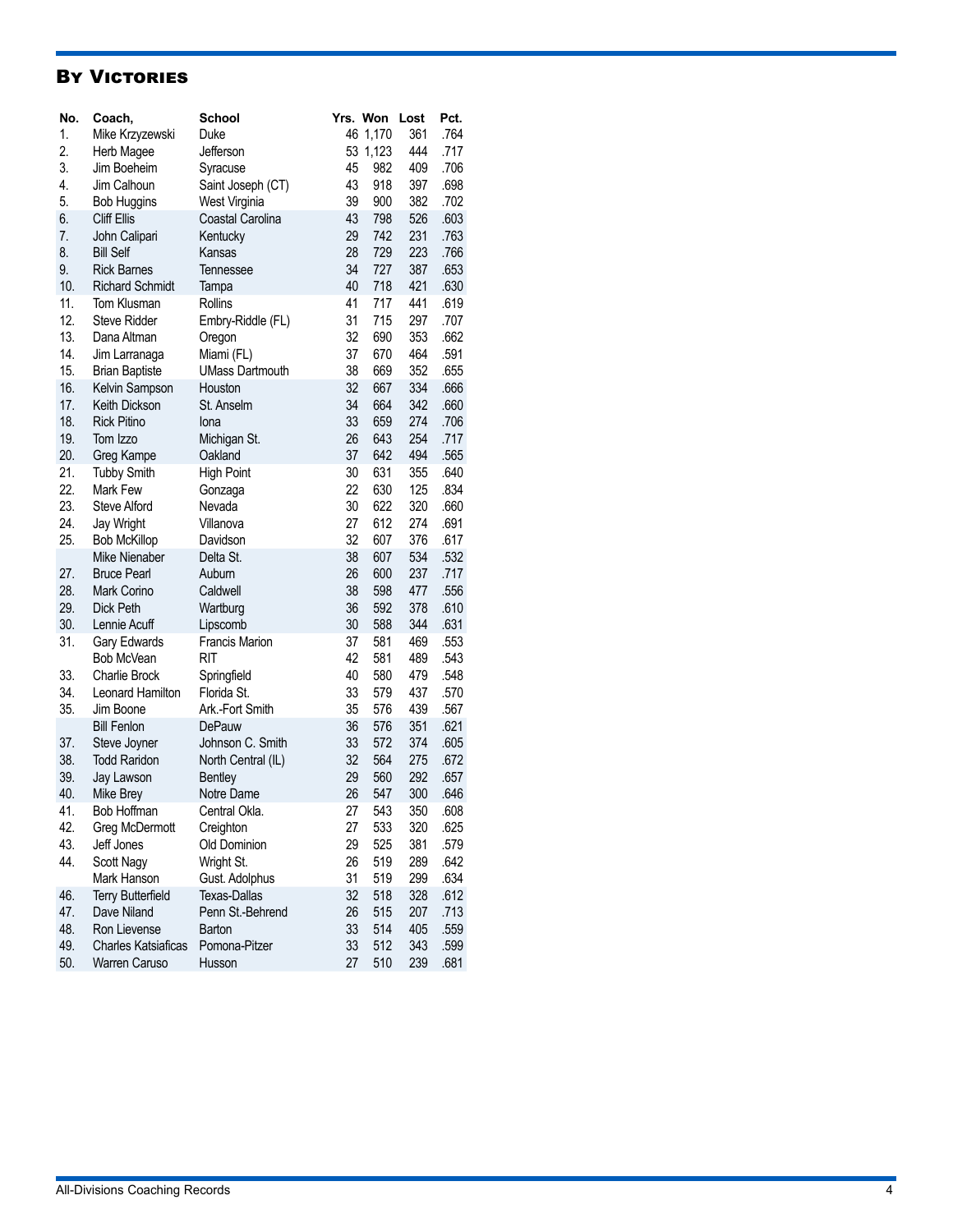# DIVISION I COACHING RECORDS

# WINNINGEST ACTIVE COACHES

*(Minimum five years as a Division I head coach; includes record at four-year U.S. colleges only)*

### By Percentage

| 1.<br>.834<br>22<br>630<br>125<br>Mark Few<br>Gonzaga<br>2.<br>28<br>729<br>223<br><b>Bill Self</b><br>.766<br>Kansas<br>3.<br>46 1,170<br>361<br>.764<br>Mike Krzyzewski<br>Duke<br>29<br>231<br>4.<br>742<br>.763<br>John Calipari<br>Kentucky<br>5.<br>New Mexico St.<br>5<br>116<br>37<br>.758<br>Chris Jans<br>6.<br>6<br>155<br>53<br>.745<br>Eric Musselman<br>Arkansas<br>364<br>7.<br>15<br>136<br>.728<br><b>Tony Bennett</b><br>Virginia<br>8.<br>26<br>600<br>237<br>.717<br><b>Bruce Pearl</b><br>Auburn<br>9.<br>.717<br>26<br>643<br>254<br>Tom Izzo<br>Michigan St.<br>10.<br>9<br>208<br>.710<br>85<br>Chris Beard<br>Texas<br>11.<br>33<br><b>Rick Pitino</b><br>659<br>.706<br>lona<br>274<br>12.<br>982<br>45<br>409<br>.706<br>Jim Boeheim<br>Syracuse<br>13.<br>20<br>454<br>192<br>.703<br>Randy Bennett<br>Saint Mary's (CA)<br>14.<br>39<br>900<br>382<br>.702<br><b>Bob Huggins</b><br>West Virginia<br>15.<br>136<br><b>Steve Forbes</b><br>6<br>59<br>.697<br><b>Wake Forest</b><br>16.<br>22<br>191<br>.696<br>437<br>Ray Harper<br>Jacksonville St.<br>12<br>.692<br>17.<br>249<br>111<br><b>Nathan Davis</b><br><b>Bucknell</b><br>18.<br>27<br>612<br>274<br>.691<br><b>Jay Wright</b><br>Villanova<br>19.<br>18<br>424<br>194<br><b>TCU</b><br>.686<br>Jamie Dixon<br>20.<br>12<br>Louisville<br>272<br>125<br>.685<br>Chris Mack<br>21.<br>6<br>138<br>65<br>.680<br>Nate Oats<br>Alabama<br>22.<br>18<br><b>UCLA</b><br>406<br>193<br>.678<br>Mick Cronin<br>23.<br>10<br>225<br>108<br>.676<br>Craig Smith<br>Utah<br>24.<br>North Texas<br>7<br>155<br>75<br>.674<br><b>Grant McCasland</b><br>25.<br>LSU<br>8<br>85<br>174<br>.672<br>Will Wade<br>26.<br><b>NC State</b><br>7<br>151<br>.668<br><b>Kevin Keatts</b><br>75<br>27.<br>17<br>380<br>189<br>.668<br><b>Matt Painter</b><br>Purdue<br>28.<br>32<br>667<br>334<br>.666<br>Kelvin Sampson<br>Houston<br>29.<br>129<br>6<br>65<br>.665<br>Eric Konkol<br>Louisiana Tech<br>30.<br>9<br>Col. of Charleston<br>186<br>95<br>.662<br>Pat Kelsey<br>31.<br>32<br>690<br>353<br>.662<br>Dana Altman<br>Oregon<br>32.<br>224<br>Michael White<br>10<br>115<br>.661<br>Florida<br>33.<br>30<br>622<br>320<br>.660<br>Steve Alford<br>Nevada<br>34.<br>12<br>Shaka Smart<br>273<br>141<br>.659<br>Marquette<br>35.<br>123<br>6<br>64<br>.658<br>Matt McMahon<br>Murray St.<br>36.<br>17<br>324<br><b>VCU</b><br>171<br>.655<br><b>Mike Rhoades</b><br>37.<br>34<br>727<br>387<br><b>Rick Barnes</b><br>.653<br>Tennessee<br>38.<br>23<br>478<br>256<br>.651<br>Keith Dambrot<br>Duquesne<br>424<br>230<br>39.<br>22<br>.648<br>Jim Hayford<br>Seattle U<br>40.<br>26<br>547<br>300<br>.646<br>Mike Brey<br>Notre Dame<br>13<br>41.<br>271<br>150<br>.644<br>Anthony Grant<br>Dayton<br>42.<br>289<br>Scott Nagy<br>Wright St.<br>26<br>519<br>.642<br>43.<br>19<br>402<br>226<br>.640<br>Mike Anderson<br>St. John's (NY)<br>44.<br>30<br>631<br>355<br>.640<br><b>Tubby Smith</b><br>High Point<br>396<br>45.<br>19<br>226<br>.637<br><b>Rick Stansbury</b><br>Western Ky.<br>46.<br>Ben Howland<br>25<br>500<br>288<br>.635<br>Mississippi St.<br>47.<br>23<br>471<br>272<br>.634<br>Maryland<br>Mark Turgeon<br>48.<br>390<br>226<br>.633<br><b>Scott Drew</b><br>Baylor<br>19<br>49.<br>121<br>71<br>.630<br>Mark Pope<br><b>BYU</b><br>6<br>119<br>50.<br>6<br>70<br>.630<br>Greg Gard<br>Wisconsin<br>51.<br><b>Bruce Weber</b><br>23<br>483<br>285<br>.629<br>Kansas St.<br>142<br>52.<br>84<br><b>Travis DeCuire</b><br>Montana<br>7<br>.628<br>12<br>53.<br>235<br>140<br>.627<br>John Becker<br>Vermont | No. | Coach | School | Yrs. Won | Lost | Pct. |
|----------------------------------------------------------------------------------------------------------------------------------------------------------------------------------------------------------------------------------------------------------------------------------------------------------------------------------------------------------------------------------------------------------------------------------------------------------------------------------------------------------------------------------------------------------------------------------------------------------------------------------------------------------------------------------------------------------------------------------------------------------------------------------------------------------------------------------------------------------------------------------------------------------------------------------------------------------------------------------------------------------------------------------------------------------------------------------------------------------------------------------------------------------------------------------------------------------------------------------------------------------------------------------------------------------------------------------------------------------------------------------------------------------------------------------------------------------------------------------------------------------------------------------------------------------------------------------------------------------------------------------------------------------------------------------------------------------------------------------------------------------------------------------------------------------------------------------------------------------------------------------------------------------------------------------------------------------------------------------------------------------------------------------------------------------------------------------------------------------------------------------------------------------------------------------------------------------------------------------------------------------------------------------------------------------------------------------------------------------------------------------------------------------------------------------------------------------------------------------------------------------------------------------------------------------------------------------------------------------------------------------------------------------------------------------------------------------------------------------------------------------------------------------------------------------------------------------------------------------------------------------------------------------------------------------------------------------------------------------------------------------------------------------------------------------------------------------------------------------------------------------------------------------------------------------------------------------------------------------------------------------------------------------------------------------------------------------------------------------------------------------------------------------------------------------------------------------------------------------------------------------------------------------------------------------------------------------------------------------|-----|-------|--------|----------|------|------|
|                                                                                                                                                                                                                                                                                                                                                                                                                                                                                                                                                                                                                                                                                                                                                                                                                                                                                                                                                                                                                                                                                                                                                                                                                                                                                                                                                                                                                                                                                                                                                                                                                                                                                                                                                                                                                                                                                                                                                                                                                                                                                                                                                                                                                                                                                                                                                                                                                                                                                                                                                                                                                                                                                                                                                                                                                                                                                                                                                                                                                                                                                                                                                                                                                                                                                                                                                                                                                                                                                                                                                                                                          |     |       |        |          |      |      |
|                                                                                                                                                                                                                                                                                                                                                                                                                                                                                                                                                                                                                                                                                                                                                                                                                                                                                                                                                                                                                                                                                                                                                                                                                                                                                                                                                                                                                                                                                                                                                                                                                                                                                                                                                                                                                                                                                                                                                                                                                                                                                                                                                                                                                                                                                                                                                                                                                                                                                                                                                                                                                                                                                                                                                                                                                                                                                                                                                                                                                                                                                                                                                                                                                                                                                                                                                                                                                                                                                                                                                                                                          |     |       |        |          |      |      |
|                                                                                                                                                                                                                                                                                                                                                                                                                                                                                                                                                                                                                                                                                                                                                                                                                                                                                                                                                                                                                                                                                                                                                                                                                                                                                                                                                                                                                                                                                                                                                                                                                                                                                                                                                                                                                                                                                                                                                                                                                                                                                                                                                                                                                                                                                                                                                                                                                                                                                                                                                                                                                                                                                                                                                                                                                                                                                                                                                                                                                                                                                                                                                                                                                                                                                                                                                                                                                                                                                                                                                                                                          |     |       |        |          |      |      |
|                                                                                                                                                                                                                                                                                                                                                                                                                                                                                                                                                                                                                                                                                                                                                                                                                                                                                                                                                                                                                                                                                                                                                                                                                                                                                                                                                                                                                                                                                                                                                                                                                                                                                                                                                                                                                                                                                                                                                                                                                                                                                                                                                                                                                                                                                                                                                                                                                                                                                                                                                                                                                                                                                                                                                                                                                                                                                                                                                                                                                                                                                                                                                                                                                                                                                                                                                                                                                                                                                                                                                                                                          |     |       |        |          |      |      |
|                                                                                                                                                                                                                                                                                                                                                                                                                                                                                                                                                                                                                                                                                                                                                                                                                                                                                                                                                                                                                                                                                                                                                                                                                                                                                                                                                                                                                                                                                                                                                                                                                                                                                                                                                                                                                                                                                                                                                                                                                                                                                                                                                                                                                                                                                                                                                                                                                                                                                                                                                                                                                                                                                                                                                                                                                                                                                                                                                                                                                                                                                                                                                                                                                                                                                                                                                                                                                                                                                                                                                                                                          |     |       |        |          |      |      |
|                                                                                                                                                                                                                                                                                                                                                                                                                                                                                                                                                                                                                                                                                                                                                                                                                                                                                                                                                                                                                                                                                                                                                                                                                                                                                                                                                                                                                                                                                                                                                                                                                                                                                                                                                                                                                                                                                                                                                                                                                                                                                                                                                                                                                                                                                                                                                                                                                                                                                                                                                                                                                                                                                                                                                                                                                                                                                                                                                                                                                                                                                                                                                                                                                                                                                                                                                                                                                                                                                                                                                                                                          |     |       |        |          |      |      |
|                                                                                                                                                                                                                                                                                                                                                                                                                                                                                                                                                                                                                                                                                                                                                                                                                                                                                                                                                                                                                                                                                                                                                                                                                                                                                                                                                                                                                                                                                                                                                                                                                                                                                                                                                                                                                                                                                                                                                                                                                                                                                                                                                                                                                                                                                                                                                                                                                                                                                                                                                                                                                                                                                                                                                                                                                                                                                                                                                                                                                                                                                                                                                                                                                                                                                                                                                                                                                                                                                                                                                                                                          |     |       |        |          |      |      |
|                                                                                                                                                                                                                                                                                                                                                                                                                                                                                                                                                                                                                                                                                                                                                                                                                                                                                                                                                                                                                                                                                                                                                                                                                                                                                                                                                                                                                                                                                                                                                                                                                                                                                                                                                                                                                                                                                                                                                                                                                                                                                                                                                                                                                                                                                                                                                                                                                                                                                                                                                                                                                                                                                                                                                                                                                                                                                                                                                                                                                                                                                                                                                                                                                                                                                                                                                                                                                                                                                                                                                                                                          |     |       |        |          |      |      |
|                                                                                                                                                                                                                                                                                                                                                                                                                                                                                                                                                                                                                                                                                                                                                                                                                                                                                                                                                                                                                                                                                                                                                                                                                                                                                                                                                                                                                                                                                                                                                                                                                                                                                                                                                                                                                                                                                                                                                                                                                                                                                                                                                                                                                                                                                                                                                                                                                                                                                                                                                                                                                                                                                                                                                                                                                                                                                                                                                                                                                                                                                                                                                                                                                                                                                                                                                                                                                                                                                                                                                                                                          |     |       |        |          |      |      |
|                                                                                                                                                                                                                                                                                                                                                                                                                                                                                                                                                                                                                                                                                                                                                                                                                                                                                                                                                                                                                                                                                                                                                                                                                                                                                                                                                                                                                                                                                                                                                                                                                                                                                                                                                                                                                                                                                                                                                                                                                                                                                                                                                                                                                                                                                                                                                                                                                                                                                                                                                                                                                                                                                                                                                                                                                                                                                                                                                                                                                                                                                                                                                                                                                                                                                                                                                                                                                                                                                                                                                                                                          |     |       |        |          |      |      |
|                                                                                                                                                                                                                                                                                                                                                                                                                                                                                                                                                                                                                                                                                                                                                                                                                                                                                                                                                                                                                                                                                                                                                                                                                                                                                                                                                                                                                                                                                                                                                                                                                                                                                                                                                                                                                                                                                                                                                                                                                                                                                                                                                                                                                                                                                                                                                                                                                                                                                                                                                                                                                                                                                                                                                                                                                                                                                                                                                                                                                                                                                                                                                                                                                                                                                                                                                                                                                                                                                                                                                                                                          |     |       |        |          |      |      |
|                                                                                                                                                                                                                                                                                                                                                                                                                                                                                                                                                                                                                                                                                                                                                                                                                                                                                                                                                                                                                                                                                                                                                                                                                                                                                                                                                                                                                                                                                                                                                                                                                                                                                                                                                                                                                                                                                                                                                                                                                                                                                                                                                                                                                                                                                                                                                                                                                                                                                                                                                                                                                                                                                                                                                                                                                                                                                                                                                                                                                                                                                                                                                                                                                                                                                                                                                                                                                                                                                                                                                                                                          |     |       |        |          |      |      |
|                                                                                                                                                                                                                                                                                                                                                                                                                                                                                                                                                                                                                                                                                                                                                                                                                                                                                                                                                                                                                                                                                                                                                                                                                                                                                                                                                                                                                                                                                                                                                                                                                                                                                                                                                                                                                                                                                                                                                                                                                                                                                                                                                                                                                                                                                                                                                                                                                                                                                                                                                                                                                                                                                                                                                                                                                                                                                                                                                                                                                                                                                                                                                                                                                                                                                                                                                                                                                                                                                                                                                                                                          |     |       |        |          |      |      |
|                                                                                                                                                                                                                                                                                                                                                                                                                                                                                                                                                                                                                                                                                                                                                                                                                                                                                                                                                                                                                                                                                                                                                                                                                                                                                                                                                                                                                                                                                                                                                                                                                                                                                                                                                                                                                                                                                                                                                                                                                                                                                                                                                                                                                                                                                                                                                                                                                                                                                                                                                                                                                                                                                                                                                                                                                                                                                                                                                                                                                                                                                                                                                                                                                                                                                                                                                                                                                                                                                                                                                                                                          |     |       |        |          |      |      |
|                                                                                                                                                                                                                                                                                                                                                                                                                                                                                                                                                                                                                                                                                                                                                                                                                                                                                                                                                                                                                                                                                                                                                                                                                                                                                                                                                                                                                                                                                                                                                                                                                                                                                                                                                                                                                                                                                                                                                                                                                                                                                                                                                                                                                                                                                                                                                                                                                                                                                                                                                                                                                                                                                                                                                                                                                                                                                                                                                                                                                                                                                                                                                                                                                                                                                                                                                                                                                                                                                                                                                                                                          |     |       |        |          |      |      |
|                                                                                                                                                                                                                                                                                                                                                                                                                                                                                                                                                                                                                                                                                                                                                                                                                                                                                                                                                                                                                                                                                                                                                                                                                                                                                                                                                                                                                                                                                                                                                                                                                                                                                                                                                                                                                                                                                                                                                                                                                                                                                                                                                                                                                                                                                                                                                                                                                                                                                                                                                                                                                                                                                                                                                                                                                                                                                                                                                                                                                                                                                                                                                                                                                                                                                                                                                                                                                                                                                                                                                                                                          |     |       |        |          |      |      |
|                                                                                                                                                                                                                                                                                                                                                                                                                                                                                                                                                                                                                                                                                                                                                                                                                                                                                                                                                                                                                                                                                                                                                                                                                                                                                                                                                                                                                                                                                                                                                                                                                                                                                                                                                                                                                                                                                                                                                                                                                                                                                                                                                                                                                                                                                                                                                                                                                                                                                                                                                                                                                                                                                                                                                                                                                                                                                                                                                                                                                                                                                                                                                                                                                                                                                                                                                                                                                                                                                                                                                                                                          |     |       |        |          |      |      |
|                                                                                                                                                                                                                                                                                                                                                                                                                                                                                                                                                                                                                                                                                                                                                                                                                                                                                                                                                                                                                                                                                                                                                                                                                                                                                                                                                                                                                                                                                                                                                                                                                                                                                                                                                                                                                                                                                                                                                                                                                                                                                                                                                                                                                                                                                                                                                                                                                                                                                                                                                                                                                                                                                                                                                                                                                                                                                                                                                                                                                                                                                                                                                                                                                                                                                                                                                                                                                                                                                                                                                                                                          |     |       |        |          |      |      |
|                                                                                                                                                                                                                                                                                                                                                                                                                                                                                                                                                                                                                                                                                                                                                                                                                                                                                                                                                                                                                                                                                                                                                                                                                                                                                                                                                                                                                                                                                                                                                                                                                                                                                                                                                                                                                                                                                                                                                                                                                                                                                                                                                                                                                                                                                                                                                                                                                                                                                                                                                                                                                                                                                                                                                                                                                                                                                                                                                                                                                                                                                                                                                                                                                                                                                                                                                                                                                                                                                                                                                                                                          |     |       |        |          |      |      |
|                                                                                                                                                                                                                                                                                                                                                                                                                                                                                                                                                                                                                                                                                                                                                                                                                                                                                                                                                                                                                                                                                                                                                                                                                                                                                                                                                                                                                                                                                                                                                                                                                                                                                                                                                                                                                                                                                                                                                                                                                                                                                                                                                                                                                                                                                                                                                                                                                                                                                                                                                                                                                                                                                                                                                                                                                                                                                                                                                                                                                                                                                                                                                                                                                                                                                                                                                                                                                                                                                                                                                                                                          |     |       |        |          |      |      |
|                                                                                                                                                                                                                                                                                                                                                                                                                                                                                                                                                                                                                                                                                                                                                                                                                                                                                                                                                                                                                                                                                                                                                                                                                                                                                                                                                                                                                                                                                                                                                                                                                                                                                                                                                                                                                                                                                                                                                                                                                                                                                                                                                                                                                                                                                                                                                                                                                                                                                                                                                                                                                                                                                                                                                                                                                                                                                                                                                                                                                                                                                                                                                                                                                                                                                                                                                                                                                                                                                                                                                                                                          |     |       |        |          |      |      |
|                                                                                                                                                                                                                                                                                                                                                                                                                                                                                                                                                                                                                                                                                                                                                                                                                                                                                                                                                                                                                                                                                                                                                                                                                                                                                                                                                                                                                                                                                                                                                                                                                                                                                                                                                                                                                                                                                                                                                                                                                                                                                                                                                                                                                                                                                                                                                                                                                                                                                                                                                                                                                                                                                                                                                                                                                                                                                                                                                                                                                                                                                                                                                                                                                                                                                                                                                                                                                                                                                                                                                                                                          |     |       |        |          |      |      |
|                                                                                                                                                                                                                                                                                                                                                                                                                                                                                                                                                                                                                                                                                                                                                                                                                                                                                                                                                                                                                                                                                                                                                                                                                                                                                                                                                                                                                                                                                                                                                                                                                                                                                                                                                                                                                                                                                                                                                                                                                                                                                                                                                                                                                                                                                                                                                                                                                                                                                                                                                                                                                                                                                                                                                                                                                                                                                                                                                                                                                                                                                                                                                                                                                                                                                                                                                                                                                                                                                                                                                                                                          |     |       |        |          |      |      |
|                                                                                                                                                                                                                                                                                                                                                                                                                                                                                                                                                                                                                                                                                                                                                                                                                                                                                                                                                                                                                                                                                                                                                                                                                                                                                                                                                                                                                                                                                                                                                                                                                                                                                                                                                                                                                                                                                                                                                                                                                                                                                                                                                                                                                                                                                                                                                                                                                                                                                                                                                                                                                                                                                                                                                                                                                                                                                                                                                                                                                                                                                                                                                                                                                                                                                                                                                                                                                                                                                                                                                                                                          |     |       |        |          |      |      |
|                                                                                                                                                                                                                                                                                                                                                                                                                                                                                                                                                                                                                                                                                                                                                                                                                                                                                                                                                                                                                                                                                                                                                                                                                                                                                                                                                                                                                                                                                                                                                                                                                                                                                                                                                                                                                                                                                                                                                                                                                                                                                                                                                                                                                                                                                                                                                                                                                                                                                                                                                                                                                                                                                                                                                                                                                                                                                                                                                                                                                                                                                                                                                                                                                                                                                                                                                                                                                                                                                                                                                                                                          |     |       |        |          |      |      |
|                                                                                                                                                                                                                                                                                                                                                                                                                                                                                                                                                                                                                                                                                                                                                                                                                                                                                                                                                                                                                                                                                                                                                                                                                                                                                                                                                                                                                                                                                                                                                                                                                                                                                                                                                                                                                                                                                                                                                                                                                                                                                                                                                                                                                                                                                                                                                                                                                                                                                                                                                                                                                                                                                                                                                                                                                                                                                                                                                                                                                                                                                                                                                                                                                                                                                                                                                                                                                                                                                                                                                                                                          |     |       |        |          |      |      |
|                                                                                                                                                                                                                                                                                                                                                                                                                                                                                                                                                                                                                                                                                                                                                                                                                                                                                                                                                                                                                                                                                                                                                                                                                                                                                                                                                                                                                                                                                                                                                                                                                                                                                                                                                                                                                                                                                                                                                                                                                                                                                                                                                                                                                                                                                                                                                                                                                                                                                                                                                                                                                                                                                                                                                                                                                                                                                                                                                                                                                                                                                                                                                                                                                                                                                                                                                                                                                                                                                                                                                                                                          |     |       |        |          |      |      |
|                                                                                                                                                                                                                                                                                                                                                                                                                                                                                                                                                                                                                                                                                                                                                                                                                                                                                                                                                                                                                                                                                                                                                                                                                                                                                                                                                                                                                                                                                                                                                                                                                                                                                                                                                                                                                                                                                                                                                                                                                                                                                                                                                                                                                                                                                                                                                                                                                                                                                                                                                                                                                                                                                                                                                                                                                                                                                                                                                                                                                                                                                                                                                                                                                                                                                                                                                                                                                                                                                                                                                                                                          |     |       |        |          |      |      |
|                                                                                                                                                                                                                                                                                                                                                                                                                                                                                                                                                                                                                                                                                                                                                                                                                                                                                                                                                                                                                                                                                                                                                                                                                                                                                                                                                                                                                                                                                                                                                                                                                                                                                                                                                                                                                                                                                                                                                                                                                                                                                                                                                                                                                                                                                                                                                                                                                                                                                                                                                                                                                                                                                                                                                                                                                                                                                                                                                                                                                                                                                                                                                                                                                                                                                                                                                                                                                                                                                                                                                                                                          |     |       |        |          |      |      |
|                                                                                                                                                                                                                                                                                                                                                                                                                                                                                                                                                                                                                                                                                                                                                                                                                                                                                                                                                                                                                                                                                                                                                                                                                                                                                                                                                                                                                                                                                                                                                                                                                                                                                                                                                                                                                                                                                                                                                                                                                                                                                                                                                                                                                                                                                                                                                                                                                                                                                                                                                                                                                                                                                                                                                                                                                                                                                                                                                                                                                                                                                                                                                                                                                                                                                                                                                                                                                                                                                                                                                                                                          |     |       |        |          |      |      |
|                                                                                                                                                                                                                                                                                                                                                                                                                                                                                                                                                                                                                                                                                                                                                                                                                                                                                                                                                                                                                                                                                                                                                                                                                                                                                                                                                                                                                                                                                                                                                                                                                                                                                                                                                                                                                                                                                                                                                                                                                                                                                                                                                                                                                                                                                                                                                                                                                                                                                                                                                                                                                                                                                                                                                                                                                                                                                                                                                                                                                                                                                                                                                                                                                                                                                                                                                                                                                                                                                                                                                                                                          |     |       |        |          |      |      |
|                                                                                                                                                                                                                                                                                                                                                                                                                                                                                                                                                                                                                                                                                                                                                                                                                                                                                                                                                                                                                                                                                                                                                                                                                                                                                                                                                                                                                                                                                                                                                                                                                                                                                                                                                                                                                                                                                                                                                                                                                                                                                                                                                                                                                                                                                                                                                                                                                                                                                                                                                                                                                                                                                                                                                                                                                                                                                                                                                                                                                                                                                                                                                                                                                                                                                                                                                                                                                                                                                                                                                                                                          |     |       |        |          |      |      |
|                                                                                                                                                                                                                                                                                                                                                                                                                                                                                                                                                                                                                                                                                                                                                                                                                                                                                                                                                                                                                                                                                                                                                                                                                                                                                                                                                                                                                                                                                                                                                                                                                                                                                                                                                                                                                                                                                                                                                                                                                                                                                                                                                                                                                                                                                                                                                                                                                                                                                                                                                                                                                                                                                                                                                                                                                                                                                                                                                                                                                                                                                                                                                                                                                                                                                                                                                                                                                                                                                                                                                                                                          |     |       |        |          |      |      |
|                                                                                                                                                                                                                                                                                                                                                                                                                                                                                                                                                                                                                                                                                                                                                                                                                                                                                                                                                                                                                                                                                                                                                                                                                                                                                                                                                                                                                                                                                                                                                                                                                                                                                                                                                                                                                                                                                                                                                                                                                                                                                                                                                                                                                                                                                                                                                                                                                                                                                                                                                                                                                                                                                                                                                                                                                                                                                                                                                                                                                                                                                                                                                                                                                                                                                                                                                                                                                                                                                                                                                                                                          |     |       |        |          |      |      |
|                                                                                                                                                                                                                                                                                                                                                                                                                                                                                                                                                                                                                                                                                                                                                                                                                                                                                                                                                                                                                                                                                                                                                                                                                                                                                                                                                                                                                                                                                                                                                                                                                                                                                                                                                                                                                                                                                                                                                                                                                                                                                                                                                                                                                                                                                                                                                                                                                                                                                                                                                                                                                                                                                                                                                                                                                                                                                                                                                                                                                                                                                                                                                                                                                                                                                                                                                                                                                                                                                                                                                                                                          |     |       |        |          |      |      |
|                                                                                                                                                                                                                                                                                                                                                                                                                                                                                                                                                                                                                                                                                                                                                                                                                                                                                                                                                                                                                                                                                                                                                                                                                                                                                                                                                                                                                                                                                                                                                                                                                                                                                                                                                                                                                                                                                                                                                                                                                                                                                                                                                                                                                                                                                                                                                                                                                                                                                                                                                                                                                                                                                                                                                                                                                                                                                                                                                                                                                                                                                                                                                                                                                                                                                                                                                                                                                                                                                                                                                                                                          |     |       |        |          |      |      |
|                                                                                                                                                                                                                                                                                                                                                                                                                                                                                                                                                                                                                                                                                                                                                                                                                                                                                                                                                                                                                                                                                                                                                                                                                                                                                                                                                                                                                                                                                                                                                                                                                                                                                                                                                                                                                                                                                                                                                                                                                                                                                                                                                                                                                                                                                                                                                                                                                                                                                                                                                                                                                                                                                                                                                                                                                                                                                                                                                                                                                                                                                                                                                                                                                                                                                                                                                                                                                                                                                                                                                                                                          |     |       |        |          |      |      |
|                                                                                                                                                                                                                                                                                                                                                                                                                                                                                                                                                                                                                                                                                                                                                                                                                                                                                                                                                                                                                                                                                                                                                                                                                                                                                                                                                                                                                                                                                                                                                                                                                                                                                                                                                                                                                                                                                                                                                                                                                                                                                                                                                                                                                                                                                                                                                                                                                                                                                                                                                                                                                                                                                                                                                                                                                                                                                                                                                                                                                                                                                                                                                                                                                                                                                                                                                                                                                                                                                                                                                                                                          |     |       |        |          |      |      |
|                                                                                                                                                                                                                                                                                                                                                                                                                                                                                                                                                                                                                                                                                                                                                                                                                                                                                                                                                                                                                                                                                                                                                                                                                                                                                                                                                                                                                                                                                                                                                                                                                                                                                                                                                                                                                                                                                                                                                                                                                                                                                                                                                                                                                                                                                                                                                                                                                                                                                                                                                                                                                                                                                                                                                                                                                                                                                                                                                                                                                                                                                                                                                                                                                                                                                                                                                                                                                                                                                                                                                                                                          |     |       |        |          |      |      |
|                                                                                                                                                                                                                                                                                                                                                                                                                                                                                                                                                                                                                                                                                                                                                                                                                                                                                                                                                                                                                                                                                                                                                                                                                                                                                                                                                                                                                                                                                                                                                                                                                                                                                                                                                                                                                                                                                                                                                                                                                                                                                                                                                                                                                                                                                                                                                                                                                                                                                                                                                                                                                                                                                                                                                                                                                                                                                                                                                                                                                                                                                                                                                                                                                                                                                                                                                                                                                                                                                                                                                                                                          |     |       |        |          |      |      |
|                                                                                                                                                                                                                                                                                                                                                                                                                                                                                                                                                                                                                                                                                                                                                                                                                                                                                                                                                                                                                                                                                                                                                                                                                                                                                                                                                                                                                                                                                                                                                                                                                                                                                                                                                                                                                                                                                                                                                                                                                                                                                                                                                                                                                                                                                                                                                                                                                                                                                                                                                                                                                                                                                                                                                                                                                                                                                                                                                                                                                                                                                                                                                                                                                                                                                                                                                                                                                                                                                                                                                                                                          |     |       |        |          |      |      |
|                                                                                                                                                                                                                                                                                                                                                                                                                                                                                                                                                                                                                                                                                                                                                                                                                                                                                                                                                                                                                                                                                                                                                                                                                                                                                                                                                                                                                                                                                                                                                                                                                                                                                                                                                                                                                                                                                                                                                                                                                                                                                                                                                                                                                                                                                                                                                                                                                                                                                                                                                                                                                                                                                                                                                                                                                                                                                                                                                                                                                                                                                                                                                                                                                                                                                                                                                                                                                                                                                                                                                                                                          |     |       |        |          |      |      |
|                                                                                                                                                                                                                                                                                                                                                                                                                                                                                                                                                                                                                                                                                                                                                                                                                                                                                                                                                                                                                                                                                                                                                                                                                                                                                                                                                                                                                                                                                                                                                                                                                                                                                                                                                                                                                                                                                                                                                                                                                                                                                                                                                                                                                                                                                                                                                                                                                                                                                                                                                                                                                                                                                                                                                                                                                                                                                                                                                                                                                                                                                                                                                                                                                                                                                                                                                                                                                                                                                                                                                                                                          |     |       |        |          |      |      |
|                                                                                                                                                                                                                                                                                                                                                                                                                                                                                                                                                                                                                                                                                                                                                                                                                                                                                                                                                                                                                                                                                                                                                                                                                                                                                                                                                                                                                                                                                                                                                                                                                                                                                                                                                                                                                                                                                                                                                                                                                                                                                                                                                                                                                                                                                                                                                                                                                                                                                                                                                                                                                                                                                                                                                                                                                                                                                                                                                                                                                                                                                                                                                                                                                                                                                                                                                                                                                                                                                                                                                                                                          |     |       |        |          |      |      |
|                                                                                                                                                                                                                                                                                                                                                                                                                                                                                                                                                                                                                                                                                                                                                                                                                                                                                                                                                                                                                                                                                                                                                                                                                                                                                                                                                                                                                                                                                                                                                                                                                                                                                                                                                                                                                                                                                                                                                                                                                                                                                                                                                                                                                                                                                                                                                                                                                                                                                                                                                                                                                                                                                                                                                                                                                                                                                                                                                                                                                                                                                                                                                                                                                                                                                                                                                                                                                                                                                                                                                                                                          |     |       |        |          |      |      |
|                                                                                                                                                                                                                                                                                                                                                                                                                                                                                                                                                                                                                                                                                                                                                                                                                                                                                                                                                                                                                                                                                                                                                                                                                                                                                                                                                                                                                                                                                                                                                                                                                                                                                                                                                                                                                                                                                                                                                                                                                                                                                                                                                                                                                                                                                                                                                                                                                                                                                                                                                                                                                                                                                                                                                                                                                                                                                                                                                                                                                                                                                                                                                                                                                                                                                                                                                                                                                                                                                                                                                                                                          |     |       |        |          |      |      |
|                                                                                                                                                                                                                                                                                                                                                                                                                                                                                                                                                                                                                                                                                                                                                                                                                                                                                                                                                                                                                                                                                                                                                                                                                                                                                                                                                                                                                                                                                                                                                                                                                                                                                                                                                                                                                                                                                                                                                                                                                                                                                                                                                                                                                                                                                                                                                                                                                                                                                                                                                                                                                                                                                                                                                                                                                                                                                                                                                                                                                                                                                                                                                                                                                                                                                                                                                                                                                                                                                                                                                                                                          |     |       |        |          |      |      |
|                                                                                                                                                                                                                                                                                                                                                                                                                                                                                                                                                                                                                                                                                                                                                                                                                                                                                                                                                                                                                                                                                                                                                                                                                                                                                                                                                                                                                                                                                                                                                                                                                                                                                                                                                                                                                                                                                                                                                                                                                                                                                                                                                                                                                                                                                                                                                                                                                                                                                                                                                                                                                                                                                                                                                                                                                                                                                                                                                                                                                                                                                                                                                                                                                                                                                                                                                                                                                                                                                                                                                                                                          |     |       |        |          |      |      |
|                                                                                                                                                                                                                                                                                                                                                                                                                                                                                                                                                                                                                                                                                                                                                                                                                                                                                                                                                                                                                                                                                                                                                                                                                                                                                                                                                                                                                                                                                                                                                                                                                                                                                                                                                                                                                                                                                                                                                                                                                                                                                                                                                                                                                                                                                                                                                                                                                                                                                                                                                                                                                                                                                                                                                                                                                                                                                                                                                                                                                                                                                                                                                                                                                                                                                                                                                                                                                                                                                                                                                                                                          |     |       |        |          |      |      |
|                                                                                                                                                                                                                                                                                                                                                                                                                                                                                                                                                                                                                                                                                                                                                                                                                                                                                                                                                                                                                                                                                                                                                                                                                                                                                                                                                                                                                                                                                                                                                                                                                                                                                                                                                                                                                                                                                                                                                                                                                                                                                                                                                                                                                                                                                                                                                                                                                                                                                                                                                                                                                                                                                                                                                                                                                                                                                                                                                                                                                                                                                                                                                                                                                                                                                                                                                                                                                                                                                                                                                                                                          |     |       |        |          |      |      |
|                                                                                                                                                                                                                                                                                                                                                                                                                                                                                                                                                                                                                                                                                                                                                                                                                                                                                                                                                                                                                                                                                                                                                                                                                                                                                                                                                                                                                                                                                                                                                                                                                                                                                                                                                                                                                                                                                                                                                                                                                                                                                                                                                                                                                                                                                                                                                                                                                                                                                                                                                                                                                                                                                                                                                                                                                                                                                                                                                                                                                                                                                                                                                                                                                                                                                                                                                                                                                                                                                                                                                                                                          |     |       |        |          |      |      |
|                                                                                                                                                                                                                                                                                                                                                                                                                                                                                                                                                                                                                                                                                                                                                                                                                                                                                                                                                                                                                                                                                                                                                                                                                                                                                                                                                                                                                                                                                                                                                                                                                                                                                                                                                                                                                                                                                                                                                                                                                                                                                                                                                                                                                                                                                                                                                                                                                                                                                                                                                                                                                                                                                                                                                                                                                                                                                                                                                                                                                                                                                                                                                                                                                                                                                                                                                                                                                                                                                                                                                                                                          |     |       |        |          |      |      |
|                                                                                                                                                                                                                                                                                                                                                                                                                                                                                                                                                                                                                                                                                                                                                                                                                                                                                                                                                                                                                                                                                                                                                                                                                                                                                                                                                                                                                                                                                                                                                                                                                                                                                                                                                                                                                                                                                                                                                                                                                                                                                                                                                                                                                                                                                                                                                                                                                                                                                                                                                                                                                                                                                                                                                                                                                                                                                                                                                                                                                                                                                                                                                                                                                                                                                                                                                                                                                                                                                                                                                                                                          |     |       |        |          |      |      |
|                                                                                                                                                                                                                                                                                                                                                                                                                                                                                                                                                                                                                                                                                                                                                                                                                                                                                                                                                                                                                                                                                                                                                                                                                                                                                                                                                                                                                                                                                                                                                                                                                                                                                                                                                                                                                                                                                                                                                                                                                                                                                                                                                                                                                                                                                                                                                                                                                                                                                                                                                                                                                                                                                                                                                                                                                                                                                                                                                                                                                                                                                                                                                                                                                                                                                                                                                                                                                                                                                                                                                                                                          |     |       |        |          |      |      |

| No.  | Coach                 | <b>School</b>         |                | Yrs. Won | Lost | Pct. |
|------|-----------------------|-----------------------|----------------|----------|------|------|
| 54.  | <b>Josh Pastner</b>   | Georgia Tech          | 12             | 249      | 149  | .626 |
| 55.  | Greg McDermott        | Creighton             | 27             | 533      | 320  | .625 |
| 56.  | Randy Rahe            | Weber St.             | 15             | 295      | 179  | .622 |
| 57.  | Andy Kennedy          | <b>UAB</b>            | 14             | 288      | 176  | .621 |
| 58.  | Kermit Davis Jr.      | Ole Miss              | 23             | 454      | 280  | .619 |
| 59.  | <b>Bob McKillop</b>   | Davidson              | 32             | 607      | 376  | .617 |
| 60.  | Ben Jacobson          | <b>UNI</b>            | 15             | 302      | 188  | .616 |
| 61.  | Leon Rice             | Boise St.             | 11             | 218      | 136  | .616 |
| 62.  | Darrin Horn           | Northern Ky.          | 11             | 208      | 131  | .614 |
| 63.  | Mitch Henderson       | Princeton             | 9              | 161      | 102  | .612 |
| 64.  | <b>Brad Brownell</b>  | Clemson               | 19             | 369      | 234  | .612 |
| 65.  | <b>Bryce Drew</b>     | <b>Grand Canyon</b>   | 9              | 181      | 115  | .611 |
| 66.  | T.J. Otzelberger      | lowa St.              | 5              | 99       | 63   | .611 |
| 67.  | David Richman         | North Dakota St.      | 7              | 136      | 87   | .610 |
| 68.  | Chris Holtmann        | Ohio St.              | 10             | 201      | 129  | .609 |
| 69.  | <b>Buzz Williams</b>  | Texas A&M             | 14             | 277      | 179  | .607 |
| 70.  | Frank Haith           | Tulsa                 | 17             | 335      | 217  | .607 |
| 71.  | Jeff Linder           | Wyoming               | 5              | 94       | 61   | .606 |
| 72.  | <b>Tommy Amaker</b>   | Harvard               | 23             | 427      | 278  | .606 |
| 73.  | <b>Russell Turner</b> | UC Irvine             | 11             | 227      | 148  | .605 |
| 74.  | <b>Bob Marlin</b>     | Louisiana             | 23             | 430      | 283  | .603 |
| 75.  | Rob Senderoff         | Kent St.              | 10             | 196      | 129  | .603 |
| 76.  | <b>Brad Underwood</b> | <b>Illinois</b>       | 8              | 123      | 81   | .603 |
| 77.  | <b>Cliff Ellis</b>    | Coastal Carolina      | 43             | 798      | 526  | .603 |
| 78.  | Joe Pasternack        | UC Santa Barbara      | 8              | 142      | 94   | .602 |
| 79.  | Ryan Odom             | Utah St.              | $\overline{7}$ | 132      | 88   | .600 |
| 80.  | <b>Mark Adams</b>     | <b>Texas Tech</b>     | 14             | 252      | 169  | .599 |
| 81.  | Eran Ganot            | Hawaii                | 7              | 100      | 68   | .595 |
| 82.  | Jason Hooten          | Sam Houston           | 11             | 216      | 147  | .595 |
| 83.  | Tim Jankovich         | <b>SMU</b>            | 15             | 258      | 176  | .594 |
| 84.  | Jim Larranaga         | Miami (FL)            | 37             | 670      | 464  | .591 |
| 85.  | Mark Fox              | California            | 16             | 309      | 214  | .591 |
| 86.  | Casey Alexander       | <b>Belmont</b>        | 10             | 189      | 131  | .591 |
| 87.  | Frank Martin          | South Carolina        | 14             | 270      | 188  | .590 |
| 88.  | Andy Enfield          | Southern California   | 10             | 198      | 138  | .589 |
| 89.  | <b>Johnny Dawkins</b> | <b>UCF</b>            | 13             | 250      | 175  | .588 |
| 90.  | Earl Grant            | <b>Boston College</b> | $\overline{7}$ | 127      | 89   | .588 |
| 91.  | Tom Crean             | Georgia               | 21             | 398      | 279  | .588 |
| 92.  | Cuonzo Martin         | Missouri              | 13             | 252      | 177  | .587 |
| 93.  | Fran McCaffery        | lowa                  | 25             | 467      | 329  | .587 |
| 94.  | <b>Bobby Hurley</b>   | Arizona St.           | 8              | 146      | 103  | .586 |
| 95.  | Dan Hurley            | <b>UConn</b>          | 11             | 201      | 142  | .586 |
| 96.  | Mark Byington         | James Madison         | 9              | 163      | 116  | .584 |
| 97.  | Ed Cooley             | Providence            | 15             | 286      | 204  | .584 |
| 98.  | John Groce            | Akron                 | 13             | 252      | 181  | .582 |
| 99.  | Jeff Boals            | Ohio                  | 5              | 89       | 64   | .582 |
| 100. | <b>Tad Boyle</b>      | Colorado              | 15             | 289      | 209  | .580 |
|      |                       |                       |                |          |      |      |

*(Coaches with five or more years coached but fewer than five years as a Division I head coach; includes record at four-year U.S. colleges only.)*

| No. | Coach             | <b>School</b>    |    | Yrs. Won Lost Pct. |     |      |
|-----|-------------------|------------------|----|--------------------|-----|------|
| 1.  | Josh Schertz      | Indiana St.      | 13 | 337                | 69  | .830 |
| 2.  | Ryan Looney       | Idaho St.        | 17 | 349                | 167 | .676 |
| 3.  | Lennie Acuff      | Lipscomb         | 30 | 588                | 344 | .630 |
| 4.  | <b>Todd Lee</b>   | South Dakota     | 11 | 201                | 120 | .626 |
| 5.  | Paul Sather       | North Dakota     | 16 | 306                | 186 | .622 |
| 6.  | Jerrod Calhoun    | Youngstown St.   | 9  | 177                | 109 | .619 |
| 7.  | <b>Bryce Drew</b> | Grand Canyon     | 9  | 181                | 115 | .611 |
| 8.  | Dan Engelstad     | Mount St. Mary's | 8  | 136                | 88  | .607 |
|     |                   |                  |    |                    |     |      |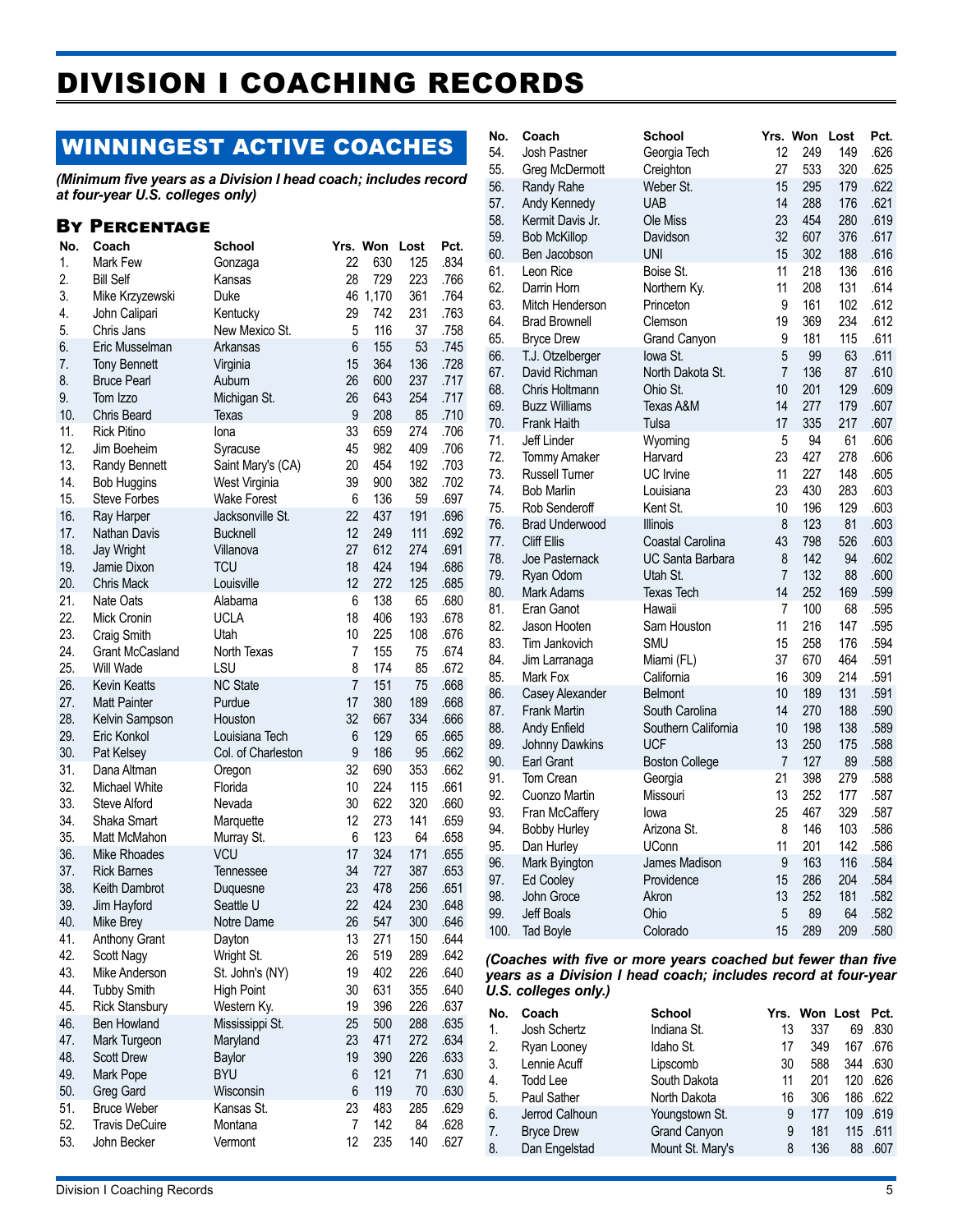### By Victories

| No. | Coach                             | <b>School</b>          |          | Yrs. Won | Lost       | Pct. |
|-----|-----------------------------------|------------------------|----------|----------|------------|------|
| 1.  | Mike Krzyzewski                   | Duke                   |          | 46 1,170 | 361        | .764 |
| 2.  | Jim Boeheim                       | Syracuse               | 45       | 982      | 409        | .706 |
| 3.  |                                   | West Virginia          | 39       | 900      | 382        | .702 |
| 4.  | <b>Bob Huggins</b><br>Cliff Ellis |                        | 43       | 798      | 526        | .603 |
| 5.  |                                   | Coastal Carolina       |          | 742      |            |      |
| 6.  | John Calipari<br><b>Bill Self</b> | Kentucky               | 29       | 729      | 231<br>223 | .763 |
| 7.  |                                   | Kansas                 | 28<br>34 | 727      |            | .766 |
|     | <b>Rick Barnes</b>                | Tennessee              |          |          | 387        | .653 |
| 8.  | Dana Altman                       | Oregon                 | 32       | 690      | 353        | .662 |
| 9.  | Jim Larranaga                     | Miami (FL)             | 37       | 670      | 464        | .591 |
| 10. | Kelvin Sampson                    | Houston                | 32       | 667      | 334        | .666 |
| 11. | <b>Rick Pitino</b>                | lona                   | 33       | 659      | 274        | .706 |
| 12. | Tom Izzo                          | Michigan St.           | 26       | 643      | 254        | .717 |
| 13. | Greg Kampe                        | Oakland                | 37       | 642      | 494        | .565 |
| 14. | <b>Tubby Smith</b>                | <b>High Point</b>      | 30       | 631      | 355        | .640 |
| 15. | Mark Few                          | Gonzaga                | 22       | 630      | 125        | .834 |
| 16. | <b>Steve Alford</b>               | Nevada                 | 30       | 622      | 320        | .660 |
| 17. | <b>Jay Wright</b>                 | Villanova              | 27       | 612      | 274        | .691 |
| 18. | <b>Bob McKillop</b>               | Davidson               | 32       | 607      | 376        | .617 |
| 19. | <b>Bruce Pearl</b>                | Auburn                 | 26       | 600      | 237        | .717 |
| 20. | <b>Leonard Hamilton</b>           | Florida St.            | 33       | 579      | 437        | .570 |
| 21. | Mike Brey                         | Notre Dame             | 26       | 547      | 300        | .646 |
| 22. | Greg McDermott                    | Creighton              | 27       | 533      | 320        | .625 |
| 23. | Jeff Jones                        | Old Dominion           | 29       | 525      | 381        | .579 |
| 24. | Scott Nagy                        | Wright St.             | 26       | 519      | 289        | .642 |
| 25. | <b>Ben Howland</b>                | Mississippi St.        | 25       | 500      | 288        | .635 |
| 26. | <b>Ron Cottrell</b>               | <b>Houston Baptist</b> | 30       | 496      | 452        | .523 |
| 27. | <b>Herb Sendek</b>                | Santa Clara            | 27       | 489      | 367        | .571 |
| 28. | <b>Bruce Weber</b>                | Kansas St.             | 23       | 483      | 285        | .629 |
| 29. | Keith Dambrot                     | Duquesne               | 23       | 478      | 256        | .651 |
| 30. | Mark Turgeon                      | Maryland               | 23       | 471      | 272        | .634 |
| 31. | Fran McCaffery                    | lowa                   | 25       | 467      | 329        | .587 |
|     | Ron Hunter                        | Tulane                 | 27       | 467      | 345        | .575 |
| 33. | Kermit Davis Jr.                  | Ole Miss               | 23       | 454      | 280        | .619 |
|     | Randy Bennett                     | Saint Mary's (CA)      | 20       | 454      | 192        | .703 |
| 35. | Lorenzo Romar                     | Pepperdine             | 24       | 438      | 330        | .570 |
| 36. | Ray Harper                        | Jacksonville St.       | 22       | 437      | 191        | .696 |
| 37. | <b>Bill Herrion</b>               | New Hampshire          | 30       | 434      | 444        | .494 |
| 38. | <b>Bob Marlin</b>                 | Louisiana              | 23       | 430      | 283        | .603 |
| 39. | <b>Tommy Amaker</b>               | Harvard                | 23       | 427      | 278        | .606 |
| 40. | Travis Ford                       | Saint Louis            | 24       | 425      | 331        | .562 |
| 41. | Jim Hayford                       | Seattle U              | 22       | 424      | 230        | .648 |
|     | Jamie Dixon                       | <b>TCU</b>             | 18       | 424      | 194        | .686 |
| 43. | Jim Whitesell                     | <b>Buffalo</b>         | 26       | 423      | 322        | .568 |
| 44. | Mick Cronin                       | <b>UCLA</b>            | 18       | 406      | 193        | .678 |
| 45. | Mike Anderson                     | St. John's (NY)        | 19       | 402      | 226        | .640 |
| 46. | <b>Tim Miles</b>                  | San Jose St.           | 24       | 399      | 334        | .544 |
| 47. | Tom Crean                         | Georgia                | 21       | 398      | 279        | .588 |
| 48. | <b>Rick Stansbury</b>             | Western Ky.            | 19       | 396      | 226        | .637 |
| 49. | <b>Scott Drew</b>                 | Baylor                 | 19       | 390      | 226        | .633 |
| 50. | Dan Monson                        | Long Beach St.         | 24       | 386      | 353        | .522 |
| 51. | Mike Davis                        | Detroit Mercy          | 21       | 383      | 294        | .566 |
| 52. | <b>Matt Painter</b>               | Purdue                 | 17       | 380      | 189        | .668 |
| 53. | <b>Brad Brownell</b>              | Clemson                | 19       | 369      | 234        | .612 |
| 54. | <b>Tony Bennett</b>               | Virginia               | 15       | 364      | 136        | .728 |
| 55. | Johnny Jones                      | <b>Texas Southern</b>  | 20       | 353      | 272        | .565 |
| 56. | Fran O'Hanlon                     | Lafayette              | 26       | 352      | 412        | .461 |
| 57. | Rod Barnes                        | <b>CSU Bakersfield</b> | 22       | 349      | 341        | .506 |
| 58. | <b>Ed DeChellis</b>               | Navy                   | 25       | 348      | 400        | .465 |
| 59. | Ritchie McKay                     | Liberty                | 19       | 342      | 251        | .577 |
| 60. | <b>Tod Kowalczyk</b>              | Toledo                 | 19       | 341      | 265        | .563 |
| 61. | Frank Haith                       | Tulsa                  | 17       | 335      | 217        | .607 |
| 62. | James Jones                       | Yale                   | 21       | 333      | 280        | .543 |

| No.        | Coach                       | School                           |          | Yrs. Won   | Lost       | Pct.         |
|------------|-----------------------------|----------------------------------|----------|------------|------------|--------------|
| 63.        | Chris Mooney                | Richmond                         | 19       | 330        | 270        | .550         |
| 65.        | Mike Young<br>Mark Schmidt  | Virginia Tech<br>St. Bonaventure | 19<br>20 | 330<br>327 | 267<br>275 | .553<br>.543 |
| 66.        | <b>Jim Ferry</b>            | <b>UMBC</b>                      | 20       | 325        | 279        | .538         |
| 67.        | <b>Mike Rhoades</b>         | <b>VCU</b>                       | 17       | 324        | 171        | .655         |
| 68.        | Mike McConathy              | Northwestern St.                 | 22       | 321        | 354        | .476         |
| 69.        | Mark Fox                    | California                       | 16       | 309        | 214        | .591         |
| 70.        | <b>Brian Gregory</b>        | South Fla.                       | 17       | 305        | 246        | .554         |
| 71.        | Ben Jacobson                | <b>UNI</b>                       | 15       | 302        | 188        | .616         |
| 72.        | Jim Les                     | <b>UC Davis</b>                  | 19       | 298        | 301        | .497         |
| 73.        | Randy Rahe                  | Weber St.                        | 15       | 295        | 179        | .622         |
| 74.        | Porter Moser                | Oklahoma                         | 17       | 293        | 242        | .548         |
| 75.        | <b>Tad Boyle</b>            | Colorado                         | 15       | 289        | 209        | .580         |
| 76.        | Andy Kennedy                | <b>UAB</b>                       | 14       | 288        | 176        | .621         |
| 77.        | Ed Cooley                   | Providence                       | 15       | 286        | 204        | .584         |
| 78.        | <b>Marty Simmons</b>        | Eastern III.                     | 17       | 283        | 247        | .534         |
|            | <b>Steve Donahue</b>        | Penn                             | 19       | 283        | 278        | .504         |
| 80.        | Keith Richard               | <b>ULM</b>                       | 20       | 278        | 330        | .457         |
| 81.        | <b>Steve Pikiell</b>        | Rutgers                          | 17       | 277        | 251        | .525         |
|            | <b>Buzz Williams</b>        | Texas A&M                        | 14       | 277        | 179        | .607         |
| 83.        | <b>Trent Johnson</b>        | <b>CSUN</b>                      | 17       | 276        | 265        | .510         |
| 84.        | Shaka Smart                 | Marquette                        | 12       | 273        | 141        | .659         |
| 85.        | <b>Chris Mack</b>           | Louisville                       | 12       | 272        | 125        | .685         |
| 86.        | Reggie Witherspoon          | Canisius                         | 19       | 271        | 299        | .475         |
|            | <b>Wayne Tinkle</b>         | Oregon St.                       | 15       | 271        | 200        | .575         |
|            | <b>Anthony Grant</b>        | Dayton                           | 13<br>14 | 271        | 150        | .644<br>.590 |
| 89.<br>90. | <b>Frank Martin</b>         | South Carolina<br><b>SMU</b>     | 15       | 270        | 188        | .594         |
| 91.        | Tim Jankovich<br>John Groce | Akron                            | 13       | 258<br>252 | 176<br>181 | .582         |
|            | Mark Adams                  | <b>Texas Tech</b>                | 14       | 252        | 169        | .599         |
|            | Cuonzo Martin               | Missouri                         | 13       | 252        | 177        | .587         |
|            | Duggar Baucom               | The Citadel                      | 18       | 252        | 296        | .460         |
| 95.        | Joe Jones                   | Boston U.                        | 17       | 251        | 252        | .499         |
|            | <b>Bill Coen</b>            | Northeastern                     | 15       | 251        | 222        | .531         |
| 97.        | <b>Johnny Dawkins</b>       | <b>UCF</b>                       | 13       | 250        | 175        | .588         |
| 98.        | <b>Nathan Davis</b>         | <b>Bucknell</b>                  | 12       | 249        | 111        | .692         |
|            | <b>Kevin Willard</b>        | Seton Hall                       | 14       | 249        | 199        | .556         |
|            | <b>Josh Pastner</b>         | Georgia Tech                     | 12       | 249        | 149        | .626         |
|            |                             |                                  |          |            |            |              |

#### *(Coaches with five or more years coached but fewer than five years as a Division I head coach; includes record at four-year U.S. colleges only)*

|                | No. Coach       | <b>School</b> |     |      | Yrs. Won Lost Pct. |         |
|----------------|-----------------|---------------|-----|------|--------------------|---------|
|                | 1. Lennie Acuff | Lipscomb      | 30  | 588  | 344 .630           |         |
|                | 2. Ryan Looney  | Idaho St.     | 17  | 349  |                    | 167 676 |
| 3 <sub>1</sub> | Josh Schertz    | Indiana St.   | 13. | -337 |                    | 69.830  |
| 4.             | Paul Sather     | North Dakota  | 16  | -306 |                    | 186 622 |

# WINNINGEST COACHES ALL-TIME

*(Minimum 10 years as a Division I head coach; includes record at four-year U.S. colleges only; \*active coach entering 2021-22 season)*

#### By Percentage

|                  | No. Coach (Team Coached, Tenure)                           | Yrs. |     | Won Lost | Pct.     |
|------------------|------------------------------------------------------------|------|-----|----------|----------|
| 1.               | *Mark Few (Gonzaga 2000-21)                                | 22   | 630 | 125      | .834     |
| $\overline{2}$ . | Clair Bee (Rider 1929-31, LIU Brooklyn 1932-<br>43, 46-51) | 21   | 412 |          | 88 824   |
| 3.               | Adolph Rupp (Kentucky 1931-52, 54-72)                      | 41   | 876 | 190      | .822     |
| $\overline{4}$ . | John Wooden (Indiana St. 1947-48, UCLA<br>1949-75)         | 29   | 664 |          | 162 .804 |
| 5.               | John Kresse (Col. of Charleston 1980-02)                   | 23   | 560 | 143      | .797     |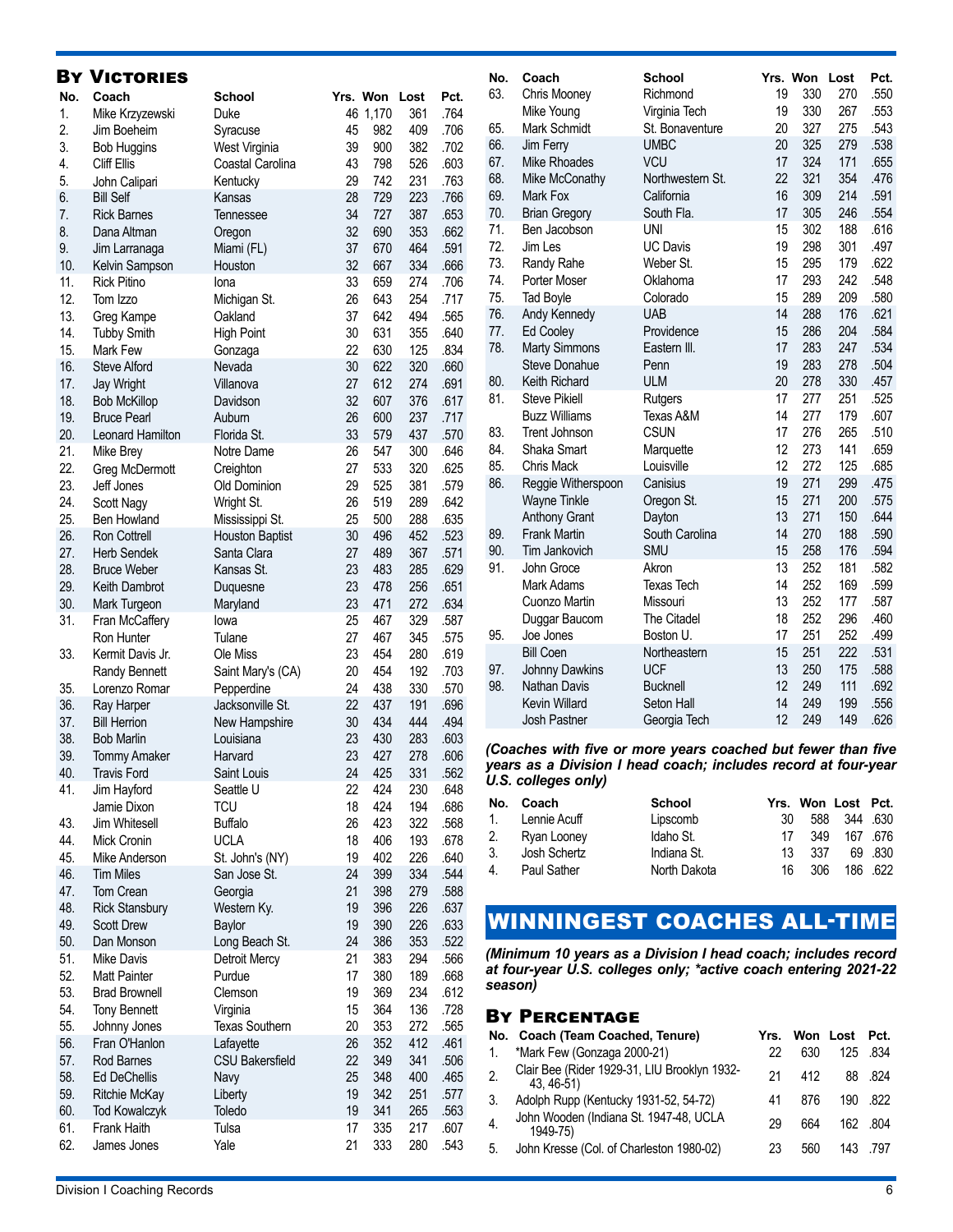| No.        | Coach (Team Coached, Tenure)                                                                                                                                     | Yrs.     |            | Won Lost   | Pct.         |
|------------|------------------------------------------------------------------------------------------------------------------------------------------------------------------|----------|------------|------------|--------------|
| 6.         | Jerry Tarkanian (Long Beach St. 1969-73,<br>UNLV 1974-92, Fresno St. 1996-02)                                                                                    | 31       | 729        | 201        | .784         |
| 7.         | Francis Schmidt (Tulsa 1916-17, 19-22,<br>Arkansas 1924-29, TCU 1930-34)                                                                                         | 17       | 258        | 72         | .782         |
| 8.         | Dean Smith (North Carolina 1962-97)                                                                                                                              | 36       | 879        | 254        | .776         |
| 9.         | Roy Williams (Kansas 1989-03, North Carolina<br>2004-21)                                                                                                         | 33       | 903        | 264        | .774         |
| 10.        | *Bill Self (Oral Roberts 1994-97, Tulsa 1998-<br>00, Illinois 2001-03, Kansas 2004-21)                                                                           | 28       | 729        | 223        | .766         |
| 11.        | George Keogan (Wis.-Superior 1913-14,<br>Saint Louis 1916, St. Thomas (MN) 1918,<br>Allegheny 1919, Valparaiso 1920-21, Notre<br>Dame 1924-43)                   | 27       | 414        | 127        | .764         |
| 12.        | Jack Ramsay (Saint Joseph's 1956-66)                                                                                                                             | 11       | 231        | 71         | .765         |
| 13.        | *Mike Krzyzewski (Army West Point 1976-80,<br>Duke 1981-21)                                                                                                      | 46       | 1,170      | 361        | .764         |
| 14.        | Frank M. Keaney (Rhode Island 1921-48)                                                                                                                           | 28       | 401        | 124        | .764         |
| 15.        | *John Calipari (Massachusetts 1989-96,<br>Memphis 2001-09, Kentucky 2010-21)                                                                                     | 29       | 742        | 231        | .763         |
| 16.        | Bo Ryan (Wis.-Platteville 1985-99, Milwaukee<br>2000-01, Wisconsin 2002-16)                                                                                      | 32       | 747        | 233        | .762         |
| 17.        | Vic Bubas (Duke 1960-69)                                                                                                                                         | 10       | 213        | 67         | .761         |
| 18.        | Harry Fisher (Fordham 1905, Columbia 1907,<br>Army West Point 1907, Columbia 1908-10,<br>St. John's (NY) 1910, Columbia 1911-16,<br>Army West Point 1922-23, 25) | 16       | 189        | 60         | .759         |
| 19.        | Fred Bennion (BYU 1909-10, Utah 1911-14,<br>Montana St. 1915-19)                                                                                                 | 11       | 96         | 31         | .756         |
| 20.        | Chick Davies (Duquesne 1925-43, 47-48)                                                                                                                           | 21       | 314        | 106        | .748         |
| 21.        | Ray Mears (Wittenberg 1957-62, Tennessee<br>1963-77)                                                                                                             | 21       | 399        | 135        | .747         |
| 22.        | Edward McNichol (Penn 1921-30)                                                                                                                                   | 10       | 186        | 63         | .747         |
| 23.        | Thad Matta (Butler 2001, Xavier 2002-04,<br>Ohio St. 2005-17)                                                                                                    | 17       | 439        | 154        | .740         |
| 24.        | Al McGuire (Belmont Abbey 1958-64,<br>Marquette 1965-77)                                                                                                         | 20       | 405        | 143        | .739         |
| 25.        | Phog Allen (Baker 1906-07, Kansas 1908,<br>Baker 1908, Kansas 1909, Haskell 1909,<br>Central Mo. 1913-19, Kansas 1920-56)                                        | 48       | 746        | 264        | .739         |
| 26.        | Everett Case (NC State 1947-65)                                                                                                                                  | 19       | 377        | 134        | .738         |
| 27.        | Arthur Schabinger (Ottawa (KS) 1917-20,<br>Emporia St. 1921-22, Creighton 1923-35)<br>Lute Olson (Long Beach St. 1974, Iowa 1975-                                | 19       | 247        | 88         | .737         |
| 28.        | 83, Arizona 1984-07)<br>G. Ott Romney (Montana St. 1923-28, BYU                                                                                                  | 34       | 781        | 279        | .737         |
| 29.        | 1929-35)<br>Doc Meanwell (Wisconsin 1912-17, Missouri                                                                                                            | 13       | 283        | 102        | .735         |
| 30.        | 1918,18, Wisconsin 1921-34)                                                                                                                                      | 22       | 280        | 101        | .735         |
| 31.        | Sean Miller (Xavier 2005-09, Arizona 2010-21)                                                                                                                    | 17       | 422        | 156        | .730         |
| 32.        | *Tony Bennett (Washington St. 2007-09,<br>Virginia 10-21)                                                                                                        | 15       | 364        | 136        | .728         |
| 33.<br>34. | Henry H. Lannigan (Virginia 1906-29)<br>Lew Andreas (Syracuse 1925-50)                                                                                           | 24<br>25 | 254<br>358 | 95<br>135  | .727<br>.726 |
| 35.        | Lou Carnesecca (St. John's (NY) 1966-70,<br>74-92)                                                                                                               | 24       | 526        | 200        | .725         |
| 36.        | Fred Schaus (West Virginia 1955-60, Purdue<br>1973-78)                                                                                                           | 12       | 251        | 96         | .723         |
| 37.        | James Usilton (Temple 1927-39)                                                                                                                                   | 13       | 205        | 79         | .722         |
| 38.        | Gregg Marshall (Winthrop 1999-07, Wichita<br>St. 2008-20)                                                                                                        | 22       | 525        | 204        | .720         |
| 39.        | Joe Lapchick (St. John's (NY) 1937-47, 57-65)                                                                                                                    | 20       | 334        | 130        | .720         |
| 40.        | Edmund Dollard (Syracuse 1912-24)                                                                                                                                | 13       | 151        | 59         | .719         |
| 41.<br>42. | Hugh Greer (UConn 1947-63)<br>*Bruce Pearl (Southern Ind. 1993-01,<br>Milwaukee 2002-05, Tennessee 2006-11,                                                      | 17<br>26 | 286<br>600 | 112<br>237 | .719<br>.717 |
|            | Auburn 2015-21)                                                                                                                                                  |          |            |            |              |
| 43.        | *Tom Izzo (Michigan St. 1996-21)                                                                                                                                 | 26       | 643        | 254        | .717         |

| No. | Coach (Team Coached, Tenure)                                                                                             | Yrs. | Won Lost |     | Pct. |  |
|-----|--------------------------------------------------------------------------------------------------------------------------|------|----------|-----|------|--|
| 44. | Donald "Dudey" Moore (Duquesne 1949-58,<br>La Salle 1959-63)                                                             | 15   | 270      | 107 | .716 |  |
| 45. | Ed Diddle (Western Ky. 1923-64)                                                                                          | 42   | 759      | 302 | .715 |  |
| 46. | Tom Blackburn (Dayton 1948-64)                                                                                           | 17   | 352      | 141 | .714 |  |
| 47. | John Lawther (Westminster (PA) 1927-36,<br>Penn St. 1937-49)                                                             | 23   | 317      | 127 | .714 |  |
| 48. | John Thompson (Georgetown 1973-99)                                                                                       | 27   | 596      | 239 | .714 |  |
| 49. | Pat Page (Chicago 1912-20, Butler 1921-26)<br>Hec Edmundson (Idaho 1917-18, Washington                                   | 15   | 264      | 106 | .714 |  |
| 50. | 1921-47)                                                                                                                 | 29   | 508      | 204 | .713 |  |
| 51. | Eddie Sutton (Creighton 1970-74, Arkansas<br>1975-85, Kentucky 1986-89, Oklahoma St.<br>1991-06, San Francisco 2008)     | 37   | 806      | 326 | .712 |  |
| 52. | Nolan Richardson (Tulsa 1981-85, Arkansas<br>1986-02)                                                                    | 22   | 509      | 207 | .711 |  |
| 53. | Edward Kelleher (St. John's (NY) 1922,<br>Fordham 1923-34, 39-43, Army West Point<br>1944-45)                            | 19   | 257      | 105 | .710 |  |
| 54. | Piggy Lambert (Purdue 1917-17, 19-46)                                                                                    | 29   | 371      | 152 | .709 |  |
| 55. | Bob Knight (Army West Point 1966-71, Indiana<br>1972-00, Texas Tech 2002-08)                                             | 42   | 902      | 371 | .709 |  |
| 56. | Peck Hickman (Louisville 1945-67)                                                                                        | 23   | 443      | 183 | .708 |  |
| 57. | Billy Donovan (Marshall 1995-96, Florida<br>1997-15)                                                                     | 21   | 501      | 207 | .708 |  |
| 58. | *Rick Pitino (Hawaii 1976, Boston U. 1979-83,<br>Providence 1986-87, Kentucky 1990-97,<br>Louisville 2002-17, Iona 2021) | 33   | 659      | 274 | .706 |  |
| 59. | *Jim Boeheim (Syracuse 1977-21)                                                                                          | 45   | 982      | 409 | .706 |  |
| 60. | Lee Rose (Transylvania 1965-65, 69-75,<br>Charlotte 1976-78, Purdue 1979-80, South<br>Fla. 1981-86)                      | 19   | 388      | 162 | .705 |  |
| 61. | Rick Majerus (Marquette 1984-86, Ball St.<br>1988-89, Utah 1990-04, Saint Louis<br>2008-12)                              | 25   | 517      | 216 | .705 |  |
| 62. | Joe B. Hall (Regis (CO) 1960-64, Central Mo.<br>1965, Kentucky 1973-85)                                                  | 19   | 373      | 156 | .705 |  |
| 63. | John Chaney (Cheyney 1973-82, Temple<br>1983-06)                                                                         | 34   | 741      | 312 | .704 |  |
| 64. | *Randy Bennett (Saint Mary's (CA) 2002-21)                                                                               | 20   | 454      | 192 | .703 |  |
| 65. | *Bob Huggins Walsh 1981-83, Akron 1985-89,<br>Cincinnati 1990-05, Kansas St. 2007, West<br>Virginia 2008-21              | 39   | 900      | 382 | .702 |  |
| 66. | Frank McGuire (St. John's (NY) 1948-52,<br>North Carolina 1953- 61, South Carolina<br>1965-80)                           | 30   | 549      | 236 | .699 |  |
| 67. | Larry Brown (UCLA 1980-81, Kansas 1984-88,<br>SMU 2013-16)                                                               | 11   | 230      | 99  | .699 |  |
| 68. | *Jim Calhoun (Northeastern 1973-86, UConn<br>1987-12; St. Joseph's (CT) 2019-21)                                         | 43   | 918      | 397 | .698 |  |
| 69. | Bennie Owen (Oklahoma 1909-21)                                                                                           | 13   | 113      | 49  | .698 |  |
| 70. | E.C. Hayes (Mississippi St. 1912-24)<br>Boyd Grant (Fresno St. 1978-86, Colorado St.                                     | 12   | 124      | 54  | .697 |  |
| 71. | 1988-91)                                                                                                                 | 13   | 275      | 120 | .696 |  |
| 72. | Denny Crum (Louisville 1972-01)                                                                                          | 30   | 675      | 295 | .696 |  |
| 73. | *Ray Harper (Ky. Wesleyan 1997-2005,<br>Oklahoma City 2006-08, Western Ky. 2012-<br>16, Jacksonville St. 2017-21)        | 22   | 437      | 191 | .696 |  |
| 74. | Douglas R. Mills (Illinois 1937-46)                                                                                      | 11   | 151      | 66  | .696 |  |
| 75. | Dave Rose (BYU 2006-19)<br>John D. "Honey" Russell (Manhattan 1946,                                                      | 14   | 301      | 133 | .694 |  |
| 76. | Seton Hall 1937-60)<br>Eddie M. Cameron (Wash. & Lee 1925, Duke                                                          | 19   | 310      | 137 | .694 |  |
| 77. | 1929-42)                                                                                                                 | 15   | 234      | 104 | .692 |  |
| 78. | Larry Weise (St. Bonaventure 1962-73)                                                                                    | 12   | 202      | 90  | .692 |  |
| 79. | *Jay Wright (Hofstra 1995-01, Villanova<br>2002-21)                                                                      | 27   | 612      | 274 | .691 |  |
| 80. | Gene Smithson (Illinois St. 1976-78, Wichita<br>St. 1979-86)                                                             | 11   | 221      | 99  | .691 |  |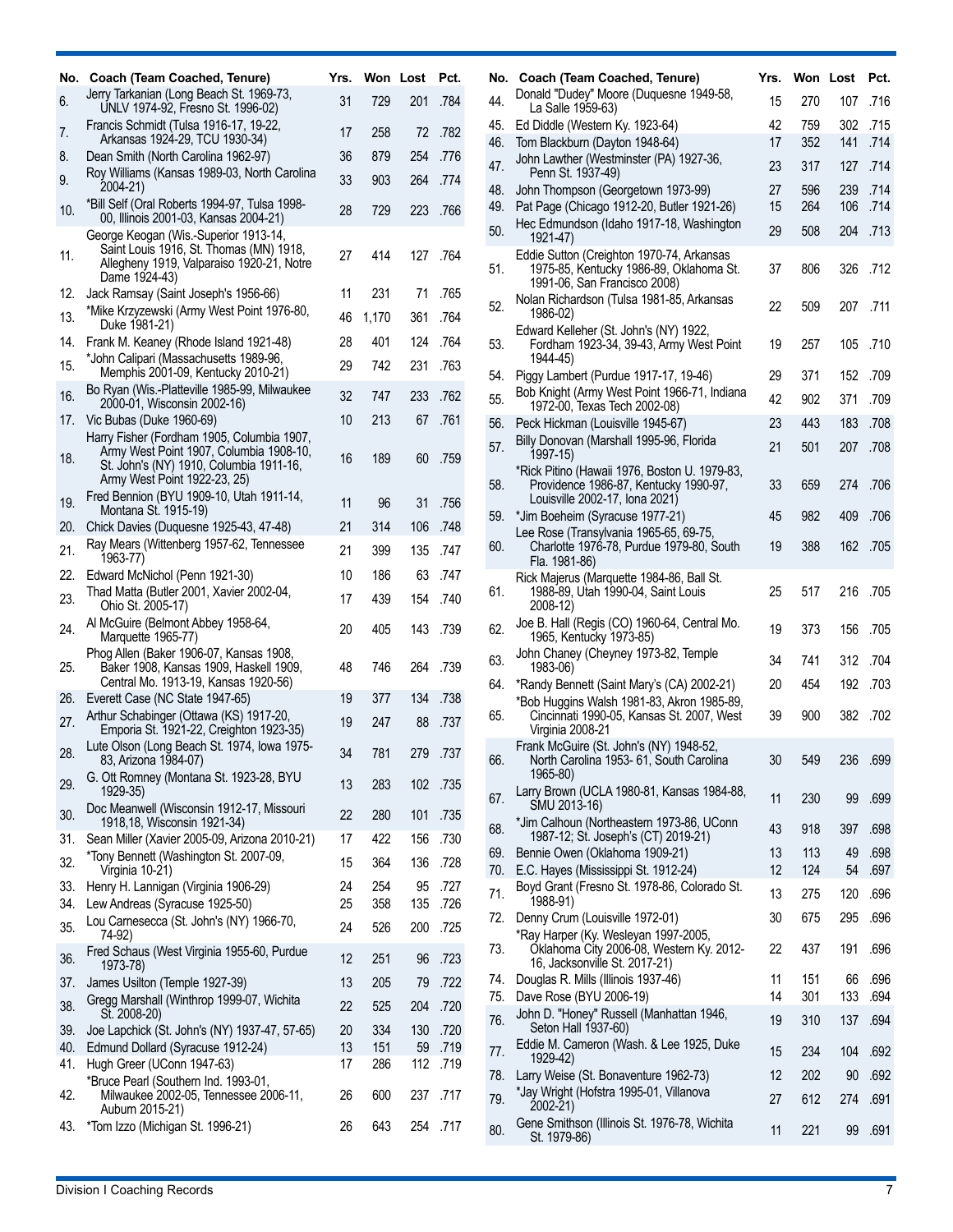| No.      | Coach (Team Coached, Tenure)                                                                                | Yrs.     |            | Won Lost   | Pct.         |
|----------|-------------------------------------------------------------------------------------------------------------|----------|------------|------------|--------------|
| 81.      | Harold Anderson (Toledo 1935-42, Bowling<br>Green 1943-63)                                                  | 29       | 504        | 226        | .690         |
| 82.      | Nat Holman (CCNY 1920-60)                                                                                   | 37       | 423        | 190        | .690         |
| 83.      | Henry Iba (Northwest Mo. St. 1930-33,<br>Colorado 1934, Oklahoma St. 1935-70)                               | 41       | 755        | 340        | .689         |
| 84.      | John R. Wilson (Navy 1927-46)                                                                               | 20       | 206        | 94         | .687         |
| 85.      | Ralph R. Jones (Butler 1904, Wabash 1905-<br>09, Purdue 1910-12, Illinois 1913-20, Lake<br>Forest 1934-46)  | 24       | 232        | 106        | .686         |
| 86.      | *Jamie Dixon (Pittsburgh 2004-16, TCU<br>2017-21)                                                           | 18       | 424        | 194        | .686         |
| 87.      | *Chris Mack (Xavier 2010-18, Louisville<br>2019-21)                                                         | 12       | 272        | 125        | .685         |
| 88.      | Dana Kirk (Tampa 1967-71, VCU 1977-79,<br>Memphis 1980-86)                                                  | 15       | 281        | 131        | .682         |
| 89.      | Mike Montgomery (Montana 1979-86, Stanford<br>1987-04, California 2009-14)                                  | 32       | 677        | 317        | .681         |
| 90.      | Guy Lewis (Houston 1957-86)                                                                                 | 30       | 592        | 279        | .680         |
| 91.      | Johnny Oldham (Tennessee Tech 1956-64,<br>Western Ky. 1965-71)                                              | 16       | 260        | 123        | .679         |
| 92.      | Stew Morrill (Montana 1987-91, Colorado St.<br>1992-98, Utah St. 1999-15)                                   | 29       | 620        | 294        | .678         |
| 93.      | Harry Combes (Illinois 1948-67)                                                                             | 20       | 316        | 150        | .678         |
| 94.      | *Mick Cronin (Murray St. 2004-06, Cincinnati<br>2007-19, UCLA 2020-21)                                      | 18       | 406        | 193        | .678         |
| 95.      | Mike Lonergan (Catholic 1993-04, Vermont<br>2006-11, George Washington 2012-16)                             | 23       | 474        | 226        | .677         |
| 96.      | Zora G. Clevenger (Indiana 1905-06, Neb.<br>Wesleyan 1908-11, Tennessee 1912-16,<br>Kansas St. 1917-20)     | 15       | 151        | 72         | .677         |
| 97.      | Digger Phelps (Fordham 1971, Notre Dame<br>1972-91)                                                         | 21       | 419        | 200        | .677         |
| 98.      | Bob King (New Mexico 1963-72, Indiana St.<br>76-78)                                                         | 13       | 236        | 113        | .676         |
| 99.      | Buck Read (Western Mich. 1922-49)                                                                           | 28       | 358        | 173        | .674         |
| 100.     | Jack Gardner (Kansas St. 1940-53, Utah<br>1954-71)                                                          | 28       | 486        | 235        | .674         |
|          |                                                                                                             |          |            |            |              |
|          | <b>BY VICTORIES</b>                                                                                         |          |            |            |              |
| No.      | Coach (Team Coached, Tenure)                                                                                | Yrs.     |            | Won Lost   | Pct.         |
| 1.       | *Mike Krzyzewski (Army West Point 1976-80,<br>Duke 1981-21)                                                 | 46       | 1,170      | 361        | .764         |
| 2.       | *Jim Boeheim (Syracuse 1977-21)                                                                             | 45       | 982        | 409        | .706         |
| 3.       | *Jim Calhoun (Northeastern 1973-86, UConn<br>1987-12; St. Joseph's (CT) 2019-21)                            | 43       | 918        | 397        | .698         |
| 4.       | Roy Williams (Kansas 1989-03, North Carolina<br>2004-21)                                                    | 33       | 903        | 264        | .774         |
| 5.       | Bob Knight (Army West Point 1966-71, Indiana<br>1972-00, Texas Tech 2002-08)                                | 42       | 902        | 371        | .709         |
| 6.       | *Bob Huggins Walsh 1981-83, Akron 1985-89,<br>Cincinnati 1990-05, Kansas St. 2007, West<br>Virginia 2008-21 | 39       | 900        | 382        | .702         |
| 7.<br>8. | Dean Smith (North Carolina 1962-97)<br>Adolph Rupp (Kentucky 1931-52, 54-72)                                | 36<br>41 | 879<br>876 | 254<br>190 | .776<br>.822 |

8. Adolph Rupp (Kentucky 1931-52, 54-72) 41 876 190 .822

ck Byra (Maryville (TN) 1979-80, Lincoln<br>Memorial 1984-86, Belmont 1987-19) 38 805 403 .666

41 816 462 .638

37 806 326 .712

43 798 526 .603

Jim Phelan (Mt. St. Mary's 1955-03)

1991-06, San Francisco 2008)

12. Rick Byrd (Maryville (TN) 1979-80, Lincoln

\*Cliff Ellis (South Ala. 1976-84, Clemson 1985-94, Auburn 1995-04, Coastal Caro.

Rollie Massimino (Stony Brook 1970-71, Villanova 1974-92, UNLV 1993-94, Cleveland St. 1997-03, Keiser 2007-17)

Eddie Sutton (Creighton 1970-74, Arkansas 1975-85, Kentucky 1986-89, Oklahoma St.

|     | No. Coach (Team Coached, Tenure)                                                                                                                           | Yrs. | Won Lost |     | Pct. |
|-----|------------------------------------------------------------------------------------------------------------------------------------------------------------|------|----------|-----|------|
| 14. | Lefty Driesell (Davidson 1961-69, Maryland<br>1970-86, James Madison 1989-97, Georgia<br>St. 1998-03)                                                      | 41   | 786      | 394 | .666 |
| 15. | Lute Olson (Long Beach St. 1974, Iowa 1975-<br>83, Arizona 1984-07)                                                                                        | 34   | 781      | 279 | .737 |
| 16. | Lou Henson (Hardin-Simmons 1963-66, New<br>Mexico St. 1967-75, Illinois 1976-96, New<br>Mexico St. 1998-05)                                                | 41   | 779      | 412 | .654 |
| 17. | Ed Diddle (Western Ky. 1923-64)                                                                                                                            | 42   | 759      | 302 | .715 |
| 18. | Henry Iba (Northwest Mo. St. 1930-33,<br>Colorado 1934, Oklahoma St. 1935-70)                                                                              | 41   | 755      | 340 | .689 |
| 19. | John Beilein (Nazareth 1983, Le Moyne 1984-<br>92, Canisius 1993-97, Richmond 1998-02,<br>West Virginia 2003-07, Michigan 2008-19)                         | 37   | 754      | 425 | .640 |
| 20. | Bo Ryan (Wis.-Platteville 1985-99, Milwaukee<br>2000-01, Wisconsin 2002-16)                                                                                | 32   | 747      | 233 | .762 |
| 21. | Phog Allen (Baker 1906-07, Kansas 1908,<br>Baker 1908, Kansas 1909, Haskell 1909,<br>Central Mo. 1913-19, Kansas 1920-56)                                  | 48   | 746      | 264 | .739 |
| 22. | *John Calipari (Massachusetts 1989-96,<br>Memphis 2001-09, Kentucky 2010-21)                                                                               | 29   | 742      | 231 | .763 |
| 23. | John Chaney (Cheyney 1973-82, Temple<br>1983-06)                                                                                                           | 34   | 741      | 312 | .704 |
| 24. | Jerry Tarkanian (Long Beach St. 1969-73,<br>UNLV 1974-92, Fresno St. 1996-02)                                                                              | 31   | 729      | 201 | .784 |
|     | *Bill Self (Oral Roberts 1994-97, Tulsa 1998-<br>00, Illinois 2001-03, Kansas 2004-21)                                                                     | 28   | 729      | 223 | .766 |
| 26. | Norm Stewart (UNI 1962-67, Missouri<br>1968-99)                                                                                                            | 38   | 729      | 373 | .662 |
| 27. | *Rick Barnes (George Mason 1988,<br>Providence 1989-94, Clemson 1995-98,<br>Texas 1999-15, Tennessee 2016-21)                                              | 34   | 727      | 387 | .653 |
| 28. | Ray Meyer (DePaul 1943-84)                                                                                                                                 | 42   | 724      | 354 | .672 |
| 29. | Jerry Slocum (Nyack 1976-87, Geneva 1988-<br>96, Gannon 1997-05, Youngstown St.<br>2006-17)                                                                | 42   | 723      | 556 | .565 |
| 30. | Don Haskins (UTEP 1962-99)                                                                                                                                 | 38   | 719      | 353 | .671 |
| 31. | Larry Hunter (Wittenberg 1977-89, Ohio 1990-<br>01, Western Caro. 2006-18)                                                                                 | 38   | 702      | 453 | .608 |
| 32. | *Dana Altman (Marshall 1990, Kansas St.<br>1991-94, Creighton 1995-10, Oregon<br>2011-21)                                                                  | 32   | 690      | 353 | .662 |
| 33. | Mike Montgomery (Montana 1979-86, Stanford<br>1987-04, California 2009-14)                                                                                 | 32   | 677      | 317 | .681 |
| 34. | Denny Crum (Louisville 1972-01)                                                                                                                            | 30   | 675      | 295 | .696 |
| 35. | Lon Kruger (UTRGV 1983-86, Kansas St.<br>1987-90, Florida 1991-96, Illinois 1997-00,<br>UNLV 2005-11, Oklahoma 2012-21)                                    | 35   | 674      | 432 | .609 |
| 36. | *Jim Larranaga (American Int'l 1978-79,<br>Bowling Green 1987-97, George Mason<br>1998-11, Miami (FL) 2012-21)                                             | 37   | 670      | 464 | .591 |
| 37. | Gary Williams (American 1979-82, Boston<br>College 1983-86, Ohio St. 1987-89,<br>Maryland 1990-11)                                                         | 33   | 668      | 380 | .637 |
| 38. | *Kelvin Sampson (Montana Tech 1982-85,<br>Washington St. 1988-94, Oklahoma 1995-<br>06, Indiana 2007-08, Houston 2015-21)                                  | 32   | 667      | 334 | .666 |
| 39. | John Wooden (Indiana St. 1947-48, UCLA<br>1949-75)                                                                                                         | 29   | 664      | 162 | .804 |
| 40. | *Rick Pitino (Hawaii 1976, Boston U. 1979-83,<br>Providence 1986-87, Kentucky 1990-97,<br>Louisville 2002-17, Iona 2021)                                   | 33   | 659      | 274 | .706 |
| 41. | Ralph Miller (Wichita St. 1952-64, Iowa 1965-<br>70, Oregon St. 1971-89)                                                                                   | 38   | 657      | 382 | .632 |
| 42. | Tom Penders (Tufts 1972-74, Columbia 1975-<br>78, Fordham 1979-86, Rhode Island 1987-<br>88, Texas 1989-98, George Washington<br>1999-01, Houston 2005-10) | 36   | 649      | 437 | .598 |

2008-21)

10.

11.

13.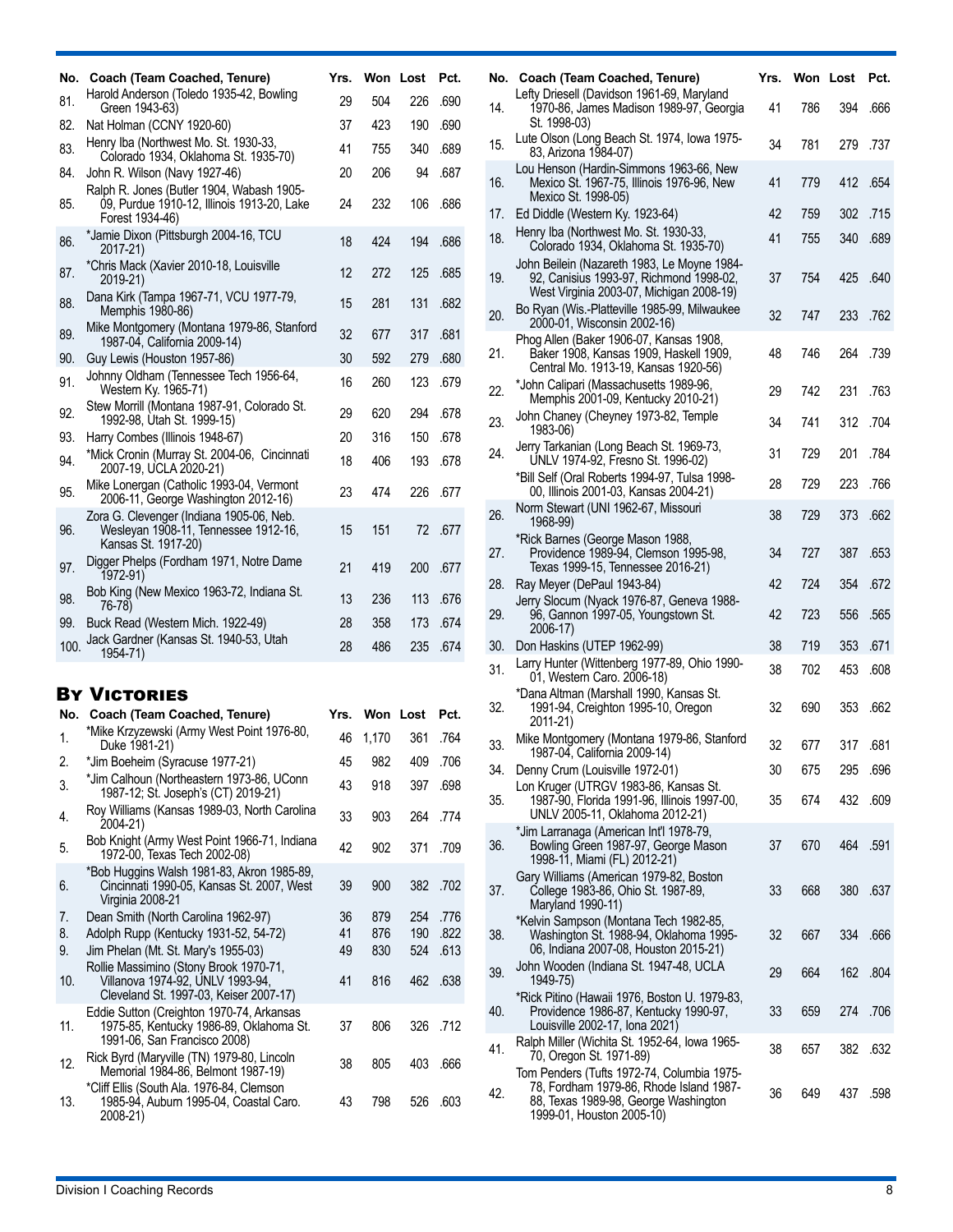| No.        | Coach (Team Coached, Tenure)<br>Gene Bartow (Central Mo. 1962-64, Valparaiso                                                                          | Yrs.     | Won Lost   |            | Pct.         |
|------------|-------------------------------------------------------------------------------------------------------------------------------------------------------|----------|------------|------------|--------------|
| 43.        | 1965-70, Memphis 1971-74, Illinois 1975,<br>UCLA 1976-77, UAB 1979-96)                                                                                | 34       | 647        | 353        | .647         |
| 44.        | *Tom Izzo (Michigan St. 1996-21)                                                                                                                      | 26       | 643        | 254        | .717         |
| 45.        | *Greg Kampe (Oakland 1985-21)                                                                                                                         | 37       | 642        | 494        | .565         |
| 46.        | Billy Tubbs (Southwestern (TX) 1972-73,<br>Lamar University 1977-80, Oklahoma<br>1981-94, TCU 1995-02, Lamar University<br>2004-06)                   | 31       | 641        | 340        | .653         |
| 47.        | Homer Drew (Bethel (IN) 1977-87, Ind.-South<br>Bend 1988, Valparaiso 1989-02, 04-11)                                                                  | 34       | 640        | 427        | .600         |
| 48.        | Mary Harshman (Pacific Lutheran 1946-58,<br>Washington St. 1959-71, Washington<br>1972-85)                                                            | 40       | 637        | 444        | .589         |
| 49.        | Hugh Durham (Florida St. 1967-78, Georgia<br>1979-95, Jacksonville 1998-05)                                                                           | 37       | 633        | 429        | .596         |
| 50.        | *Tubby Smith (Tulsa 1992-95, Georgia 1996-<br>97, Kentucky 1998-07, Minnesota 2008-13,<br>Texas Tech 2014-16, Memphis 2017-18,<br>High Point 2019-21) | 30       | 631        | 355        | .640         |
| 51.        | *Mark Few (Gonzaga 2000-21)                                                                                                                           | 22       | 630        | 125        | .834         |
| 52.        | Norm Sloan (Norm Sloan, Presbyterian 1952-<br>55, The Citadel 1957-60, Florida 1961-66,<br>NC State 1967-80, Florida 1981-89)                         | 37       | 624        | 393        | .614         |
| 53.        | *Steve Alford (Manchester 1992-95, Missouri<br>St. 1996-99, Iowa 2000-07, New Mexico<br>2008-13, UCLA 2014-19; Nevada 2020-21)                        | 30       | 622        | 320        | .660         |
| 54.        | Stew Morrill (Montana 1987-91, Colorado St.<br>1992-98, Utah St. 1999-15)                                                                             | 29       | 620        | 294        | .678         |
| 55.        | Ben Braun (Siena Heights 1978-85, Eastern<br>Mich. 1986-96, California 1997-08, Rice<br>2009-14)                                                      | 37       | 615        | 517        | .543         |
| 56.        | *Jay Wright (Hofstra 1995-01, Villanova<br>2002-21)                                                                                                   | 27       | 612        | 274        | .691         |
| 57.        | *Bob McKillop (Davidson 1990-21)                                                                                                                      | 32       | 607        | 376        | .617         |
| 58.        | *Bruce Pearl (Southern Ind. 1993-01,<br>Milwaukee 2002-05, Tennessee 2006-11,<br>Auburn 2015-21)                                                      | 26       | 600        | 237        | .717         |
| 59.        | Slats Gill (Oregon St. 1929-64)                                                                                                                       | 36       | 599        | 393        | .604         |
| 60.        | Tom Davis (Lafayette 1972-77, Boston College<br>1978-82, Stanford 1983-86, Iowa 1987-99,<br>Drake 2004-07)                                            | 32       | 598        | 355        | .627         |
| 61.        | Abe Lemons (Oklahoma City 1956-73,<br>UTRGV 1974-76, Texas 1977-82,<br>Oklahoma City 1984-90)                                                         | 34       | 597        | 344        | .634         |
| 62.<br>63. | John Thompson (Georgetown 1973-99)                                                                                                                    | 27<br>30 | 596        | 239        | .714         |
| 64.        | Guy Lewis (Houston 1957-86)<br>Bobby Cremins (App State 1976-81, Georgia                                                                              | 31       | 592<br>586 | 279<br>379 | .680<br>.607 |
|            | Tech 1982-00, Col. of Charleston 2007-12)<br>Tony Shaver (Hampden-Sydney 1987-03,                                                                     |          |            |            |              |
| 65.        | William & Mary 2004-19)                                                                                                                               | 33       | 584        | 389        | .600         |
|            | Danny Kaspar (Incarnate Word 1992-00, SFA<br>2001-13, Texas St. 2014-20)                                                                              | 29       | 584        | 302        | .659         |
| 67.        | Fran Dunphy (Penn 1990-06, Temple 2007-19)                                                                                                            | 30       | 580        | 325        | .641         |
| 68.        | *Leonard Hamilton (Oklahoma St. 1987-90,<br>Miami (FL) 1991-2000, Florida St. 2003-21)                                                                | 33       | 579        | 437        | .570         |
| 69.        | Pat Douglass (Mont. St. Billings 1982-87, CSU<br>Bakersfield 1988-97, UC Irvine 1998-10)                                                              | 29       | 573        | 310        | .649         |
| 70.        | Eldon Miller (Wittenberg 1963-70, Western<br>Mich. 1971-76, Ohio St. 1977-86, UNI<br>1987-98)                                                         | 36       | 568        | 419        | .575         |
| 71.        | Dave Bliss (Oklahoma 1976-80, SMU 1981-<br>88, New Mexico 1989-99, Baylor 2000-03;<br>Southwestern Christ. 16-17)                                     | 30       | 566        | 356        | .614         |
|            | Davey Whitney (Davey Whitney, Texas<br>Southern 1965-69, Alcorn 1970-89, 97-03)                                                                       | 32       | 566        | 356        | .614         |
| 73.        | Gale Catlett (Cincinnati 1973-78, West Virginia<br>1979-02)                                                                                           | 30       | 565        | 325        | .635         |

| No.  | Coach (Team Coached, Tenure)<br>Gary Colson (Valdosta St. 1959-68,                                                                                                                      | Yrs. | Won Lost |     | Pct. |
|------|-----------------------------------------------------------------------------------------------------------------------------------------------------------------------------------------|------|----------|-----|------|
| 74.  | Pepperdine 1969-79, New Mexico 1981-88,<br>Fresno St. 1991-95)                                                                                                                          | 34   | 563      | 385 | .594 |
| 75.  | John Kresse (Col. of Charleston 1980-02)                                                                                                                                                | 23   | 560      | 143 | .797 |
| 76.  | Tony Hinkle (Butler 1927-42, 46-70)                                                                                                                                                     | 41   | 559      | 394 | .587 |
| 77.  | Glenn Wilkes (Stetson 1958-93)                                                                                                                                                          | 36   | 551      | 436 | .558 |
| 78.  | Frank McGuire (St. John's (NY) 1948-52,<br>North Carolina 1953- 61, South Carolina<br>1965-80)                                                                                          | 30   | 549      | 236 | .699 |
| 79.  | *Mike Brey (Delaware 1996-2000, Notre Dame<br>2001-21)                                                                                                                                  | 26   | 547      | 300 | .646 |
| 80.  | *Bob Hoffman (Okla. Baptist 1991-99, UTRGV<br>2000-04, Mercer 2009-20, Central Okla.<br>2021)                                                                                           | 27   | 543      | 350 | .608 |
| 81.  | Harry Miller (Western St. 1953-58, Fresno<br>St. 1961-65, Eastern N.M. 1966-70, North<br>Texas 1971, Wichita St. 1972-78, SFA<br>1979-88)                                               | 34   | 537      | 374 | .589 |
| 82.  | *Greg McDermott (Wayne St. (NE) 1995-2000,<br>North Dakota St. 2001, UNI 2002-06, Iowa<br>St. 2007-10, Creighton 2011-21)                                                               | 27   | 533      | 320 | .625 |
| 83.  | Bill C. Foster (Shorter 1963-67, Charlotte<br>1971-75, Clemson 1976-84, Miami (FL)<br>1986-90, Virginia Tech 1992-97)                                                                   | 30   | 532      | 327 | .619 |
| 84.  | Gene Keady (Western Ky. 1979-80, Purdue<br>1981-05)                                                                                                                                     | 27   | 531      | 306 | .634 |
| 85.  | Dave Bike (Sacred Heart 1979-13)                                                                                                                                                        | 35   | 528      | 500 | .514 |
| 86.  | Lou Carnesecca (St. John's (NY) 1966-70,<br>74-92)                                                                                                                                      | 24   | 526      | 200 | .725 |
| 87.  | Gregg Marshall (Winthrop 1999-07, Wichita<br>St. 2008-20)                                                                                                                               | 22   | 525      | 204 | .720 |
|      | Pete Carril 1966-67 @Lehigh 1967-68 - 1995-<br>96 @Princeton                                                                                                                            | 30   | 525      | 273 | .658 |
|      | *Jeff Jones (Virginia 1991-98, American 2001-<br>13, Old Dominion 2014-21)                                                                                                              | 29   | 525      | 381 | .579 |
| 90.  | Ben Jobe (Talladega 1965-67, Alabama St.<br>1968, South Carolina St. 1969-73, Denver<br>1979-80, Alabama A&M 1983-86, Southern<br>U. 1987-96, Tuskegee 1997-00, Southern<br>U. 2002-03) | 31   | 524      | 334 | .611 |
|      | Tom Young (Catholic 1959-67, American<br>1970-73, Rutgers 1974-85, Old Dominion<br>1986-91)                                                                                             | 31   | 524      | 328 | .615 |
| 92.  | Fred Enke (Louisville 1924-25, Arizona<br>1926-61)                                                                                                                                      | 38   | 523      | 344 | .603 |
|      | Larry Eustachy (Idaho 1991-93, Utah St. 1994-<br>98, Iowa St. 1999-03, Southern Miss. 2005-<br>12, Colorado St. 2013-18)                                                                | 27   | 523      | 332 | .612 |
| 94.  | *Scott Nagy (South Dakota St. 1996-16,<br>Wright St. 2017-21)                                                                                                                           | 26   | 519      | 289 | .642 |
| 95.  | Rick Majerus (Marquette 1984-86, Ball St.<br>1988-89, Utah 1990-04, Saint Louis<br>2008-12)                                                                                             | 25   | 517      | 216 | .705 |
| 96.  | C.M. Newton (Transylvania 1952-53, 56-64,<br>66-68, Alabama 1969-80, Vanderbilt<br>1982-89)                                                                                             | 34   | 516      | 402 | .562 |
| 97.  | Don DeVoe (Virginia Tech 1972-76, Wyoming<br>1977-78, Tennessee 1979-89, Florida 1990,<br>Navy 1993-04)                                                                                 | 31   | 512      | 389 | .568 |
| 98.  | Nolan Richardson (Tulsa 1981-85, Arkansas<br>1986-02)                                                                                                                                   | 22   | 509      | 207 | .711 |
| 99.  | Hec Edmundson (Idaho 1917-18, Washington<br>1921-47)                                                                                                                                    | 29   | 508      | 204 | .713 |
| 100. | John Giannini (Rowan 1990-96, Maine 1997-<br>2004, La Salle 2005-18)                                                                                                                    | 29   | 505      | 375 | .574 |
| 101. | Harold Anderson (Toledo 1935-42, Bowling<br>Green 1943-63)                                                                                                                              | 29   | 504      | 226 | .690 |
|      | 102. Don Maestri (Troy 1983-13)                                                                                                                                                         | 31   | 502      | 402 | .555 |
|      | Dave Loos (Christian Bros. 1983-86, Austin<br>Peay 1991-17)                                                                                                                             | 31   | 502      | 463 | .520 |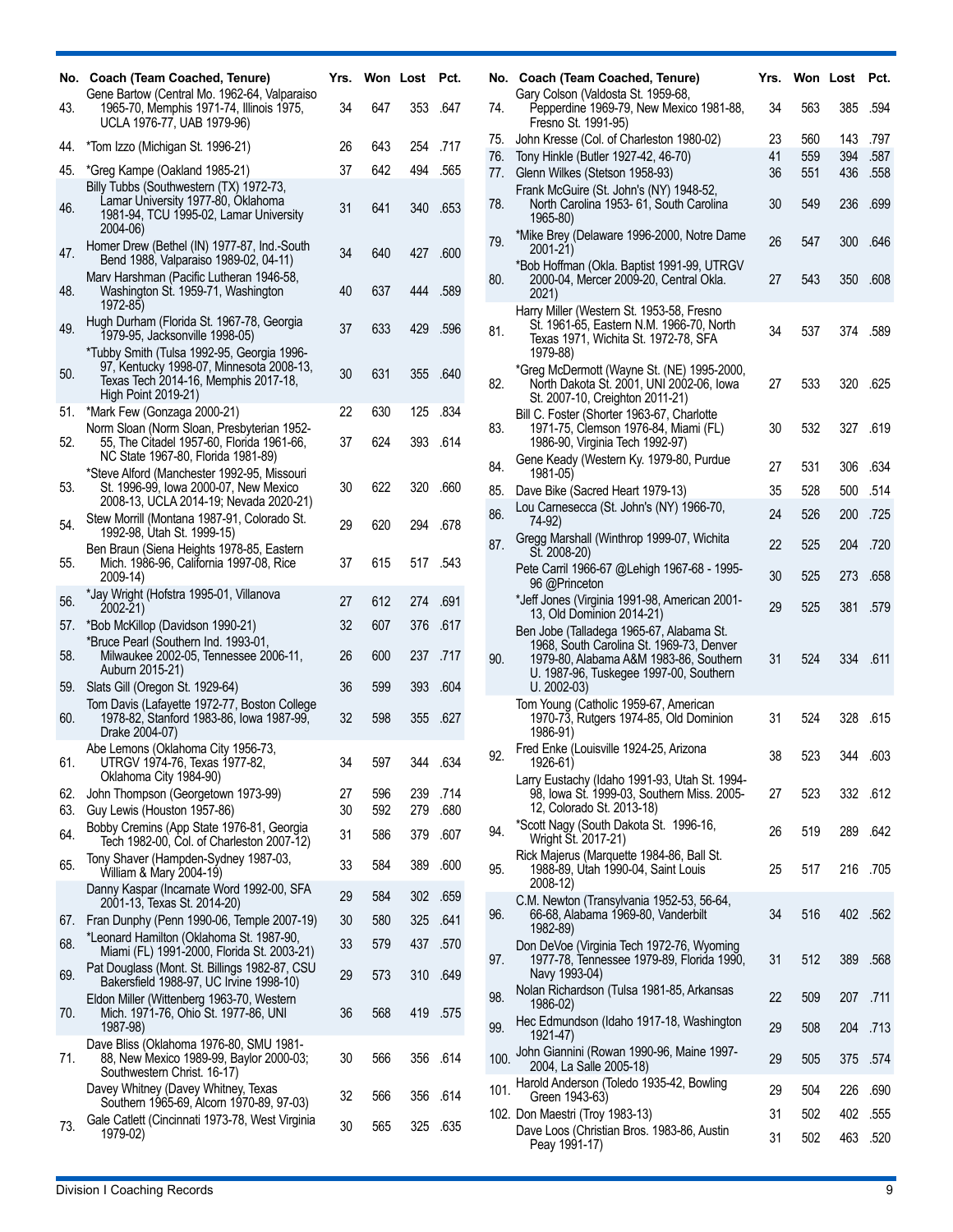|      | No. Coach (Team Coached, Tenure)                                                                             |    |     | Yrs. Won Lost Pct. |         |
|------|--------------------------------------------------------------------------------------------------------------|----|-----|--------------------|---------|
| 104. | Billy Donovan (Marshall 1995-96, Florida<br>1997-15)                                                         | 21 | 501 | 207                | .708    |
| 105. | Bill Reinhart (Maryland 1919, Oregon 1924-35,<br>George Washington 1936-42, 50-66)                           | 37 | 500 |                    | 343 593 |
|      | Cal Luther (DePauw 1955-58, Murray St.<br>1959-74, Longwood 1982-90, UT Martin<br>1991-99, Bethel (TN) 2000) | 39 | 500 | 489                | .506    |
|      | *Ben Howland (Northern Ariz. 1995-99,<br>Pittsburgh 2000-03, UCLA 2004-13,<br>Mississippi St. 2016-21)       | 25 | 500 | 288                | .635    |

# ALL-TIME LEADER BY WINS

#### *(Head coaches with at least half of their seasons at Division I)*

| Coach, School                    | Win | Date<br>Record<br><b>Broken</b> | <b>Opponent Score Retired</b> |         |      | Wins  |
|----------------------------------|-----|---------------------------------|-------------------------------|---------|------|-------|
| Louis Cooke,<br>Minnesota *      | 100 | 12-17-1907                      | Wis.-Stout                    | $40-12$ | 1924 | 248   |
| Phog Allen,<br>Kansas#           | 241 | 1-13-1923                       | Drake                         | $32-18$ | 1956 | 746   |
| Ed Diddle.<br>Western Ky.        | 747 | 2-24-1962                       | Eastern Ky.                   | 88-74   | 1964 | 759   |
| Adolph Rupp.<br>Kentucky         | 760 | 2-18-1967                       | Mississippi St.               | 103-74  | 1972 | 876   |
| Dean Smith.<br>North Carolina    | 877 | 3-15-1997                       | Colorado                      | 73-56   | 1997 | 879   |
| Bob Knight,<br><b>Texas Tech</b> | 880 | 1-1-2007                        | New Mexico                    | 70-68   | 2008 | 902   |
| Mike Krzyzewski,<br>Duke         | 903 | 11-15-2011                      | Michigan St.                  | 74-69   |      | 1,170 |

*\*Record starts with first coach to 100 wins.* 

*#Cooke was still active in 1923 when Allen passed him with win number 241. Kansas went on to win 11 of its next 12 games so Allen never relinquished the lead.*

### DIVISION I ACTIVE COACHES LISTED BY SCHOOL

#### *(Includes teams reclassifying to DI)*

| Name                 | School             | Years | w   | L   | Pct. |
|----------------------|--------------------|-------|-----|-----|------|
| Steve Lutz           | A&M-Corpus Christi | 0     | 0   | 0   | .000 |
| <b>Brette Tanner</b> | Abilene Christian  | 0     | 0   | 0   | .000 |
| Joe Scott            | Air Force          | 17    | 240 | 260 | .480 |
| John Groce           | Akron              | 13    | 252 | 181 | .582 |
| Nate Oats            | Alabama            | 6     | 138 | 65  | .680 |
| Dylan Howard         | Alabama A&M        | 11    | 103 | 180 | .364 |
| Mo Williams          | Alabama St.        | 1     | 4   | 14  | .222 |
| Dwayne Killings      | Albany (NY)        | 0     | 0   | 0   | .000 |
| Landon Bussie        | Alcorn             | 1     | 6   | 13  | .316 |
| Mike Brennan         | American           | 8     | 98  | 129 | .432 |
| Dustin Kerns         | App State          | 4     | 66  | 64  | .508 |
| <b>Tommy Lloyd</b>   | Arizona            | 0     | 0   | 0   | .000 |
| <b>Bobby Hurley</b>  | Arizona St.        | 8     | 146 | 103 | .586 |
| Solomon Bozeman      | Ark.-Pine Bluff    | 0     | 0   | 0   | .000 |
| Eric Musselman       | Arkansas           | 6     | 155 | 53  | .745 |
| Mike Balado          | Arkansas St.       | 4     | 51  | 69  | .425 |
| Jimmy Allen          | Army West Point    | 11    | 164 | 149 | .524 |
| <b>Bruce Pearl</b>   | Auburn             | 26    | 600 | 237 | .717 |
| Nate James           | <b>Austin Peay</b> | 0     | 0   | 0   | .000 |
| James Whitford       | Ball St.           | 8     | 117 | 131 | .472 |
| <b>Scott Drew</b>    | Baylor             | 19    | 390 | 226 | .633 |
| Scott Davenport      | Bellarmine         | 16    | 376 | 115 | .764 |

| Name                                      | School                            | Years                | W         | L         | Pct.         |
|-------------------------------------------|-----------------------------------|----------------------|-----------|-----------|--------------|
| Casey Alexander                           | Belmont                           | 10                   | 189       | 131       | .591         |
| Reggie Theus                              | Bethune-Cookman                   | 7                    | 94        | 128       | .423         |
| <b>Levell Sanders</b>                     | Binghamton                        | 0                    | 0         | 0         | .000         |
| Leon Rice                                 | Boise St.                         | 11                   | 218       | 136       | .616         |
| Earl Grant                                | <b>Boston College</b>             | $\overline{7}$       | 127       | 89        | .588         |
| Joe Jones                                 | Boston U.                         | 17                   | 251       | 252       | .499         |
| Michael Huger                             | <b>Bowling Green</b>              | 6                    | 102       | 87        | .540         |
| <b>Brian Wardle</b>                       | <b>Bradley</b>                    | 11                   | 188       | 167       | .530         |
| Mike Martin                               | <b>Brown</b>                      | 8                    | 108       | 124       | .466         |
| Jared Grasso                              | <b>Bryant</b>                     | 4                    | 42        | 70        | .375         |
| Nathan Davis                              | <b>Bucknell</b>                   | 12                   | 249       | 111       | .692         |
| Jim Whitesell                             | <b>Buffalo</b>                    | 26                   | 423       | 322       | .568         |
| LaVall Jordan                             | <b>Butler</b>                     | 5                    | 80        | 79        | .503         |
| Mark Pope                                 | <b>BYU</b>                        | 6                    | 121       | 71        | .630         |
| John Smith                                | Cal Poly                          | $\overline{2}$       | 11        | 43        | .204         |
| Dedrique Taylor                           | Cal St. Fullerton                 | 8                    | 100       | 137       | .422         |
| Mark Fox                                  | California                        | 16                   | 309       | 214       | .591         |
| <b>Rick Croy</b>                          | California Baptist                | 8                    | 182       | 64        | .740         |
| Kevin McGeehan                            | Campbell                          | 10                   | 133       | 172       | .436         |
| Reggie Witherspoon                        | Canisius                          | 19                   | 271       | 299       | .475         |
| Anthony Boone                             | Central Ark.                      | 2                    | 14        | 31        | .311         |
| <b>Patrick Sellers</b>                    | Central Conn. St.                 | 0                    | 0         | 0         | .000         |
| <b>Tony Barbee</b>                        | Central Mich.                     | 8                    | 131       | 127       | .508         |
| Barclay Radebaugh                         | Charleston So.                    | 17                   | 231       | 282       | .450         |
| Ron Sanchez                               | Charlotte                         | 3                    | 33        | 50        | .398         |
| <b>Lamont Paris</b>                       | Chattanooga                       | $\overline{4}$       | 60        | 64        | .484         |
| <b>Gerald Gillion</b>                     | Chicago St.                       | 0                    | 0         | 0         | .000         |
| Wes Miller                                | Cincinnati                        | 10                   | 176       | 132       | .571         |
| <b>Brad Brownell</b>                      | Clemson                           | 19<br>$\overline{2}$ | 369       | 234<br>29 | .612<br>.508 |
| <b>Dennis Gates</b><br><b>Cliff Ellis</b> | Cleveland St.<br>Coastal Carolina | 43                   | 30<br>798 | 526       | .603         |
| Pat Kelsey                                | Col. of Charleston                | 9                    | 186       | 95        | .662         |
|                                           |                                   | 10                   | 153       | 153       | .500         |
| Matt Langel<br><b>Tad Boyle</b>           | Colgate<br>Colorado               | 15                   | 289       | 209       | .580         |
| Niko Medved                               | Colorado St.                      | 8                    | 131       | 128       | .506         |
| Jim Engles                                | Columbia                          | 12                   | 146       | 216       | .403         |
| Juan Dixon                                | Coppin St.                        | 4                    | 33        | 85        | .280         |
| <b>Brian Earl</b>                         | Cornell                           | $\overline{4}$       | 42        | 73        | .365         |
| Greg McDermott                            | Creighton                         | 27                   | 533       | 320       | .625         |
| Rod Barnes                                | <b>CSU Bakersfield</b>            | 22                   | 349       | 341       | .506         |
| <b>Trent Johnson</b>                      | <b>CSUN</b>                       | 17                   | 276       | 265       | .510         |
| David McLaughlin                          | Dartmouth                         | 14                   | 226       | 175       | .564         |
| <b>Bob McKillop</b>                       | Davidson                          | 32                   | 607       | 376       | .617         |
| <b>Anthony Grant</b>                      | Dayton                            | 13                   | 271       | 150       | .644         |
| Martin Ingelsby                           | Delaware                          | 5                    | 73        | 74        | .497         |
| Stan Waterman                             | Delaware St.                      | 0                    | 0         | 0         | .000         |
| Jeff Wulbrun                              | Denver                            | 0                    | 0         | 0         | .000         |
| <b>Tony Stubblefield</b>                  | DePaul                            | 1                    | 2         | 12        | .143         |
| Mike Davis                                | Detroit Mercy                     | 21                   | 383       | 294       | .566         |
| Jon Judkins                               | Dixie St.                         | 15                   | 273       | 134       | .671         |
| Darian DeVries                            | Drake                             | 3                    | 70        | 29        | .707         |
| Zach Spiker                               | Drexel                            | 12                   | 163       | 201       | .448         |
| Mike Krzyzewski                           | Duke                              | 46                   | 1,170     | 361       | .764         |
| Keith Dambrot                             | Duquesne                          | 23                   | 478       | 256       | .651         |
| Joe Dooley                                | East Carolina                     | 12                   | 200       | 162       | .552         |
| <b>Marty Simmons</b>                      | Eastern III.                      | 17                   | 283       | 247       | .534         |
| A.W. Hamilton                             | Eastern Ky.                       | 3                    | 51        | 42        | .548         |
| Stan Heath                                | Eastern Mich.                     | 13                   | 209       | 207       | .502         |
| David Riley                               | Eastern Wash.                     | 0                    | 0         | 0         | .000         |
| Mike Schrage                              | Elon                              | $\overline{c}$       | 23        | 30        | .434         |
| <b>Desmond Oliver</b>                     | <b>ETSU</b>                       | 0                    | 0         | 0         | .000         |
| <b>Todd Lickliter</b>                     | Evansville                        | 11                   | 178       | 148       | .546         |
| Jay Young                                 | Fairfield                         | 7                    | 100       | 102       | .495         |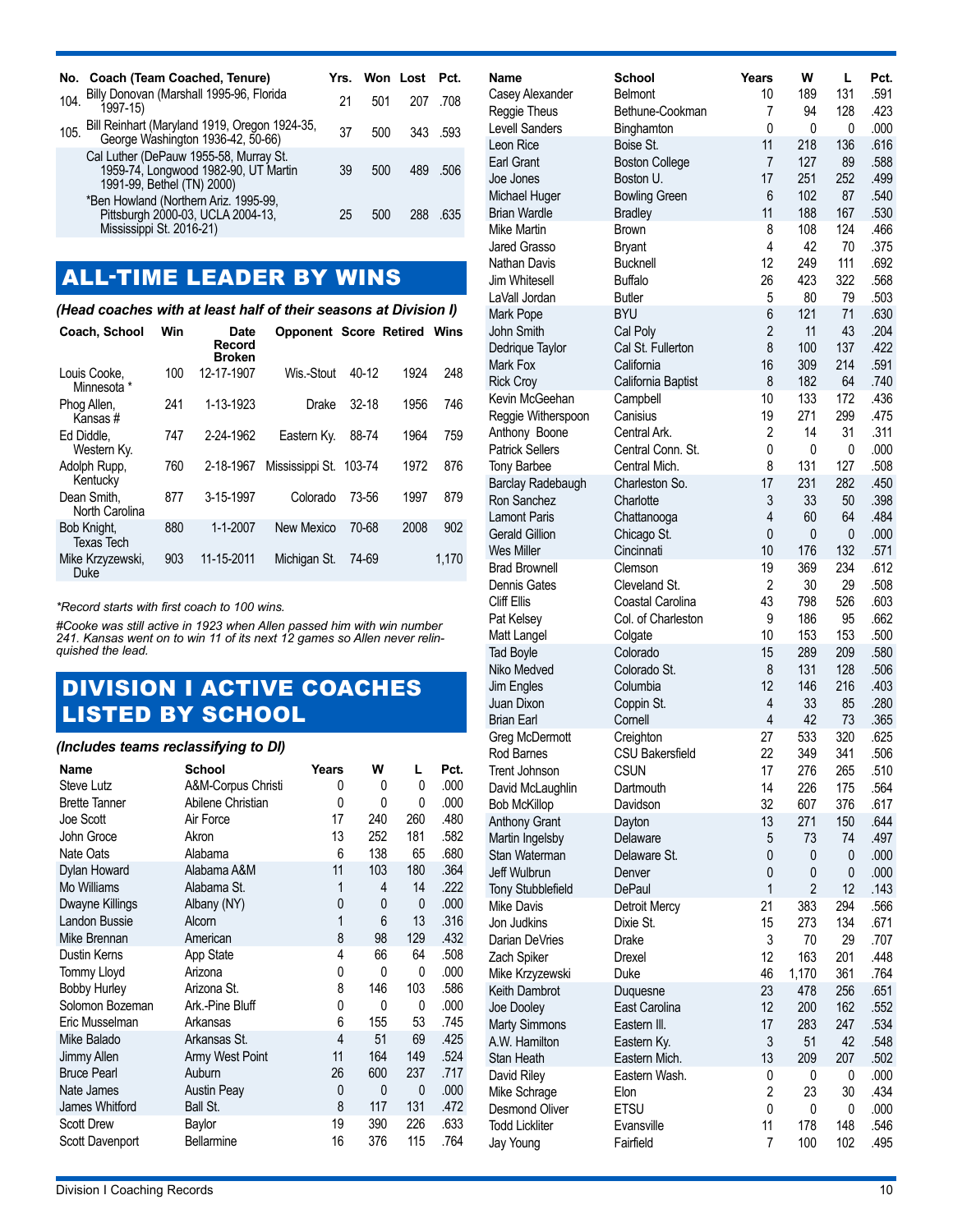| <b>Name</b>                 | School                   | Years          | W                   | L                | Pct.         | Name                                         | <b>School</b>               | Years          | W          | L           | Pct.         |
|-----------------------------|--------------------------|----------------|---------------------|------------------|--------------|----------------------------------------------|-----------------------------|----------------|------------|-------------|--------------|
| Greg Herenda                | Fairleigh Dickinson      | 14             | 206                 | 210              | .495         | <b>Bob Marlin</b>                            | Louisiana                   | 23             | 430        | 283         | .603         |
| Michael Fly                 | <b>FGCU</b>              | 3              | 34                  | 48               | .415         | Eric Konkol                                  | Louisiana Tech              | 6              | 129        | 65          | .665         |
| Jeremy Ballard              | <b>FIU</b>               | 3              | 48                  | 44               | .522         | Chris Mack                                   | Louisville                  | 12             | 272        | 125         | .685         |
| Dusty May                   | Fla. Atlantic            | 3              | 47                  | 41               | .534         | Drew Valentine                               | Loyola Chicago              | 0              | 0          | 0           | .000         |
| Michael White               | Florida                  | 10             | 224                 | 115              | .661         | <b>Tavaras Hardy</b>                         | Loyola Maryland             | 3              | 32         | 49          | .395         |
| Robert McCullum             | Florida A&M              | 11             | 125                 | 192              | .394         | Will Wade                                    | LSU                         | 8              | 174        | 85          | .672         |
| Leonard Hamilton            | Florida St.              | 33             | 579                 | 437              | .570         | <b>Richard Barron</b>                        | Maine                       | 3              | 16         | 56          | .222         |
| Kyle Neptune                | Fordham                  | 0              | 0                   | 0                | .000         | Steve Masiello                               | Manhattan                   | 10             | 147        | 162         | .476         |
| Justin Hutson               | Fresno St.               | 3              | 46                  | 40               | .535         | John Dunne                                   | Marist                      | 15             | 184        | 276         | .400         |
| <b>Bob Richey</b>           | Furman                   | 4              | 89                  | 34               | .724         | Shaka Smart                                  | Marquette                   | 12             | 273        | 141         | .659         |
| <b>Brian Burg</b>           | Ga. Southern             | 1              | 13                  | 13               | .500         | Dan D'Antoni                                 | <b>Marshall</b>             | $\overline{7}$ | 128        | 99          | .564         |
| Tim Craft                   | Gardner-Webb             | 8              | 138                 | 121              | .533         | Mark Turgeon                                 | Maryland                    | 23             | 471        | 272         | .634         |
| Kim English                 | George Mason             | 0              | $\mathbf{0}$        | $\mathbf{0}$     | .000         | Matt McCall                                  | Massachusetts               | 6              | 94         | 83          | .531         |
| Jamion Christian            | George Washington        | 9              | 135                 | 143              | .486         | John Aiken                                   | McNeese                     | 2              | 30         | 33          | .476         |
| <b>Patrick Ewing</b>        | Georgetown               | 4              | 62                  | 59               | .512         | Penny Hardaway                               | Memphis                     | 3              | 63         | 32          | .663         |
| Tom Crean                   | Georgia                  | 21<br>6        | 398<br>93           | 279<br>89        | .588<br>.511 | Greg Gary                                    | Mercer                      | 4<br>5         | 51<br>90   | 70<br>54    | .421<br>.625 |
| Rob Lanier<br>Josh Pastner  | Georgia St.              | 12             | 249                 | 149              | .626         | Joe Gallo                                    | Merrimack                   | 37             | 670        | 464         | .591         |
| <b>Mark Few</b>             | Georgia Tech<br>Gonzaga  | 22             | 630                 | 125              | .834         | Jim Larranaga<br><b>Jack Owens</b>           | Miami (FL)<br>Miami (OH)    | 4              | 56         | 65          | .463         |
| Donte Jackson               | Grambling                | 10             | 175                 | 116              | .601         | Juwan Howard                                 | Michigan                    | 2              | 42         | 17          | .712         |
| <b>Bryce Drew</b>           | <b>Grand Canyon</b>      | 9              | 181                 | 115              | .611         | Tom Izzo                                     | Michigan St.                | 26             | 643        | 254         | .717         |
| Will Ryan                   | Green Bay                | $\overline{2}$ | 22                  | 30               | .423         | Nick McDevitt                                | Middle Tenn.                | 8              | 122        | 128         | .488         |
| Edward Joyner Jr.           | Hampton                  | 12             | 197                 | 190              | .509         | Pat Baldwin                                  | Milwaukee                   | 4              | 47         | 70          | .402         |
| John Gallagher              | Hartford                 | 11             | 157                 | 187              | .456         | Ben Johnson                                  | Minnesota                   | 0              | 0          | $\mathbf 0$ | .000         |
| <b>Tommy Amaker</b>         | Harvard                  | 23             | 427                 | 278              | .606         | <b>Ben Howland</b>                           | Mississippi St.             | 25             | 500        | 288         | .635         |
| Eran Ganot                  | Hawaii                   | 7              | 100                 | 68               | .595         | Lindsey Hunter                               | Mississippi Val.            | $\overline{2}$ | 5          | 49          | .093         |
| <b>Tubby Smith</b>          | <b>High Point</b>        | 30             | 631                 | 355              | .640         | Cuonzo Martin                                | Missouri                    | 13             | 252        | 177         | .587         |
| Speedy Claxton              | Hofstra                  | 0              | 0                   | 0                | .000         | Dana Ford                                    | Missouri St.                | $\overline{7}$ | 106        | 105         | .502         |
| <b>Brett Nelson</b>         | <b>Holy Cross</b>        | 2              | 8                   | 40               | .167         | King Rice                                    | Monmouth                    | 10             | 161        | 154         | .511         |
| Kelvin Sampson              | Houston                  | 32             | 667                 | 334              | .666         | <b>Travis DeCuire</b>                        | Montana                     | $\overline{7}$ | 142        | 84          | .628         |
| <b>Ron Cottrell</b>         | <b>Houston Baptist</b>   | 30             | 496                 | 452              | .523         | Danny Sprinkle                               | Montana St.                 | 2              | 29         | 25          | .537         |
| Kenneth Blakeney            | Howard                   | 2              | 5                   | 33               | .132         | Preston Spradlin                             | Morehead St.                | 5              | 71         | 84          | .458         |
| Zac Claus                   | Idaho                    | $\overline{2}$ | $\boldsymbol{9}$    | 45               | .167         | Kevin Broadus                                | Morgan St.                  | 4              | 66         | 49          | .574         |
| Ryan Looney                 | Idaho St.                | 17             | 349                 | 167              | .676         | Dan Engelstad                                | Mount St. Mary's            | 8              | 136        | 88          | .607         |
| <b>Brad Underwood</b>       | Illinois                 | 8              | 123                 | 81               | .603         | Matt McMahon                                 | Murray St.                  | 6              | 123        | 64          | .658         |
| Dan Muller                  | Illinois St.             | 9              | 156                 | 135              | .536         | Willie Jones                                 | N.C. A&T                    | 2              | 25         | 15          | .625         |
| Mike Woodson                | Indiana                  | 0              | 0                   | 0                | .000         | LeVelle Moton                                | N.C. Central                | 12             | 212        | 157         | .575         |
| Josh Schertz                | Indiana St.              | 13             | 337                 | 69               | .830         | <b>Ed DeChellis</b>                          | Navy                        | 25             | 348        | 400         | .465         |
| <b>Rick Pitino</b>          | lona                     | 33             | 659                 | 274              | .706         | <b>Kevin Keatts</b>                          | <b>NC State</b>             | 7              | 151        | 75          | .668         |
| Fran McCaffery              | lowa                     | 25             | 467                 | 329              | 587          | Fred Hoiberg                                 | Nebraska                    | 7              | 129        | 101         | 561          |
| T.J. Otzelberger            | lowa St.<br><b>IUPUI</b> | 5              | 99                  | 63               | .611<br>.000 | <b>Steve Alford</b>                          | Nevada                      | 30             | 622<br>434 | 320<br>444  | .660         |
| Matt Crenshaw               | Jackson St.              | 0<br>8         | $\mathbf{0}$<br>108 | $\pmb{0}$<br>137 | .441         | <b>Bill Herrion</b><br><b>Richard Pitino</b> | New Hampshire<br>New Mexico | 30<br>9        | 159        | 137         | .494<br>.537 |
| Wayne Brent<br>Jordan Mincy | Jacksonville             | 0              | $\mathbf{0}$        | $\mathbf{0}$     | .000         | Chris Jans                                   | New Mexico St.              | 5              | 116        | 37          | .758         |
| Ray Harper                  | Jacksonville St.         | 22             | 437                 | 191              | .696         | Mark Slessinger                              | New Orleans                 | 10             | 131        | 165         | .443         |
| Mark Byington               | James Madison            | 9              | 163                 | 116              | .584         | <b>Greg Paulus</b>                           | Niagara                     | 2              | 21         | 31          | .404         |
| <b>Bill Self</b>            | Kansas                   | 28             | 729                 | 223              | .766         | <b>Austin Claunch</b>                        | Nicholls                    | 3              | 53         | 34          | .609         |
| <b>Billy Donlon</b>         | Kansas City              | 8              | 136                 | 121              | .529         | <b>Brian Kennedy</b>                         | <b>NJIT</b>                 | 5              | 63         | 82          | .434         |
| <b>Bruce Weber</b>          | Kansas St.               | 23             | 483                 | 285              | .629         | Robert Jones                                 | Norfolk St.                 | 8              | 142        | 119         | .544         |
| Amir Abdur-Rahim            | Kennesaw St.             | 2              | 6                   | 47               | .113         | <b>Tony Pujol</b>                            | North Ala.                  | 3              | 36         | 50          | .419         |
| <b>Rob Senderoff</b>        | Kent St.                 | 10             | 196                 | 129              | .603         | <b>Hubert Davis</b>                          | North Carolina              | 0              | 0          | $\mathbf 0$ | .000         |
| John Calipari               | Kentucky                 | 29             | 742                 | 231              | .763         | Paul Sather                                  | North Dakota                | 16             | 306        | 186         | .622         |
| Ashley Howard               | La Salle                 | 3              | 34                  | 52               | .395         | David Richman                                | North Dakota St.            | 7              | 136        | 87          | .610         |
| Fran O'Hanlon               | Lafayette                | 26             | 352                 | 412              | .461         | <b>Matthew Driscoll</b>                      | North Florida               | 12             | 192        | 194         | .497         |
| <b>Alvin Brooks</b>         | <b>Lamar University</b>  | 5              | 54                  | 84               | .391         | <b>Grant McCasland</b>                       | North Texas                 | $\overline{7}$ | 155        | 75          | .674         |
| <b>Brett Reed</b>           | Lehigh                   | 14             | 233                 | 189              | .552         | <b>Bill Coen</b>                             | Northeastern                | 15             | 251        | 222         | .531         |
| Ritchie McKay               | Liberty                  | 19             | 342                 | 251              | .577         | Shane Burcar                                 | Northern Ariz.              | 2              | 22         | 30          | .423         |
| Lennie Acuff                | Lipscomb                 | 30             | 588                 | 344              | .630         | <b>Steve Smiley</b>                          | Northern Colo.              | 1              | 11         | 11          | .500         |
| Darrell Walker              | Little Rock              | 5              | 87                  | 64               | .576         | Rashon Burno                                 | Northern III.               | 0              | 0          | $\mathbf 0$ | .000         |
| Derek Kellogg               | LIU                      | 13             | 213                 | 197              | .520         | Darrin Horn                                  | Northern Ky.                | 11             | 208        | 131         | .614         |
| Stan Johnson                | LMU (CA)                 | $\mathbf{1}$   | 13                  | 9                | .591         | <b>Chris Collins</b>                         | Northwestern                | 8              | 118        | 134         | .468         |
| Dan Monson                  | Long Beach St.           | 24             | 386                 | 353              | .522         | Mike McConathy                               | Northwestern St.            | 22             | 321        | 354         | .476         |
| <b>Griff Aldrich</b>        | Longwood                 | 3              | 42                  | 53               | .442         | Mike Brey                                    | Notre Dame                  | 26             | 547        | 300         | .646         |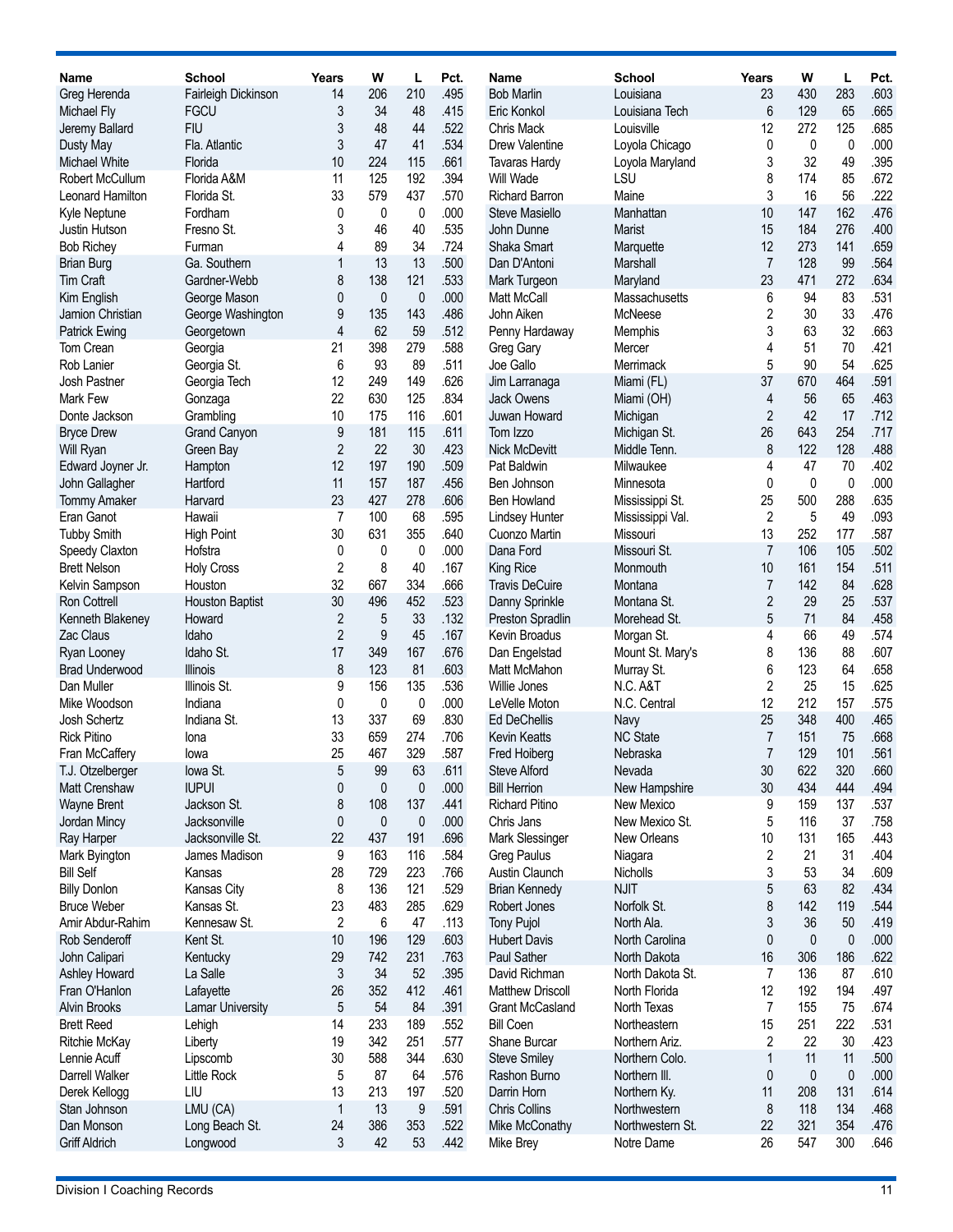| Name                                     | <b>School</b>                  | Years        | W            | L              | Pct.         | Name                                    | <b>School</b>                   | Years          | W              | L         | Pct.         |
|------------------------------------------|--------------------------------|--------------|--------------|----------------|--------------|-----------------------------------------|---------------------------------|----------------|----------------|-----------|--------------|
| Greg Kampe                               | Oakland                        | 37           | 642          | 494            | .565         | Sean Woods                              | Southern U.                     | 12             | 171            | 210       | .449         |
| Jeff Boals                               | Ohio                           | 5            | 89           | 64             | .582         | <b>Todd Simon</b>                       | Southern Utah                   | 6              | 91             | 97        | .484         |
| Chris Holtmann                           | Ohio St.                       | 10           | 201          | 129            | .609         | Mark Schmidt                            | St. Bonaventure                 | 20             | 327            | 275       | .543         |
| Porter Moser                             | Oklahoma                       | 17           | 293          | 242            | .548         | Glenn Braica                            | St. Francis Brooklyn            | 11             | 154            | 180       | .461         |
| Mike Boynton                             | Oklahoma St.                   | 4            | 72           | 58             | .554         | Mike Anderson                           | St. John's (NY)                 | 19             | 402            | 226       | .640         |
| Jeff Jones                               | Old Dominion                   | 29           | 525          | 381            | .579         | John Tauer                              | St. Thomas (MN)                 | 10             | 218            | 50        | .667         |
| Kermit Davis Jr.                         | Ole Miss                       | 23           | 454          | 280            | .619         | Jerod Haase                             | Stanford                        | 9              | 162            | 127       | .561         |
| Derrin Hansen                            | Omaha                          | 16           | 248          | 235            | .513         | Donnie Jones                            | Stetson                         | 11             | 183            | 161       | .532         |
| <b>Paul Mills</b>                        | <b>Oral Roberts</b>            | 4            | 57           | 67             | .460         | Geno Ford                               | Stony Brook                     | 13             | 194            | 183       | .515         |
| Dana Altman                              | Oregon                         | 32           | 690          | 353            | .662         | Jim Boeheim                             | Syracuse                        | 45             | 982            | 409       | .706         |
| Wayne Tinkle                             | Oregon St.                     | 15           | 271          | 200            | .575         | <b>Billy Gillispie</b>                  | Tarleton St.                    | 9              | 158            | 118       | .572         |
| Leonard Perry                            | Pacific                        | 5            | 48           | 97             | .331         | Jamie Dixon                             | <b>TCU</b>                      | 18             | 424            | 194       | .686         |
| Steve Donahue                            | Penn                           | 19           | 283          | 278            | .504         | Aaron McKie                             | Temple                          | $\overline{2}$ | 19             | 28        | .404         |
| Micah Shrewsberry                        | Penn St.                       | 1            | 3<br>438     | 28<br>330      | .097<br>.570 | <b>Rick Barnes</b>                      | Tennessee                       | 34<br>3        | 727<br>31      | 387       | .653<br>.360 |
| Lorenzo Romar<br>Jeff Capel III          | Pepperdine<br>Pittsburgh       | 24<br>12     | 215          | 158            | .576         | Penny Collins<br>John Pelphrey          | Tennessee St.<br>Tennessee Tech | 11             | 163            | 55<br>170 | .489         |
| <b>Shantay Legans</b>                    | Portland                       | 4            | 75           | 49             | .605         | Chris Beard                             | Texas                           | 9              | 208            | 85        | .710         |
| Jase Coburn                              | Portland St.                   | 0            | $\mathbf{0}$ | $\mathbf{0}$   | .000         | <b>Buzz Williams</b>                    | Texas A&M                       | 14             | 277            | 179       | .607         |
| <b>Byron Smith</b>                       | Prairie View                   | 6            | 93           | 93             | .500         | Johnny Jones                            | <b>Texas Southern</b>           | 20             | 353            | 272       | .565         |
| <b>Quinton Ferrell</b>                   | Presbyterian                   | 2            | 17           | 37             | .315         | Terrence Johnson                        | Texas St.                       | 1              | 18             | 7         | .720         |
| Mitch Henderson                          | Princeton                      | 9            | 161          | 102            | .612         | <b>Mark Adams</b>                       | <b>Texas Tech</b>               | 14             | 252            | 169       | .599         |
| <b>Ed Cooley</b>                         | Providence                     | 15           | 286          | 204            | .584         | Duggar Baucom                           | The Citadel                     | 18             | 252            | 296       | .460         |
| <b>Matt Painter</b>                      | Purdue                         | 17           | 380          | 189            | .668         | <b>Tod Kowalczyk</b>                    | Toledo                          | 19             | 341            | 265       | .563         |
| Jon Coffman                              | Purdue Fort Wayne              | 7            | 118          | 102            | .536         | Patrick Skerry                          | Towson                          | 12             | 171            | 189       | .475         |
| <b>Baker Dunleavy</b>                    | Quinnipiac                     | 4            | 52           | 64             | .448         | <b>Scott Cross</b>                      | Troy                            | 14             | 245            | 200       | .551         |
| Darris Nichols                           | Radford                        | 0            | $\mathbf 0$  | $\mathbf 0$    | .000         | Ron Hunter                              | Tulane                          | 27             | 467            | 345       | .575         |
| David Cox                                | Rhode Island                   | 3            | 49           | 39             | .557         | Frank Haith                             | Tulsa                           | 17             | 335            | 217       | .607         |
| Scott Pera                               | Rice                           | 4            | 50           | 73             | .407         | Andy Kennedy                            | <b>UAB</b>                      | 14             | 288            | 176       | .621         |
| <b>Chris Mooney</b>                      | Richmond                       | 19           | 330          | 270            | .550         | Jim Les                                 | <b>UC Davis</b>                 | 19             | 298            | 301       | .497         |
| Kevin Baggett                            | Rider                          | 9            | 147          | 133            | .525         | <b>Russell Turner</b>                   | UC Irvine                       | 11             | 227            | 148       | .605         |
| Andy Toole                               | <b>Robert Morris</b>           | 11           | 192          | 169            | .532         | Mike Magpayo                            | <b>UC Riverside</b>             | 1              | 14             | 8         | .636         |
| <b>Steve Pikiell</b>                     | Rutgers                        | 17           | 277          | 251            | .525         | Eric Olen                               | UC San Diego                    | 8              | 166            | 66        | .716         |
| <b>Brian Katz</b>                        | Sacramento St.                 | 13           | 150          | 232            | .393         | Joe Pasternack                          | <b>UC Santa Barbara</b>         | 8              | 142            | 94        | .602         |
| Anthony Latina                           | Sacred Heart                   | 8            | 99           | 140            | .414         | Johnny Dawkins                          | <b>UCF</b>                      | 13             | 250            | 175       | .588         |
| Rob Krimmel                              | Saint Francis (PA)             | 9            | 125          | 149            | .456         | <b>Mick Cronin</b>                      | <b>UCLA</b>                     | 18             | 406            | 193       | .678<br>.586 |
| <b>Billy Lange</b><br><b>Travis Ford</b> | Saint Joseph's<br>Saint Louis  | 11<br>24     | 142<br>425   | 175<br>331     | .448<br>.562 | Dan Hurley                              | <b>UConn</b><br>UIC             | 11             | 201            | 142<br>13 | .409         |
| <b>Randy Bennett</b>                     | Saint Mary's (CA)              | 20           | 454          | 192            | .703         | Luke Yaklich<br>Carson Cunningham       | UIW                             | 1<br>8         | 9<br>130       | 113       | .535         |
| Shaheen Holloway                         | Saint Peter's                  | 3            | 42           | 42             | .500         | Keith Richard                           | <b>ULM</b>                      | 20             | 278            | 330       | .457         |
| Jason Hooten                             | Sam Houston                    | 11           | 216          | 147            | .595         | Pat Duquette                            | <b>UMass Lowell</b>             | 8              | 95             | 139       | .406         |
| <b>Bucky McMillan</b>                    | Samford                        | 1            | 6            | 13             | .316         | Jim Ferry                               | <b>UMBC</b>                     | 20             | 325            | 279       | .538         |
| Sam Scholl                               | San Diego                      | 4            | 35           | 51             | .407         | Jason Crafton                           | <b>UMES</b>                     | 7              | 52             | 135       | .278         |
| <b>Brian Dutcher</b>                     | San Diego St.                  | 4            | 96           | 31             | .756         | Mike Morrell                            | <b>UNC Asheville</b>            | 3              | 29             | 53        | .354         |
| <b>Todd Golden</b>                       | San Francisco                  | 2            | 33           | 26             | .559         | Mike Jones                              | <b>UNC Greensboro</b>           | 10             | 174            | 150       | .537         |
| <b>Tim Miles</b>                         | San Jose St.                   | 24           | 399          | 334            | .544         | Takayo Siddle                           | <b>UNCW</b>                     | $\mathbf{1}$   | $\overline{7}$ | 10        | .412         |
| <b>Herb Sendek</b>                       | Santa Clara                    | 27           | 489          | 367            | .571         | Ben Jacobson                            | <b>UNI</b>                      | 15             | 302            | 188       | .616         |
| Jim Hayford                              | Seattle U                      | 22           | 424          | 230            | .648         | Kevin Kruger                            | <b>UNLV</b>                     | 0              | 0              | 0         | .000         |
| <b>Kevin Willard</b>                     | Seton Hall                     | 14           | 249          | 199            | .556         | Dave Dickerson                          | <b>USC Upstate</b>              | 8              | 92             | 148       | .383         |
| Kyle Keller                              | <b>SFA</b>                     | 5            | 44           | 45             | .494         | Greg Young                              | UT Arlington                    | 0              | 0              | 0         | .000         |
| Carmen Maciarello                        | Siena                          | 2            | 32           | 15             | .681         | Ryan Ridder                             | UT Martin                       | 3              | 48             | 45        | .516         |
| <b>Brian Barone</b>                      | <b>SIUE</b>                    | 2            | 17           | 40             | .298         | Craig Smith                             | Utah                            | 10             | 225            | 108       | .676         |
| Tim Jankovich                            | <b>SMU</b>                     | 15           | 258          | 176            | .594         | Ryan Odom                               | Utah St.                        | 7              | 132            | 88        | .600         |
| <b>Richie Riley</b>                      | South Alabama                  | 5            | 89           | 67             | .571         | Mark Madsen                             | <b>Utah Valley</b>              | $\overline{2}$ | 22             | 30        | .423         |
| <b>Frank Martin</b>                      | South Carolina                 | 14           | 270          | 188            | .590         | Joe Golding                             | <b>UTEP</b>                     | 10             | 158            | 144       | .523         |
| <b>Tony Madlock</b>                      | South Carolina St.             | $\mathbf{1}$ | $\mathbf{1}$ | $\overline{4}$ | .200         | Matt Figger                             | <b>UTRGV</b><br><b>UTSA</b>     | 4              | 76             | 51        | .598         |
| <b>Todd Lee</b>                          | South Dakota                   | 11           | 201          | 120            | .626         | Steve Henson                            |                                 | 5              | 79             | 79        | .500         |
| Eric Henderson                           | South Dakota St.<br>South Fla. | 2<br>17      | 38<br>305    | 17<br>246      | .691<br>.554 | <b>Matt Lottich</b><br>Jerry Stackhouse | Valparaiso<br>Vanderbilt        | 5<br>2         | 83<br>20       | 78<br>37  | .516<br>.351 |
| <b>Brian Gregory</b><br><b>Brad Korn</b> | Southeast Mo. St.              | $\mathbf{1}$ | 11           | 16             | .407         | Mike Rhoades                            | <b>VCU</b>                      | 17             | 324            | 171       | .655         |
| David Kiefer                             | Southeastern La.               | 2            | 16           | 41             | .281         | John Becker                             | Vermont                         | 12             | 235            | 140       | .627         |
| Andy Enfield                             | Southern California            | 10           | 198          | 138            | .589         | Jay Wright                              | Villanova                       | 27             | 612            | 274       | .691         |
| <b>Bryan Mullins</b>                     | Southern III.                  | 2            | 28           | 30             | .483         | <b>Tony Bennett</b>                     | Virginia                        | 15             | 364            | 136       | .728         |
| Jay Ladner                               | Southern Miss.                 | 7            | 93           | 127            | .423         | Mike Young                              | Virginia Tech                   | 19             | 330            | 267       | .553         |
|                                          |                                |              |              |                |              |                                         |                                 |                |                |           |              |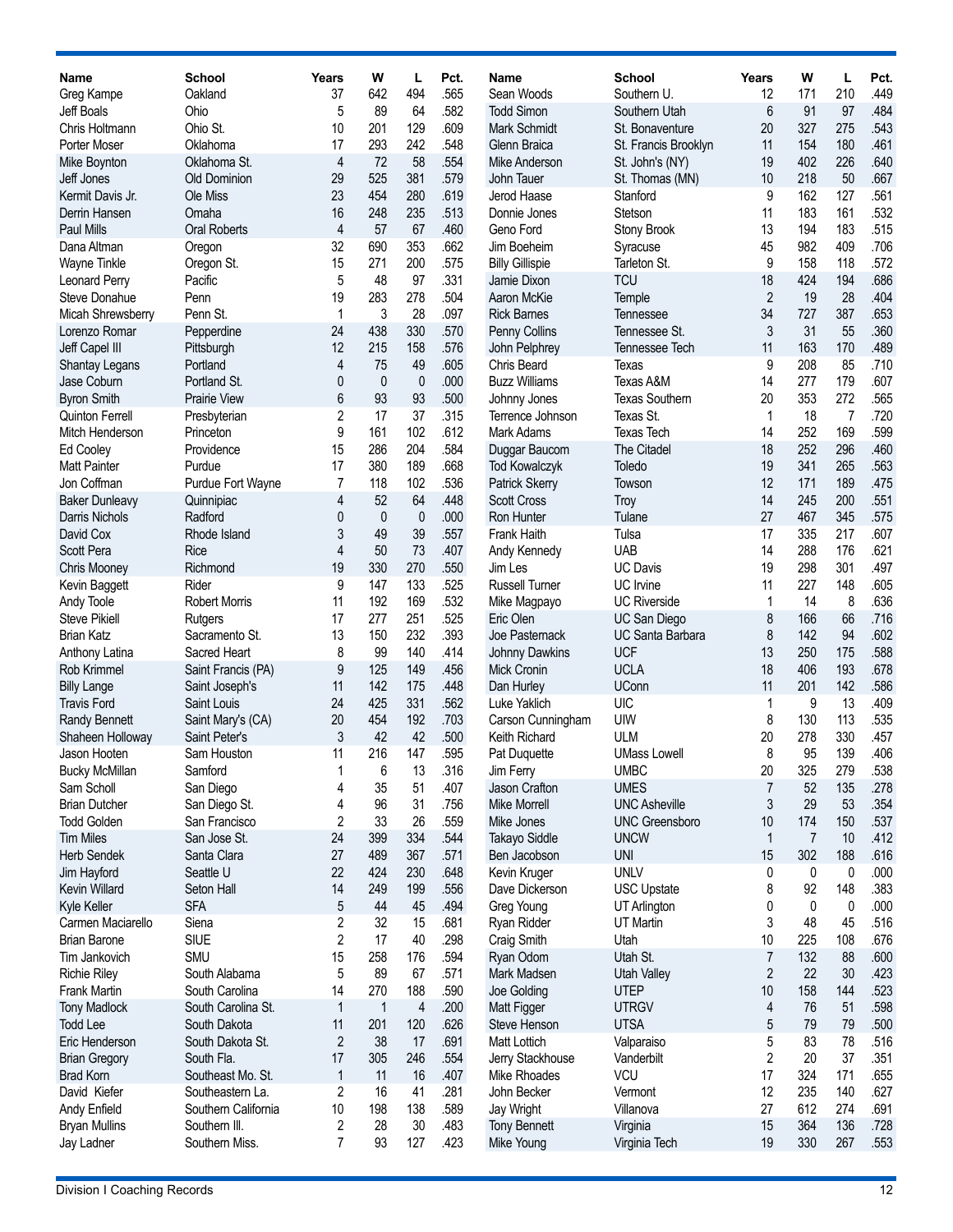| Name                  | <b>School</b>      | Years          | W   | L   | Pct. |
|-----------------------|--------------------|----------------|-----|-----|------|
| Dan Earl              | VMI                | 6              | 57  | 123 | .317 |
| <b>Bashir Mason</b>   | Wagner             | 9              | 144 | 124 | .537 |
| <b>Steve Forbes</b>   | <b>Wake Forest</b> | 6              | 136 | 59  | .697 |
| Mike Hopkins          | Washington         | 5              | 72  | 65  | .526 |
| Kyle Smith            | Washington St.     | 11             | 194 | 151 | .562 |
| Randy Rahe            | Weber St.          | 15             | 295 | 179 | .622 |
| <b>Bob Huggins</b>    | West Virginia      | 39             | 900 | 382 | .702 |
| <b>Justin Grav</b>    | Western Caro.      | 0              | 0   | 0   | .000 |
| Rob Jeter             | Western III.       | 12             | 191 | 185 | .508 |
| <b>Rick Stansbury</b> | Western Ky.        | 19             | 396 | 226 | .637 |
| <b>Clayton Bates</b>  | Western Mich.      | 1              | 5   | 16  | .238 |
| <b>Isaac Brown</b>    | Wichita St.        | 1              | 16  | 6   | .727 |
| Dane Fischer          | William & Mary     | $\overline{2}$ | 28  | 21  | .571 |
| <b>Mark Prosser</b>   | Winthrop           | 4              | 42  | 76  | .356 |
| Greg Gard             | Wisconsin          | 6              | 119 | 70  | .630 |
| Jay McAuley           | Wofford            | $\overline{2}$ | 34  | 25  | .576 |
| Scott Nagy            | Wright St.         | 26             | 519 | 289 | .642 |
| Jeff Linder           | Wyoming            | 5              | 94  | 61  | .606 |
| <b>Travis Steele</b>  | Xavier             | 3              | 51  | 37  | .580 |
| James Jones           | Yale               | 21             | 333 | 280 | .543 |
| Jerrod Calhoun        | Youngstown St.     | 9              | 177 | 109 | .619 |

# FASTEST TO MILESTONE WINS

*(Head coaches with at least half of their seasons at Division I)*

### Fastest to 50 Wins

| Rk.          | Name, School                                    | G        | W        | L              | Pct.         | Yr.                    | Season       |
|--------------|-------------------------------------------------|----------|----------|----------------|--------------|------------------------|--------------|
| 1.           | Doc Meanwell, Wisconsin                         | 51       | 50       | 1              | .980         | 4th                    | 1915         |
| 2.           | Clair Bee, Rider                                | 55       | 50       | 5              | .909         | 3rd                    | 1931         |
|              | Bill Carmody, Princeton                         | 55       | 50       | 5              | .909         | 2nd                    | 1998         |
|              | Bill Guthridge, North<br>Carolina               | 55       | 50       | 5              | .909         | 2 <sub>nd</sub>        | 1999         |
| 5.           | Buck Freeman, St. John's<br>(NY)                | 56       | 50       | 6              | .893         | 3rd                    | 1930         |
|              | Brad Stevens, Butler                            | 56       | 50       | 6              | .893         | 2nd                    | 2009         |
|              | Brad Underwood, SFA                             | 56<br>57 | 50       | 6<br>7         | .893<br>.877 | 2 <sub>nd</sub><br>4th | 2015<br>1927 |
| 8.           | Lew Andreas, Syracuse<br>Everett Case, NC State | 57       | 50<br>50 | $\overline{7}$ | .877         | 2 <sub>nd</sub>        | 1948         |
| 10.          | Adolph Rupp, Kentucky                           | 58       | 50       | 8              | .862         | 3rd                    | 1933         |
|              | Gary Cunningham, UCLA                           | 58       | 50       | 8              | .862         | 2 <sub>nd</sub>        | 1979         |
| 12.          | Tony Hinkle, Butler                             | 59       | 50       | 9              | .847         | 3rd                    | 1929         |
|              | Ben Carnevale, North<br>Carolina                | 59       | 50       | 9              | .847         | 2 <sub>nd</sub>        | 1946         |
|              | Jerry Tarkanian, Long<br>Beach St.              | 59       | 50       | 9              | .847         | 2 <sub>nd</sub>        | 1970         |
|              | Steve Prohm, Murray St.                         | 59       | 50       | 9              | .847         | 2nd                    | 2013         |
| 16.          | Nat Holman, CCNY                                | 60       | 50       | 10             | .833         | 5th                    | 1924         |
|              | Ray Meyer, DePaul                               | 60       | 50       | 10             | .833         | 3rd                    | 1944         |
|              | Jim Boeheim, Syracuse                           | 60       | 50       | 10             | .833         | 3rd                    | 1978         |
|              | Todd Lickliter, Butler                          | 60       | 50       | 10             | .833         | 2nd                    | 2003         |
| 20.          | Nibs Price, California                          | 61       | 50       | 11             | .820         | 5th                    | 1929         |
|              | Hugh Greer, UConn                               | 61       | 50       | 11             | .820         | 3rd                    | 1954         |
|              | Phil Johnson, Weber St.                         | 61       | 50       | 11             | .820         | 3rd                    | 1970         |
| 23.          | Peck Hickman, Louisville                        | 62       | 50       | 12             | .806         | 3rd                    | 1947         |
|              | Jamie Dixon, Pittsburgh                         | 62       | 50       | 12             | .806         | 2nd                    | 2005         |
|              | Mark Fox, Nevada                                | 62       | 50       | 12             | .806         | 2nd                    | 2006         |
|              | <b>FASTEST TO 100 WINS</b>                      |          |          |                |              |                        |              |
| Rk.          | Name, School                                    | G        | w        | L              | Pct.         |                        | Yr. Season   |
| $\mathbf{1}$ | Doc Meanwell, Wisconsin<br>& Missouri           | 109      | 100      | 9              | .917         | 7th                    | 1918         |
| 2.           | Buck Freeman, St. John's<br>(NY)                | 110      | 100      | 10             | .909         | 5th                    | 1932         |

| Rk.      | Name, School                                                                         | G                        | W                        | L                    | Pct.                         |                          | Yr. Season                   |
|----------|--------------------------------------------------------------------------------------|--------------------------|--------------------------|----------------------|------------------------------|--------------------------|------------------------------|
| 3.<br>4. | Adolph Rupp, Kentucky<br>Jerry Tarkanian, Long<br>Beach St.                          | 116<br>117               | 100<br>100               | 16<br>17             | .862<br>.855                 | 6th<br>5th               | 1936<br>1973                 |
| 6.       | Jim Boeheim, Syracuse<br>Everett Case, NC State<br>Charles Orsborn, Bradley          | 117<br>120<br>120<br>120 | 100<br>100<br>100<br>100 | 17<br>20<br>20<br>20 | .855<br>.833<br>.833<br>.833 | 4th<br>4th<br>5th<br>5th | 1980<br>1950<br>1961<br>1963 |
| 10.      | Fred Taylor, Ohio St.<br>Brad Stevens, Butler<br>Everett Dean, Carleton &<br>Indiana | 120<br>122               | 100<br>100               | 20<br>22             | .833<br>.820                 | 4th<br>7th               | 2011<br>1929                 |
|          | Lew Andreas, Syracuse<br>Denny Crum, Louisville<br>Brad Underwood, SFA,              | 122<br>122<br>122        | 100<br>100<br>100        | 22<br>22<br>22       | .820<br>.820<br>.820         | 7th<br>5th<br>4th        | 1931<br>1976<br>2017         |
| 14.      | Oklahoma St. & Illinois<br>Clair Bee, Rider & LIU<br><b>Brooklyn</b>                 | 123                      | 100                      | 23                   | .813                         | 5th                      | 1934                         |
| 15.      | Nat Holman, CCNY<br>Buster Sheary, Holy Cross                                        | 125<br>125               | 100<br>100               | 25<br>25             | .800<br>.800                 | 10th<br>5th              | 1929<br>1953                 |
| 18.      | Don Haskins, UTEP<br>Tony Hinkle, Butler<br>Ray Meyer, DePaul<br>Mark Few, Gonzaga   | 125<br>126<br>126<br>126 | 100<br>100<br>100<br>100 | 25<br>26<br>26<br>26 | .800<br>.794<br>.794<br>.794 | 5th<br>7th<br>6th<br>4th | 1966<br>1933<br>1948<br>2003 |
| 22.      | Jamie Dixon, Pittsburgh<br>Peck Hickman, Louisville<br>Harry Combes, Illinois        | 126<br>127<br>127<br>127 | 100<br>100<br>100<br>100 | 26<br>27<br>27<br>27 | .794<br>.787<br>.787<br>.787 | 4th<br>5th<br>6th<br>4th | 2007<br>1949<br>1953<br>2015 |
| 25.      | Steve Prohm, Murray St.<br>Vic Bubas, Duke<br>Mark Fox, Nevada                       | 128<br>128               | 100<br>100               | 28<br>28             | .781<br>.781                 | 5th<br>4th               | 1964<br>2008                 |
|          | <b>FASTEST TO 200 WINS</b>                                                           |                          |                          |                      |                              |                          |                              |
| Rk.      | Name, School                                                                         | G                        | w                        |                      | Pct.<br>L                    | Yr.                      | <b>Season</b>                |
| 1.       | Clair Bee, Rider & LIU<br><b>Brooklyn</b>                                            | 231                      | 200                      | 31                   | .866                         | 12 <sub>th</sub>         | 1938                         |
| 2.       | Jerry Tarkanian, Long Beach                                                          | 234                      | 200                      | 34                   | .855                         | 9th                      | 1977                         |

| 1.  | Clair Bee, Rider & LIU<br><b>Brooklyn</b>                                                                | 231 | 200 | 31 | .866 | 12th             | 1938 |
|-----|----------------------------------------------------------------------------------------------------------|-----|-----|----|------|------------------|------|
| 2.  | Jerry Tarkanian, Long Beach<br>St. & UNLV                                                                | 234 | 200 | 34 | .855 | 9th              | 1977 |
| 3.  | Mark Few, Gonzaga                                                                                        | 247 | 200 | 47 | .810 | 8th              | 2007 |
| 4.  | Everett Case, NC State                                                                                   | 250 | 200 | 50 | .800 | 9th              | 1954 |
| 5.  | Lew Andreas, Syracuse                                                                                    | 251 | 200 | 51 | .797 | 14th             | 1939 |
|     | Nat Holman, CCNY                                                                                         | 251 | 200 | 51 | .797 | 18th             | 1937 |
|     | Harold Anderson, Toledo &<br><b>Bowling Green</b>                                                        | 251 | 200 | 51 | .797 | 10th             | 1945 |
|     | Adolph Rupp, Kentucky                                                                                    | 251 | 200 | 51 | .797 | 13th             | 1943 |
| 9.  | Roy Williams, Kansas                                                                                     | 252 | 200 | 52 | .794 | 8th              | 1996 |
| 10. | Doc Meanwell, Missouri &<br>Wisconsin                                                                    | 254 | 200 | 54 | .787 | 15th             | 1927 |
|     | Vic Bubas, Duke                                                                                          | 254 | 200 | 54 | .787 | 10th             | 1969 |
|     | Denny Crum, Louisville                                                                                   | 254 | 200 | 54 | .787 | 9th              | 1980 |
| 13. | Henry Iba, Northwest Mo. St.,<br>Colorado & Oklahoma St.                                                 | 255 | 200 | 55 | .784 | 11th             | 1940 |
|     | Jamie Dixon, Pittsburgh                                                                                  | 255 | 200 | 55 | .794 | 8th              | 2011 |
| 15. | Dave Rose, BYU                                                                                           | 259 | 200 | 59 | .772 | 8th              | 2013 |
| 16. | Hec Edmundson, Washington                                                                                | 261 | 200 | 61 | .766 | 13th             | 1931 |
|     | Hugh Greer, UConn                                                                                        | 261 | 200 | 61 | .766 | 11 <sub>th</sub> | 1957 |
|     | Thad Matta, Butler, Xavier &<br>Ohio St.                                                                 | 261 | 200 | 61 | .766 | 8th              | 2008 |
| 19. | George Keogan, Wis.-<br>Superior, Saint Louis, St.<br>Thomas (MN), Allegheny,<br>Valparaiso & Notre Dame | 263 | 200 | 63 | .760 | 14th             | 1930 |
|     | Joseph Lapchick, St. John's<br>(NY)                                                                      | 263 | 200 | 63 | .760 | 13th             | 1958 |
| 21. | Jack Ramsay, Saint Joseph's                                                                              | 264 | 200 | 64 | .758 | 10th             | 1965 |
| 22. | Peck Hickman, Louisville                                                                                 | 265 | 200 | 65 | .755 | 10th             | 1954 |
| 23. | Fred Schaus, West Virginia<br>& Purdue                                                                   | 266 | 200 | 66 | .752 | 10th             | 1976 |
| 24. | Jim Boeheim, Syracuse                                                                                    | 266 | 200 | 66 | .752 | 9th              | 1985 |
| 25. | Don Haskins, UTEP                                                                                        | 269 | 200 | 69 | .743 | 11 <sub>th</sub> | 1972 |
|     |                                                                                                          |     |     |    |      |                  |      |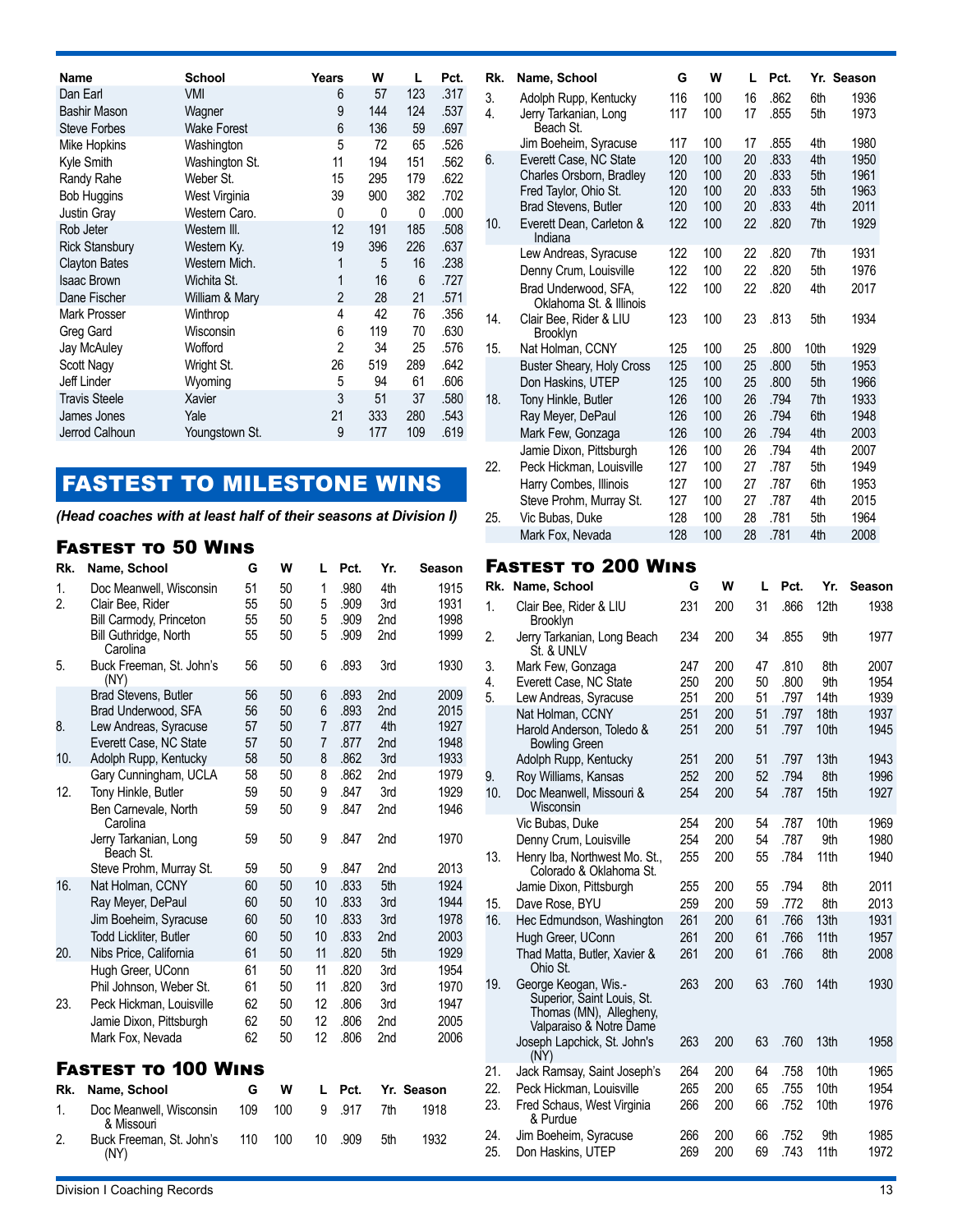### Fastest to 300 Wins

| Rk.      | Name, School                                                                                             | G          | W          | L          | Pct.         | Yr.                      | <b>Season</b> |
|----------|----------------------------------------------------------------------------------------------------------|------------|------------|------------|--------------|--------------------------|---------------|
| 1.       | Clair Bee, Rider & LIU<br>Brooklyn                                                                       | 344        | 300        | 44         | .872         | 15th                     | 1943          |
| 2.<br>3. | Adolph Rupp, Kentucky<br>Jerry Tarkanian, Long Beach<br>St. & UNLV                                       | 366<br>370 | 300<br>300 | 66<br>70   | .820<br>.811 | 17th<br>13th             | 1947<br>1982  |
| 5.       | Roy Williams, Kansas<br>Everett Case, NC State                                                           | 370<br>377 | 300<br>300 | 70<br>77   | .811<br>.796 | 11 <sub>th</sub><br>13th | 1999<br>1959  |
| 6.       | Harold Anderson, Toledo &<br><b>Bowling Green</b>                                                        | 378        | 300        | 78         | .794         | 14th                     | 1949          |
| 8.       | Mark Few, Gonzaga<br>Denny Crum, Louisville                                                              | 378<br>382 | 300<br>300 | 78<br>82   | .794<br>.785 | 12 <sub>th</sub><br>13th | 2011<br>1984  |
| 9.       | Henry Iba, Northwest Mo. St.,<br>Colorado & Oklahoma St.                                                 | 387        | 300        | 87         | .775         | 16th                     | 1945          |
| 10.      | Thad Matta, Butler, Xavier &<br>Ohio St.                                                                 | 388        | 300        | 88         | .773         | 12th                     | 2012          |
| 11.      | Hec Edmundson, Washington                                                                                | 392        | 300        | 92         | .765         | 18th                     | 1936          |
| 12.      | Frank Keaney, Rhode Island                                                                               | 393        | 300        | 93         | .763         | 24th                     | 1944          |
|          | Jim Boeheim, Syracuse                                                                                    | 393        | 300        | 93         | .763         | 13th                     | 1989          |
| 14.      | George Keogan, Wis.-<br>Superior, Saint Louis, St.<br>Thomas (MN), Allegheny,                            | 394        | 300        | 94         | .761         | 20th                     | 1936          |
| 15.      | Valparaiso & Notre Dame<br>Ray Mears, Wittenberg &<br>Tennessee                                          | 395        | 300        | 95         | .759         | 16th                     | 1972          |
| 16.      | Piggy Lambert, Purdue                                                                                    | 397        | 300        | 97         | .756         | 23rd                     | 1940          |
| 17.      | Lew Andreas, Syracuse                                                                                    | 400        | 300        | 100        | .750         | 23rd                     | 1947          |
|          | Chick Davies, Duquesne                                                                                   | 400        | 300        | 100        | .750         | 21st                     | 1948          |
| 19.      | John Lawther, Westminster<br>(PA) & Penn St.                                                             | 402        | 300        | 102        | .746         | 21st                     | 1947          |
| 20.      | Nolan Richardson, Tulsa &<br>Arkansas                                                                    | 404        | 300        | 104        | .743         | 13th                     | 1993          |
|          | Sean Miller, Xavier & Arizona                                                                            | 404        | 300        | 104        | .743         | 12th                     | 2016          |
| 22.      | Peck Hickman, Louisville                                                                                 | 405        | 300        | 105        | .741         | 15th                     | 1959          |
| 23.      | Dean Smith, North Carolina<br>Eddie Sutton, Creighton &<br>Arkansas                                      | 406<br>406 | 300<br>300 | 106<br>106 | .739<br>.739 | 15th<br>15th             | 1976<br>1984  |
| 25.      | Bob Knight, Army & Indiana                                                                               | 407        | 300        | 107        | .737         | 15th                     | 1980          |
|          | John Thompson, Georgetown                                                                                | 407        | 300        | 107        | .737         | 14th                     | 1986          |
|          | <b>FASTEST TO 400 WINS</b>                                                                               |            |            |            |              |                          |               |
| Rk.      | Name, School                                                                                             | G          | W          | L          | Pct.         | Yr.                      | Season        |
| 1.<br>2. | Adolph Rupp, Kentucky<br>Clair Bee, Rider & LIU                                                          | 477<br>483 | 400<br>400 | 77<br>83   | .839<br>.828 | 20th<br>21st             | 1950<br>1951  |
| 3.       | Brooklyn<br>Jerry Tarkanian, Long Beach<br>St. & UNLV                                                    | 492        | 400        | 92         | .813         | 17th                     | 1985          |
| 4.       | Roy Williams, Kansas                                                                                     | 496        | 400        | 96         | .806         | 15th                     | 2003          |
| 5.       | Mark Few, Gonzaga                                                                                        | 499        | 400        | 99         | .802         | 15th                     | 2014          |
| 6.       | Henry Iba, Northwest Mo. St.,<br>Colorado & Oklahoma St.                                                 | 502        | 400        | 102        | .797         | 19th                     | 1948          |
| 7.<br>8. | Frank Keaney, Rhode Island<br>Phog Allen, Baker, Haskell,<br>Central Mo. & Kansas                        | 521<br>522 | 400<br>400 | 121<br>122 | .768<br>.766 | 28th<br>29th             | 1948<br>1935  |
| 9.       | George Keogan, Wis.-<br>Superior, Saint Louis, St.<br>Thomas (MN), Allegheny,<br>Valparaiso & Notre Dame | 522        | 400        | 122        | .766         | 26th                     | 1942          |
|          | Thad Matta, Butler, Xavier &<br>Ohio St.                                                                 | 524        | 400        | 124        | .763         | 14th                     | 2015          |
| 11.      | Jim Boeheim, Syracuse                                                                                    | 527        | 400        | 127        | .759         | 17th                     | 1993          |
| 12.      | Dean Smith, North Carolina                                                                               | 531        | 400        | 131        | .753         | 19th                     | 1980          |
| 13.      | Lou Carnesecca, St. John's<br>(NY)                                                                       | 535        | 400        | 135        | .748         | 18th                     | 1986          |
|          | John Thompson, Georgetown                                                                                | 535        | 400        | 135        | .748         | 18th                     | 1990          |
| 15.      | Ed Diddle, Western Ky.<br>Denny Crum, Louisville                                                         | 536<br>536 | 400<br>400 | 136<br>136 | .746<br>.746 | 24th<br>17th             | 1946<br>1988  |

| Rk. | Name, School                                                            | G   | w   | L   | Pct. | Yr.  | <b>Season</b> |
|-----|-------------------------------------------------------------------------|-----|-----|-----|------|------|---------------|
|     |                                                                         |     |     |     |      |      |               |
|     | Nolan Richardson, Tulsa &<br>Arkansas                                   | 536 | 400 | 136 | .746 | 17th | 1997          |
| 18. | John Calipari, Massachusetts<br>& Memphis                               | 537 | 400 | 137 | .745 | 17th | 2009          |
| 19. | Rick Majerus, Marquette, Ball<br>St. & Utah                             | 538 | 400 | 138 | .743 | 19th | 2003          |
| 20. | Nat Holman, CCNY                                                        | 539 | 400 | 139 | .742 | 32nd | 1952          |
| 21. | Eddie Sutton, Creighton,<br>Arkansas & Kentucky                         | 541 | 400 | 141 | .739 | 19th | 1988          |
| 22. | Al McGuire, Belmont Abbey &<br>Marquette                                | 542 | 400 | 142 | .738 | 20th | 1977          |
|     | Sean Miller, Xavier & Arizona                                           | 542 | 400 | 142 | .738 | 16th | 2020          |
| 24. | Bob Knight, Army & Indiana                                              | 545 | 400 | 145 | .734 | 20th | 1985          |
| 25. | Bill Self, Oral Roberts, Tulsa,<br>Illinois & Kansas                    | 546 | 400 | 146 | .733 | 17th | 2010          |
| 26. | John Wooden, Indiana St. &<br><b>UCLA</b>                               | 548 | 400 | 148 | .730 | 20th | 1966          |
|     | Bob Huggins, Walsh, Akron &<br>Cincinnati                               | 548 | 400 | 148 | .730 | 19th | 1999          |
|     | Rick Pitino, Hawaii, Boston<br>U., Providence, Kentucky<br>& Louisville | 548 | 400 | 148 | .730 | 19th | 2004          |
|     |                                                                         |     |     |     |      |      |               |
|     | <b>FASTEST TO 500 WINS</b>                                              |     |     |     |      |      |               |
|     | Rk. Name, School                                                        | G   | W   |     | Pct. | Yr.  | Season        |

| Rk.               | Name, School                                                                                      | G                 | W                 | L                 | Pct.                 | Yr.                      | Season               |
|-------------------|---------------------------------------------------------------------------------------------------|-------------------|-------------------|-------------------|----------------------|--------------------------|----------------------|
| 1.<br>2.          | Adolph Rupp, Kentucky<br>Jerry Tarkanian, Long Beach<br>St. & UNLV                                | 583<br>604        | 500<br>500        | 83<br>104         | .858<br>.828         | 23rd<br>20th             | 1955<br>1988         |
| 3.<br>4.          | Mark Few, Gonzaga<br>Roy Williams, Kansas &                                                       | 612<br>627        | 500<br>500        | 112<br>127        | .817<br>.797         | 18th<br>19th             | 2017<br>2007         |
| 5.                | North Carolina<br>Henry Iba, Northwest Mo. St.,<br>Colorado & Oklahoma St.                        | 633               | 500               | 133               | .790                 | 24th                     | 1953                 |
| 6.                | Phog Allen, Baker, Haskell,<br>Central Mo. & Kansas                                               | 646               | 500               | 146               | .774                 | 34th                     | 1940                 |
| 7.                | John Calipari, Massachusetts,<br>Memphis & Kentucky                                               | 652               | 500               | 152               | .767                 | 20th                     | 2012                 |
|                   | John Wooden, Indiana St. &<br><b>UCLA</b>                                                         | 652               | 500               | 152               | .767                 | 24th                     | 1970                 |
| 9.<br>10.         | Dean Smith, North Carolina<br>John Chaney, Cheyney &<br>Temple                                    | 653<br>662        | 500<br>500        | 153<br>162        | .766<br>.755         | 23rd<br>22nd             | 1984<br>1994         |
|                   | Bill Self, Oral Roberts, Tulsa,<br>Illinois & Kansas                                              | 662               | 500               | 162               | .755                 | 20th                     | 2013                 |
| 12.<br>13.<br>14. | Ed Diddle, Western Ky.<br>Jim Boeheim, Syracuse<br>Bob Huggins, Walsh, Akron &                    | 667<br>669<br>671 | 500<br>500<br>500 | 167<br>169<br>171 | .750<br>.747<br>.745 | 28th<br>21st<br>21st     | 1950<br>1997<br>2002 |
| 15.               | Cincinnati<br>Bob Knight, Army & Indiana                                                          | 683               | 500               | 183               | .732                 | 24th                     | 1989                 |
|                   | Lou Carnesecca, St. John's<br>(NY)                                                                | 683               | 500               | 183               | .732                 | 23rd                     | 1991                 |
| 17.               | Eddie Sutton, Creighton,<br>Arkansas, Kentucky &<br>Oklahoma St.                                  | 685               | 500               | 185               | .730                 | 23rd                     | 1993                 |
|                   | John Thompson, Georgetown                                                                         | 685               | 500               | 185               | .730                 | 22nd                     | 1994                 |
| 19.               | Denny Crum, Louisville<br>Rick Pitino, Hawaii, Boston<br>U., Providence, Kentucky<br>& Louisville | 687<br>687        | 500<br>500        | 187<br>187        | .728<br>.728         | 22 <sub>nd</sub><br>23rd | 1993<br>2008         |
| 21.               | Lute Olson, Long Beach St.,<br>lowa & Arizona                                                     | 689               | 500               | 189               | .726                 | 23rd                     | 1996                 |
| 22.               | Nolan Richardson, Tulsa &<br>Arkansas                                                             | 695               | 500               | 195               | .719                 | 22nd                     | 2002                 |
|                   | Greg Marshall, Winthrop &<br>Wichita St.                                                          | 695               | 500               | 195               | .719                 | 21st                     | 2019                 |
| 24.               | Frank McGuire, St. John's<br>(NY), North Carolina &<br>South Carolina                             | 699               | 500               | 199               | .715                 | 27th                     | 1977                 |
|                   | Tom Izzo, Michigan St.                                                                            | 699               | 500               | 199               | .715                 | 21st                     | 2016                 |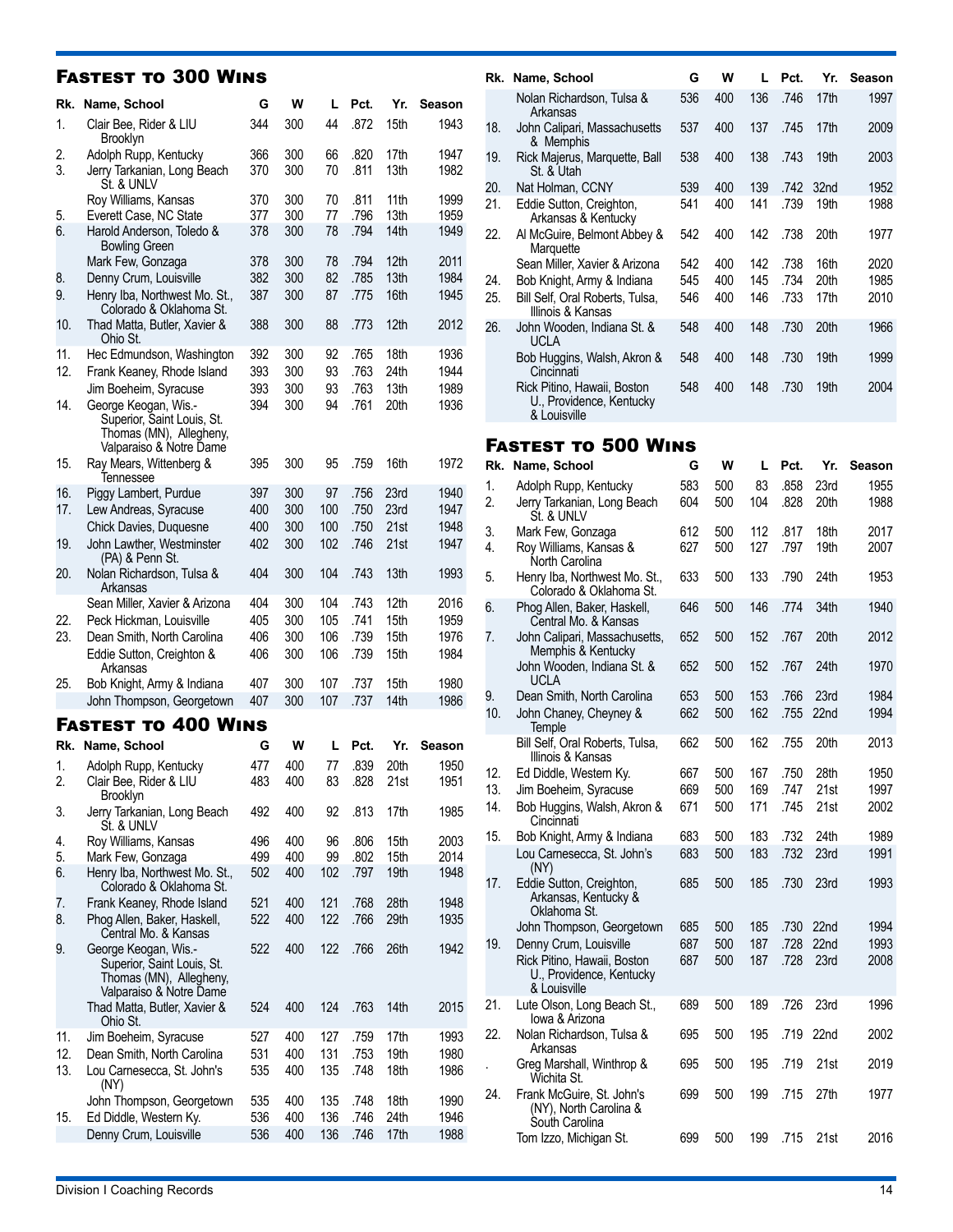#### Fastest to 600 Wins

| Rk.               | Name, School                                                                                                                                             | G                        | W                        | L                        | Pct.                         | Yr.                          | Season                       |
|-------------------|----------------------------------------------------------------------------------------------------------------------------------------------------------|--------------------------|--------------------------|--------------------------|------------------------------|------------------------------|------------------------------|
| 1.<br>2.          | Adolph Rupp, Kentucky<br>Jerry Tarkanian, Long Beach                                                                                                     | 704<br>720               | 600<br>600               | 104<br>120               | .852<br>.833                 | 28th<br>24th                 | 1959<br>1992                 |
| 3.                | St. & UNLV<br>Roy Williams, Kansas &<br>North Carolina                                                                                                   | 739                      | 600                      | 139                      | .812                         | 22nd                         | 2010                         |
| 4.<br>5.          | Mark Few, Gonzaga<br>John Wooden, Indiana St. &<br><b>UCLA</b>                                                                                           | 754<br>755               | 600<br>600               | 154<br>155               | .794<br>.795                 | 22nd<br>27th                 | 2021<br>1973                 |
| 6.<br>7.          | Dean Smith, North Carolina<br>John Calipari, Massachusetts,                                                                                              | 773<br>776               | 600<br>600               | 173<br>176               | .776<br>.773                 | 26th<br>24th                 | 1987<br>2016                 |
| 8.                | Memphis & Kentucky<br>Henry Iba, Northwest Mo. St.,<br>Colorado & Oklahoma St.                                                                           | 777                      | 600                      | 177                      | .772                         | 29th                         | 1958                         |
| 9.                | Phog Allen, Baker, Haskell,<br>Central Mo. & Kansas                                                                                                      | 780                      | 600                      | 180                      | .769                         | 41st                         | 1947                         |
| 10.               | Bill Self, Oral Roberts, Tulas,<br>Illinois & Kansas                                                                                                     | 789                      | 600                      | 189                      | .761                         | 24th                         | 2017                         |
| 11.<br>12.<br>13. | Ed Diddle, Western Ky.<br>Jim Boeheim, Syracuse<br>Bob Knight, Army & Indiana<br>Bob Huggins, Walsh, Akron,<br>Cincinnati, Kansas St. &<br>West Virginia | 790<br>807<br>812<br>812 | 600<br>600<br>600<br>600 | 190<br>207<br>212<br>212 | .759<br>.743<br>.739<br>.739 | 32nd<br>25th<br>28th<br>26th | 1954<br>2001<br>1993<br>2008 |
| 15.               | Lute Olson, Long Beach St.,<br>lowa & Arizona                                                                                                            | 814                      | 600                      | 214                      | .737                         | 27th                         | 2000                         |
| 16.               | John Chaney, Cheyney &<br>Temple                                                                                                                         | 816                      | 600                      | 216                      | .735                         | 27th                         | 1999                         |
| 17.               | Mike Krzyzewski, Army &<br>Duke                                                                                                                          | 823                      | 600                      | 223                      | .729                         | 26th                         | 2001                         |
| 18.               | Rick Pitino, Hawaii, Boston<br>U., Providence, Kentucky<br>& Louisville                                                                                  | 824                      | 600                      | 224                      | .728                         | 27th                         | 2012                         |
| 19.<br>20.        | Denny Crum, Louisville<br>Cam Henderson, Muskingum,<br>Davis & Elkins, & Marshall                                                                        | 825<br>830               | 600<br>600               | 225<br>230               | .727<br>.723                 | 26th<br>34th                 | 1997<br>1953                 |
| 21.<br>22.        | Tom Izzo, Michigan St.<br>Eddie Sutton, Creighton,<br>Arkansas, Kentucky &<br>Oklahoma St.                                                               | 831<br>837               | 600<br>600               | 231<br>237               | .722<br>.717                 | 24th<br>28th                 | 2019<br>1998                 |
| 23.               | Bruce Pearl, Southern Ind.,<br>Milwaukee, Tennessee, &<br>Auburn                                                                                         | 837                      | 600                      | 237                      | .717                         | 26th                         | 2021                         |
| 24.<br>25.        | Don Haskins, UTEP<br>Lefty Driesell, Davidson,<br>Maryland & James<br>Madison                                                                            | 861<br>868               | 600<br>600               | 261<br>268               | .697<br>.691                 | 31st<br>30th                 | 1992<br>1992                 |
|                   | Jay Wright, Hofstra &<br>Villanova                                                                                                                       | 868                      | 600                      | 268                      | .691                         | 27th                         | 2021                         |

### Fastest to 700 Wins

|    | Rk. Name, School                                       | G   | w   |     | Pct. | Yr.              | <b>Season</b> |
|----|--------------------------------------------------------|-----|-----|-----|------|------------------|---------------|
| 1. | Adolph Rupp, Kentucky                                  | 836 | 700 | 136 | .837 | 32 <sub>nd</sub> | 1964          |
| 2. | Jerry Tarkanian, Long Beach<br>St., UNLV & Fresno St.  | 876 | 700 | 176 | .799 | 29th             | 2000          |
| 3. | Roy Williams, Kansas &<br>North Carolina               | 879 | 700 | 179 | .796 | 25th             | 2013          |
| 4. | Dean Smith, North Carolina                             | 904 | 700 | 204 | .774 | 30th             | 1991          |
| 5. | John Calipari,<br>Massachusetts, Memphis<br>& Kentucky | 906 | 700 | 206 | .773 | 27th             | 2019          |
| 6. | Bill Self, Oral Roberts, Tulas,<br>Illinois & Kansas   | 914 | 700 | 214 | .758 | 27th             | 2020          |
| 7. | Bo Ryan, Wis.-Platteville,<br>Milwaukee & Wisconsin    | 922 | 700 | 222 | .759 | 30th             | 2014          |
| 8. | Phog Allen, Baker, Haskell,<br>Central Mo. & Kansas    | 938 | 700 | 238 | .746 | 47th             | 1953          |
| 9. | Lute Olson, Long Beach St.,<br>lowa & Arizona          | 939 | 700 | 239 | .745 | 31st             | 2004          |

| Rk.        | Name, School                                                                                      | G          | w          | L          | Pct.         | Yr.              | <b>Season</b> |
|------------|---------------------------------------------------------------------------------------------------|------------|------------|------------|--------------|------------------|---------------|
| 10.        | Mike Krzyzewski, Army &<br>Duke                                                                   | 940        | 700        | 240        | .745         | 30th             | 2005          |
| 11.<br>12. | Ed Diddle, Western Ky.<br>Bob Huggins, Walsh, Akron,<br>Cincinnati, Kansas St. &<br>West Virginia | 946<br>955 | 700<br>700 | 246<br>255 | .740<br>.733 | 28th<br>30th     | 1960<br>2012  |
| 13.        | Bob Knight, Army & Indiana                                                                        | 956        | 700        | 256        | .732         | 32nd             | 1997          |
| 14.        | Henry Iba, Northwest Mo.<br>St., Colorado & Oklahoma<br>St.                                       | 957        | 700        | 257        | .731         | 36th             | 1965          |
| 15.        | Jim Boeheim, Syracuse                                                                             | 967        | 700        | 267        | .724         | 32 <sub>nd</sub> | 2008          |
| 16.        | Eddie Sutton, Creighton,<br>Arkansas, Kentucky &<br>Oklahoma St.                                  | 975        | 700        | 275        | .718         | 32nd             | 2002          |
| 17.        | John Chaney, Cheyney &<br>Temple                                                                  | 978        | 700        | 278        | .716         | 32nd             | 2004          |
| 18.        | Jim Calhoun, Northeastern<br>& UConn                                                              | 1,008      | 700        | 308        | .694         | 33rd             | 2005          |
| 19.        | Don Haskins, UTEP                                                                                 | 1,029      | 700        | 329        | .680         | 37 <sub>th</sub> | 1998          |
| 20.        | Lou Henson, Hardin-<br>Simmons, Illinois & New<br>Mexico St.                                      | 1,046      | 700        | 346        | .669         | 36th             | 2000          |
| 21.        | Lefty Driesell, Davidson,<br>Maryland, James<br>Madison & Georgia St.                             | 1,048      | 700        | 348        | .668         | 37th             | 1999          |
| 22.        | Ray Meyer, DePaul                                                                                 | 1,051      | 700        | 351        | .666         | 52 <sub>nd</sub> | 1984          |
| 23.        | Rick Barnes, George Mason,<br>Providence, Clemson,<br>Texas & Tennessee                           | 1,067      | 700        | 367        | .656         | 32nd             | 2019          |
|            | <b>FASTEST TO 800 WINS</b>                                                                        |            |            |            |              |                  |               |
|            | Rk. Name, School                                                                                  | G          | W          |            | Pct.         | Yr.              | Season        |
|            |                                                                                                   |            |            |            |              |                  |               |

| KK. | Name, School                                                                       | u     | vv  | L   | PCT. | Yr.  | season |
|-----|------------------------------------------------------------------------------------|-------|-----|-----|------|------|--------|
|     | Adolph Rupp, Kentucky                                                              | 972   | 800 | 172 | .823 | 37th | 1969   |
| 2.  | Roy Williams, Kansas &<br>North Carolina                                           | 1,012 | 800 | 212 | .791 | 29th | 2017   |
| 3.  | Dean Smith, North Carolina                                                         | 1,029 | 800 | 229 | .777 | 33rd | 1994   |
| 4.  | Mike Krzyzewski, Army &<br>Duke                                                    | 1,064 | 800 | 264 | .752 | 33rd | 2008   |
| 5.  | Bob Knight, Army, Indiana &<br>Texas Tech                                          | 1,102 | 800 | 302 | .726 | 37th | 2003   |
| 6.  | Jim Boeheim, Syracuse                                                              | 1,115 | 800 | 315 | .717 | 37th | 2013   |
| 7.  | Eddie Sutton, Creighton,<br>Arkansas, Kentucky,<br>Oklahoma St. & San<br>Francisco | 1,122 | 800 | 322 | .713 | 37th | 2008   |
| 8.  | Bob Huggins, Walsh, Akron,<br>Cincinnati, Kansas St. &<br>West Virginia            | 1.132 | 800 | 332 | .707 | 35th | 2017   |
| 9.  | Jim Calhoun, Northeastern,<br>UConn, St. Joseph's (CT)                             | 1,139 | 800 | 339 | .702 | 37th | 2009   |
| 10. | Rick Byrd, Maryville (TN),<br>Lincoln Memorial, &<br><b>Belmont</b>                | 1,201 | 800 | 401 | .667 | 38th | 2019   |

### Fastest to 900 Wins

| Rk. Name, School                                                        | G     | w   | L.  | Pct. | Yr.              | Season |
|-------------------------------------------------------------------------|-------|-----|-----|------|------------------|--------|
| Roy Williams, Kansas &<br>North Carolina                                | 1.161 | 900 | 261 | .775 | 33rd             | 2021   |
| Mike Krzyzewski, Army &<br>Duke                                         | 1.183 | 900 | 283 | .761 | 36th             | 2011   |
| Jim Boeheim, Syracuse                                                   | 1,251 | 900 | 351 | .719 | 41st             | 2017   |
| Bob Knight, Army, Indiana &<br>Texas Tech                               | 1.269 | 900 | 369 | .709 | 42nd             | 2008   |
| Bob Huggins, Walsh, Akron,<br>Cincinnati, Kansas St. &<br>West Virginia | 1.281 | 900 | 381 | .703 | 39th             | 2021   |
| Jim Calhoun, Northeastern,<br>UConn, & St. Joseph's<br>(CT)             | 1.294 | 900 | 394 | .696 | 42 <sub>nd</sub> | 2020   |
|                                                                         |       |     |     |      |                  |        |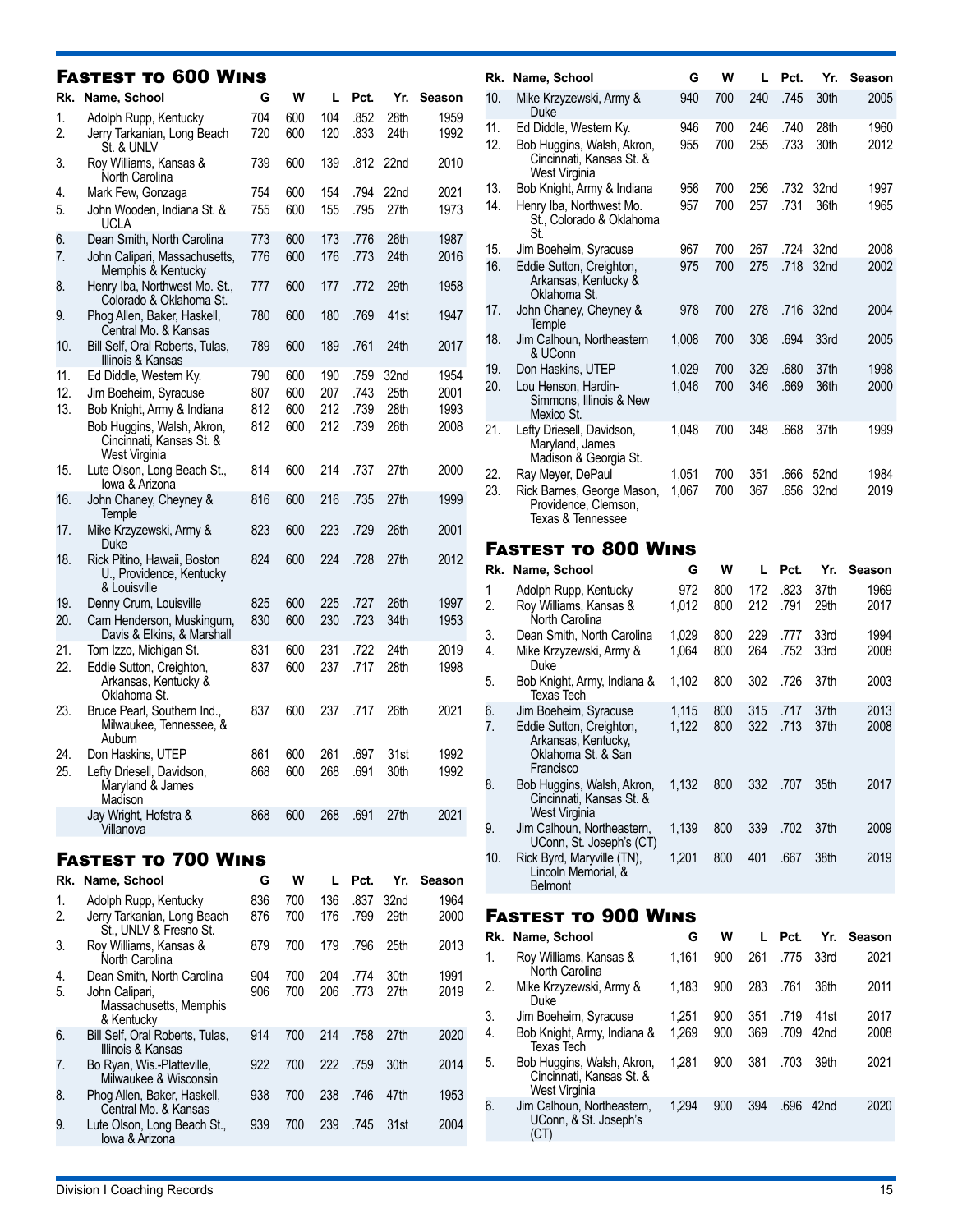### Fastest to 1000 Wins

| Rk. Name, School                | W                          |  | L Pct. Yr. Season |
|---------------------------------|----------------------------|--|-------------------|
| Mike Krzyzewski, Army &<br>Duke | 1.308 1.000 308 0.765 40th |  | 2015              |

# FIRST TO MILESTONE WINS

*(Head coaches with at least half of their seasons at Division I)*

|       | Win No. Coach, School  | Date<br>Record<br><b>Broken</b> | Opponent                      | Score        |
|-------|------------------------|---------------------------------|-------------------------------|--------------|
| 100   | Louis Cooke, Minnesota | 12-17-1907                      | Wis.-Stout                    | 40-12        |
| 200   | Louis Cooke, Minnesota | 1-26-1918                       | Chicago                       | $25-23$ (ot) |
| 300   | Phog Allen, Kansas     | 2-27-1926                       | Nebraska                      | 30-17        |
| 400   | Phog Allen, Kansas     | 12-18-1934                      | Kansas St.                    | 40-26        |
| 500   | Phog Allen, Kansas     |                                 | 3-23-1940 Southern California | 43-42        |
| 600   | Phog Allen, Kansas     | 12-7-1946                       | Emporia St.                   | 48-42        |
| 700   | Phog Allen, Kansas     | $3 - 2 - 1953$                  | Colorado                      | 78-55        |
| 800   | Adolph Rupp, Kentucky  | $2 - 8 - 1969$                  | Ole Miss                      | 104-68       |
| 900   | Bob Knight, Texas Tech | 1-16-2008                       | Texas A&M                     | 68-53        |
| 1,000 | Mike Krzyzewski        | 1-25-2015                       | St. John's (NY)               | 77-68        |
|       |                        |                                 |                               |              |

### MOST WINS BEFORE FIRST LOSS AT CAREER START

#### *(First year has to be in Division I)*

#### **Won Coach, School, Year**

- 33 Bill Hodges, Indiana St., 1979<br>26 Norman Shepard, North Carol
- 26 Norman Shepard, North Carolina, 1924<br>23 Steve Prohm. Murray St., 2012
- 23 Steve Prohm, Murray St., 2012<br>21 Lou Rossini. Columbia. 1951
- Lou Rossini, Columbia, 1951
- 18 Jamie Dixon, Pittsburgh, 2004

# TOP 10 BEST CAREER STARTS BY PERCENTAGE

*(Head coaches with at least half of their seasons at Division I)*

| 1.000<br>1924<br>26<br>Norman Shepard, North Carolina<br>0<br>33<br>Bill Hodges, Indiana St.<br>1979<br>.970<br>1<br>Tom Gola, La Salle<br>1969<br>23<br>1<br>.958<br>21<br>Lou Rossini, Columbia<br>1951<br>1<br>.955<br>Steve Prohm, Murray St.<br>2012<br>31<br>2<br>.939<br>3<br>2014<br>32<br>.914<br>Brad Underwood, Stephen F. Austin<br>$\overline{a}$<br>19<br>1944<br>Earl Brown, Dartmouth<br>.905<br>3<br>1969<br>27<br>.900<br>Phil Johnson, Weber St.<br>34<br>1998<br>.895<br>Bill Guthridge, North Carolina<br>4<br>3<br>.893<br>1978<br>25<br>Gary Cunningham, UCLA<br><b>2 SEASONS</b><br>Pct.<br>Coach, School<br>w<br>L<br>Seasons<br>33<br>3<br>.917<br>1925-26<br>Lew Andreas, Syracuse<br>1997-98<br>51<br>.895<br>Bill Carmody, Princeton<br>6<br>1947-48<br>Everett Case, NC State<br>55<br>8<br>.873<br>2014-15<br>61<br>8<br>.884<br>Brad Underwood, Stephen F. Austin<br>1928-29<br>41<br>.872<br>Buck Freeman, St. John's (NY)<br>6<br>Gary Cunningham, UCLA<br>.862<br>1978-79<br>50<br>8<br>.862<br>Nibs Price, California<br>1925-26<br>25<br>4<br>1972-73<br>49<br>.860<br>Denny Crum, Louisville<br>8 | Coach, School | Season | W | L | Pct. |
|-----------------------------------------------------------------------------------------------------------------------------------------------------------------------------------------------------------------------------------------------------------------------------------------------------------------------------------------------------------------------------------------------------------------------------------------------------------------------------------------------------------------------------------------------------------------------------------------------------------------------------------------------------------------------------------------------------------------------------------------------------------------------------------------------------------------------------------------------------------------------------------------------------------------------------------------------------------------------------------------------------------------------------------------------------------------------------------------------------------------------------------------|---------------|--------|---|---|------|
|                                                                                                                                                                                                                                                                                                                                                                                                                                                                                                                                                                                                                                                                                                                                                                                                                                                                                                                                                                                                                                                                                                                                         |               |        |   |   |      |
|                                                                                                                                                                                                                                                                                                                                                                                                                                                                                                                                                                                                                                                                                                                                                                                                                                                                                                                                                                                                                                                                                                                                         |               |        |   |   |      |
|                                                                                                                                                                                                                                                                                                                                                                                                                                                                                                                                                                                                                                                                                                                                                                                                                                                                                                                                                                                                                                                                                                                                         |               |        |   |   |      |
|                                                                                                                                                                                                                                                                                                                                                                                                                                                                                                                                                                                                                                                                                                                                                                                                                                                                                                                                                                                                                                                                                                                                         |               |        |   |   |      |
|                                                                                                                                                                                                                                                                                                                                                                                                                                                                                                                                                                                                                                                                                                                                                                                                                                                                                                                                                                                                                                                                                                                                         |               |        |   |   |      |
|                                                                                                                                                                                                                                                                                                                                                                                                                                                                                                                                                                                                                                                                                                                                                                                                                                                                                                                                                                                                                                                                                                                                         |               |        |   |   |      |
|                                                                                                                                                                                                                                                                                                                                                                                                                                                                                                                                                                                                                                                                                                                                                                                                                                                                                                                                                                                                                                                                                                                                         |               |        |   |   |      |
|                                                                                                                                                                                                                                                                                                                                                                                                                                                                                                                                                                                                                                                                                                                                                                                                                                                                                                                                                                                                                                                                                                                                         |               |        |   |   |      |
|                                                                                                                                                                                                                                                                                                                                                                                                                                                                                                                                                                                                                                                                                                                                                                                                                                                                                                                                                                                                                                                                                                                                         |               |        |   |   |      |
|                                                                                                                                                                                                                                                                                                                                                                                                                                                                                                                                                                                                                                                                                                                                                                                                                                                                                                                                                                                                                                                                                                                                         |               |        |   |   |      |
|                                                                                                                                                                                                                                                                                                                                                                                                                                                                                                                                                                                                                                                                                                                                                                                                                                                                                                                                                                                                                                                                                                                                         |               |        |   |   |      |
|                                                                                                                                                                                                                                                                                                                                                                                                                                                                                                                                                                                                                                                                                                                                                                                                                                                                                                                                                                                                                                                                                                                                         |               |        |   |   |      |
|                                                                                                                                                                                                                                                                                                                                                                                                                                                                                                                                                                                                                                                                                                                                                                                                                                                                                                                                                                                                                                                                                                                                         |               |        |   |   |      |
|                                                                                                                                                                                                                                                                                                                                                                                                                                                                                                                                                                                                                                                                                                                                                                                                                                                                                                                                                                                                                                                                                                                                         |               |        |   |   |      |
|                                                                                                                                                                                                                                                                                                                                                                                                                                                                                                                                                                                                                                                                                                                                                                                                                                                                                                                                                                                                                                                                                                                                         |               |        |   |   |      |
|                                                                                                                                                                                                                                                                                                                                                                                                                                                                                                                                                                                                                                                                                                                                                                                                                                                                                                                                                                                                                                                                                                                                         |               |        |   |   |      |
|                                                                                                                                                                                                                                                                                                                                                                                                                                                                                                                                                                                                                                                                                                                                                                                                                                                                                                                                                                                                                                                                                                                                         |               |        |   |   |      |
|                                                                                                                                                                                                                                                                                                                                                                                                                                                                                                                                                                                                                                                                                                                                                                                                                                                                                                                                                                                                                                                                                                                                         |               |        |   |   |      |
|                                                                                                                                                                                                                                                                                                                                                                                                                                                                                                                                                                                                                                                                                                                                                                                                                                                                                                                                                                                                                                                                                                                                         |               |        |   |   |      |
|                                                                                                                                                                                                                                                                                                                                                                                                                                                                                                                                                                                                                                                                                                                                                                                                                                                                                                                                                                                                                                                                                                                                         |               |        |   |   |      |
| 1931-32<br>5<br>.857<br>Adolph Rupp, Kentucky<br>30                                                                                                                                                                                                                                                                                                                                                                                                                                                                                                                                                                                                                                                                                                                                                                                                                                                                                                                                                                                                                                                                                     |               |        |   |   |      |

| Coach, School                                                  | Seasons            | w          | L        | Pct.         |
|----------------------------------------------------------------|--------------------|------------|----------|--------------|
| Jerry Tarkanian, Long Beach St.                                | 1969-70            | 47         | 8        | .855         |
|                                                                |                    |            |          |              |
| <b>3 SEASONS</b>                                               |                    |            |          |              |
| Coach, School                                                  | <b>Seasons</b>     | W          | L        | Pct.         |
| Nibs Price, California                                         | 1925-27            | 38         | 4        | .905         |
| Buck Freeman, St. John's (NY)                                  | 1928-30            | 64         | 7        | .901         |
| Lew Andreas, Syracuse                                          | 1925-27            | 48         | 7        | .873         |
| Adolph Rupp, Kentucky                                          | 1931-33            | 51         | 8        | .864         |
| Brad Underwood, SFA                                            | 2014-16<br>2008-10 | 89<br>89   | 14<br>15 | .864<br>.856 |
| <b>Brad Stevens, Butler</b><br>Jerry Tarkanian, Long Beach St. | 1969-71            | 69         | 12       | .852         |
| Jim Boeheim, Syracuse                                          | 1977-79            | 74         | 14       | .841         |
| <b>Bill Carmody, Princeton</b>                                 | 1997-99            | 73         | 14       | .839         |
| Everett Case, NC State                                         | 1947-49            | 80         | 16       | .833         |
|                                                                |                    |            |          |              |
| <b>4 SEASONS</b>                                               |                    |            |          |              |
| Coach, School                                                  | <b>Seasons</b>     | W          | L        | Pct.         |
| Buck Freeman, St. John's (NY)                                  | 1928-31            | 85         | 8        | .914         |
| Adolph Rupp, Kentucky                                          | 1931-34            | 67         | 9        | .882         |
| Jerry Tarkanian, Long Beach St.                                | 1969-72<br>1977-80 | 92<br>100  | 15<br>18 | .860<br>.847 |
| Jim Boeheim, Syracuse<br>Fred Taylor, Ohio St.                 | 1959-62            | 89         | 17       | .840         |
| Everett Case, NC State                                         | 1947-50            | 107        | 22       | .829         |
| Nibs Price, California                                         | 1925-28            | 47         | 10       | .825         |
| Brad Stevens, Butler                                           | 2008-11            | 117        | 25       | .824         |
| Nat Holman, CCNY                                               | 1920-23            | 46         | 10       | .821         |
| Lew Andreas, Syracuse                                          | 1925-28            | 58         | 13       | .817         |
| Denny Crum, Louisville                                         | 1972-75            | 98         | 22       | .817         |
| <b>5 SEASONS</b>                                               |                    |            |          |              |
| Coach, School                                                  | Seasons            | W          | L        | Pct.         |
| Buck Freeman, St. John's (NY)                                  | 1928-32            | 107        | 12       | .899         |
| Adolph Rupp, Kentucky                                          | 1931-35            | 86         | 11       | .887         |
| Jerry Tarkanian, Long Beach St. & UNLV                         | 1969-73            | 116        | 17       | .872         |
| Nat Holman, CCNY                                               | 1920-24            | 58         | 11       | .841         |
| Fred Taylor, Ohio St.                                          | 1959-63            | 109        | 21       | .838         |
| Nibs Price, California                                         | 1925-29            | 64         | 13       | .831         |
| Everett Case, NC State                                         | 1947-51            | 137        | 29       | .825         |
| Charles Orsborn, Bradley                                       | 1957-61<br>2000-04 | 115<br>133 | 25<br>32 | .821<br>.806 |
| Mark Few, Gonzaga<br><b>Buster Sheary, Holy Cross</b>          | 1949-53            | 110        | 27       | .803         |
| Jim Boeheim, Syracuse                                          | 1977-81            | 122        | 30       | .803         |
|                                                                |                    |            |          |              |
| <b>6 SEASONS</b>                                               |                    |            |          |              |
| Coach, School                                                  | Seasons            | w          | L        | Pct.         |
| Buck Freeman, St. John's (NY)                                  | 1928-33            | 130        | 16       | .890         |
| Adolph Rupp, Kentucky                                          | 1931-36            | 101        | 17       | .856         |
| Jerry Tarkanian, Long Beach St. & UNLV                         | 1969-74            | 136        | 23       | .855         |
| Nat Holman, CCNY<br>Buster Sheary, Holy Cross                  | 1920-25<br>1949-54 | 70<br>136  | 13<br>29 | .843<br>.824 |
| Lew Andreas, Syracuse                                          | 1925-30            | 87         | 19       | .821         |
| Everett Dean, Carleton & Indiana                               | 1922-27            | 82         | 18       | .820         |
| Fred Taylor, Ohio St.                                          | 1959-64            | 125        | 29       | .812         |
| Mark Few, Gonzaga                                              | 2000-05            | 159        | 37       | .811         |
| Clair Bee, Rider & LIU Brooklyn                                | 1929-34            | 101        | 24       | .808         |
| <b>7 SEASONS</b>                                               |                    |            |          |              |
| Coach, School                                                  | Seasons            | W          | L        | Pct.         |
| Buck Freeman, St. John's (NY)                                  | 1928-34            | 146        | 19       | .885         |
| Jerry Tarkanian, Long Beach St. & UNLV                         | 1969-75            | 160        | 28       | .851         |
| Adolph Rupp, Kentucky                                          | 1931-37            | 118        | 22       | .843         |
| Everett Dean, Carleton & Indiana                               | 1922-28            | 97         | 20       | .829         |
| Clair Bee, Rider & LIU Brooklyn                                | 1929-35            | 125        | 26       | .828         |
| Mark Few, Gonzaga                                              | 2000-06            | 188        | 41       | .821         |
| Lew Andreas, Syracuse                                          | 1925-31            | 103        | 23       | .817         |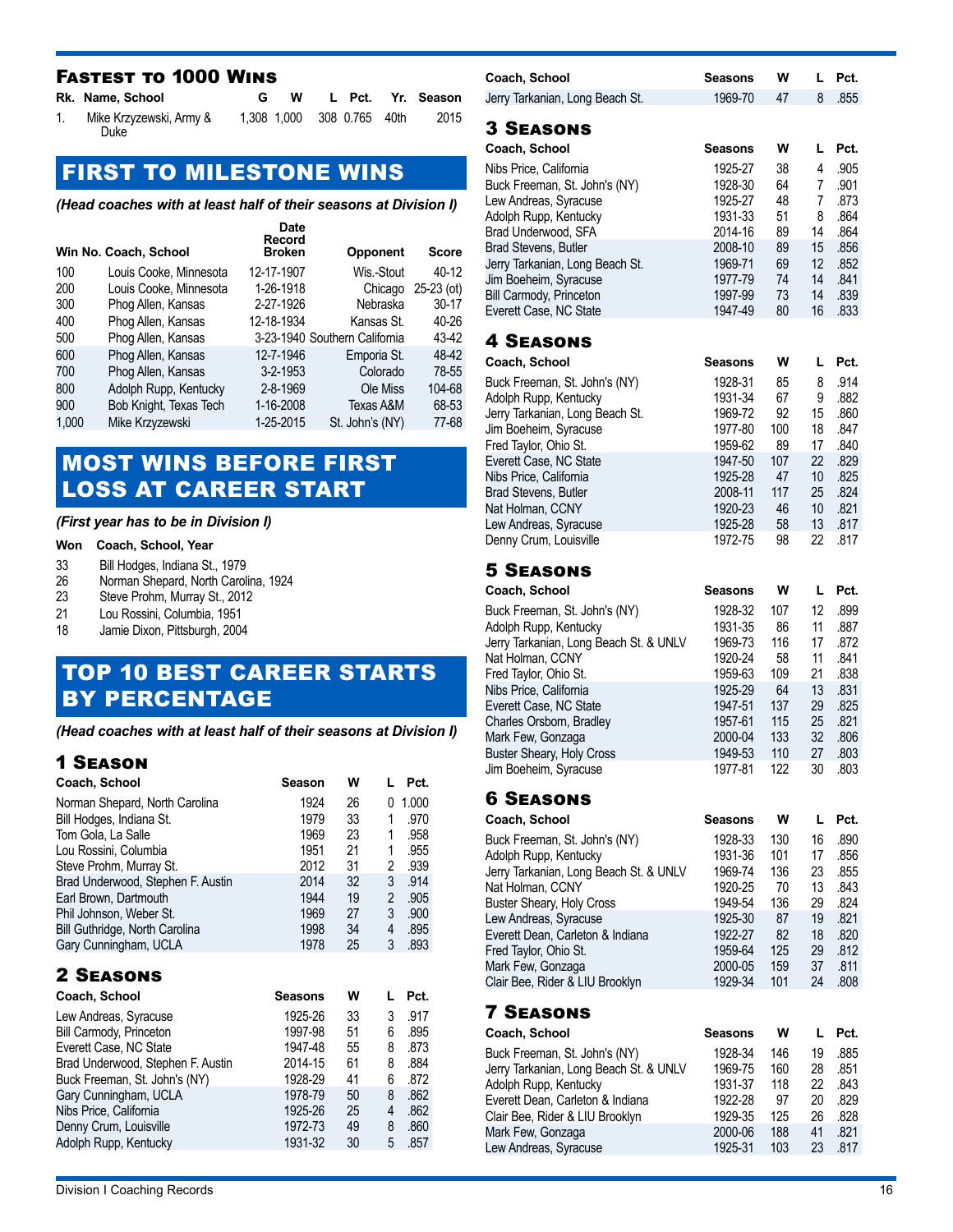| Coach, School                                                    | Seasons            | W          | L        | Pct.         |
|------------------------------------------------------------------|--------------------|------------|----------|--------------|
| Nat Holman, CCNY                                                 | 1920-26            | 79         | 18       | .814         |
| Buster Sheary, Holy Cross                                        | 1949-55            | 155        | 36       | .812         |
| Everett Case, NC State                                           | 1947-53            | 187        | 45       | .806         |
| <b>8 SEASONS</b>                                                 |                    |            |          |              |
|                                                                  |                    |            |          |              |
| Coach, School                                                    | Seasons            | W          | L        | Pct.         |
| Jerry Tarkanian, Long Beach St. & UNLV                           | 1969-76<br>1928-35 | 189<br>159 | 30<br>27 | .863<br>.855 |
| Buck Freeman, St. John's (NY)<br>Clair Bee, Rider & LIU Brooklyn | 1929-36            | 150        | 26       | .852         |
| Adolph Rupp, Kentucky                                            | 1931-38            | 131        | 27       | .829         |
| Nat Holman, CCNY                                                 | 1920-27            | 88         | 21       | .807         |
| Everett Case, NC State                                           | 1947-54            | 213        | 52       | .804         |
| Mark Few, Gonzaga                                                | 2000-07            | 211        | 52       | .802         |
| Hugh Greer, UConn                                                | 1947-54            | 151        | 38       | .799         |
| Lew Andreas, Syracuse                                            | 1925-32            | 116        | 30       | .795         |
| Roy Williams, Kansas                                             | 1989-96            | 213        | 56       | .792         |
| <b>9 SEASONS</b>                                                 |                    |            |          |              |
| Coach, School                                                    | Seasons            | W          | L        | Pct.         |
| Jerry Tarkanian, Long Beach St. & UNLV                           | 1969-77            | 218        | 33       | .869         |
| Clair Bee, Rider & LIU Brooklyn                                  | 1929-37            | 178        | 29       | .860         |
| Buck Freeman, St. John's (NY)                                    | 1928-36            | 177        | 31       | .851         |
| Adolph Rupp, Kentucky                                            | 1931-39            | 147        | 31       | .826         |
| Everett Case, NC State                                           | 1947-55            | 241        | 56       | .811         |
| Roy Williams, Kansas                                             | 1989-97            | 247        | 58       | .810         |
| Lew Andreas, Syracuse                                            | 1925-33<br>1972-80 | 130<br>219 | 32<br>55 | .802<br>.799 |
| Denny Crum, Louisville<br>Hugh Greer, UConn                      | 1947-55            | 171        | 43       | .799         |
| Nat Holman, CCNY                                                 | 1920-28            | 99         | 25       | .798         |
|                                                                  |                    |            |          |              |
| <b>10 SEASONS</b>                                                |                    |            |          |              |
| Coach, School                                                    | Seasons            | W          | L        | Pct.         |
| Clair Bee, Rider & LIU Brooklyn                                  | 1929-38            | 201        | 34       | .855         |
| Jerry Tarkanian, Long Beach St. & UNLV                           | 1969-78            | 238        | 41       | .853         |
| Roy Williams, Kansas                                             | 1989-98<br>1947-56 | 282<br>265 | 62<br>60 | .820<br>.815 |
| Everett Case, NC State<br>Adolph Rupp, Kentucky                  | 1931-40            | 162        | 37       | .814         |
| Lew Andreas, Syracuse                                            | 1925-34            | 145        | 34       | .810         |
| Mark Few, Gonzaga                                                | 2000-09            | 264        | 66       | .800         |
| Denny Crum, Louisville                                           | 1972-81            | 240        | 64       | .789         |
| Harold Anderson, Toledo & Bowling                                | 1935-44            | 182        | 50       | .784         |
| Green<br>Nat Holman, CCNY                                        | 1920-29            | 108        | 30       | .783         |
|                                                                  |                    |            |          |              |
| <b>11 SEASONS</b>                                                |                    |            |          |              |
| Coach, School                                                    | Seasons            | w          | L        | Pct.         |
| Clair Bee, Rider & LIU Brooklyn                                  | 1929-39            | 224        | 34       | .868         |
| Jerry Tarkanian, Long Beach St. & UNLV                           | 1969-79            | 259        | 49       | .841         |
| Lew Andreas, Syracuse                                            | 1925-35            | 160        | 36       | .816         |
| Roy Williams, Kansas                                             | 1989-99<br>2000-10 | 305<br>291 | 72<br>73 | .809<br>.799 |
| Mark Few, Gonzaga<br>Adolph Rupp, Kentucky                       | 1931-41            | 179        | 45       | .799         |
| Everett Case, NC State                                           | 1947-57            | 280        | 71       | .798         |
| Harold Anderson, Toledo & Bowling                                | 1935-45            | 206        | 54       | .792         |
| Green                                                            |                    |            |          |              |
| Henry Iba, Northwest Mo. St., Colorado &                         | 1930-40            | 216        | 57       | .791         |
| Oklahoma St.<br>Nat Holman, CCNY                                 | 1920-30            | 119        | 33       | .783         |
|                                                                  |                    |            |          |              |
| <b>12 Seasons</b>                                                |                    |            |          |              |
| Coach, School                                                    | Seasons            | W          | L        | Pct.         |
| Clair Bee, Rider & LIU Brooklyn                                  | 1929-40            | 243        | 38       | .865         |
| Jerry Tarkanian, Long Beach St. & UNLV                           | 1969-80            | 282        | 58       | .829         |
| Lew Andreas, Syracuse                                            | 1925-36            | 172        | 41       | .806         |
| Roy Williams, Kansas                                             | 1989-2000          | 329        | 82       | .800         |

| Coach, School                                                                                                                                              | <b>Seasons</b>                                      | w                               |                            | Pct.                                 |
|------------------------------------------------------------------------------------------------------------------------------------------------------------|-----------------------------------------------------|---------------------------------|----------------------------|--------------------------------------|
| Harold Anderson, Toledo & Bowling<br>Green                                                                                                                 | 1935-46                                             | 233                             | 59                         | .798                                 |
| Adolph Rupp, Kentucky<br>Everett Case, NC State<br>Mark Few, Gonzaga<br>Denny Crum, Louisville<br>Henry Iba, Northwest Mo. St., Colorado &<br>Oklahoma St. | 1931-42<br>1947-58<br>2000-11<br>1972-83<br>1930-41 | 198<br>298<br>316<br>295<br>234 | 51<br>77<br>83<br>78<br>64 | .795<br>.795<br>.792<br>.791<br>.785 |

| Coach, School                                            | Seasons   | w   |    | Pct. |
|----------------------------------------------------------|-----------|-----|----|------|
| Clair Bee, Rider & LIU Brooklyn                          | 1929-41   | 268 | 40 | .870 |
| Jerry Tarkanian, Long Beach St. & UNLV                   | 1969-81   | 298 | 70 | .810 |
| Lew Andreas, Syracuse                                    | 1925-37   | 185 | 45 | .804 |
| Roy Williams, Kansas                                     | 1989-2001 | 355 | 89 | .800 |
| Harold Anderson, Toledo & Bowling<br>Green               | 1935-47   | 261 | 66 | .798 |
| Everett Case, NC State                                   | 1947-59   | 320 | 81 | .798 |
| Nat Holman, CCNY                                         | 1920-32   | 147 | 38 | .795 |
| Mark Few, Gonzaga                                        | 2000-12   | 342 | 90 | .792 |
| Adolph Rupp, Kentucky                                    | 1931-43   | 215 | 57 | .790 |
| Henry Iba, Northwest Mo. St., Colorado &<br>Oklahoma St. | 1930-42   | 254 | 70 | .784 |

### 14 Seasons

| Coach. School                                            | <b>Seasons</b> | w   |    | Pct.     |
|----------------------------------------------------------|----------------|-----|----|----------|
| Clair Bee, Rider & LIU Brooklyn                          | 1929-42        | 293 |    | 43 0.872 |
| Roy Williams, Kansas                                     | 1989-2002      | 388 |    | 93 0.807 |
| Nat Holman, CCNY                                         | 1920-33        | 160 |    | 39 0.804 |
| Mark Few, Gonzaga                                        | 2000-13        | 374 |    | 93 0.801 |
| Harold Anderson, Toledo & Bowling<br>Green               | 1935-48        | 288 |    | 72 0.800 |
| Jerry Tarkanian, Long Beach St. & UNLV                   | 1969-82        | 318 |    | 80 0.799 |
| Adolph Rupp, Kentucky                                    | 1931-44        | 234 |    | 59 0.799 |
| Lew Andreas, Syracuse                                    | 1925-38        | 198 |    | 50 0.798 |
| Everett Case, NC State                                   | 1947-60        | 331 |    | 96 0.775 |
| Henry Iba, Northwest Mo. St., Colorado &<br>Oklahoma St. | 1930-43        | 268 | 80 | 0.77     |
|                                                          |                |     |    |          |

| Coach, School                                            | Seasons              | w          | L         | Pct.         |
|----------------------------------------------------------|----------------------|------------|-----------|--------------|
| Clair Bee, Rider & LIU Brooklyn<br>Nat Holman, CCNY      | 1929-43<br>1920-34   | 306<br>174 | 49<br>40  | .862<br>.813 |
| Jerry Tarkanian, Long Beach St. & UNLV                   | 1969-83              | 346        | 83        | .807         |
| Roy Williams, Kansas<br>Adolph Rupp, Kentucky            | 1989-2003<br>1931-45 | 418<br>256 | 101<br>63 | .805<br>.803 |
| Mark Few, Gonzaga                                        | 2000-14              | 403        | 100       | .801         |
| Harold Anderson, Toledo & Bowling<br>Green               | 1935-49              | 312        | 79        | .798         |
| Lew Andreas, Syracuse                                    | 1925-39              | 212        | 54        | .797         |
| Henry Iba, Northwest Mo. St., Colorado &<br>Oklahoma St. | 1930-44              | 295        | 86        | .774         |
| Everett Case, NC State                                   | 1947-61              | 347        | 105       | .768         |
|                                                          |                      |            |           |              |
| <b>16 Seasons</b>                                        |                      |            |           |              |
| Coach, School                                            | Seasons              | w          | L         | Pct.         |
| Clair Bee, Rider & LIU Brooklyn                          | 1929-43, 46          | 320        | 58        | .847         |
| Adolph Rupp, Kentucky                                    | 1931-46              | 284        | 65        | .814         |
| Mark Few, Gonzaga                                        | 2000-2015            | 438        | 103       | .810         |
| Jerry Tarkanian, Long Beach St. & UNLV                   | 1969-84              | 375        | 89        | .808         |
| Nat Holman, CCNY                                         | 1920-35              | 184        | 46        | .800         |
| Roy Williams, Kansas & North Carolina                    | 1989-2004            | 437        | 112       | .796         |
| Harold Anderson, Toledo & Bowling<br>Green               | 1935-50              | 331        | 90        | .786         |
| Lew Andreas, Syracuse                                    | 1925-40              | 222        | 62        | .782         |
| Henry Iba, Northwest Mo. St., Colorado &<br>Oklahoma St. | 1930-45              | 322        | 90        | .782         |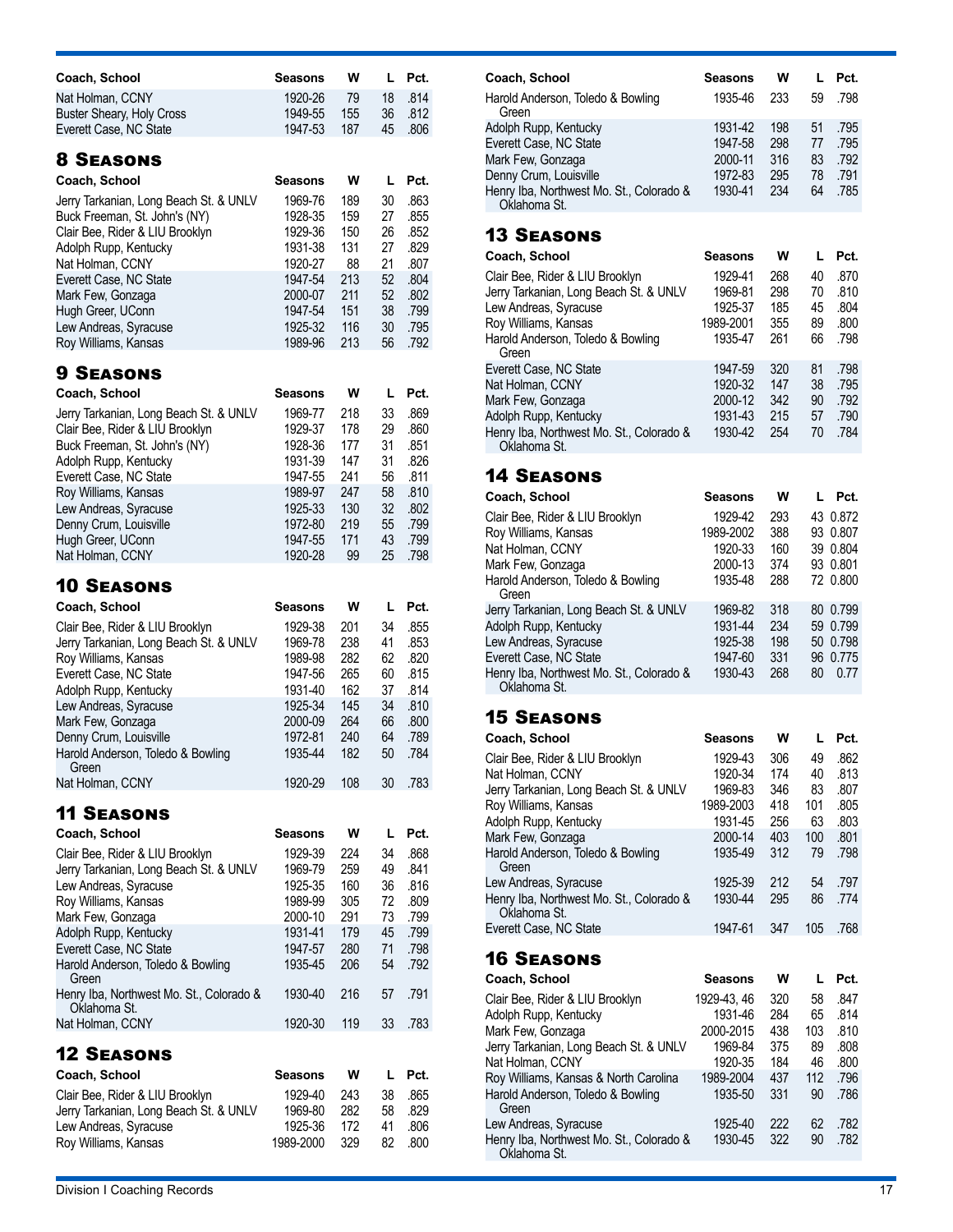| Coach, School                                                                     | Seasons              | W          | L          | Pct.         |
|-----------------------------------------------------------------------------------|----------------------|------------|------------|--------------|
| Everett Case, NC State                                                            | 1947-62              | 358        | 111        | .763         |
|                                                                                   |                      |            |            |              |
| <b>17 SEASONS</b>                                                                 |                      |            |            |              |
| Coach, School                                                                     | Seasons              | W          | L          | Pct.         |
| Clair Bee, Rider & LIU Brooklyn                                                   | 1929-43,<br>46-47    | 337        | 63         | .843         |
| Adolph Rupp, Kentucky                                                             | 1931-47              | 318        | 68         | .824         |
| Jerry Tarkanian, Long Beach St. & UNLV                                            | 1969-85              | 403        | 93         | .813         |
| Mark Few, Gonzaga                                                                 | 2000-16              | 466        | 111        | .808         |
| Roy Williams, Kansas & North Carolina                                             | 1989-2005            | 470        | 116        | .802         |
| Nat Holman, CCNY<br>Henry Iba, Northwest Mo. St., Colorado &                      | 1920-36<br>1930-46   | 194<br>353 | 50<br>92   | .795<br>.793 |
| Oklahoma St.                                                                      |                      |            |            |              |
| Harold Anderson, Toledo & Bowling                                                 | 1935-51              | 341        | 94         | .784         |
| Green                                                                             |                      | 236        |            |              |
| Lew Andreas, Syracuse<br>Jim Boeheim, Syracuse                                    | 1925-41<br>1977-93   | 411        | 67<br>133  | .779<br>.756 |
|                                                                                   |                      |            |            |              |
| <b>18 SEASONS</b>                                                                 |                      |            |            |              |
| Coach, School                                                                     | <b>Seasons</b>       | w          | L          | Pct.         |
| Clair Bee, Rider & LIU Brooklyn                                                   | 1929-43.<br>46-48    | 354        | 67         | .841         |
| Adolph Rupp, Kentucky                                                             | 1931-48              | 354        | 71         | .833         |
| Mark Few, Gonzaga                                                                 | 2000-17              | 503        | 113        | .817         |
| Jerry Tarkanian, Long Beach St. & UNLV                                            | 1969-86              | 436        | 98         | .816         |
| Roy Williams, Kansas & North Carolina<br>Henry Iba, Northwest Mo. St., Colorado & | 1989-2006<br>1930-47 | 493<br>377 | 124<br>100 | .799<br>.790 |
| Oklahoma St.                                                                      |                      |            |            |              |
| Nat Holman, CCNY                                                                  | 1920-37              | 204        | 56         | .785         |
| Harold Anderson, Toledo & Bowling                                                 | 1935-52              | 358        | 104        | .775         |
| Green<br>Lew Andreas, Syracuse                                                    | 1925-42              | 251        | 73         | .775         |
| Bruce Pearl, Southern Ind., Milwaukee &                                           | 1993-2010            | 443        | 130        | .773         |
| Tennessee                                                                         |                      |            |            |              |
| <b>19 SEASONS</b>                                                                 |                      |            |            |              |
| Coach, School                                                                     | <b>Seasons</b>       | w          | L          | Pct.         |
| Adolph Rupp, Kentucky                                                             | 1931-49              | 386        | 73         | .841         |
| Jerry Tarkanian, Long Beach St. & UNLV                                            | 1969-87              | 473        | 100        | .825         |
| Clair Bee, Rider & LIU Brooklyn                                                   | 1929-43.<br>46-49    | 372        | 79         | .825         |
| Mark Few, Gonzaga                                                                 | 2000-18              | 535        | 118        | .819         |
| Roy Williams, Kansas & North Carolina                                             | 1989-2007            | 524        | 131        | .800         |
| Henry Iba, Northwest Mo. St., Colorado &                                          | 1930-48              | 404        | 104        | .795         |
| Oklahoma St.                                                                      | 1920-38              | 217        | 59         | .786         |
| Nat Holman, CCNY<br>Bruce Pearl, Southern Ind., Milwaukee &                       | 1993-2011            | 462        | 145        | .761         |
| Tennessee                                                                         |                      |            |            |              |
| Lew Andreas, Syracuse                                                             | 1925-43              | 259        | 83         | .757         |
| John Calipari, Massachusetts, Memphis                                             | 1989-96,             | 467        | 150        | .757         |
| & Kentucky<br>Harold Anderson, Toledo & Bowling                                   | 2001-11<br>1935-53   | 370        | 119        | .757         |
| Green                                                                             |                      |            |            |              |
|                                                                                   |                      |            |            |              |
| <b>20 SEASONS</b>                                                                 |                      |            |            |              |
| Coach, School                                                                     | Seasons              | w          | L          | Pct.         |
| Adolph Rupp, Kentucky                                                             | 1931-50              | 411        | 78         | .840         |
| Jerry Tarkanian, Long Beach St. & UNLV<br>Clair Ree Rider & I II I Brooklyn       | 1969-88<br>1929-43   | 501<br>392 | 106<br>84  | .825<br>824  |

| Jerry Tarkanian, Long Beach St. & UNLV                      | 1969-88           | 501 | 106 | .825 |
|-------------------------------------------------------------|-------------------|-----|-----|------|
| Clair Bee, Rider & LIU Brooklyn                             | 1929-43.<br>46-50 | 392 | 84  | .824 |
| Mark Few, Gonzaga                                           | 2000-19           | 568 | 122 | .823 |
| Roy Williams, Kansas & North Carolina                       | 1989-2008         | 560 | 134 | .807 |
| Henry Iba, Northwest Mo. St., Colorado &<br>Oklahoma St.    | 1930-49           | 427 | 109 | .797 |
| Phog Allen, Baker, Kansas, Haskell,<br>Central Mo. & Kansas | 1906-09.<br>13-28 | 325 | 89  | .785 |
| Nat Holman, CCNY                                            | 1920-39           | 228 | 65  | .778 |
|                                                             |                   |     |     |      |

| טט טבעו              | <u>.</u>   |            | ں ، ،        | <u>oonn Odilpan, massachasctts, mcmpnis</u>        | טט טטע                                                                                                                                                            | ັບບບ                                                                                                | .                 | .                 |
|----------------------|------------|------------|--------------|----------------------------------------------------|-------------------------------------------------------------------------------------------------------------------------------------------------------------------|-----------------------------------------------------------------------------------------------------|-------------------|-------------------|
|                      |            |            |              | Dean Smith, North Carolina                         | 1962-84                                                                                                                                                           | 524                                                                                                 | 156               | .771              |
| 1925-43              | 259        | 83         | .757         | Nat Holman, CCNY                                   | 1920-42                                                                                                                                                           | 269                                                                                                 | 81                | .769              |
| 1989-96.<br>2001-11  | 467        | 150        | .757         | John Wooden. Indiana St. & UCLA                    | 1947-69                                                                                                                                                           | 493<br>357                                                                                          | 152<br>111        | .764<br>.763      |
| 1935-53              | 370        | 119        | .757         | Central Mo. & Kansas<br>Frank Keaney, Rhode Island | 13-31<br>1922-44                                                                                                                                                  | 313                                                                                                 | 99                | .760              |
|                      |            |            |              | <b>24 SEASONS</b>                                  |                                                                                                                                                                   |                                                                                                     |                   |                   |
| <b>Seasons</b>       | W          |            | Pct.         | Coach, School                                      | Seasons                                                                                                                                                           | W                                                                                                   | L.                | Pct.              |
| 1931-50<br>1969-88   | 411<br>501 | 78<br>106  | .840<br>.825 | Adolph Rupp, Kentucky                              | 1931-52,<br>54-55                                                                                                                                                 | 520                                                                                                 | 86                | .858              |
| 1929-43,<br>46-50    | 392        | 84         | .824         | Jerry Tarkanian, Long Beach St. & UNLV             | 1969-92                                                                                                                                                           | 625                                                                                                 | 122               | .837<br>.800      |
| 2000-19<br>1989-2008 | 568<br>560 | 122<br>134 | .823<br>.807 | Oklahoma St.                                       | 1930-53                                                                                                                                                           | 516                                                                                                 | 139               | .788              |
| 1930-49              | 427        | 109        | .797         | John Wooden, Indiana St. & UCLA                    | 1947-70                                                                                                                                                           | 521                                                                                                 | 154               | .772<br>.770      |
| 1906-09,<br>13-28    | 325        | 89         | .785         | & Kentucky                                         | 2001-16                                                                                                                                                           |                                                                                                     |                   | .770              |
| 1920-39              | 228        | 65         | .778         |                                                    |                                                                                                                                                                   |                                                                                                     |                   |                   |
|                      |            |            |              |                                                    |                                                                                                                                                                   |                                                                                                     |                   |                   |
|                      | 1993-2011  | 462        | 145          | .761<br>L.                                         | & Kentucky<br>Phog Allen, Baker, Kansas, Haskell,<br>Roy Williams, Kansas & North Carolina<br>John Calipari, Massachusetts, Memphis<br>Dean Smith, North Carolina | 2001-15<br>1906-09,<br>1989-2012<br>Henry Iba, Northwest Mo. St., Colorado &<br>1989-96.<br>1962-85 | 675<br>620<br>551 | 169<br>185<br>165 |

| Coach, School                                                                                                                                                                                      | Seasons                                                                   | w                               | L                              | Pct.                                 |
|----------------------------------------------------------------------------------------------------------------------------------------------------------------------------------------------------|---------------------------------------------------------------------------|---------------------------------|--------------------------------|--------------------------------------|
| John Calipari, Massachusetts, Memphis<br>& Kentucky                                                                                                                                                | 1989-96.<br>2001-12                                                       | 505                             | 152                            | .769                                 |
| John Chaney, Cheyney & Temple                                                                                                                                                                      | 1973-92                                                                   | 458                             | 143                            | .762                                 |
| <b>21 SEASONS</b>                                                                                                                                                                                  |                                                                           |                                 |                                |                                      |
| Coach, School                                                                                                                                                                                      | <b>Seasons</b>                                                            | w                               | L                              | Pct.                                 |
| Adolph Rupp, Kentucky<br>Mark Few, Gonzaga                                                                                                                                                         | 1931-51<br>2000-20                                                        | 443<br>599                      | 80<br>124                      | .847<br>.828                         |
| Clair Bee, Rider & LIU Brooklyn                                                                                                                                                                    | 1929-43.<br>46-51                                                         | 412                             | 88                             | .824                                 |
| Jerry Tarkanian, Long Beach St. & UNLV<br>Roy Williams, Kansas & North Carolina                                                                                                                    | 1969-89<br>1989-2009                                                      | 530<br>594                      | 114<br>138                     | .823<br>.811                         |
| Henry Iba, Northwest Mo. St., Colorado &<br>Oklahoma St.                                                                                                                                           | 1930-50                                                                   | 445                             | 118                            | .790                                 |
| Nat Holman, CCNY                                                                                                                                                                                   | 1920-40                                                                   | 236                             | 73                             | .764                                 |
| Dean Smith, North Carolina                                                                                                                                                                         | 1962-82                                                                   | 468                             | 145                            | .763                                 |
| John Calipari, Massachusetts, Memphis<br>& Kentucky                                                                                                                                                | 1989-96.<br>2001-13                                                       | 526                             | 164                            | .762                                 |
| Phog Allen, Baker, Kansas, Haskell,<br>Central Mo. & Kansas                                                                                                                                        | 1906-09,<br>13-29                                                         | 328                             | 104                            | .759                                 |
| Frank Keaney, Rhode Island                                                                                                                                                                         | 1922-42                                                                   | 283                             | 90                             | .759                                 |
| <b>22 SEASONS</b>                                                                                                                                                                                  |                                                                           |                                 |                                |                                      |
| Coach, School                                                                                                                                                                                      | <b>Seasons</b>                                                            | w                               | L                              | Pct.                                 |
| Adolph Rupp, Kentucky<br>Mark Few, Gonzaga<br>Jerry Tarkanian, Long Beach St. & UNLV<br>Roy Williams, Kansas & North Carolina<br>Henry Iba, Northwest Mo. St., Colorado &<br>Oklahoma St.          | 1931-52<br>2000-21<br>1969-90<br>1989-2010<br>1930-51                     | 472<br>630<br>565<br>614<br>474 | 83<br>125<br>119<br>155<br>124 | .850<br>.834<br>.826<br>.798<br>.793 |
| Nat Holman, CCNY<br>Dean Smith, North Carolina<br>Frank Keaney, Rhode Island<br>John Calipari, Massachusetts, Memphis<br>& Kentucky<br>Phog Allen, Baker, Kansas, Haskell,<br>Central Mo. & Kansas | 1920-41<br>1962-83<br>1922-43<br>1989-96,<br>2001-14<br>1906-09,<br>13-30 | 253<br>496<br>299<br>555<br>342 | 78<br>153<br>93<br>175<br>108  | .764<br>.764<br>.763<br>.760<br>.760 |
|                                                                                                                                                                                                    |                                                                           |                                 |                                |                                      |

| Coach, School                                               | <b>Seasons</b>      | w   | L   | Pct. |
|-------------------------------------------------------------|---------------------|-----|-----|------|
| Adolph Rupp, Kentucky                                       | 1931-52, 54         | 497 | 83  | .857 |
| Jerry Tarkanian, Long Beach St. & UNLV                      | 1969-91             | 599 | 120 | .833 |
| Roy Williams, Kansas & North Carolina                       | 1989-2011           | 643 | 163 | .798 |
| Henry Iba, Northwest Mo. St., Colorado &<br>Oklahoma St.    | 1930-52             | 493 | 132 | .789 |
| John Calipari, Massachusetts, Memphis<br>& Kentucky         | 1989-96;<br>2001-15 | 593 | 176 | .771 |
| Dean Smith, North Carolina                                  | 1962-84             | 524 | 156 | .771 |
| Nat Holman, CCNY                                            | 1920-42             | 269 | 81  | .769 |
| John Wooden, Indiana St. & UCLA                             | 1947-69             | 493 | 152 | .764 |
| Phog Allen, Baker, Kansas, Haskell,<br>Central Mo. & Kansas | 1906-09.<br>13-31   | 357 | 111 | .763 |
| Frank Keaney, Rhode Island                                  | 1922-44             | 313 | 99  | .760 |
| <b>24 Seasons</b>                                           |                     |     |     |      |
| Coach, School                                               | Seasons             | w   | L   | Pct. |
| Adolph Rupp, Kentucky                                       | 1931-52,<br>54-55   | 520 | 86  | .858 |
| Jerry Tarkanian, Long Beach St. & UNLV                      | 1969-92             | 625 | 122 | .837 |
| Roy Williams, Kansas & North Carolina                       | 1989-2012           | 675 | 169 | .800 |
| Henry Iba, Northwest Mo. St., Colorado &<br>Oklahoma St.    | 1930-53             | 516 | 139 | .788 |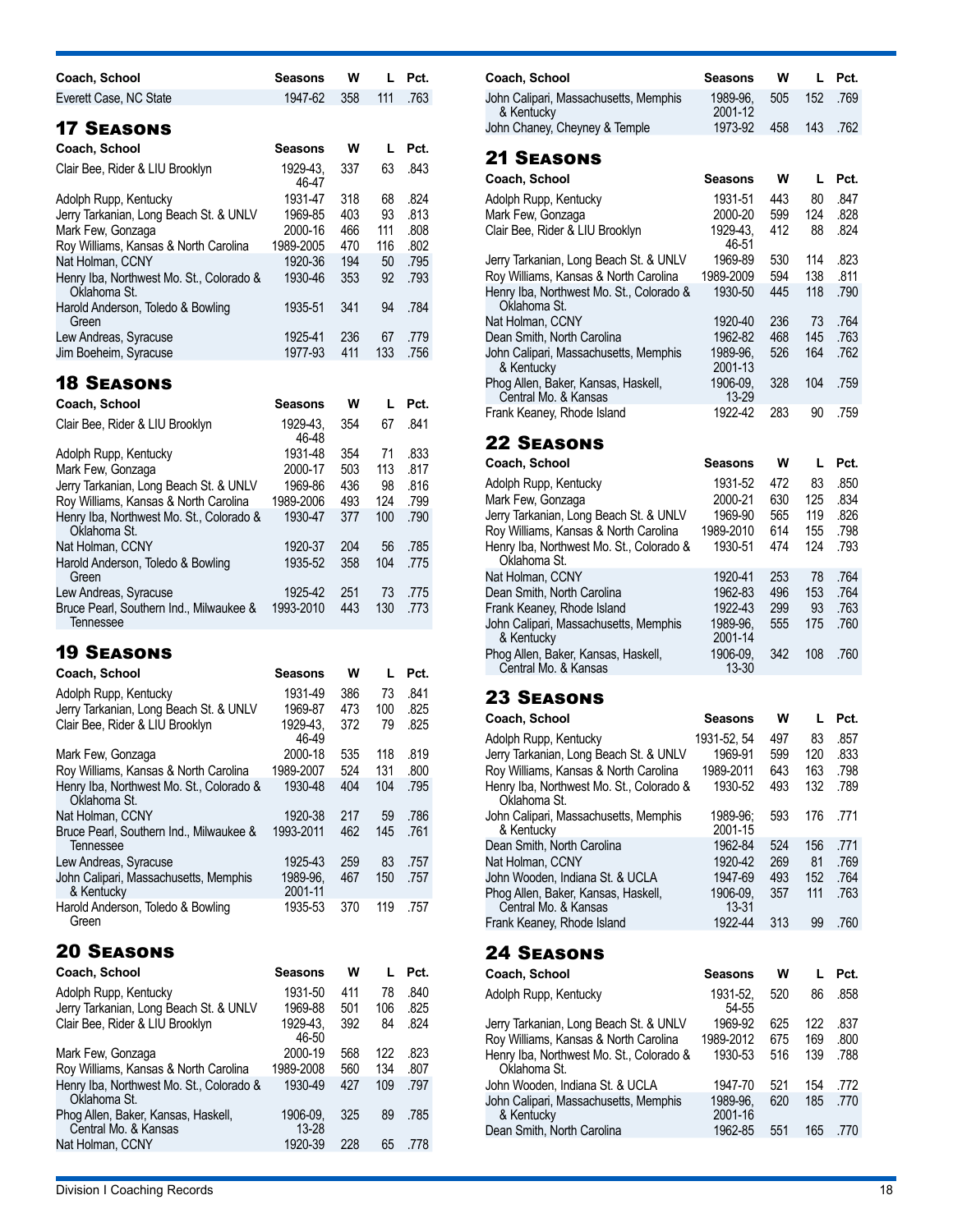| Coach, School                                               | <b>Seasons</b>      | w   | $\mathbf{I}$ | Pct. |
|-------------------------------------------------------------|---------------------|-----|--------------|------|
| Bill Self, Oral Roberts, Tulsa, Illinois,<br>Kansas         | 1994-2017           | 623 | 193          | .763 |
| Frank Keaney, Rhode Island                                  | 1922-45             | 333 | 104          | .762 |
| Phog Allen, Baker, Kansas, Haskell,<br>Central Mo. & Kansas | 1906-09.<br>$13-32$ | 370 | 116          | .761 |

| Coach, School                                                     | Seasons               | w   | L   | Pct. |
|-------------------------------------------------------------------|-----------------------|-----|-----|------|
| Adolph Rupp, Kentucky                                             | 1931-52.<br>54-56     | 540 | 92  | .854 |
| Jerry Tarkanian, Long Beach St., UNLV & 1969-92, 96<br>Fresno St. |                       | 647 | 133 | .829 |
| Roy Williams, Kansas & North Carolina                             | 1989-2013             | 700 | 180 | .795 |
| Henry Iba, Northwest Mo. St., Colorado &<br>Oklahoma St.          | 1930-54               | 540 | 144 | .789 |
| John Wooden, Indiana St. & UCLA                                   | 1947-71               | 550 | 155 | .780 |
| John Calipari, Massachusetts, Memphis<br>& Kentucky               | 1989-96.<br>2001-17   | 652 | 191 | .773 |
| Dean Smith, North Carolina                                        | 1962-86               | 579 | 171 | .772 |
| Frank Keaney, Rhode Island                                        | 1922-46               | 354 | 107 | .768 |
| Bill Self. Oral Roberts. Tulsa. Illinois.<br>Kansas               | 1994-2918             | 654 | 201 | .765 |
| Phog Allen, Baker, Kansas, Haskell,<br>Central Mo. & Kansas       | 1906-09.<br>$13 - 33$ | 383 | 120 | .761 |
|                                                                   |                       |     |     |      |

### 26 Seasons

| Coach, School                                               | Seasons             | w   | L   | Pct. |
|-------------------------------------------------------------|---------------------|-----|-----|------|
| Adolph Rupp, Kentucky                                       | 1931-52.<br>54-57   | 563 | 97  | .853 |
| Jerry Tarkanian, Long Beach St., UNLV &<br>Fresno St.       | 1969-92.<br>96-97   | 667 | 145 | .821 |
| Roy Williams, Kansas & North Carolina                       | 1989-2014           | 724 | 190 | .792 |
| John Wooden, Indiana St. & UCLA                             | 1947-72             | 580 | 155 | .789 |
| Henry Iba, Northwest Mo. St., Colorado &<br>Oklahoma St.    | 1930-55             | 552 | 157 | .779 |
| Dean Smith, North Carolina                                  | 1962-87             | 611 | 175 | .777 |
| Frank Keaney, Rhode Island                                  | 1922-47             | 371 | 110 | .771 |
| John Calipari, Massachusetts, Memphis<br>& Kentucky         | 1989-96,<br>2001-18 | 678 | 202 | .770 |
| Phog Allen, Baker, Kansas, Haskell,<br>Central Mo. & Kansas | 1906-09.<br>13-34   | 399 | 121 | .767 |
| Bill Self, Oral Roberts, Tulsa, Illinois,<br>Kansas         | 1994-2019           | 680 | 211 | .763 |

### 27 Seasons

| Coach, School                                               | Seasons             | w   | L   | Pct. |
|-------------------------------------------------------------|---------------------|-----|-----|------|
| Adolph Rupp, Kentucky                                       | 1931-52.<br>54-58   | 586 | 103 | .851 |
| Jerry Tarkanian, Long Beach St., UNLV &<br>Fresno St.       | 1969-92.<br>96-98   | 688 | 158 | .813 |
| Roy Williams, Kansas & North Carolina                       | 1989-2015           | 750 | 202 | .788 |
| John Wooden, Indiana St. & UCLA                             | 1947-73             | 610 | 155 | .797 |
| Dean Smith, North Carolina                                  | 1962-88             | 638 | 182 | .778 |
| Henry Iba, Northwest Mo. St., Colorado &<br>Oklahoma St.    | 1930-56             | 570 | 166 | .774 |
| John Calipari, Massachusetts, Memphis<br>& Kentucky         | 1989-96.<br>2001-19 | 708 | 209 | .772 |
| Frank Keaney, Rhode Island                                  | 1922-48             | 387 | 117 | .768 |
| Bill Self, Oral Roberts, Tulsa, Illinois,<br>Kansas         | 1994-2020           | 708 | 214 | .768 |
| Phog Allen, Baker, Kansas, Haskell,<br>Central Mo. & Kansas | 1906-09.<br>13-35   | 414 | 126 | .767 |
| <b>28 SEASONS</b>                                           |                     |     |     |      |
| Coach, School                                               | Seasons             | w   | L   | Pct. |
| Adolph Rupp, Kentucky                                       | 1931-52.<br>54-59   | 610 | 106 | .852 |

| Coach, School                                                                | Seasons              | w   | L   | Pct. |
|------------------------------------------------------------------------------|----------------------|-----|-----|------|
| Jerry Tarkanian, Long Beach St., UNLV &<br>Fresno St.                        | 1969-92.<br>96-99    | 689 | 170 | .802 |
| John Wooden, Indiana St. & UCLA                                              | 1947-74              | 636 | 159 | .800 |
| Roy Williams, Kansas & North Carolina                                        | 1989-2016            | 783 | 209 | .789 |
| Dean Smith, North Carolina                                                   | 1962-89              | 667 | 190 | .778 |
| Phog Allen, Baker, Kansas, Haskell,<br>Central Mo. & Kansas                  | 1906-09.<br>13-36    | 435 | 128 | .773 |
| John Calipari, Massachusetts, Memphis<br>& Kentucky                          | 1989-96,<br>2001-20  | 733 | 215 | .773 |
| Henry Iba, Northwest Mo. St., Colorado &<br>Oklahoma St.                     | 1930-57              | 587 | 175 | .770 |
| Bill Self, Oral Roberts, Tulsa, Illinois,<br>Kansas                          | 1994-2021            | 729 | 223 | .766 |
| Ed Diddle, Western Ky.                                                       | 1923-50              | 513 | 169 | .752 |
| <b>29 SEASONS</b>                                                            |                      |     |     |      |
| Coach, School                                                                | Seasons              | w   | L   | Pct. |
| Adolph Rupp, Kentucky                                                        | 1931-52,<br>54-60    | 628 | 113 | .848 |
| John Wooden, Indiana St. & UCLA                                              | 1947-75              | 664 | 162 | .804 |
| Jerry Tarkanian, Long Beach St., UNLV &<br>Fresno St.                        | 1969-92.<br>96-2000  | 701 | 179 | .797 |
| Roy Williams, Kansas & North Carolina                                        | 1989-2017            | 816 | 216 | .791 |
| Phog Allen, Baker, Kansas, Haskell,<br>Central Mo. & Kansas                  | 1906-09,<br>13-37    | 450 | 132 | .773 |
| Dean Smith, North Carolina                                                   | 1962-90              | 688 | 203 | .772 |
| Henry Iba, Northwest Mo. St., Colorado &<br>Oklahoma St.                     | 1930-58              | 608 | 183 | .769 |
| John Calipari, Massachusetts, Memphis<br>& Kentucky                          | 1989-96.<br>2001-21  | 742 | 231 | .763 |
| Ed Diddle, Western Ky.                                                       | 1923-51              | 532 | 179 | .748 |
| Mike Krzyzewski, Army & Duke                                                 | 1976-2004            | 694 | 240 | .743 |
| Nat Holman, CCNY                                                             | 1920-48              | 344 | 119 | .743 |
| <b>30 SEASONS</b>                                                            |                      |     |     |      |
| Coach, School                                                                | Seasons              | w   | L   | Pct. |
| Adolph Rupp, Kentucky                                                        | 1931-52,             | 647 | 122 | .841 |
| Jerry Tarkanian, Long Beach St., UNLV &                                      | 54-61<br>1969-92.    | 710 | 186 | .792 |
| Fresno St.                                                                   | 96-2001<br>1989-2018 | 842 | 227 | .788 |
| Roy Williams, Kansas & North Carolina<br>Phog Allen, Baker, Kansas, Haskell, | 1906-09.             | 468 | 134 | .777 |
| Central Mo. & Kansas                                                         | 13-38                |     |     |      |
| Dean Smith, North Carolina                                                   | 1962-91              | 717 | 209 | .774 |
| Bo Ryan, Wis.-Platteville, Milwaukee &<br>Wisconsin                          | 1985-2014            | 704 | 224 | .759 |
| Henry Iba, Northwest Mo. St., Colorado &<br>Oklahoma St.                     | 1930-59              | 619 | 197 | .759 |
| Ed Diddle, Western Ky.                                                       | 1923-52              | 558 | 184 | .752 |
| Mike Krzyzewski, Army & Duke                                                 | 1976-2005            | 721 | 246 | .746 |
| Lute Olson, Long Beach St., Iowa &<br>Arizona                                | 1974-2003            | 691 | 238 | .744 |
| <b>31 SEASONS</b>                                                            |                      |     |     |      |
| Coach, School                                                                | Seasons              | W   | L   | Pct. |
| Adolph Rupp, Kentucky                                                        | 1931-52.<br>54-62    | 670 | 125 | .843 |
| Roy Williams, Kansas & North Carolina                                        | 1989-2019            | 871 | 234 | .788 |
| Jerry Tarkanian, Long Beach St., UNLV &<br>Fresno St.                        | 1969-92.<br>96-2002  | 729 | 201 | .784 |
| Phog Allen, Baker, Kansas, Haskell,<br>Central Mo. & Kansas                  | 1906-09,<br>13-39    | 481 | 141 | .773 |
| Dean Smith, North Carolina                                                   | 1962-92              | 740 | 219 | .772 |
| Ed Diddle, Western Ky.                                                       | 1923-53              | 583 | 190 | .754 |

Mike Krzyzewski, Army & Duke 1976-2006 753 250 .751

Nat Holman, CCNY 1920-50 385 132 .745

1930-60 629 212 .748

Henry Iba, Northwest Mo. St., Colorado &

Oklahoma St.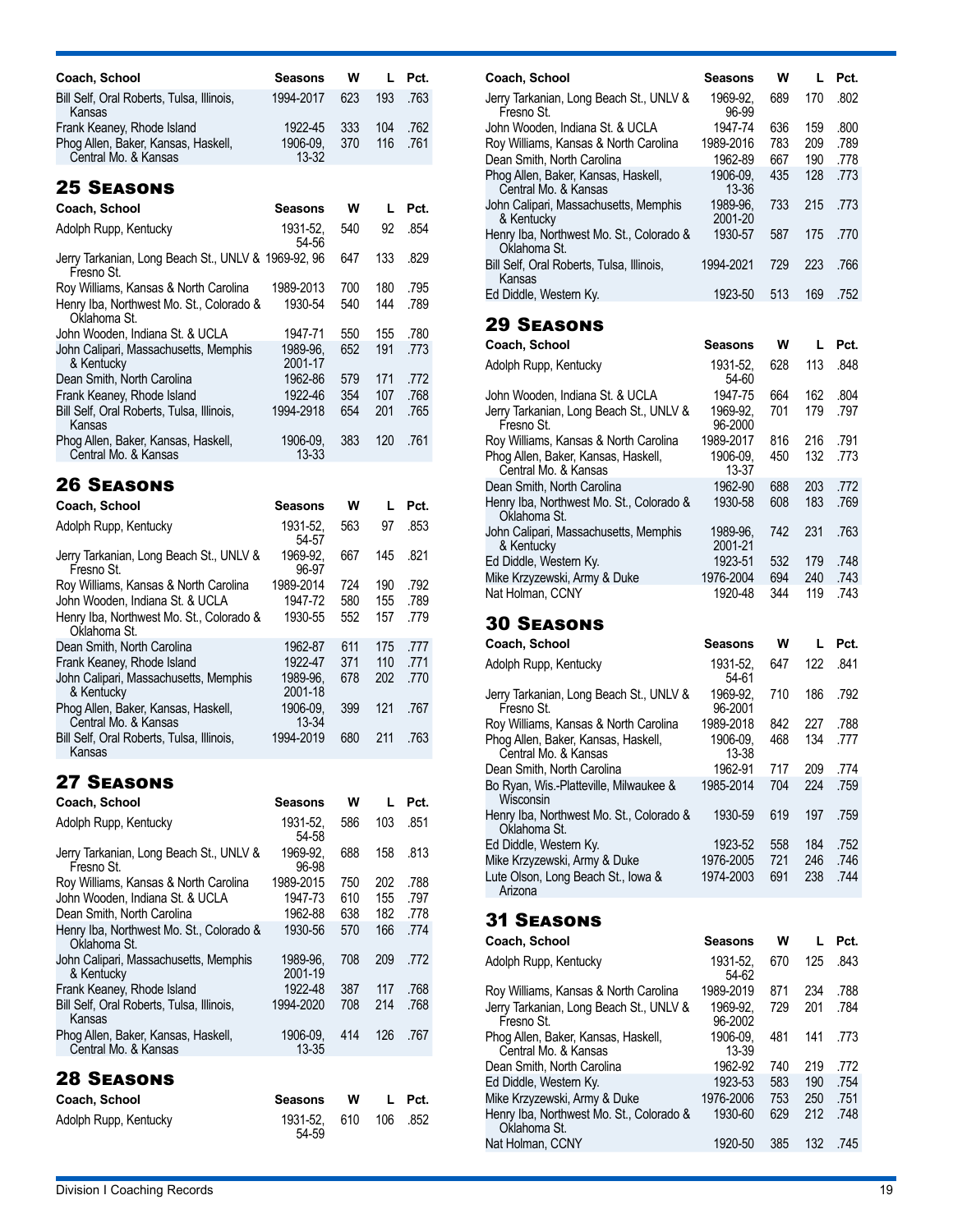| Coach, School                                                        | Seasons           | w   | L   | Pct. |
|----------------------------------------------------------------------|-------------------|-----|-----|------|
| Lute Olson, Long Beach St., Iowa &<br>Arizona                        | 1974-2004         | 711 | 248 | .741 |
| <b>32 SEASONS</b>                                                    |                   |     |     |      |
| Coach, School                                                        | Seasons           | w   | L   | Pct. |
| Adolph Rupp, Kentucky                                                | 1931-52.<br>54-63 | 686 | 134 | .837 |
| Roy Williams, Kansas & North Carolina                                | 1989-2020         | 885 | 253 | .778 |
| Dean Smith, North Carolina                                           | 1962-93           | 774 | 223 | .776 |
| Phog Allen, Baker, Kansas, Haskell,<br>Central Mo. & Kansas          | 1906-09.<br>13-40 | 500 | 147 | .773 |
| Ed Diddle, Western Ky.                                               | 1923-54           | 612 | 193 | .760 |
| Mike Krzyzewski, Army & Duke                                         | 1976-2007         | 775 | 261 | .748 |
| Lute Olson, Long Beach St., Iowa &<br>Arizona                        | 1974-2005         | 741 | 255 | .744 |
| Henry Iba, Northwest Mo. St., Colorado &<br>Oklahoma St.             | 1930-61           | 643 | 223 | .742 |
| Nat Holman, CCNY                                                     | 1920-51           | 397 | 139 | .741 |
| Rick Pitino, Hawaii, Boston U.,<br>Providence, Kentucky & Louisville | 1976.<br>81-2017  | 770 | 271 | .740 |
|                                                                      |                   |     |     |      |

| Coach, School                                               | Seasons           | w   |     | Pct. |
|-------------------------------------------------------------|-------------------|-----|-----|------|
| Adolph Rupp, Kentucky                                       | 1931-52,<br>54-64 | 707 | 140 | .835 |
| Dean Smith, North Carolina                                  | 1962-94           | 802 | 230 | .777 |
| Roy Williams, Kansas & North Carolina                       | 1989-2021         | 903 | 264 | .774 |
| Phog Allen, Baker, Kansas, Haskell,<br>Central Mo. & Kansas | 1906-09.<br>13-41 | 512 | 153 | .770 |
| Ed Diddle, Western Ky.                                      | 1923-55           | 630 | 203 | .756 |
| Mike Krzyzewski, Army & Duke                                | 1976-2008         | 803 | 267 | .750 |
| Lute Olson, Long Beach St., lowa &<br>Arizona               | 1974-2006         | 761 | 268 | .740 |
| Henry Iba, Northwest Mo. St., Colorado &<br>Oklahoma St.    | 1930-62           | 657 | 234 | .737 |
| Nat Holman, CCNY                                            | 1920-52           | 405 | 150 | .730 |
| Bob Knight, Army & Indiana                                  | 1966-98           | 720 | 270 | .727 |
|                                                             |                   |     |     |      |

### 34 Seasons

| Coach, School                                                 | <b>Seasons</b>      | w   | L   | Pct. |
|---------------------------------------------------------------|---------------------|-----|-----|------|
| Adolph Rupp, Kentucky                                         | 1931-52.<br>54-65   | 722 | 150 | .828 |
| Dean Smith, North Carolina                                    | 1962-95             | 830 | 236 | .779 |
| Phog Allen, Baker, Kansas, Haskell,<br>Central Mo. & Kansas   | 1906-09.<br>13-42   | 529 | 158 | .770 |
| Mike Krzyzewski, Army & Duke                                  | 1976-2009           | 833 | 274 | .752 |
| Ed Diddle, Western Ky.                                        | 1923-56             | 646 | 215 | .750 |
| Lute Olson, Long Beach St., Iowa &<br>Arizona                 | 1974-2007           | 781 | 279 | .737 |
| Henry Iba, Northwest Mo. St., Colorado &<br>Oklahoma St.      | 1930-63             | 673 | 243 | .735 |
| Bob Knight, Army & Indiana                                    | 1966-99             | 743 | 281 | .726 |
| Jim Boeheim, Syracuse                                         | 1977-2010           | 769 | 293 | .724 |
| Eddie Sutton, Creighton, Arkansas,<br>Kentucky & Oklahoma St. | 1970-89.<br>91-2004 | 757 | 290 | .723 |
|                                                               |                     |     |     |      |

### 35 Seasons

| Coach, School                                               | <b>Seasons</b>      | w   |     | Pct. |
|-------------------------------------------------------------|---------------------|-----|-----|------|
| Adolph Rupp, Kentucky                                       | 1931-52.<br>54-66   | 749 | 152 | .831 |
| Dean Smith, North Carolina                                  | 1962-96             | 851 | 247 | .775 |
| Phog Allen, Baker, Kansas, Haskell,<br>Central Mo. & Kansas | 1906-09.<br>$13-43$ | 551 | 164 | .771 |
| Mike Krzyzewski, Army & Duke                                | 1976-2010           | 868 | 279 | .757 |
| Ed Diddle, Western Ky.                                      | 1923-57             | 663 | 224 | .747 |
| Henry Iba, Northwest Mo. St., Colorado &<br>Oklahoma St.    | 1930-64             | 688 | 253 | .731 |

| Coach, School                                                                                                        | Seasons                                       | W                 |                   | Pct.                 |
|----------------------------------------------------------------------------------------------------------------------|-----------------------------------------------|-------------------|-------------------|----------------------|
| Bob Knight, Army & Indiana<br>Eddie Sutton, Creighton, Arkansas,<br>Kentucky & Oklahoma St.<br>Jim Boeheim, Syracuse | 1966-2000<br>1970-89.<br>91-2005<br>1977-2011 | 764<br>783<br>789 | 289<br>297<br>301 | .726<br>.725<br>.724 |
| Bob Huggins, Walsh, Akron, Cincinnati,<br>Kansas St. & West Virginia                                                 | 1988-2017                                     | 819               | 330               | .713                 |
| <b>36 SEASONS</b>                                                                                                    |                                               |                   |                   |                      |

| Coach, School                                                        | Seasons             | w   |     | Pct. |
|----------------------------------------------------------------------|---------------------|-----|-----|------|
| Adolph Rupp, Kentucky                                                | 1931-52.<br>54-67   | 762 | 165 | .822 |
| Dean Smith, North Carolina                                           | 1962-97             | 879 | 254 | .776 |
| Phog Allen, Baker, Kansas, Haskell,<br>Central Mo. & Kansas          | 1906-09.<br>13-44   | 568 | 173 | .767 |
| Mike Krzyzewski, Army & Duke                                         | 1976-2011           | 900 | 284 | .760 |
| Ed Diddle, Western Ky.                                               | 1923-58             | 677 | 235 | .742 |
| Henry Iba, Northwest Mo. St., Colorado &<br>Oklahoma St.             | 1930-65             | 708 | 260 | .731 |
| Bob Knight, Army, Indiana & Texas Tech                               | 1966-2000.<br>02    | 787 | 298 | .725 |
| Jim Boeheim, Syracuse                                                | 1977-2012           | 789 | 304 | .722 |
| Eddie Sutton, Creighton, Arkansas,<br>Kentucky & Oklahoma St.        | 1970-89.<br>91-2006 | 800 | 313 | .719 |
| Bob Huggins, Walsh, Akron, Cincinnati,<br>Kansas St. & West Virginia | 1988-2018           | 845 | 341 | .712 |

### 37 Seasons

| Coach, School                                                                   | Seasons                    | W   | L   | Pct. |
|---------------------------------------------------------------------------------|----------------------------|-----|-----|------|
| Adolph Rupp, Kentucky                                                           | 1931-52.<br>54-68          | 784 | 170 | .822 |
| Phog Allen, Baker, Kansas, Haskell,<br>Central Mo. & Kansas                     | 1906-09.<br>13-45          | 580 | 178 | .765 |
| Mike Krzyzewski, Army & Duke                                                    | 1976-2012                  | 927 | 291 | .761 |
| Ed Diddle, Western Ky.                                                          | 1923-59                    | 693 | 245 | .739 |
| Jim Boeheim, Syracuse                                                           | 1977-2013                  | 819 | 314 | .723 |
| Bob Knight, Army, Indiana & Texas Tech                                          | 1966-2000.<br>$02 - 03$    | 809 | 311 | .722 |
| Henry Iba, Northwest Mo. St., Colorado &<br>Oklahoma St.                        | 1930-66                    | 712 | 281 | .717 |
| Eddie Sutton, Creighton, Arkansas,<br>Kentucky, Oklahoma St. & San<br>Francisco | 1970-89.<br>91-2006,<br>08 | 806 | 326 | .710 |
| Bob Huggins, Walsh, Akron, Cincinnati,<br>Kansas St. & West Virginia            | 1988-2019                  | 860 | 362 | .704 |
| Jim Calhoun, Northeastern & UConn                                               | 1973-2009                  | 805 | 342 | .702 |

| Coach, School                                                        | Seasons                 | w   |     | Pct. |
|----------------------------------------------------------------------|-------------------------|-----|-----|------|
| Adolph Rupp, Kentucky                                                | 1931-52.<br>54-69       | 807 | 175 | .822 |
| Phog Allen, Baker, Kansas, Haskell,<br>Central Mo. & Kansas          | 1906-09.<br>13-46       | 599 | 180 | .769 |
| Mike Krzyzewski, Army & Duke                                         | 1976-2013               | 957 | 297 | .763 |
| Ed Diddle, Western Ky.                                               | 1923-60                 | 714 | 252 | .739 |
| Jim Boeheim, Syracuse                                                | 1977-2014               | 847 | 320 | .726 |
| Bob Knight, Army, Indiana & Texas Tech                               | 1966-2000.<br>$02 - 04$ | 832 | 322 | .721 |
| Henry Iba, Northwest Mo. St., Colorado &<br>Oklahoma St.             | 1930-67                 | 719 | 299 | .706 |
| Bob Huggins, Walsh, Akron, Cincinnati,<br>Kansas St. & West Virginia | 1988-2020               | 881 | 372 | .703 |
| Jim Calhoun, Northeastern & UConn                                    | 1973-2010               | 823 | 358 | .697 |
| Don Haskins, UTEP                                                    | 1962-99                 | 719 | 353 | .671 |
| 39.<br><b>EASONS</b>                                                 |                         |     |     |      |

| Coach. School         | Seasons                        | w | L Pct. |
|-----------------------|--------------------------------|---|--------|
| Adolph Rupp, Kentucky | 1931-52. 833 177 .825<br>54-70 |   |        |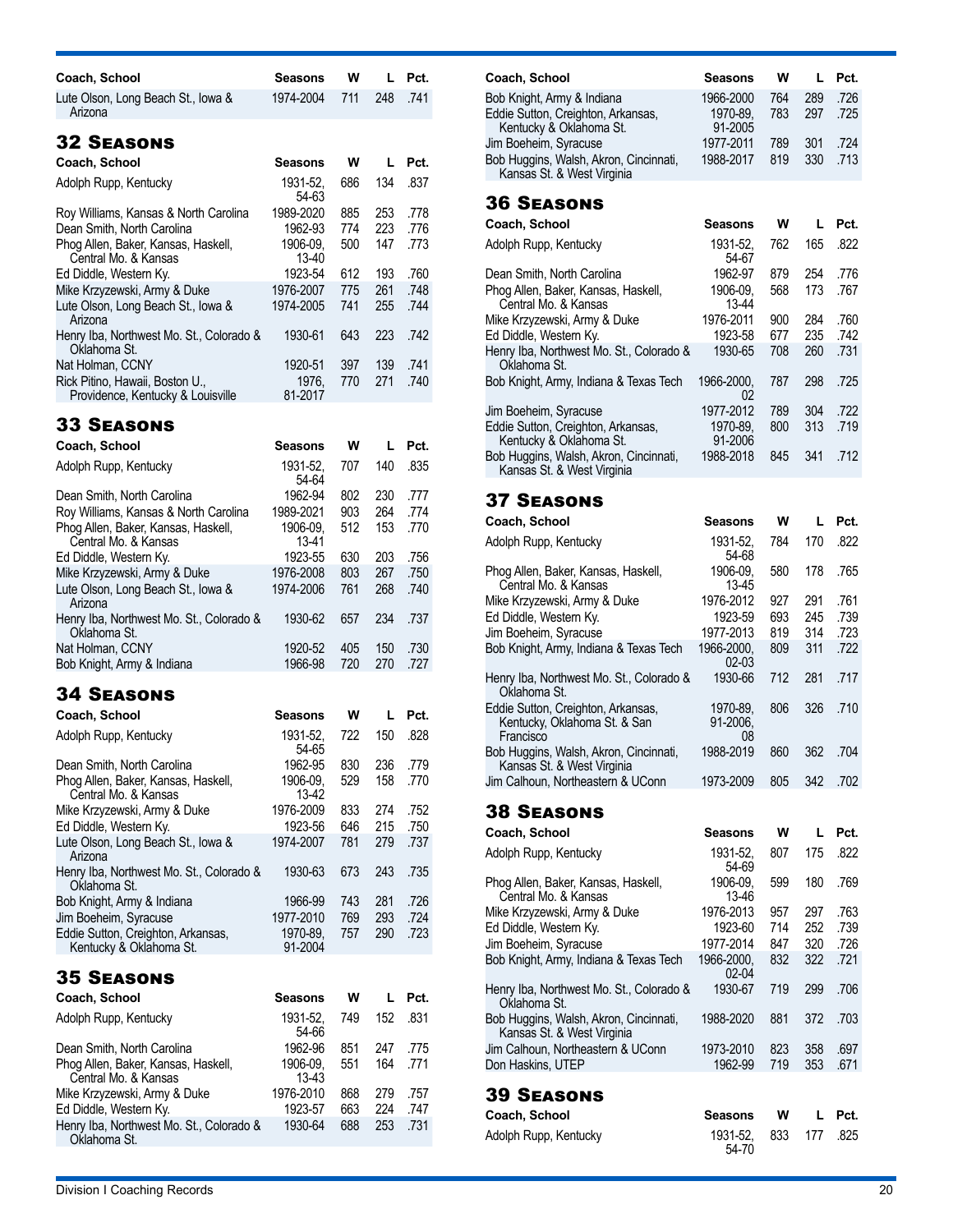| Coach, School                                                        | Seasons                    | w     | L          | Pct.                 |
|----------------------------------------------------------------------|----------------------------|-------|------------|----------------------|
| Phog Allen, Baker, Kansas, Haskell,                                  | 1906-09,                   | 607   | 185        | .766                 |
| Central Mo. & Kansas                                                 | 13-47                      |       |            |                      |
| Mike Krzyzewski, Army & Duke                                         | 1976-2014                  | 983   | 306        | .763                 |
| Ed Diddle, Western Ky.                                               | 1923-61                    | 732   | 260        | .740                 |
| Jim Boeheim, Syracuse                                                | 1977-2015                  | 865   | 333        | .722                 |
| Bob Knight, Army, Indiana & Texas Tech                               | 1966-2000.                 | 854   | 333        | .719                 |
| Bob Huggins, Walsh, Akron, Cincinnati,<br>Kansas St. & West Virginia | 02-05<br>1988-2021         | 900   | 382        | .702                 |
| Jim Calhoun, Northeastern & UConn                                    | 1973-2011                  | 855   | 367        | .700                 |
| Henry Iba, Northwest Mo. St., Colorado &<br>Oklahoma St.             | 1930-68                    | 729   | 315        | .698                 |
| Lefty Driesell, Davidson, Maryland,<br>James Madison & Georgia St.   | 1961-86,<br>89-2001        | 762   | 377        | .669                 |
| <b>40 SEASONS</b>                                                    |                            |       |            |                      |
| Coach, School                                                        | <b>Seasons</b>             | w     | L          | Pct.                 |
|                                                                      | 1931-52,                   | 855   | 183        | .824                 |
| Adolph Rupp, Kentucky                                                | 54-71                      |       |            |                      |
| Mike Krzyzewski, Army & Duke                                         | 1976-2015                  | 1,018 | 310        | .767                 |
| Phog Allen, Baker, Kansas, Haskell,<br>Central Mo. & Kansas          | 1906-09,<br>13-48          | 616   | 200        | .755                 |
| Ed Diddle, Western Ky.                                               | 1923-62                    | 749   | 270        | .735                 |
| Jim Boeheim, Syracuse                                                | 1977-2016                  | 884   | 342        | .721                 |
| Bob Knight, Army, Indiana & Texas Tech                               | 1966-2000,                 | 869   | 350        | .713                 |
|                                                                      | $02 - 06$                  |       |            |                      |
| Jim Calhoun, Northeastern & UConn                                    | 1973-2012                  | 873   | 380        | .697                 |
| Henry Iba, Northwest Mo. St., Colorado &<br>Oklahoma St.             | 1930-69                    | 741   | 328        | .693                 |
| Lefty Driesell, Davidson, Maryland,<br>James Madison & Georgia St.   | 1961-86.<br>89-2002        | 782   | 388        | .668                 |
| Ray Meyer, DePaul                                                    | 1943-82                    | 676   | 339        | .666                 |
|                                                                      |                            |       |            |                      |
| <b>41 Seasons</b>                                                    |                            |       |            |                      |
|                                                                      |                            |       |            |                      |
|                                                                      |                            |       |            |                      |
| Coach, School                                                        | Seasons                    | w     | L          | Pct.                 |
| Adolph Rupp, Kentucky                                                | 1931-52,                   | 876   | 190        | .822                 |
|                                                                      | 54-72                      |       |            |                      |
| Mike Krzyzewski, Army & Duke                                         | 1976-2016                  | 1,043 | 321        | .765                 |
| Phog Allen, Baker, Kansas, Haskell,                                  | 1906-09,                   | 628   | 212        | .748                 |
| Central Mo. & Kansas                                                 | 13-49<br>1923-63           | 754   |            | .725                 |
| Ed Diddle, Western Ky.                                               | 1977-2017                  | 903   | 286<br>357 |                      |
| Jim Boeheim, Syracuse                                                |                            |       |            | .717                 |
| Bob Knight, Army, Indiana & Texas Tech                               | 1966-2000,<br>02-07        | 890   | 363        |                      |
| Henry Iba, Northwest Mo. St., Colorado &                             | 1930-70                    | 755   | 340        | .689                 |
| Oklahoma St.                                                         |                            |       |            |                      |
| Lefty Driesell, Davidson, Maryland,                                  | 1961-86,<br>89-2003        | 786   | 394        | .666                 |
| James Madison & Georgia St.                                          | 1943-83                    | 697   | 351        | .710<br>.665         |
| Ray Meyer, DePaul<br>Lou Henson, Hardin-Simmons, New                 | 1963-96,                   | 779   | 412        | .654                 |
| Mexico St., Illinois & New Mexico St.                                | 99-2005                    |       |            |                      |
| <b>42 SEASONS</b>                                                    |                            |       |            |                      |
|                                                                      |                            |       |            |                      |
| Coach, School                                                        | Seasons                    | w     | L          | Pct.                 |
| Mike Krzyzewski, Army & Duke                                         | 1976-2017                  | 1,071 | 330        | .764                 |
| Phog Allen, Baker, Kansas, Haskell,                                  | 1906-09,                   | 642   | 223        | .742                 |
| Central Mo. & Kansas                                                 | 13-50                      |       |            |                      |
| Ed Diddle, Western Ky.                                               | 1923-64                    | 759   | 302        |                      |
| Jim Boeheim, Syracuse                                                | 1977-2018                  | 926   | 371        |                      |
| Bob Knight, Army, Indiana & Texas Tech                               | 1966-2000,                 | 902   | 371        | .715<br>.714<br>.709 |
|                                                                      | 02-08                      |       |            |                      |
| Ray Meyer, DePaul                                                    | 1943-84                    | 724   | 354        |                      |
| Cliff Ellis, South Alabama, Clemson,<br>Auburn & Coastal Carolina    | 1976-2021                  | 780   | 518        | .672<br>.601         |
|                                                                      |                            |       |            |                      |
| <b>43 Seasons</b>                                                    |                            |       |            |                      |
| Coach, School<br>Mike Krzyzewski, Army & Duke                        | Seasons<br>1976-2018 1,100 | W     | L<br>338   | Pct.<br>.765         |

| Coach, School                                                     | <b>Seasons</b>    | W   | L   | Pct. |
|-------------------------------------------------------------------|-------------------|-----|-----|------|
| Phog Allen, Baker, Kansas, Haskell,<br>Central Mo. & Kansas       | 1906-09.<br>13-51 | 658 | 231 | .741 |
| Jim Boeheim, Syracuse                                             | 1977-2019         | 946 | 385 | .711 |
| Cliff Ellis, South Alabama, Clemson,<br>Auburn & Coastal Carolina | 1976-2021         | 798 | 526 | .603 |
| <b>44 SEASONS</b>                                                 |                   |     |     |      |
| Coach, School                                                     | Seasons           | w   | L   | Pct. |
| Mike Krzyzewski, Army & Duke                                      | 1976-2019 1.132   |     | 344 | .767 |
| Jim Boeheim, Syracuse                                             | 1977-2020         | 964 | 399 | .707 |
| <b>45 SEASONS</b>                                                 |                   |     |     |      |
| Coach, School                                                     | Seasons           | w   | L   | Pct. |
| Mike Krzyzewski, Army & Duke                                      | 1976-2020 1,157   |     | 350 | .768 |
| Jim Boeheim, Syracuse                                             | 1977-2021         | 982 | 409 | .706 |
| <b>46 SEASONS</b>                                                 |                   |     |     |      |
| Coach, School                                                     | Seasons           | w   | L   | Pct. |
| Mike Krzyzewski, Army & Duke                                      | 1976-2021 1,170   |     | 361 | .764 |

# TOP 10 BEST CAREER STARTS BY WINS

#### *(Head coaches with at least half of their seasons at Division I)*

### 1 Season

| Coach, School                                                 | Season             | W        | L              | Pct.         |
|---------------------------------------------------------------|--------------------|----------|----------------|--------------|
| Bill Guthridge, North Carolina                                | 1998<br>1979       | 34<br>33 | 4<br>1         | .895<br>.970 |
| Bill Hodges, Indiana St.<br>Brad Underwood, Stephen F. Austin | 2014               | 32       | 3              | .914         |
| Steve Prohm, Murray St.                                       | 2012               | 31       | $\overline{2}$ | .939         |
| Jamie Dixon, Pittsburgh                                       | 2004               | 31       | 5              | .861         |
| Brad Stevens, Butler                                          | 2008               | 30       | 4              | .882         |
| Stan Heath, Kent St.                                          | 2002               | 30       | 6              | .833         |
| John Warren, Oregon                                           | 1945               | 30       | 13             | .698         |
| Matt McCall, Chattanooga                                      | 2016<br>2008       | 29<br>28 | 6<br>5         | .829<br>.848 |
| Keno Davis, Drake<br>Mick Cronin, Murray St.                  | 2004               | 28       | 6              | .824         |
| Paul Weir, New Mexico St.                                     | 2017               | 28       | 6              | .824         |
| Anthony Grant, VCU                                            | 2007               | 28       | 7              | .800         |
| <b>2 SEASONS</b>                                              |                    |          |                |              |
| Coach, School                                                 | Seasons            | W        | L              | Pct.         |
| Brad Underwood, Stephen F. Austin                             | 2014-15            | 61       | 8              | .884         |
| Bill Guthridge, North Carolina                                | 1998-99            | 58       | 14             | .806         |
| Brad Stevens, Butler                                          | 2008-09            | 56       | 10             | .848         |
| Everett Case, NC State                                        | 1947-48            | 55       | 8              | .873         |
| Shaka Smart, VCU<br><b>Todd Lickliter, Butler</b>             | 2010-11<br>2002-03 | 55<br>53 | 21<br>12       | .724<br>.815 |
| Ben Carnevale, North Carolina                                 | 1945-46            | 52       | 11             | .825         |
| Steve Prohm, Murray St.                                       | 2012-13            | 52       | 12             | .813         |
| Mark Fox, Nevada                                              | 2005-06            | 52       | 13             | .800         |
| Anthony Grant, VCU                                            | 2007-08            | 52       | 15             | .776         |
| Mark Few, Gonzaga                                             | 2000-01            | 52       | 16             | .765         |
| Don Monson, Gonzaga                                           | 1998-99            | 52       | 17             | .754         |
| Tony Bennett, Washington St.                                  | 2007-08            | 52       | 17             | .754         |
| Kevin Ollie, UConn<br>Eric Musselman, Nevada                  | 2013-14<br>2016-17 | 52<br>52 | 18<br>21       | .743<br>0.12 |
| <b>3 SEASONS</b>                                              |                    |          |                |              |
| Coach, School                                                 | Seasons            | W        | L              | Pct.         |
| Brad Underwood, SFA                                           | 2014-16            | 89       | 14             | .864         |

Brad Stevens, Butler 2008-10 89 15 .856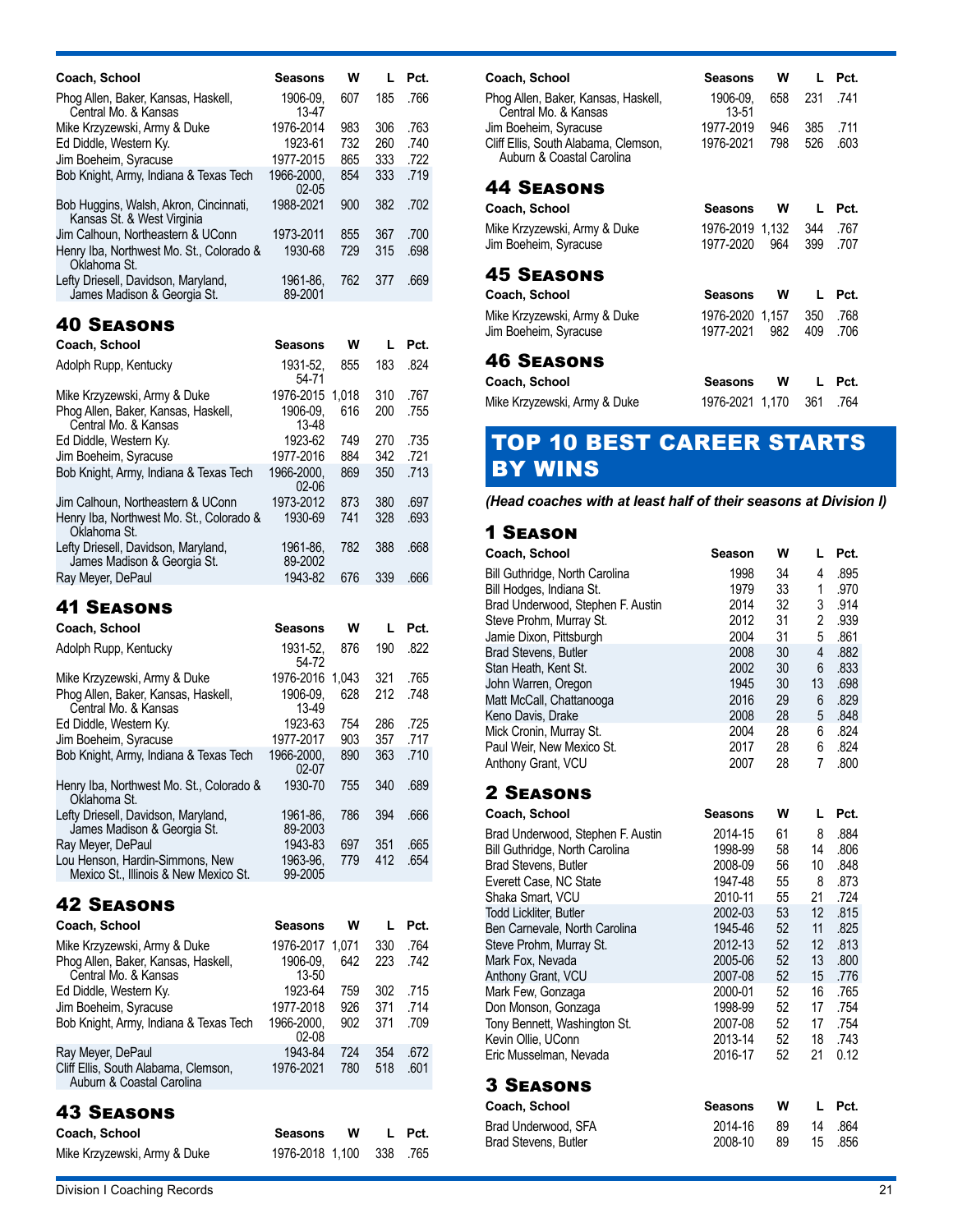| Coach, School                                                     | Seasons            | w          | L        | Pct.         |
|-------------------------------------------------------------------|--------------------|------------|----------|--------------|
| Shaka Smart, VCU                                                  | 2010-12            | 84         | 28       | .750         |
| Mark Fox, Nevada                                                  | 2005-07            | 81         | 18       | .818         |
| Mark Few, Gonzaga                                                 | 2000-02            | 81         | 20       | .802         |
| Eric Musselman, Nevada                                            | 2016-18            | 81         | 29       | .736         |
| Everett Case, NC State                                            | 1947-49            | 80         | 16       | .833         |
| Bill Guthridge, North Carolina                                    | 1998-2000          | 80         | 28       | .741         |
| Chris Jans Bowling Green & New Mexico                             | 2015.<br>2018-19   | 79         | 23       | .775         |
| St.<br>Chris Lowery, Southern III.                                | 2005-07            | 78         | 26       | .750         |
|                                                                   |                    |            |          |              |
| <b>4 SEASONS</b>                                                  |                    |            |          |              |
| Coach, School                                                     | Seasons            | w          | L        | Pct.         |
|                                                                   |                    |            |          | .824         |
| <b>Brad Stevens, Butler</b><br>Shaka Smart, VCU                   | 2008-11<br>2010-13 | 117<br>111 | 25<br>37 | .750         |
| Eric Musselman, Nevada                                            | 2016-19            | 110        | 34       | .764         |
| Brad Underwood, SFA & Oklahoma St.                                | 2014-17            | 109        | 27       | .801         |
| Everett Case, NC State                                            | 1947-50            | 107        | 22       | .829         |
| Josh Pastner, Memphis                                             | 2010-13            | 106        | 34       | .757         |
| Mark Few, Gonzaga                                                 | 2000-03            | 105        | 29       | .784         |
| Jamie Dixon, Pittsburgh                                           | 2004-07            | 105        | 30       | .778         |
| Bruce Stewart, West Va. Wesleyan &                                | 1983-86            | 104        | 34       | .754         |
| Middle Tenn.                                                      |                    |            |          |              |
| Steve Prohm, Murray St.                                           | 2012-15            | 104        | 29       | .782         |
| Chris Jans, Bowling Green & New<br>Mexico St.                     | 2015:<br>2018-20   | 104        | 29       | .782         |
|                                                                   |                    |            |          |              |
| <b>5 SEASONS</b>                                                  |                    |            |          |              |
| Coach, School                                                     | Seasons            | W          | L        | Pct.         |
|                                                                   |                    | 139        | 40       |              |
| <b>Brad Stevens, Butler</b><br>Everett Case, NC State             | 2008-12<br>1947-51 | 137        | 29       | .777<br>.825 |
| Shaka Smart, VCU                                                  | 2010-14            | 137        | 46       | .749         |
| Mark Few, Gonzaga                                                 | 2000-04            | 133        | 32       | .806         |
| Roy Williams, Kansas                                              | 1989-93            | 132        | 37       | .781         |
| Jamie Dixon, Pittsburgh                                           | 2004-08            | 132        | 40       | .767         |
| Josh Pastner, Memphis                                             | 2010-14            | 130        | 44       | .747         |
| Steve Forbes, ETSU                                                | 2016-20            | 130        | 43       | .751         |
| Eric Musselman, Nevada & Arkansas                                 | 2016-20            | 130        | 46       | .739         |
| Dave Rose, BYU                                                    | 2006-10            | 127        | 40       | .760         |
| Steve Prohm, Murray St. & Iowa St.                                | 2012-16            | 127        | 41       | .756         |
| <b>6 SEASONS</b>                                                  |                    |            |          |              |
|                                                                   |                    |            |          |              |
| Coach, School                                                     | Seasons            | w          | L        | Pct.         |
| <b>Brad Stevens, Butler</b>                                       | 2008-13            | 166        | 49       | .772         |
| Jamie Dixon, Pittsburgh                                           | 2004-09            | 163        | 45       | .784         |
| Shaka Smart, VCU                                                  | 2010-15            | 163        | 56       | .744         |
| Everett Case, NC State                                            | 1947-52<br>2000-05 | 161<br>159 | 39<br>37 | .805<br>.811 |
| Mark Few, Gonzaga<br>Dave Rose, BYU                               | 2006-11            | 159        | 45       | .779         |
| Roy Williams, Kansas                                              | 1989-94            | 159        | 45       | .779         |
| Eric Musselman, Nevada & Arkansas                                 | 2016-21            | 155        | 53       | .745         |
| Steve Prohm, Murray St. & Iowa St.                                | 2012-17            | 151        | 52       | .744         |
| Bruce Stewart, West Va. Wesleyan &                                | 1983-88            | 149        | 52       | .741         |
| Middle Tenn.                                                      |                    |            |          |              |
|                                                                   |                    |            |          |              |
| <b>7 SEASONS</b>                                                  |                    |            |          |              |
| Coach, School                                                     | Seasons            | W          | L        | Pct.         |
| Mark Few, Gonzaga                                                 | 2000-06            | 188        | 41       | .821         |
| Jamie Dixon, Pittsburgh                                           | 2004-10            | 188        | 54       | .777         |
| Everett Case, NC State                                            | 1947-53            | 187        | 45       | .806         |
| Dave Rose, BYU                                                    | 2006-12            | 185        | 54       | .774         |
| Roy Williams, Kansas                                              | 1989-95            | 184<br>183 | 51<br>53 | .783<br>.775 |
| Thad Matta, Butler, Xavier & Ohio St.<br>Shaka Smart, VCU & Texas | 2001-07<br>2010-16 | 183        | 69       | .726         |
| Larry Brown, UCLA & Kansas                                        | 1980-81,           | 172        | 60       | .741         |
|                                                                   | 84-88              |            |          |              |
|                                                                   |                    |            |          |              |

| <b>W</b> | L Pct.                        |
|----------|-------------------------------|
|          | 60 741                        |
|          | .738                          |
|          | 1983-89 172<br>2013-19 172 61 |

| Coach, School                                                | <b>Seasons</b> | w   |    | Pct. |
|--------------------------------------------------------------|----------------|-----|----|------|
| Jamie Dixon, Pittsburgh                                      | 2004-11        | 216 | 60 | .783 |
| Everett Case, NC State                                       | 1947-54        | 213 | 52 | .804 |
| Roy Williams, Kansas                                         | 1989-96        | 213 | 56 | .792 |
| Mark Few, Gonzaga                                            | 2000-07        | 211 | 52 | .802 |
| Dave Rose, BYU                                               | 2006-13        | 209 | 66 | .760 |
| Thad Matta, Butler, Xavier & Ohio St.                        | 2001-08        | 207 | 66 | .758 |
| Shaka Smart. VCU & Texas                                     | 2010-17        | 194 | 91 | .681 |
| Bruce Weber, Southern III, & Illinois                        | 1999-2006      | 192 | 70 | .733 |
| Tim Cluess, LIU Post & Iona                                  | 2007-2014      | 190 | 68 | .736 |
| Michael White, Louisiana Tech & Florida                      | 2012-19        | 190 | 93 | .671 |
| Chris Beard, McMurry, Angelo St., Little<br>Rock, Texas Tech | 2013-20        | 190 | 74 | .720 |

### 9 Seasons

| Coach, School                          | <b>Seasons</b> | w   |    | Pct. |
|----------------------------------------|----------------|-----|----|------|
| Roy Williams, Kansas                   | 1989-97        | 247 | 58 | .810 |
| Everett Case, NC State                 | 1947-55        | 241 | 56 | .811 |
| Jamie Dixon, Pittsburgh                | 2004-12        | 238 | 77 | .756 |
| Mark Few, Gonzaga                      | 2000-08        | 236 | 60 | .797 |
| Dave Rose, BYU                         | 2006-14        | 232 | 78 | .748 |
| Thad Matta, Butler, Xavier & Ohio St.  | 2001-09        | 229 | 77 | .748 |
| Denny Crum, Louisville                 | 1972-80        | 219 | 55 | .799 |
| Jerry Tarkanian, Long Beach St. & UNLV | 1969-77        | 218 | 33 | .869 |
| Sean Miller, Xavier & Arizona          | 2005-13        | 216 | 90 | .706 |
| Tim Cluess, LIU Post & Iona            | 2007-15        | 216 | 77 | .737 |

### 10 Seasons

| Coach, School                          | <b>Seasons</b>                | W   |    | Pct. |
|----------------------------------------|-------------------------------|-----|----|------|
| Roy Williams, Kansas                   | 1989-98                       | 282 | 62 | .820 |
| Everett Case, NC State                 | 1947-56                       | 265 | 60 | .815 |
| Mark Few, Gonzaga                      | 2000-09                       | 264 | 66 | .800 |
| Jamie Dixon, Pittsburgh                | 2004-13                       | 262 | 86 | .753 |
| Thad Matta, Butler, Xavier & Ohio St.  | 2001-10                       | 258 | 85 | .752 |
| Dave Rose, BYU                         | 2006-15                       | 257 | 88 | .745 |
| Sean Miller, Xavier & Arizona          | 2005-14                       | 249 | 95 | .724 |
| Larry Brown, UCLA, Kansas, SMU         | 1980-81.<br>84-88.<br>2013-15 | 241 | 94 | .719 |
| Denny Crum, Louisville                 | 1972-81                       | 240 | 64 | .789 |
| Jerry Tarkanian, Long Beach St. & UNLV | 1969-78                       | 238 | 41 | .853 |
|                                        |                               |     |    |      |

| Coach, School                          | Seasons             | w   | L   | Pct. |
|----------------------------------------|---------------------|-----|-----|------|
| Roy Williams, Kansas                   | 1989-99             | 305 | 72  | .809 |
| Thad Matta, Butler, Xavier & Ohio St.  | 2001-11             | 292 | 88  | .768 |
| Mark Few, Gonzaga                      | 2000-10             | 291 | 73  | .799 |
| Jamie Dixon, Pittsburgh                | 2004-14             | 288 | 96  | .750 |
| Sean Miller, Xavier & Arizona          | 2005-15             | 283 | 99  | .741 |
| Everett Case, NC State                 | 1947-57             | 280 | 71  | .798 |
| Denny Crum, Louisville                 | 1972-82             | 263 | 74  | .780 |
| Jim Boeheim, Syracuse                  | 1977-87             | 261 | 84  | .757 |
| Nolan Richardson, Tulsa & Arkansas     | 1981-91             | 260 | 92  | .739 |
| John Calipari, Massachusetts & Memphis | 1989-96.<br>2001-03 | 260 | 101 | .720 |
| Tim Cluess, LIU Post & Iona            | 2007-17             | 260 | 101 | .720 |
| <b>12 SEASONS</b>                      |                     |     |     |      |
| Coach, School                          | Seasons             | w   | L   | Pct. |
| Roy Williams, Kansas                   | 1989-2000           | 329 | 82  | .800 |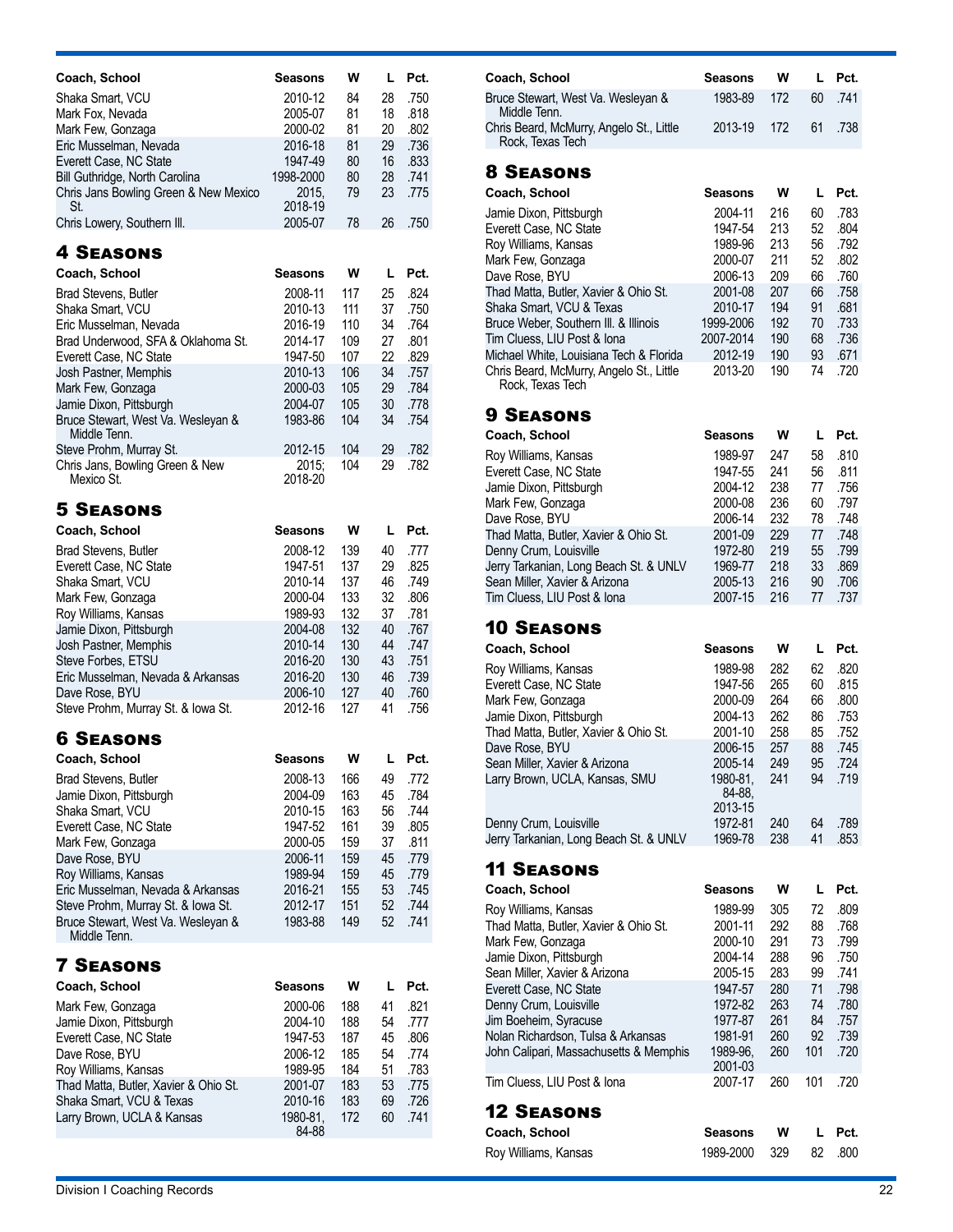| Coach, School                           | Seasons   | w   |     | Pct. |
|-----------------------------------------|-----------|-----|-----|------|
| Thad Matta, Butler, Xavier & Ohio St.   | 2001-12   | 323 | 96  | .771 |
| Mark Few, Gonzaga                       | 2000-11   | 316 | 83  | .792 |
| Sean Miller, Xavier & Arizona           | 2005-16   | 308 | 108 | .740 |
| Jamie Dixon, Pittsburgh                 | 2004-15   | 307 | 111 | .734 |
| Everett Case, NC State                  | 1947-58   | 298 | 77  | .795 |
| Denny Crum, Louisville                  | 1972-83   | 295 | 78  | .791 |
| Tony Bennett, Washington St. & Virginia | 2007-2018 | 288 | 119 | .708 |
| Tubby Smith, Tulsa, Georgia & Kentucky  | 1992-2003 | 288 | 109 | .725 |
| Jim Boeheim, Syracuse                   | 1977-88   | 287 | 93  | .755 |

| Coach, School                           | <b>Seasons</b> | w   |     | Pct. |
|-----------------------------------------|----------------|-----|-----|------|
| Roy Williams, Kansas                    | 1989-2001      | 355 | 89  | .800 |
| Thad Matta, Butler, Xavier & Ohio St.   | 2001-13        | 352 | 104 | .772 |
| Mark Few, Gonzaga                       | 2000-12        | 342 | 90  | .792 |
| Sean Miller, Xavier & Arizona           | 2005-17        | 340 | 113 | .751 |
| Jaime Dixon, Pittsburgh                 | 2004-16        | 328 | 123 | .727 |
| Tony Bennett, Washington St. & Virginia | 2007-2019      | 323 | 122 | .726 |
| Everett Case, NC State                  | 1947-59        | 320 | 81  | .798 |
| Denny Crum, Louisville                  | 1972-84        | 319 | 89  | .782 |
| Jim Boeheim, Syracuse                   | 1977-89        | 317 | 101 | .758 |
| Tubby Smith, Tulsa, Georgia & Kentucky  | 1992-2004      | 315 | 114 | .734 |

### 14 Seasons

| Coach, School                           | <b>Seasons</b> | w   |     | Pct. |
|-----------------------------------------|----------------|-----|-----|------|
| Roy Williams, Kansas                    | 1989-2002      | 388 | 93  | .807 |
| Thad Matta, Butler, Xavier & Ohio St.   | 2001-14        | 377 | 114 | .768 |
| Mark Few, Gonzaga                       | 2000-13        | 374 | 93  | .801 |
| Sean Miller, Xavier & Arizona           | 2005-18        | 367 | 121 | .752 |
| Jaime Dixon, Pittsburgh & TCU           | 2004-17        | 352 | 138 | .718 |
| Tony Bennett, Washington St. & Virginia | 2007-20        | 346 | 129 | .728 |
| Jim Boeheim, Syracuse                   | 1977-90        | 343 | 108 | .761 |
| Tubby Smith, Tulsa, Georgia & Kentucky  | 1992-2005      | 343 | 120 | .741 |
| Nolan Richardson, Tulsa & Arkansas      | 1981-94        | 339 | 112 | .752 |
| Denny Crum, Louisville                  | 1972-85        | 338 | 107 | .760 |

### 15 Seasons

| Coach, School                          | <b>Seasons</b>      | w   |     | Pct. |
|----------------------------------------|---------------------|-----|-----|------|
| Roy Williams, Kansas                   | 1989-2003           | 418 | 101 | .805 |
| Mark Few, Gonzaga                      | 2000-14             | 403 | 100 | .801 |
| Thad Matta, Butler, Xavier & Ohio St.  | 2001-15             | 401 | 125 | .762 |
| Sean Miller, Xavier & Arizona          | 2005-19             | 384 | 136 | .738 |
| Jaime Dixon, Pittsburgh & TCU          | 2004-18             | 373 | 150 | .713 |
| Nolan Richardson, Tulsa & Arkansas     | 1981-95             | 371 | 119 | .757 |
| Denny Crum, Louisville                 | 1972-86             | 370 | 114 | .764 |
| John Calipari, Massachusetts & Memphis | 1989-96.<br>2001-07 | 370 | 133 | .736 |
| Jim Boeheim, Syracuse                  | 1977-91             | 369 | 114 | .764 |
| Tubby Smith, Tulsa, Georgia & Kentucky | 1992-2006           | 365 | 133 | .733 |

### 16 Seasons

| Coach, School                          | <b>Seasons</b> | W   |     | Pct. |
|----------------------------------------|----------------|-----|-----|------|
| Mark Few, Gonzaga                      | 2000-2015      | 438 | 103 | .810 |
| Roy Williams, Kansas & North Carolina  | 1989-2004      | 437 | 112 | .796 |
| Thad Matta, Butler, Xavier, Ohio St.   | 2001-16        | 422 | 139 | .752 |
| Sean Miller, Xavier & Arizona          | 2005-20        | 405 | 147 | .734 |
| Jaime Dixon, Pittsburgh & TCU          | 2004-19        | 396 | 164 | .707 |
| Jim Boeheim, Syracuse                  | 1977-92        | 391 | 124 | .759 |
| Nolan Richardson, Tulsa & Arkansas     | 1981-96        | 391 | 132 | .748 |
| Denny Crum, Louisville                 | 1972-87        | 388 | 128 | .752 |
| Tubby Smith, Tulsa, Georgia & Kentucky | 1992-2007      | 387 | 145 | .727 |
| Tom Izzo, Michigan St.                 | 1996-2011      | 383 | 161 | .704 |

### 17 Seasons

| Coach, School                                        | Seasons             | W   | L   | Pct. |
|------------------------------------------------------|---------------------|-----|-----|------|
| Roy Williams, Kansas & North Carolina                | 1989-2005           | 470 | 116 | .802 |
| Mark Few, Gonzaga                                    | 2000-16             | 466 | 111 | .808 |
| Denny Crum, Louisville                               | 1972-88             | 412 | 139 | .748 |
| Tom Izzo, Michigan St.                               | 1996-2012           | 412 | 169 | .709 |
| Jaime Dixon, Pittsburgh & TCU                        | 2004-20             | 412 | 180 | .696 |
| Jim Boeheim, Syracuse                                | 1977-93             | 411 | 133 | .756 |
| Nolan Richardson, Tulsa & Arkansas                   | 1981-97             | 409 | 146 | .737 |
| Bill Self, Oral Roberts, Tulsa, Illinois &<br>Kansas | 1994-2010           | 409 | 148 | .734 |
| Tubby Smith, Tulsa, Georgia, Kentucky &<br>Minnesota | 1992-2008           | 407 | 159 | .719 |
| Jerry Tarkanian, Long Beach St. & UNLV               | 1969-85             | 403 | 93  | .813 |
| John Calipari, Massachusetts & Memphis               | 1989-96.<br>2001-09 | 403 | 138 | .745 |

### 18 Seasons

| Coach, School                                        | <b>Seasons</b>      | W   |     | Pct. |
|------------------------------------------------------|---------------------|-----|-----|------|
| Mark Few, Gonzaga                                    | 2000-17             | 503 | 113 | .817 |
| Roy Williams, Kansas & North Carolina                | 1989-2006           | 493 | 124 | .799 |
| Bill Self, Oral Roberts, Tulsa, Illinois &<br>Kansas | 1994-2011           | 444 | 151 | .746 |
| Bruce Pearl, Southern III., Milwaukee &<br>Tennessee | 1993-2010           | 443 | 130 | .773 |
| Tom Izzo, Michigan St.                               | 1996-2013           | 439 | 178 | .712 |
| John Calipari, Massachusetts, Memphis<br>& Kentucky  | 1989-96.<br>2001-10 | 438 | 141 | .756 |
| Jerry Tarkanian, Long Beach St. & UNLV               | 1969-86             | 436 | 98  | .816 |
| Denny Crum, Louisville                               | 1972-89             | 436 | 148 | .747 |
| Jim Boeheim, Syracuse                                | 1977-94             | 434 | 140 | .756 |
| Nolan Richardson, Tulsa & Arkansas                   | 1981-98             | 433 | 155 | .736 |

| Coach, School                                        | <b>Seasons</b>      | w   | L   | Pct. |
|------------------------------------------------------|---------------------|-----|-----|------|
| Mark Few, Gonzaga                                    | 2000-18             | 535 | 118 | .819 |
| Roy Williams, Kansas & North Carolina                | 1989-2007           | 524 | 131 | .800 |
| Bill Self, Oral Roberts, Tulsa, Illinois &<br>Kansas | 1994-2012           | 476 | 158 | .751 |
| Jerry Tarkanian, Long Beach St. & UNLV               | 1969-87             | 473 | 100 | .825 |
| Tom Izzo, Michigan St.                               | 1996-2014           | 468 | 187 | .715 |
| John Calipari, Massachusetts, Memphis<br>& Kentucky  | 1989-96.<br>2001-11 | 467 | 150 | .757 |
| Denny Crum, Louisville                               | 1972-90             | 463 | 156 | .748 |
| Nolan Richardson, Tulsa & Arkansas                   | 1981-99             | 456 | 166 | .733 |
| Gregg Marshall, Winthrop & Wichita St.               | 1999-2017           | 455 | 173 | .725 |
| Jim Boeheim, Syracuse                                | 1977-95             | 454 | 150 | .752 |
|                                                      |                     |     |     |      |
| <b>20 SEASONS</b>                                    |                     |     |     |      |
|                                                      |                     |     |     |      |
| Coach, School                                        | <b>Seasons</b>      | w   | L   | Pct. |
| Mark Few, Gonzaga                                    | 2000-19             | 568 | 122 | .823 |
| Roy Williams, Kansas & North Carolina                | 1989-2008           | 560 | 134 | .807 |
| Bill Self, Oral Roberts, Tulsa, Illinois &<br>Kansas | 1994-2013           | 507 | 164 | .756 |
| John Calipari, Massachusetts, Memphis<br>& Kentucky  | 1989-96.<br>2001-12 | 505 | 152 | .769 |
| Jerry Tarkanian, Long Beach St. & UNLV               | 1969-88             | 501 | 106 | .825 |
| Tom Izzo, Michigan St.                               | 1996-2015           | 495 | 199 | .713 |
| Billy Donovan, Marshall & Florida                    | 1995-2014           | 486 | 189 | .720 |
| Jim Boeheim, Syracuse                                | 1977-96             | 483 | 159 | .752 |
| Gregg Marshall, Winthrop & Wichita St.               | 1999-2018           | 480 | 181 | .726 |
| Denny Crum, Louisville                               | 1972-91             | 477 | 172 | .735 |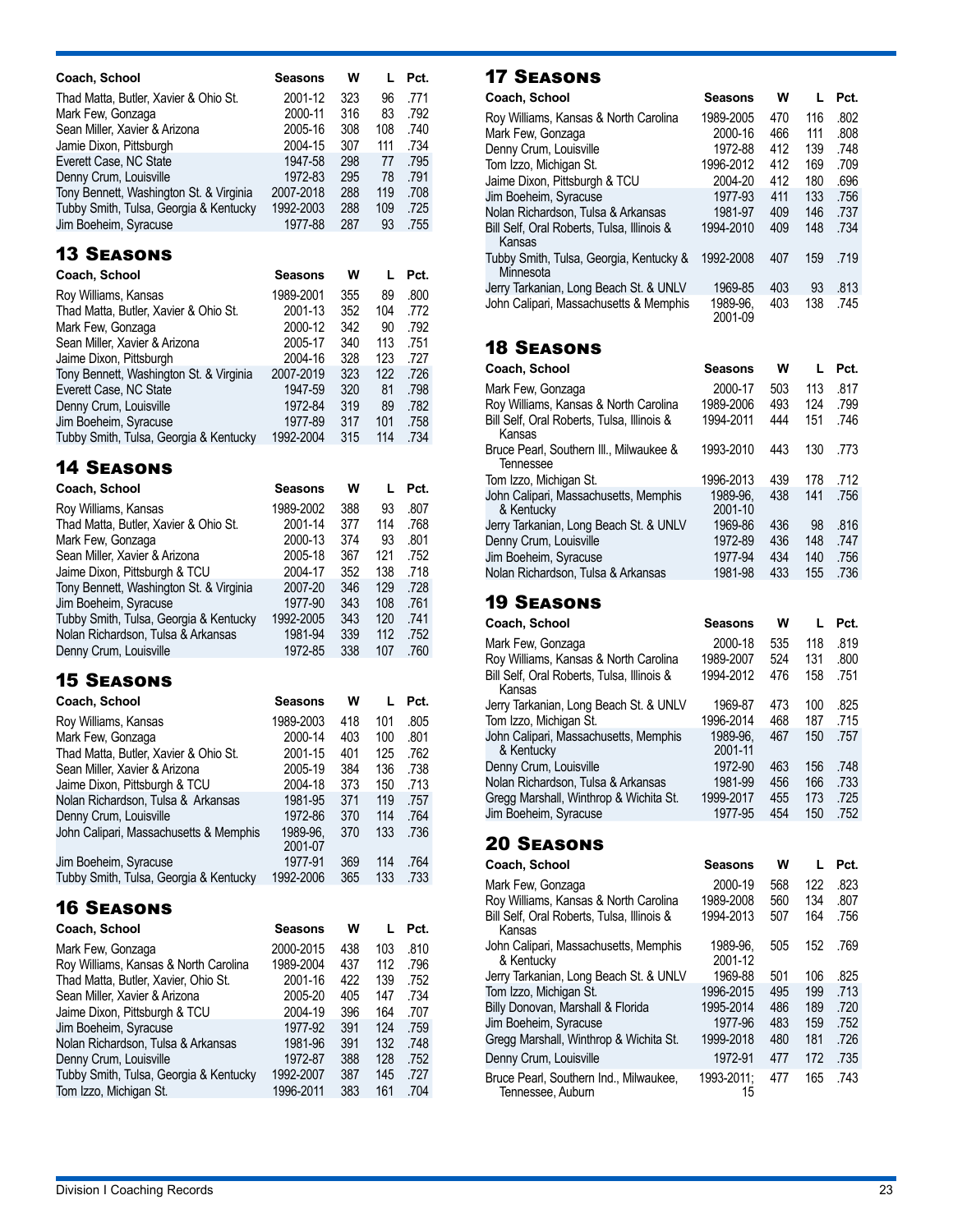| Coach, School                                        | Seasons             | w   | I.  | Pct. |
|------------------------------------------------------|---------------------|-----|-----|------|
| Mark Few, Gonzaga                                    | 2000-20             | 599 | 124 | .828 |
| Roy Williams, Kansas & North Carolina                | 1989-2009           | 594 | 138 | .811 |
| Bill Self, Oral Roberts, Tulsa, Illinois &<br>Kansas | 1994-2014           | 532 | 174 | .754 |
| Jerry Tarkanian, Long Beach St. & UNLV               | 1969-89             | 530 | 114 | .823 |
| John Calipari, Massachusetts, Memphis<br>& Kentucky  | 1989-96.<br>2001-13 | 526 | 164 | .762 |
| Tom Izzo, Michigan St.                               | 1996-2016           | 524 | 205 | .719 |
| Jim Boeheim, Syracuse                                | 1977-97             | 502 | 172 | .745 |
| Billy Donovan, Florida                               | 1995-2015           | 502 | 206 | .709 |
| Gregg Marshall, Winthrop & Wichita St.               | 1999-2019           | 502 | 196 | .719 |
| Bob Huggins, Walsh, Akron & Cincinnati               | 1981-2002           | 500 | 172 | .744 |
| <b>22 SEASONS</b>                                    |                     |     |     |      |
|                                                      |                     |     |     |      |
| Coach, School                                        | Seasons             | w   | L   | Pct. |
| Mark Few, Gonzaga                                    | 2000-21             | 630 | 125 | .834 |
| Roy Williams, Kansas & North Carolina                | 1989-2010           | 614 | 155 | .798 |
| Jerry Tarkanian, Long Beach St. & UNLV               | 1969-90             | 565 | 119 | .826 |
| Bill Self, Oral Roberts, Tulsa, Illinois &<br>Kansas | 1994-2015           | 559 | 183 | .753 |
| John Calipari, Massachusetts, Memphis<br>& Kentucky  | 1989-96.<br>2001-14 | 555 | 175 | .760 |
| Tom Izzo, Michigan St.                               | 1996-2017           | 544 | 220 | .712 |
| Jim Boeheim, Syracuse                                | 1977-98             | 528 | 181 | .745 |
| Denny Crum, Louisville                               | 1972-93             | 518 | 192 | .730 |
| Bob Huggins, Walsh, Akron & Cincinnati               | 1981-2003           | 517 | 184 | .738 |
| Tubby Smith, Tulsa, Georgia, Kentucky &<br>Minnesota | 1992-2013           | 511 | 226 | .693 |

### 23 Seasons

| Coach, School                                                    | Seasons             | w   |     | Pct. |
|------------------------------------------------------------------|---------------------|-----|-----|------|
| Roy Williams, Kansas & North Carolina                            | 1989-2011           | 643 | 163 | .798 |
| Jerry Tarkanian, Long Beach St. & UNLV                           | 1969-91             | 599 | 120 | .833 |
| John Calipari, Massachusetts, Memphis<br>& Kentucky              | 1989-96:<br>2001-15 | 593 | 176 | .771 |
| Bill Self, Oral Roberts, Tulsa, Illinois &<br>Kansas             | 1994-2016           | 592 | 188 | .759 |
| Tom Izzo, Michigan St.                                           | 1996-2018           | 574 | 225 | .718 |
| Jim Boeheim, Syracuse                                            | 1977-99             | 549 | 193 | .740 |
| Denny Crum, Louisville                                           | 1972-94             | 546 | 198 | .734 |
| Bob Huggins, Walsh, Akron & Cincinnati                           | 1981-2004           | 542 | 191 | .739 |
| Bruce Pearl, Southern Ind., Milwaukee,<br>Tennessee, Auburn      | 1993-2011:<br>15-18 | 532 | 207 | .720 |
| Tubby Smith, Tulsa, Georgia, Kentucky,<br>Minnesota & Texas Tech | 1992-2014           | 525 | 244 | .683 |

### 24 Seasons

| Coach, School                                               | Seasons                               | w   | L   | Pct. |
|-------------------------------------------------------------|---------------------------------------|-----|-----|------|
| Roy Williams, Kansas & North Carolina                       | 1989-2012                             | 675 | 169 | .800 |
| Jerry Tarkanian, Long Beach St. & UNLV                      | 1969-92                               | 625 | 122 | .837 |
| Bill Self. Oral Roberts. Tulsa. Illinois &<br>Kansas        | 1994-2017                             | 623 | 193 | .763 |
| John Calipari, Massachusetts, Memphis<br>& Kentucky         | 1989-96:<br>2001-16                   | 620 | 185 | .770 |
| Tom Izzo, Michigan St.                                      | 1996-2019                             | 606 | 232 | .723 |
| Jim Boeheim, Syracuse                                       | 1977-2000                             | 575 | 199 | .743 |
| Bob Huggins, Walsh, Akron & Cincinnati                      | 1981-2005                             | 567 | 199 | .740 |
| Denny Crum, Louisville                                      | 1972-95                               | 565 | 212 | .727 |
| Bruce Pearl, Southern Ind., Milwaukee,<br>Tennessee, Auburn | 1993-2011:<br>15-19                   | 562 | 217 | .721 |
| Rick Pitino, Hawaii, Boston U.,                             | 1976.                                 | 554 | 201 | .734 |
| Providence, Kentucky & Louisville                           | 79-83.<br>86-87.<br>90-97.<br>2002-09 |     |     |      |

### 25 Seasons

| LJ JENJUNJ                                                           |                      |            |            |              |
|----------------------------------------------------------------------|----------------------|------------|------------|--------------|
| Coach, School                                                        | <b>Seasons</b>       | W          | L          | Pct.         |
| Roy Williams, Kansas & North Carolina                                | 1989-2013            | 700        | 180        | .795         |
| Bill Self, Oral Roberts, Tulsa, Illinois &<br>Kansas                 | 1994-2018            | 654        | 201        | .765         |
| John Calipari, Massachusetts, Memphis<br>& Kentucky                  | 1989-96:<br>2001-17  | 652        | 191        | .773         |
| Jerry Tarkanian, Long Beach St., UNLV & 1969-92, 96<br>Fresno St.    |                      | 647        | 133        | .829         |
| Tom Izzo, Michigan St.                                               | 1996-2020            | 628        | 241        | .723         |
| Jim Boeheim, Syracuse                                                | 1977-2001            | 600        | 208        | .743         |
| Bob Huggins, Walsh, Akron, Cincinnati &<br>Kansas St.                | 1981-2005.<br>07     | 590        | 211        | .737         |
| Denny Crum, Louisville                                               | 1972-96              | 587        | 224        | .724         |
| Bruce Pearl, Southern Ind., Milwaukee,<br>Tennessee, Auburn          | 1993-2011:<br>15-20  | 587        | 223        | .725         |
| Dean Smith, North Carolina                                           | 1962-86              | 579        | 171        | .772         |
|                                                                      |                      |            |            |              |
| <b>26 SEASONS</b>                                                    |                      |            |            |              |
| Coach, School                                                        | <b>Seasons</b>       | w          | L          | Pct.         |
| Roy Williams, Kansas & North Carolina                                | 1989-2014            | 724        | 190        | .792         |
| Bill Self, Oral Roberts, Tulsa, Illinois &<br>Kansas                 | 1994-2019            | 680        | 211        | .763         |
| John Calipari, Massachusetts, Memphis<br>& Kentucky                  | 1989-96;<br>2001-18  | 678        | 202        | .770         |
| Jerry Tarkanian, Long Beach St., UNLV &<br>Fresno St.                | 1969-92.<br>96-97    | 667        | 145        | .821         |
| Tom Izzo, Michigan St.                                               | 1996-2021            | 643        | 254        | .717         |
| Jim Boeheim, Syracuse                                                | 1977-2002            | 623        | 221        | .738         |
| Bob Huggins, Walsh, Akron, Cincinnati,<br>Kansas St. & West Virginia | 1981-2005.<br>07-08  | 616        | 222        | .735         |
| Denny Crum, Louisville                                               | 1972-97              | 613        | 233        | .725         |
| Dean Smith, North Carolina<br>Mike Krzyzewski, Army & Duke           | 1962-87<br>1976-2001 | 611<br>606 | 175<br>223 | .777<br>.731 |

### 27 Seasons

| Coach, School                                                        | <b>Seasons</b>        | W   |     | Pct. |
|----------------------------------------------------------------------|-----------------------|-----|-----|------|
| Roy Williams, Kansas & North Carolina                                | 1989-2015             | 750 | 202 | .788 |
| John Calipari, Massachusetts, Memphis<br>& Kentucky                  | 1989-96:<br>2001-19   | 708 | 209 | .772 |
| Bill Self. Oral Roberts. Tulsa. Illinois &<br>Kansas                 | 1994-2020             | 708 | 214 | .768 |
| Jerry Tarkanian, Long Beach St., UNLV &<br>Fresno St.                | 1969-92.<br>96-98     | 688 | 158 | .813 |
| Jim Boeheim, Syracuse                                                | 1977-2003             | 653 | 226 | .743 |
| Bob Huggins, Walsh, Akron, Cincinnati,<br>Kansas St. & West Virginia | 1981-2005.<br>$07-09$ | 639 | 234 | .732 |
| Dean Smith, North Carolina                                           | 1962-88               | 638 | 182 | .778 |
| Mike Krzyzewski, Army & Duke                                         | 1976-2002             | 637 | 227 | .737 |
| Denny Crum, Louisville                                               | 1972-98               | 625 | 253 | .712 |
| Lute Olson, Long Beach St., Iowa &<br>Arizona                        | 1974-2000             | 614 | 218 | .738 |

| Coach, School                                                        | <b>Seasons</b>        | w   |     | Pct. |
|----------------------------------------------------------------------|-----------------------|-----|-----|------|
| Roy Williams, Kansas & North Carolina                                | 1989-2016             | 783 | 209 | .789 |
| John Calipari, Massachusetts, Memphis<br>& Kentucky                  | 1989-96:<br>2001-20   | 733 | 215 | .773 |
| Bill Self, Oral Roberts, Tulsa, Illinois &<br>Kansas                 | 1994-2021             | 729 | 223 | .766 |
| Jerry Tarkanian, Long Beach St., UNLV &<br>Fresno St.                | 1969-92.<br>96-99     | 689 | 170 | .802 |
| Jim Boeheim, Syracuse                                                | 1977-2004             | 676 | 234 | .743 |
| Bob Huggins, Walsh, Akron, Cincinnati,<br>Kansas St. & West Virginia | 1981-2005.<br>$07-10$ | 670 | 241 | .735 |
| Dean Smith, North Carolina                                           | 1962-89               | 667 | 190 | .778 |
| Mike Krzyzewski, Army & Duke                                         | 1976-2003             | 663 | 234 | .739 |
| Denny Crum, Louisville                                               | 1972-99               | 644 | 264 | .709 |
|                                                                      |                       |     |     |      |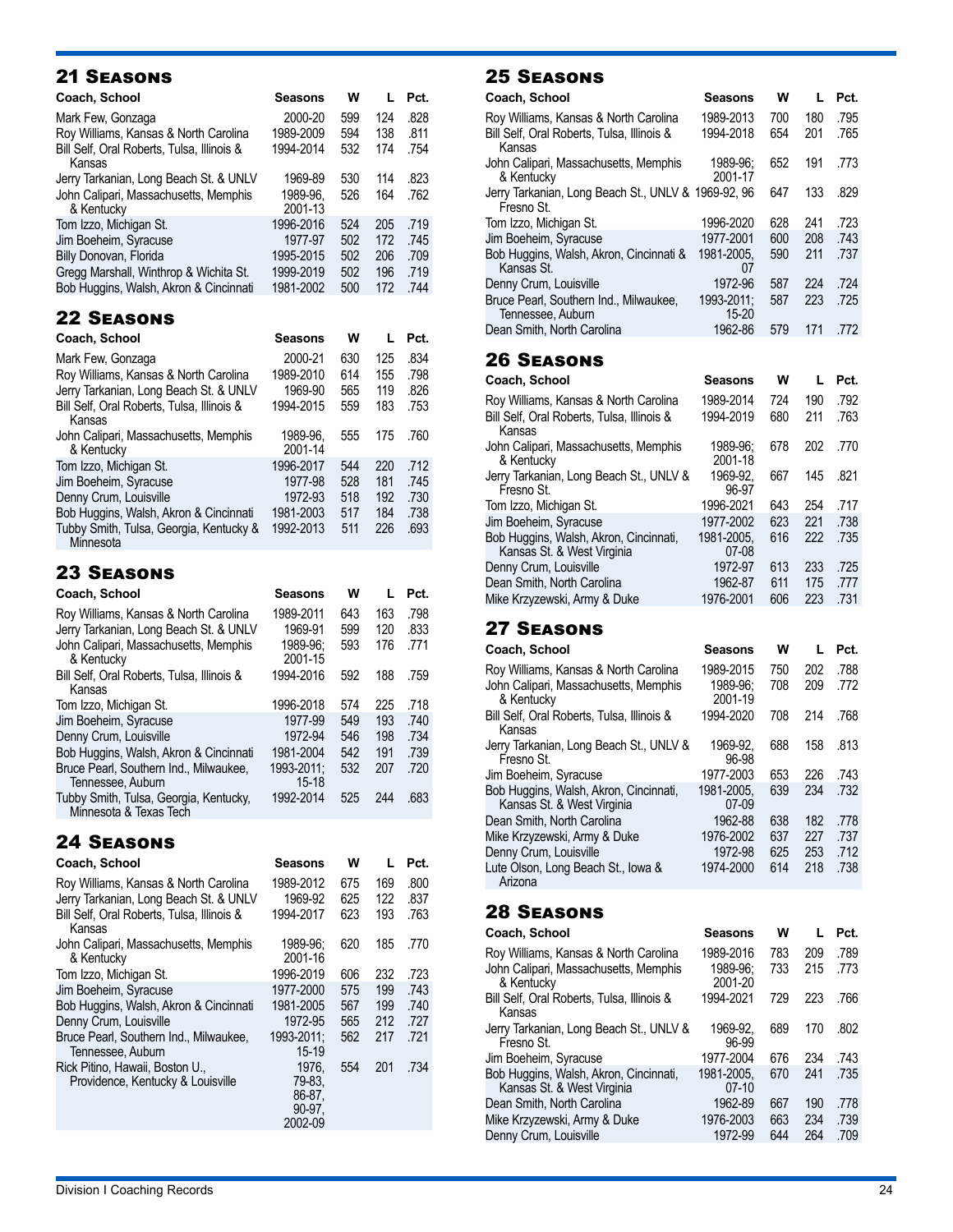| Coach, School                                                                                                                                                | Seasons                                                  | w                        | L                        | Pct.                         |
|--------------------------------------------------------------------------------------------------------------------------------------------------------------|----------------------------------------------------------|--------------------------|--------------------------|------------------------------|
| Lute Olson, Long Beach St., Iowa &<br>Arizona                                                                                                                | 1974-2001                                                | 639                      | 224                      | .740                         |
| <b>29 SEASONS</b>                                                                                                                                            |                                                          |                          |                          |                              |
| Coach, School                                                                                                                                                | Seasons                                                  | w                        | L                        | Pct.                         |
| Roy Williams, Kansas & North Carolina<br>John Calipari, Massachusetts, Memphis<br>& Kentucky                                                                 | 1989-2017<br>1989-96:<br>2001-21                         | 816<br>742               | 216<br>231               | .791<br>.763                 |
| Jerry Tarkanian, Long Beach St., UNLV &<br>Fresno St.                                                                                                        | 1969-92,<br>96-2000                                      | 701                      | 179                      | .797                         |
| Mike Krzyzewski, Army & Duke<br>Bob Huggins, Walsh, Akron, Cincinnati,<br>Kansas St. & West Virginia                                                         | 1976-2004<br>1981-2005,<br>07-11                         | 694<br>691               | 240<br>253               | .743<br>.732                 |
| Dean Smith, North Carolina<br>Jim Boeheim, Syracuse<br>John Wooden, Indiana St. & UCLA<br>Lute Olson, Long Beach St., Iowa &                                 | 1962-90<br>1977-2005<br>1947-75<br>1974-2002             | 688<br>688<br>664<br>663 | 203<br>241<br>162<br>234 | .772<br>.740<br>.804<br>.739 |
| Arizona<br>Denny Crum, Louisville                                                                                                                            | 1972-2000                                                | 663                      | 276                      | .706                         |
| <b>30 SEASONS</b>                                                                                                                                            |                                                          |                          |                          |                              |
| Coach, School                                                                                                                                                | Seasons                                                  | w                        | L                        | Pct.                         |
| Roy Williams, Kansas & North Carolina<br>Mike Krzyzewski, Army & Duke<br>Dean Smith, North Carolina<br>Jerry Tarkanian, Long Beach St., UNLV &<br>Fresno St. | 1989-2018<br>1976-2005<br>1962-91<br>1969-92,<br>96-2001 | 842<br>721<br>717<br>710 | 227<br>246<br>209<br>186 | .788<br>.746<br>.774<br>.792 |
| Bob Huggins, Walsh, Akron,<br>Cincinnati, Kansas St. & West Virginia                                                                                         | 1981-2005,<br>07-12                                      | 710                      | 267                      | .727                         |
| Bo Ryan, Wis.-Platteville, Milwaukee &<br>Wisconsin                                                                                                          | 1985-2014                                                | 704                      | 224                      | .759                         |
| Lute Olson, Long Beach St., lowa &<br>Arizona                                                                                                                | 1974-2003                                                | 691                      | 238                      | .744                         |
| Jim Boeheim, Syracuse<br>John Chaney, Cheyney & Temple<br>Denny Crum, Louisville                                                                             | 1977-2006<br>1973-2002<br>1972-2001                      | 688<br>675<br>675        | 253<br>253<br>295        | .731<br>.727<br>.696         |
| <b>31 Seasons</b>                                                                                                                                            |                                                          |                          |                          |                              |
| Coach, School                                                                                                                                                | <b>Seasons</b>                                           | w                        | L                        | Pct.                         |
| Roy Williams, Kansas & North Carolina<br>Mike Krzyzewski, Army & Duke<br>Bo Ryan, Wis.-Platteville, Milwaukee &<br>Wisconsin                                 | 1989-2019<br>1976-2006<br>1985-2015                      | 871<br>753<br>740        | 234<br>250<br>228        | .788<br>.751<br>.764         |
| Dean Smith, North Carolina<br>Jerry Tarkanian, Long Beach St., UNLV &<br>Fresno St.                                                                          | 1962-92<br>1969-92,<br>96-2002                           | 740<br>729               | 219<br>201               | .772<br>.784                 |
| Bob Huggins, Walsh, Akron, Cincinnati,<br>Kansas St. & West Virginia                                                                                         | 1981-2005.<br>$07-13$                                    | 723                      | 286                      | .717                         |
| Lute Olson, Long Beach St., Iowa &<br>Arizona                                                                                                                | 1974-2004                                                | 711                      | 248                      | .741                         |
| John Chaney, Cheyney & Temple<br>Rick Barnes, George Mason, Providence,<br>Clemson, Texas, Tennessee                                                         | 1973-2003<br>1988-2019                                   | 693<br>692               | 269<br>364               | .720<br>.655                 |
| Jim Boeheim, Syracuse                                                                                                                                        | 1977-2007                                                | 690                      | 264                      | .723                         |
| <b>32 SEASONS</b>                                                                                                                                            |                                                          |                          |                          |                              |
| Coach, School                                                                                                                                                | Seasons                                                  | W                        | L                        | Pct.                         |
| Roy Williams, Kansas & North Carolina                                                                                                                        | 1989-2020                                                | 885                      | 253                      | .778                         |
| Mike Krzyzewski, Army & Duke<br>Dean Smith, North Carolina                                                                                                   | 1976-2007<br>1962-93                                     | 775<br>774               | 261<br>223               | .748<br>.776                 |
| Lute Olson, Long Beach St., Iowa &<br>Arizona                                                                                                                | 1974-2005                                                | 741                      | 255                      | .744                         |
| Bob Huggins, Walsh, Akron, Cincinnati,<br>Kansas St. & West Virginia                                                                                         | 1981-2005,<br>07-14                                      | 740                      | 302                      | .710                         |
| Jim Boeheim, Syracuse<br>John Chaney, Cheyney & Temple                                                                                                       | 1977-2008<br>1973-2004                                   | 711<br>708               | 278<br>283               | .719<br>.714                 |
|                                                                                                                                                              |                                                          |                          |                          |                              |

| Coach, School                                                                 | Seasons                          | <b>W</b> | $\mathbf{L}$ | Pct. |
|-------------------------------------------------------------------------------|----------------------------------|----------|--------------|------|
| Eddie Sutton, Creighton, Arkansas,<br>Kentucky & Oklahoma St.                 | 1970-89. 704 276 .718<br>91-2002 |          |              |      |
| Bob Knight, Army & Indiana                                                    | 1966-97                          | 701      | 257          | .732 |
| Rick Barnes, George Mason, Providence, 1988-2019<br>Clemson, Texas, Tennessee |                                  | 692      | 364          | .655 |
|                                                                               |                                  |          |              |      |

| Coach, School                                                        | Seasons               | w   | L   | Pct. |
|----------------------------------------------------------------------|-----------------------|-----|-----|------|
| Roy Williams, Kansas & North Carolina                                | 1989-2021             | 903 | 264 | .774 |
| Mike Krzyzewski, Army & Duke                                         | 1976-2008             | 803 | 267 | .750 |
| Dean Smith, North Carolina                                           | 1962-94               | 802 | 230 | .777 |
| Bob Huggins, Walsh, Akron, Cincinnati,<br>Kansas St. & West Virginia | 1981-2005,<br>$07-15$ | 765 | 312 | .710 |
| Lute Olson, Long Beach St., lowa &<br>Arizona                        | 1974-2006             | 761 | 268 | .740 |
| Jim Boeheim, Syracuse                                                | 1977-2009             | 739 | 288 | .720 |
| Eddie Sutton, Creighton, Arkansas,<br>Kentucky & Oklahoma St.        | 1970-89.<br>91-2003   | 726 | 286 | .717 |
| John Chaney, Cheyney & Temple                                        | 1973-2005             | 724 | 297 | .709 |
| Bob Knight, Army & Indiana                                           | 1966-98               | 721 | 269 | .728 |
| Rick Barnes, George Mason, Providence,<br>Clemson, Texas, Tennessee  | 1988-2020             | 709 | 378 | .652 |

### 34 Seasons

| Coach, School                                                        | <b>Seasons</b>        | w   |     | Pct. |
|----------------------------------------------------------------------|-----------------------|-----|-----|------|
| Mike Krzyzewski, Army & Duke                                         | 1976-2009             | 833 | 274 | .752 |
| Dean Smith, North Carolina                                           | 1962-95               | 830 | 236 | .779 |
| Bob Huggins, Walsh, Akron,<br>Cincinnati, Kansas St. & West Virginia | 1981-2005.<br>$07-16$ | 791 | 321 | .711 |
| Lute Olson, Long Beach St., Iowa &<br>Arizona                        | 1974-2007             | 781 | 279 | .737 |
| Jim Boeheim, Syracuse                                                | 1977-2010             | 769 | 293 | .724 |
| Eddie Sutton, Creighton, Arkansas,<br>Kentucky & Oklahoma St.        | 1970-89.<br>91-2004   | 757 | 290 | .723 |
| Bob Knight, Army & Indiana                                           | 1966-99               | 744 | 280 | .727 |
| John Chaney, Cheyney & Temple                                        | 1973-2006             | 741 | 312 | .704 |
| Jim Calhoun, Northeastern & UConn                                    | 1973-2006             | 733 | 314 | .700 |
| Rick Barnes, George Mason, Providence,<br>Clemson, Texas, Tennessee  | 1988-2021             | 727 | 387 | .653 |
|                                                                      |                       |     |     |      |

### 35 Seasons

| Coach, School                                                                       | Seasons               | w   | L   | Pct. |
|-------------------------------------------------------------------------------------|-----------------------|-----|-----|------|
| Mike Krzyzewski, Army & Duke                                                        | 1976-2010             | 868 | 279 | .757 |
| Dean Smith, North Carolina                                                          | 1962-96               | 851 | 247 | .775 |
| Bob Huggins, Walsh, Akron,<br>Cincinnati, Kansas St. & West Virginia                | 1981-2005.<br>$07-17$ | 819 | 330 | .713 |
| Jim Boeheim, Syracuse                                                               | 1977-2011             | 789 | 301 | .724 |
| Eddie Sutton, Creighton, Arkansas,<br>Kentucky & Oklahoma St.                       | 1970-89.<br>91-2005   | 783 | 297 | .725 |
| Bob Knight, Army & Indiana                                                          | 1966-2000             | 764 | 289 | .726 |
| Jim Calhoun, Northeastern & UConn                                                   | 1973-2007             | 750 | 328 | .696 |
| Adolph Rupp, Kentucky                                                               | 1931-52.<br>54-66     | 749 | 152 | .831 |
| John Beilein, Nazareth, Le Moyne,<br>Canisius, Richmond, West Virginia,<br>Michigan | 1983-2017             | 691 | 410 | .628 |
| Henry Iba, Northwest Mo. St., Colorado &<br>Oklahoma St.                            | 1930-64               | 688 | 253 | .731 |

| Coach, School                                                        | <b>Seasons</b>        | w   |          | Pct. |
|----------------------------------------------------------------------|-----------------------|-----|----------|------|
| Mike Krzyzewski, Army & Duke                                         | 1976-2011             | 900 | 284      | .760 |
| Dean Smith, North Carolina                                           | 1962-97               | 879 | 254      | .776 |
| Bob Huggins, Walsh, Akron,<br>Cincinnati, Kansas St. & West Virginia | 1981-2005.<br>$07-18$ | 845 | 341      | .712 |
| Eddie Sutton, Creighton, Arkansas,<br>Kentucky & Oklahoma St.        | 1970-89.<br>91-2006   | 800 | 313 .719 |      |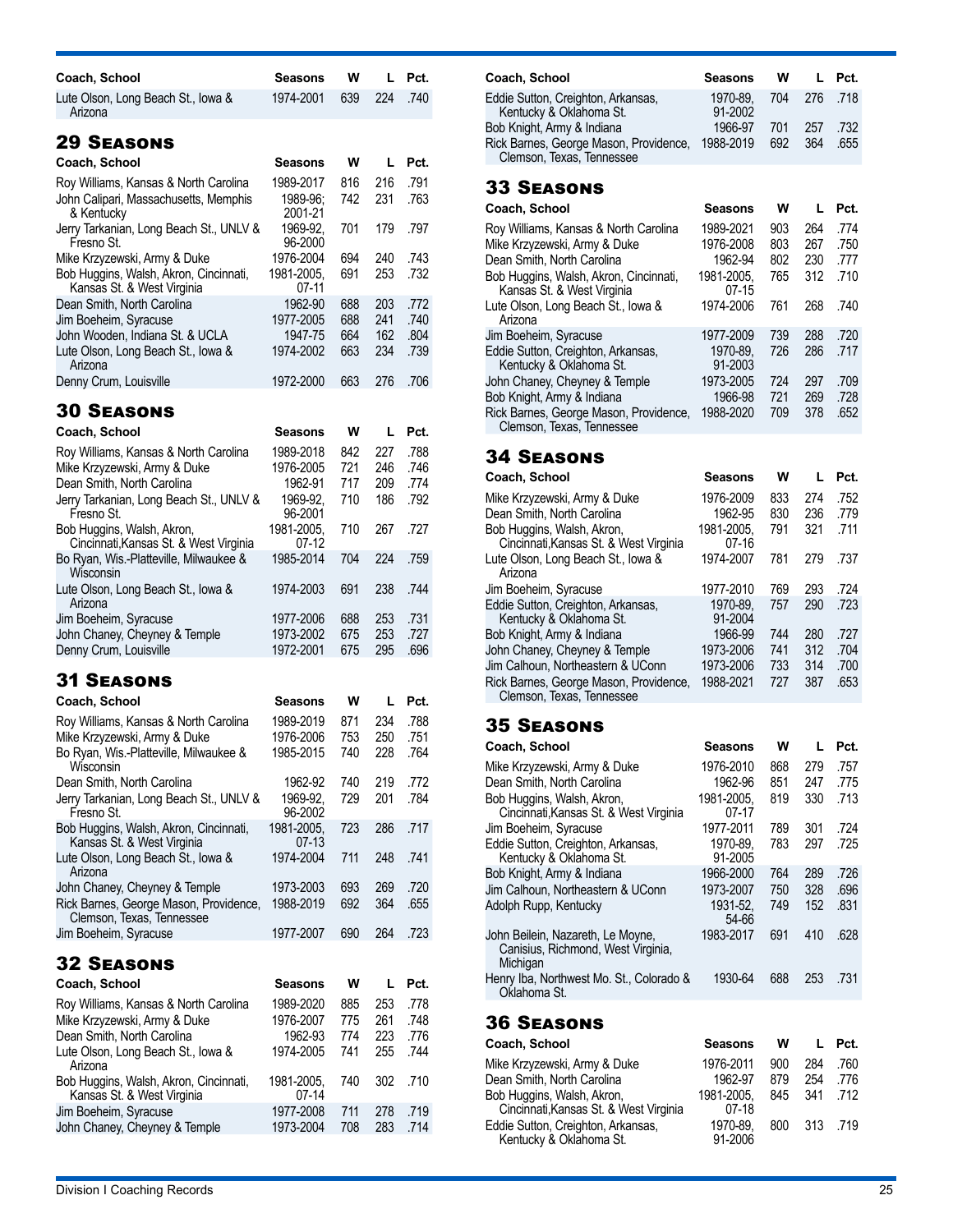| Coach, School                                                            | Seasons                       | w          | L          | Pct.                                                 |
|--------------------------------------------------------------------------|-------------------------------|------------|------------|------------------------------------------------------|
| Jim Boeheim, Syracuse                                                    | 1977-2012                     | 789        | 304        | .722                                                 |
| Bob Knight, Army, Indiana & Texas Tech                                   | 1966-2000,<br>02              | 787        | 298        | .725                                                 |
| Jim Calhoun, Northeastern & UConn<br>Adolph Rupp, Kentucky               | 1973-2008<br>1931-52.         | 774<br>762 | 337<br>165 | .697<br>.822                                         |
| Rick Byrd, Maryville (TN), Lincoln<br>Memorial, Belmont                  | 54-67<br>1979-80:<br>84-86:   | 754        | 388        | .660                                                 |
| John Beilein, Nazareth, Le Moyne,                                        | 87-2017<br>1983-2018          | 724        | 418        | .634                                                 |
| Canisius, Richmond, West Virginia,<br>Michigan                           |                               |            |            |                                                      |
| <b>37 SEASONS</b>                                                        |                               |            |            |                                                      |
| Coach, School                                                            | Seasons                       | w          | L          | Pct.                                                 |
| Mike Krzyzewski, Army & Duke                                             | 1976-2012                     | 927        | 291        | .761                                                 |
| Bob Huggins, Walsh, Akron,<br>Cincinnati, Kansas St. & West Virginia     | 1981-2005,<br>$07-19$         | 860        | 362        | .704                                                 |
| Jim Boeheim, Syracuse<br>Bob Knight, Army, Indiana & Texas Tech          | 1977-2013<br>1966-2000.       | 819<br>809 | 314<br>311 | .723<br>.722                                         |
| Eddie Sutton, Creighton, Arkansas,                                       | 02-03<br>1970-89,             | 806        | 326        | .712                                                 |
| Kentucky Oklahoma St. & San<br>Francisco                                 | 91-2006.<br>08                |            |            |                                                      |
| Jim Calhoun, Northeastern & UConn<br>Adolph Rupp, Kentucky               | 1973-2009<br>1931-52,         | 805<br>784 | 342<br>170 | .702<br>.822                                         |
|                                                                          | 54-68                         |            |            |                                                      |
| Rick Byrd, Maryville (TN), Lincoln<br>Memorial, Belmont                  | 1979-80;<br>84-86:<br>87-2018 | 778        | 357        | .662                                                 |
| Lou Henson, Hardin-Simmons, New<br>Mexico St., Illinois & New Mexico St. | 1963-96,<br>99-2001           | 722        | 365        | .664                                                 |
| Lefty Driesell, Davidson, Maryland,<br>James Madison & Georgia St.       | 1961-86,<br>89-99             | 716        | 360        | .665                                                 |
| <b>38 SEASONS</b>                                                        |                               |            |            |                                                      |
| Coach, School                                                            | Seasons                       | W          | L          | Pct.                                                 |
| Mike Krzyzewski, Army & Duke                                             | 1976-2013                     | 957        | 297        | .763                                                 |
| Bob Huggins, Walsh, Akron,<br>Cincinnati, Kansas St. & West Virginia     | 1981-2005,<br>07-20           | 881        | 372        | .703                                                 |
| Jim Boeheim, Syracuse                                                    | 1977-2014                     | 847        | 320        | .726                                                 |
| Bob Knight, Army, Indiana & Texas Tech                                   | 1966-2000.<br>02-04           | 832        | 322        | .721                                                 |
| Jim Calhoun, Northeastern & UConn                                        | 1973-2010                     | 823        | 358        | .697                                                 |
| Adolph Rupp, Kentucky                                                    | 1931-52,<br>54-69             | 807        | 175        | .822                                                 |
| Rick Byrd, Maryville (TN), Lincoln<br>Memorial, Belmont                  | 1979-80;<br>84-86:<br>87-2018 | 805        | 403        | .666                                                 |
| Lou Henson, Hardin-Simmons, New<br>Mexico St., Illinois & New Mexico St. | 1963-96.<br>99-2002           | 742        | 377        | .663                                                 |
| Lefty Driesell, Davidson, Maryland,<br>James Madison & Georgia St.       | 1961-86,<br>89-2000           | 733        | 372        | .663                                                 |
| Norm Stewart, UNI & Missouri                                             | 1962-99                       | 729        | 373        | .662                                                 |
| <b>39 SEASONS</b>                                                        |                               |            |            |                                                      |
| Coach, School                                                            |                               | w          | L          | Pct.                                                 |
|                                                                          | Seasons                       |            |            |                                                      |
| Mike Krzyzewski, Army & Duke<br>Bob Huggins, Walsh, Akron,               | 1976-2014<br>1981-2005,       | 983<br>900 | 306<br>382 |                                                      |
| Cincinnati, Kansas St. & West Virginia<br>Jim Boeheim, Syracuse          | $07 - 21$<br>1977-2015        | 865        | 333        |                                                      |
| Jim Calhoun, Northeastern & UConn                                        | 1973-2011                     | 855        | 367        |                                                      |
| Bob Knight, Army, Indiana & Texas Tech                                   | 1966-2000,<br>$02-05$         | 854        | 333        |                                                      |
| Adolph Rupp, Kentucky                                                    | 1931-52,<br>54-70<br>1961-86, | 833<br>762 | 177<br>377 | .763<br>.702<br>.722<br>.700<br>.719<br>.825<br>.669 |

**Coach, School Seasons** Mike Krzyzewski, Army & Duke 1976-2016 1,043 321 .765 Jim Boeheim, Syracuse 1977-2017 903 357 .717 Bob Knight, Army, Indiana & Texas Tech 02-07 Adolph Rupp, Kentucky 1931-52, 54-72 Lefty Driesell, Davidson, Maryland, James Madison & Georgia St. 1961-86, 89-2003 Lou Henson, Hardin-Simmons, New Mexico St.,Illinois & New Mexico St. 1963-96, 99-2005 Cliff Ellis, South Ala., Clemson, Auburn, Coastal Caro. 1976-2004; 08-19 Henry Iba, Northwest Mo. St., Colorado & Oklahoma St. 1930-70 755 340 .689 Ed Diddle, Western Ky. 1923-63 754 286 .725 Ray Meyer, DePaul 1943-83 697 351 .665 42 Seasons

**Coach, School Seasons**

**Coach, School Seasons**

Jim Calhoun, Northeastern & UConn 1973-2012 873 Bob Knight, Army, Indiana & Texas Tech 1966-2000,

Lou Henson, Hardin-Simmons, New Mexico St.,Illinois & New Mexico St.

Coastal Caro.

40 Seasons

Adolph Rupp, Kentucky

Coastal Caro.

Oklahoma St.

41 Seasons

Lefty Driesell, Davidson, Maryland, James Madison & Georgia St.

Lou Henson, Hardin-Simmons, New Mexico St.,Illinois & New Mexico St.

Cliff Ellis, South Ala., Clemson, Auburn,

Henry Iba, Northwest Mo. St., Colorado &

Cliff Ellis, South Ala., Clemson, Auburn,

**W**

**W**

1963-96, 99-2003

1976-2004; 08-17<br>1923-61

02-06<br>.1931-52

1961-86, 89-2002

1963-96, 99-2004<br>1923-62

1976-2004; 08-18

54-71

Ed Diddle, Western Ky. 1923-61 732 260 .740

Mike Krzyzewski, Army & Duke 1976-2015 1,018 310 .767 Jim Boeheim, Syracuse 1977-2016 884 342 .721

Ed Diddle, Western Ky. 1923-62 749 270 .735

**L Pct.**

**L Pct.**

762 386 .664

733 466 .611

869 350 .713

855 183 .824

782 388 .668

775 400 .660

1930-69 741 328 .693

**W**

.607

**L Pct.**

890 363 .710

876 190 .822

786 394 .666

779 412 .654

764 501 .604

| Coach, School                                               | <b>Seasons</b>      | w   | L   | Pct. |
|-------------------------------------------------------------|---------------------|-----|-----|------|
| Mike Krzyzewski, Army & Duke                                | 1976-2017 1.071     |     | 330 | .764 |
| Jim Boeheim, Syracuse                                       | 1977-2018           | 926 | 371 | .714 |
| Bob Knight, Army, Indiana & Texas Tech                      | 1966-2000.<br>02-08 | 902 | 371 | .709 |
| Cliff Ellis, South Ala., Clemson, Auburn,<br>Coastal Caro.  | 1976-2004:<br>08-20 | 780 | 518 | .601 |
| Ed Diddle, Western Ky.                                      | 1923-64             | 759 | 302 | .715 |
| Ray Meyer, DePaul                                           | 1943-84             | 724 | 354 | .672 |
| Phog Allen, Baker, Kansas, Haskell,<br>Central Mo. & Kansas | 1906-09.<br>13-50   | 642 | 223 | .742 |
| <b>43 Seasons</b>                                           |                     |     |     |      |
| Assala Aslasali                                             |                     |     |     |      |

|                     |     |                                 | Pct.             |
|---------------------|-----|---------------------------------|------------------|
|                     |     |                                 | .765             |
| 1977-2019           | 946 | 385                             | .711             |
| 1976-2004:<br>08-21 | 798 | 526                             | .603             |
| 1906-09.<br>13-551  | 658 |                                 |                  |
|                     |     | w<br>Seasons<br>1976-2018 1.100 | - 338<br>231 741 |

James Madison & Georgia St.

89-2001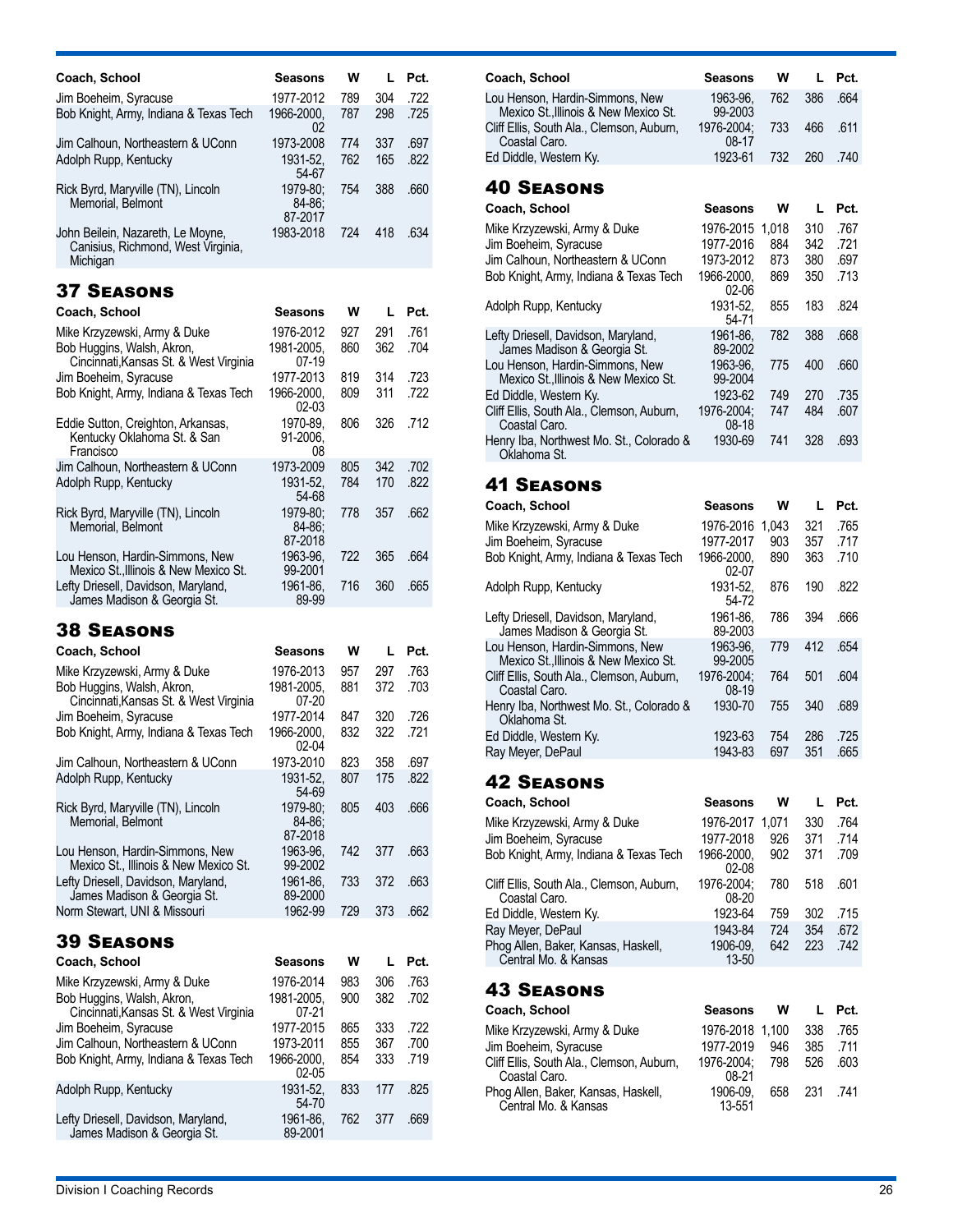| Coach, School<br>Mike Krzyzewski, Army & Duke<br>Jim Boeheim, Syracuse | <b>Seasons</b><br>1976-2019 1,132<br>1977-2020 | w<br>964 | L<br>344<br>399 | Pct.<br>.767<br>.707 |
|------------------------------------------------------------------------|------------------------------------------------|----------|-----------------|----------------------|
| <b>45 SEASONS</b>                                                      |                                                |          |                 |                      |
| Coach, School                                                          | <b>Seasons</b>                                 | W        | L               | Pct.                 |
| Mike Krzyzewski, Army & Duke<br>Jim Boeheim, Syracuse                  | 1976-2020 1.157<br>1977-2021                   | 982      | 350<br>409      | .768<br>.706         |
| <b>46 SEASONS</b>                                                      |                                                |          |                 |                      |
| Coach, School                                                          | <b>Seasons</b>                                 | w        | L               | Pct.                 |
| Mike Krzyzewski, Army & Duke                                           | 1976-2021 1.170                                |          | 361             | .764                 |

### ACTIVE COACHING LONGEVITY RECORDS

*(Minimum five years as a Division I head coach)*

#### Most Games

#### **No. Coach, School and Seasons**

- 1,531 Mike Krzyzewski, Army West Point 1976-80, Duke 1981-2021
- 1,391 Jim Boeheim, Syracuse 1977-2021
- 1,324 Cliff Ellis, South Ala. 1976-84, Clemson 1985-94, Auburn 1995-04, Coastal Caro. 2008-21
- 1,282 Bob Huggins, Walsh 1981-83, Akron 1985-89, Cincinnati 1990-05, Kansas St. 2007, West Virginia 2008-21
- 1,136 Greg Kampe, Oakland 1985-2021
- 1,134 Jim Larranaga, American Int'l 1978-79, Bowling Green 1987-97, George Mason 1998-11, Miami (FL) 2012-21
- 1,114 Rick Barnes, George Mason 1988, Providence 1989-94, Clemson 1995-98, Texas 1999-15, Tennessee 2016-21
- 1,043 Dana Altman, Marshall 1990, Kansas St. 1991-94, Creighton 1995-10, Oregon 2011-21
- 1,016 Leonard Hamilton, Oklahoma St. 1987-90, Miami (FL) 1991-00, Florida St. 2003-21
- 1,001 Kelvin Sampson, Montana Tech 1982-85, Washington St. 1988-94, Oklahoma 1995-06, Indiana 2007-08, Houston 2015-21
- 986 Tubby Smith, Tulsa 1992-95, Georgia 96-97; Kentucky 99-2007, Minnesota 08-13, Texas Tech 14-16, Memphis 17-18, High Point 19-21
- 983 Bob McKillop, Davidson 1990-2021<br>973 John Calipari. Massachusetts 1989
- John Calipari, Massachusetts 1989-1996, Memphis 2001-08, Kentucky 10-21
- 952 Bill Self, Oral Roberts 1994-97, Tulsa 1998-00, Illinois 2001-03, Kansas 2004-21
- 948 Ron Cottrell, Houston Baptist, 1992-21

### Most Years

#### **No. Coach, School and Seasons**

- 46 Mike Krzyzewski, Army West Point 1976-80, Duke 1981-2021
- 
- 45 Jim Boeheim, Syracuse 1977-21<br>43 Cliff Ellis. South Ala. 1976-84. Cle 43 Cliff Ellis, South Ala. 1976-84, Clemson 1985-94, Auburn 1995-04, Coastal Caro. 2008-21
- 39 Bob Huggins, Walsh 1981-83, Akron 1985-89, Cincinnati 1990-05, Kansas St. 2007, West Virginia 2008-21
- 37 Jim Larranaga, American Int'l 1978-79, Bowling Green 1987-97, George Mason 1998-11, Miami (FL) 2012-21
- 37 Greg Kampe, Oakland 1985-21
- 34 Rick Barnes, George Mason 1988, Providence 1989-94, Clemson 1995-98, Texas 1999-15, Tennessee 2016-21
- 33 Leonard Hamilton, Oklahoma St. 1987-90, Miami (FL) 1991-00, Florida St. 2003-21
- 33 Rick Pitino, Hawaii 1975-76; Boston U.1979-83, Providence 1986-87, Kentucky 1990-97, Louisville 2002-17; Iona 2020-21
- 32 Dana Altman, Marshall 1990, Kansas St. 1991-94, Creighton 1995-10, Oregon 2011-21

#### **No. Coach, School and Seasons**

- 32 Bob McKillop, Davidson 1990-21
- 32 Kelvin Sampson, Montana Tech 1982-85, Washington St. 1988-94, Oklahoma 1995-06, Indiana 2007-08, Houston 2015-21
- 30 Tubby Smith, Tulsa 1992-95, Georgia 1996-97, Kentucky 1998-07, Minnesota 2008-13, Texas Tech 2014-16, Memphis 2017-18, High Point 2019-21
- 30 Ron Cottrell, Houston Baptist, 1992-21<br>30 Steve Alford, Manchester 1992-95, Mis
- 30 Steve Alford, Manchester 1992-95, Missouri St. 1996-99, Iowa 2000- 07, New Mexico 2008-13, UCLA 2014-19; Nevada 2020-21
- 30 Bill Herrion, Drexel 1992-99, East Carolina 2000-05, New Hampshire 2006-21

### Most Seasons With Current School

- **No. Coach, School and Seasons**
- 45 Jim Boeheim, #Syracuse 1977-2021
- 40 Mike Krzyzewski, Duke 1981-2021<br>37 Greg Kampe, #Oakland 1985-2021
- 37 Greg Kampe, #Oakland 1985-2021<br>32 Bob McKillop. #Davidson 1990-202
- Bob McKillop, #Davidson 1990-2021
- 30 Ron Cottrell, #Houston Baptist, 1992-2021
- 26 Tom Izzo, #Michigan St. , 1996-2021
- 26 Fran O'Hanlon, #Lafayette, 1996-2021<br>22 Mark Few. #Gonzaga 2000-21
- 22 Mark Few, #Gonzaga 2000-21<br>22 Mike McConathy, #Northwester
- 22 Mike McConathy, #Northwestern St. 2000-20<br>21 James Jones. #%Yale 2000-21
- 21 James Jones, #%Yale 2000-21
- 20 Randy Bennett, #Saint Mary's (CA), 2002-21
- 20 Jay Wright, Villanova, 2002-21

*#Has coached only at this school; %Yale did not compete in 2020-21.*

### Most Division I 20-Win Seasons

- **No. Coach, School and Seasons**
- 36 Mike Krzyzewski, Army 1976-80, Duke 1981-2021
- 
- 34 Jim Boeheim, Syracuse 1977-2021 28 Bob Huggins, Akron 1985-89, Cincinnati 1990-2005, Kansas St. 2007, West Virginia 2008-21
- 25 John Calipari, Massachusetts 1989-96, Memphis 2001-09, Kentucky 2010-21
- 24 Bill Self, Oral Roberts 1994-97, Tulsa 1998-2000, Illinois 2001-04, Kansas 2004-21
- 23 Dana Altman, Marshall 1990, Kansas St. 1991-94, Creighton 1995- 2010, Oregon 2011-21
- 22 Mark Few, Gonzaga 2000-21
- 21 Rick Barnes, George Mason 1988, Providence 1989-94, Clemson 1995-98, Texas 1999-2015, Tennessee 2016-21
- 21 Rick Pitino, Hawaii 1976, Boston U. 1979-83, Providence 1986-87, Kentucky 1990-97, Louisville 2002-17, Iona 2021
- 20 Tubby Smith, Tulsa 1992-95, Georgia 1996-97, Kentucky 1998-2007, Minnesota 2008-13, Texas Tech 2014-16, Memphis 2017-18, High Point 2019-21
- 20 Tom Izzo, Michigan St. 1998-2021
- 18 Mike Brey, Delaware 1996-2000, Notre Dame 2001-21
- 18 Jay Wright, Hofstra 1995-2001, Villanova 2002-21

#### Most Consecutive Division I 20-Win **SEASONS**

#### **No. Coach, School and Seasons In Streak**

- 
- 24 Mike Krzyzewski, Duke 1997-2020 ^23 Bill Self, Tulsa 1999-2000, Illinois 2001-03, Kansas 2004-21
- <sup>2</sup>22 Mark Few, Gonzaga 2000-21<br>17 Tubby Smith. Tulsa 1994-95.
- 17 Tubby Smith, Tulsa 1994-95, Georgia 1996-97, Kentucky 1998-2007, Minnesota 2008-10
- 15 Roy Williams, North Carolina 2005-2019
- 14 Jim Boeheim, Syracuse 1983-96<br>14 Rov Williams. Kansas 1990-2003
- 14 Roy Williams, Kansas 1990-2003<br>13 Randy Bennett, Saint Mary's (CA)
- 13 Randy Bennett, Saint Mary's (CA), 2008-20<br>13 Rick Barnes, Texas 2000-12
- Rick Barnes, Texas 2000-12
- 13 John Calipari, Massachusetts 1991-96, Memphis 2001-07
- 12 John Calipari, Memphis 2009, Kentucky 2011-20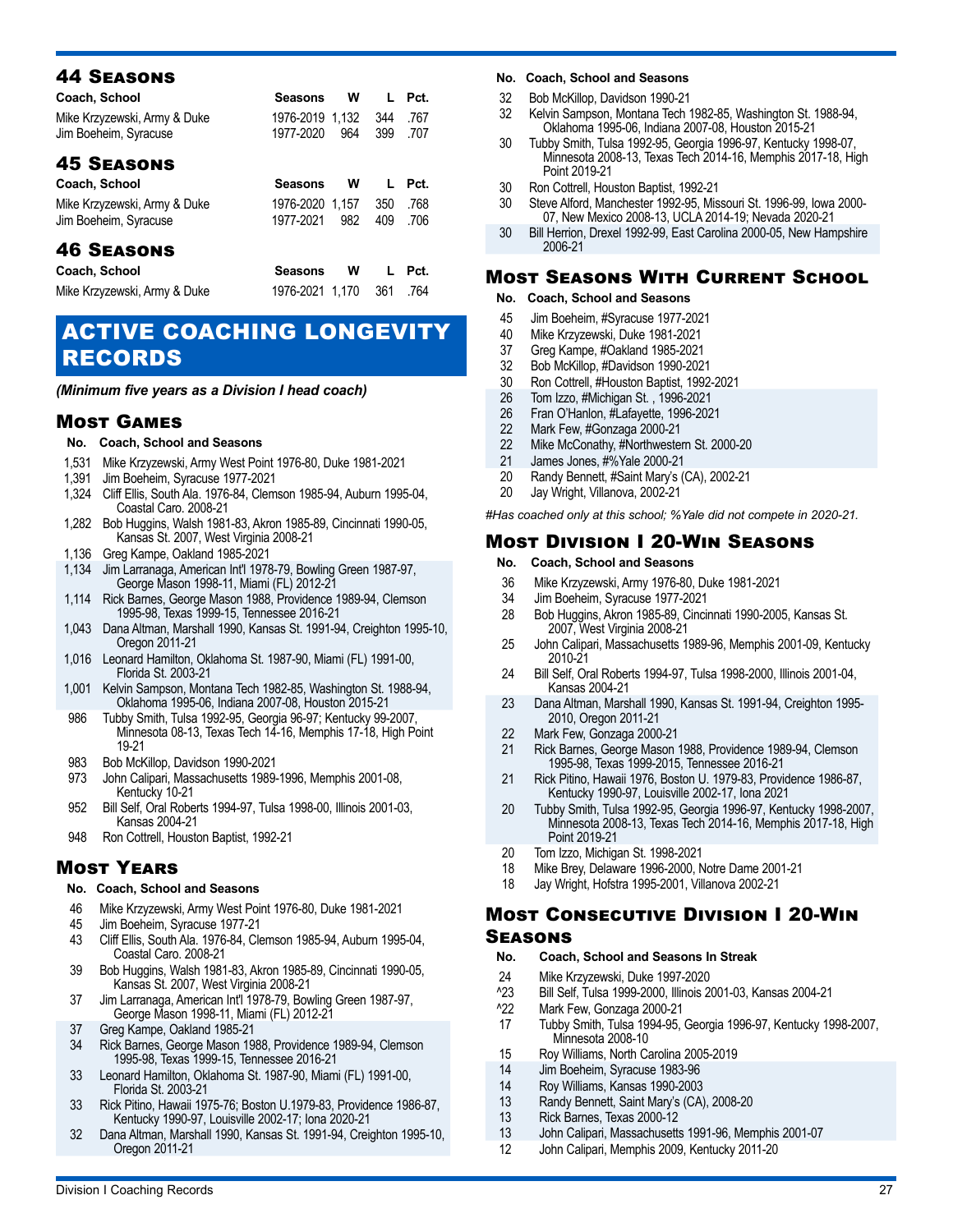#### **No. Coach, School and Seasons In Streak**

- 12 Keith Dambrot, Akron 2006-17
- 11 Dana Altman, Creighton 1999-2009
- 11 Bob Huggins, Cincinnati 1992-2002
- 11 Jamie Dixon, Pittsburgh 2004-14<br>11 Mike Krzyzewski, Duke 1984-94

Mike Krzyzewski, Duke 1984-94 *^Active streak entering 2021-22 season.* 

### Most Division I 30-Win Seasons

#### **No. Coach, School and Seasons**

- 15 Mike Krzyzewski, Army 1976-80, Duke 1981-2021
- 12 Roy Williams, Kansas 1989-2003, North Carolina 2004-21
- 10 John Calipari, Massachusetts 1989-96, Memphis 2001-09, Kentucky 2010-21
- 10 Bill Self, Oral Roberts 1994-97, Tulsa 1998-2000, Illinois 2001-03, Kansas 2004-21
- 7 Mark Few, Gonzaga 2000-21
- 5 Jim Boeheim, Syracuse 1977-2021
- 5 Tom Izzo, Michigan St. 1996-2021
- 5 Rick Pitino, Hawaii 1976, Boston U. 1979-83, Providence 1986-87, Kentucky 1990-97, Louisville 2002-17, Iona 2021
- 5 Jay Wright, Hofstra 1994-2001, Villanova 2002-21
- 4 Tony Bennett, Washington St. 2006-09, Virginia 2010-21
- 3 Rick Barnes, George Mason 1988, Providence 1989-94, Clemson 1995- 98, Texas 1999-2015; Tennessee 2016-20
- 3 Ben Howland, Northern Ariz. 1995-1999, Pitsburgh 2000-203, UCLA 2004-13, Mississippi St. 2015-20
- 2 Steve Alford, Manchester 1992-95, Missouri St. 1996-99, Iowa 2000-07, New Mexico 2008-13, UCLA 2014-19, Nevada 2020-21
- 2 Dana Altman, Marshall 1990, Kansas St. 1991-94, Creighton 1995-10, Oregon 2011-21
- 2 Chris Beard, McMurry 2013, Aneglo St. 2014-15, Little Rock 2016, Texas Tech 2017-21
- 2 Jamie Dixon, Pittsburgh 2004-16, TCU 2017-21
- 2 Bob Huggins, Akron 1985-89, Cincinnati 1990-05, Kansas St. 2007, West Virginia 2008-21
- 2 Ben Jacobson, UNI 2006-21
- 2 Bruce Pearl, Southern Ind. 1993-01, Milwauke 2002-05, Tennessee 2006-11, Auburn 2015-21
- 2 Kelvin Sampson, Montana Tech 1982-85, Washington St. 1988-94, Oklahoma 1995-06, Indiana 2007-08, Houston 2015-21
- 2 Tubby Smith, Tulsa 1992-95, Georgia 1996-97, Kentucky 1998-07, Minnesota 2008-13, Texas Tech 2014-16, Memphis 2017-18, High Point 2019-21

### Most Schools

#### **No. Coach, School and Seasons**

- 7 Tubby Smith, Tulsa 1992-95, Georgia 1996-97, Kentucky 1998-07, Minnesota 2008-13, Texas Tech 2014-16, Memphis 2017-18, High Point 2019-21
- 6 Steve Alford, Manchester 1992-95, Missouri St. 1996-99, Iowa 2000- 07, New Mexico 2008-13, UCLA 2014-19, Nevada 2020-21
- 6 Jim Ferry, Plymouth St. 1998-99, Adelphi 2000-2001, LIU 2003-12, Duquesne 2013-17, Penn St. 2021, UMBC 2022
- 6 Tim Miles, Mayville St. 1996-97, Southwest Minn. St. 1998-01, North Dakota St. 2002-07, Colorado St. 2008-12, Nebraska 2013-19, San Jose St. 2022
- 6 Rick Pitino, Hawaii 1975-76, Boston U. 1979-83, Providence 1986-87, Kentucky 1989-97, Louisville 2001-17, Iona 2021
- 5 Rick Barnes, George Mason 1988, Providence 1989-94, Clemson 1995-98, Texas 1999-2015, Tennessee 2016-21
- 5 Keith Dambrot, Tiffin 1985-86, Ashland 1990-91, Central Mich. 1992- 93, Akron 2005-17, Duquesne 2018-21
- 5 Chris Beard, McMurry 2013, Angelo St. 2014-15, Little Rock 2016, Texas Tech 2017-21, Texas 2022
- 5 Kermit Davis Jr., Idaho 1989-90, Texas A&M 1991, Idaho 1997, Middle Tenn. 2003-18, Ole Miss 2019-21
- 5 Geno Ford, Shawnee St 2002, Muskingum 2006-07, Kent St. 2009- 11, Bradley 2012-15, Stony Brook 2019-21

#### **No. Coach, School and Seasons**

- 5 Travis Ford, Campbellsville 1998-2000, Eastern Ky. 2001-05,
- Massachusetts 2006-08, Oklahoma St. 2009-16, St. Louis 2017-21 5 Billy Gillispie, UTEP 2003-04, Texas A&M 2005-07, Kentucky 2008- 09, Tecas Tech 2012, Tarleton St. 2021
- 5 Bob Huggins, Walsh 1981-83, Akron 1985-89, Cincinnati 1990-2005, Kansas St. 2007, West Virginia 2008-21
- 5 Greg McDermott, Wayne St. (NE) 1995-2000, North Dakota St. 2001, UNI 2002-06, Iowa St. 2007-10, Creighton 2011-21
- 5 Ritchie McKay, Portland St. 1997-98, Colorado St. 1999-00, Oregon St. 2001-02, New Mexico 2003-07, Liberty 2008-09, 2016-21
- 5 Kelvin Sampson, Montana Tech 1982-85, Washington St. 1988-94, Oklahoma 1995-06, Indiana 2007-08, Houston 2015-21
- 4 Dana Altman, Marshall 1990, Kansas St. 1991-94, Creighton 1995-10, Oregon 2011-21
- 4 Mike Anderson, UAB 2003-06, Missouri 2007-11, Arkansas 2012-19, St. John's (NY) 2020-21
- 4 Mike Davis, Indiana 2001-6, UAB 2007-12, Texas Southern 2013-18, Detriot Mercy 2019-21
- 4 Cliff Ellis, South Ala. 1976-84, Clemson 1985-94, Auburn 1995-04, Coastal Caro. 2008-21
- 4 Ray Harper, Ky. Wesleyan 1997-05, Oklahoma City 2006-08, Western Ky. 2012-16, Jacksonville St. 2017-21
- 4 Jim Hayford, Sioux Falls 2000-01, Whitworth 2002-11, Eastern Wash. 2012-17, Seattle U 2018-21
- 4 Ben Howland, Northern Ariz. 1995-99, Pittsburgh 2000-03, UCLA 2004-13, Mississippi St. 2016-21
- 4 Johnny Jones, Memphis 2000, North Texas 2002-12, LSU 2013-17, Texas Southern 2019-21
- 4 Jim Larranaga, American Int'l 1978-79, Bowling Green 1987-97, George Mason 1998-11, Miami (FL) 2012-21
- 4 Todd Lickliter, Butler 2001-07, Iowa 2008-10, Marian (IN) 2012-19, Evansville 2019-21
- 4 Cuonzo Martin, Missouri St. 2009-11, Tennessee 2012-14, California 2015-17, Missouri 2018-21
- 4 Fran McCaffery, Lehigh 1986-88, UNC Greensboro 2000-05, Siena 2006-10, Iowa 2011-21
- 4 Porter Moser, Little Rock 2001-03, Illinois St. 2004-07, Loyola Chicago 2011-21, Oklahoma 2022
- 4 Bruce Pearl, Southern Ind. 1993-2001, Milwaukee 2002-05, Tennessee 2006-11, Auburn 2015-20
- 4 Lorenzo Romar, Pepperdine 1997-99, Saint Louis 2000-02, Washington 2003-17, Pepperdine 2019-21
- 4 Herb Sendek, Miami (OH) 1994-96, NC State 1997-06, Arizona St. 2007-15, Santa Clara 2017-21
- 4 Bill Self, Oral Roberts 1994-97, Tulsa 1998-2000, Illinois 2001-03, Kansas 2004-21
- 4 Joe Scott, Air Force 2001-04, Princeton 2005-07, Denver 2008-16, Air Force 2021
- 4 Mark Turgeon, Jacksonville St. 1999-2000, Wichita St. 2001-07, Texas A&M 2008-11, Maryland 2012-20
- 4 Buzz Williams, New Orleans 2007, Marquette 2009-14, Virginia Tech 2015-19, Texas A&M 2020-21
- 4 Jim Whitesell, Elmhurst 1988-92, Lewis 1993-2004, Loyola Chicago 2005-11, Buffalo 2020-21

# ALL-TIME COACHING LONGEVITY RECORDS

*(Minimum 10 years as a Division I head coach; \*active coach entering 2021-22.)*

#### Most Games

- **No. Coach, School and Seasons**
- 1,531 \*Mike Krzyzewski, Army West Point 1976-80, Duke 1981-21<br>1,391 \*Jim Boeheim, Syracuse 1977-21
- 1,391 \*Jim Boeheim, Syracuse 1977-21
- 1,354 Jim Phelan, Mt. St. Mary's 1955-03
- 1,324 \*Cliff Ellis, South Ala. 1976-84, Clemson 1985-94, Auburn 1995-04, Coastal Caro. 2008-21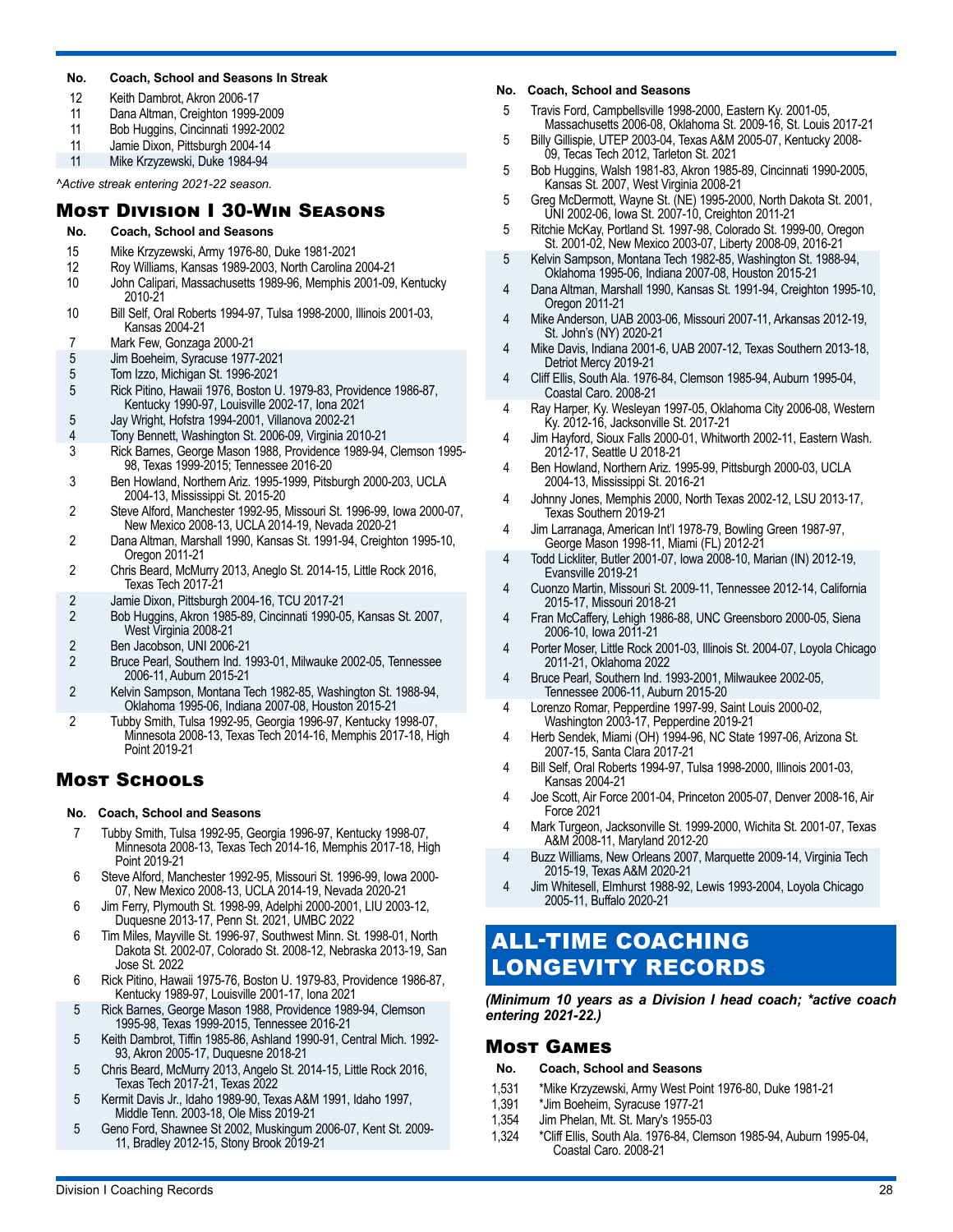#### **No. Coach, School and Seasons**

| No.            | <b>Coach, School and Seasons</b>                                                                                                                                          | M        |
|----------------|---------------------------------------------------------------------------------------------------------------------------------------------------------------------------|----------|
| 1,315          | *Jim Calhoun, Northeastern 1973-86, UConn 1987-12, St. Joseph's<br>(CT) 2019-21                                                                                           | No<br>49 |
| 1,282          | *Bob Huggins, Walsh 1981-83, Akron 1985-89, Cincinnati 1990-05,<br>Kansas St. 2007, West Virginia 2008-21                                                                 | 48       |
| 1,279          | Jerry Slocum, Nyack 1976-87, Geneva 1988-96, Gannon 1997-05,<br>Youngstown St. 2006-17                                                                                    | 46<br>45 |
| 1,278          | Rollie Massimino, Stony Brook 1970-71, Villanova 1974-92, UNLV 1993-<br>94, Cleveland St. 1997-2003, Keiser 2007-17                                                       | 43       |
| 1,273          | Bob Knight, Army West Point 1966-71, Indiana 1972-2000, Texas Tech<br>2002-08                                                                                             | 43       |
| 1,208          | Rick Byrd, Maryville (TN) 1979-80, Lincoln Memorial 1984-86, Belmont<br>1987-19                                                                                           | 42<br>42 |
| 1,191          | Lou Henson, Hardin-Simmons 1963-66, New Mexico St. 1967-75,<br>Illinois 1976-96, New Mexico St. 1998-05                                                                   | 42       |
| 1,180          | Lefty Driesell, Davidson 1961-69, Maryland 1970-86, James Madison<br>1989-97, Georgia St. 1998-03                                                                         | 42       |
| 1,179          | John Beilein, Nazareth 1983, Le Moyne 1984-92, Canisius 1993-97,<br>Richmond 1998-02, West Virginia 2003-07, Michigan 2008-19                                             | 41       |
| 1,167<br>1,155 | Roy Williams, Kansas 1989-2003, North Carolina 2004-21<br>Larry Hunter, Wittenberg 1977-89, Ohio 1990-01, Western Caro.                                                   | 41       |
| 1,136          | 2006-18<br>*Greg Kampe, Oakland 1985-2021                                                                                                                                 | 41<br>41 |
| 1,134          | *Jim Larranaga, American Int'l 1978-79, Bowling Green 1987-97,<br>George Mason 1998-11, Miami (FL) 2012-21                                                                | 41       |
| 1,133<br>1,132 | Dean Smith, North Carolina 1962-97<br>Ben Braun, Siena Heights 1978-85, Eastern Mich. 1986-96, California                                                                 | 41       |
| 1,132          | 1997-08, Rice 2009-14<br>Eddie Sutton, Creighton 1970-74, Arkansas 1975-85, Kentucky 1986-89,                                                                             | 40       |
| 1,114          | Oklahoma St. 1991-06, San Francisco 2008<br>*Rick Barnes, George Mason 1988, Providence 1989-94, Clemson                                                                  | 39       |
| 1,106          | 1995-98, Texas 1999-15, Tennessee 2016-21<br>Lon Kruger, UTRGV 1983-86, Kansas St. 1987-90, Florida 1991-92,<br>1994-96, Illinois 1997-00, UNLV 2005-11, Oklahoma 2012-21 | 39       |
| 1,102          | Norm Stewart, UNI 1962-67, Missouri 1968-99                                                                                                                               | 38       |
| 1,095          | Henry Iba, Northwest Mo. St. 1930-33, Colorado 1934, Oklahoma St.<br>1935-70                                                                                              | 38<br>38 |
| 1.086          | Tom Penders, Tufts 1972-74, Columbia 1975-78, Fordham 1979-86,<br>Rhode Island 1987-88, Texas 1989-98, George Washington 1999-01,<br>Houston 2005-10                      | 38       |
| 1,081          | Marv Harshman, Pacific Lutheran 1946-58, Washington St. 1959-71,<br>Washington 1972-85                                                                                    | 38<br>38 |
| 1,078<br>1,072 | Ray Meyer, DePaul 1943-84<br>Don Haskins, UTEP 1962-99                                                                                                                    | 37<br>37 |
| 1,067          | Homer Drew, Bethel (IN) 1977-87, Ind.-South Bend 1988, Valparaiso<br>1989-02, 04-11                                                                                       | 37       |
| 1,066          | Adolph Rupp, Kentucky 1931-52, 54-72                                                                                                                                      | 37       |
| 1,062          | Hugh Durham, Florida St. 1967-78, Georgia 1979-95, Jacksonville<br>1998-05                                                                                                | 37       |
| 1,061<br>1,060 | Ed Diddle, Western Ky. 1923-64<br>Lute Olson, Long Beach St. 1974, Iowa 1975-83, Arizona 1984-07                                                                          |          |
| 1,053<br>1,048 | John Chaney, Cheyney 1973-82, Temple 1983-06<br>Gary Williams, American 1979-82, Boston College 1983-86, Ohio St.                                                         | 37<br>37 |

- 1987-89, Maryland 1990-11 1,043 \*Dana Altman, Marshall 1990, Kansas St. 1991-94, Creighton 1995-10, Oregon 2011-21
- 1,039 Ralph Miller, Wichita St. 1952-64, Iowa 1965-70, Oregon St. 1971-89
- 1,028 Dave Bike, Sacred Heart 1979-13 1,017 Norm Sloan, Presbyterian 1952-55, Citadel 1957-60, Florida 1961-66, NC State 1967-80, Florida 1981-89
- 1,016 \*Leonard Hamilton, Oklahoma St. 1987-90, Miami (FL) 1991-2000, Florida St. 2003-21
- 1,010 Phog Allen, Baker 1906-07, Kansas 1908, Baker 1908, Kansas 1909, Haskell 1909, Central Mo. 1913-19, Kansas 1920-56
- 1,001 \*Kelvin Sampson, Montana Tech 1982-85, Washington St. 1988-94, Oklahoma 1995-06, Indiana 2007-08, Houston 2015-21
- 1,000 Gene Bartow, Central Mo. 1962-64, Valparaiso 1965-70, Memphis 1971- 74, Illinois 1975, UCLA 1976-77, UAB 1979-96

#### Most Years

- **No. Coach, School and Seasons**
- Jim Phelan, Mt. St. Mary's 1955-03
- 48 Phog Allen, Baker 1906-08, Haskell 1909, Kansas 1908-09, Central Mo. 1913-19, Kansas 1920-56
- 46 \*Mike Krzyzewski, Army West Point 1976-80, Duke 1981-21
- 45 \*Jim Boeheim, Syracuse 1977-21
- 43 \*Cliff Ellis, South Ala. 1976-84, Clemson 1985-94, Auburn 1995-04, Coastal Caro. 2008-21
- \*Jim Calhoun, Northeastern 1973-86, UConn 1987-12, St. Joseph's (CT) 2019-21
- 42 Ed Diddle, Western Ky. 1923-64
- 42 Bob Knight, Army West Point 1966-71, Indiana 1972-00, Texas Tech 2002-08
- 42 Ray Meyer, DePaul 1943-84
- 42 Jerry Slocum, Nyack 1976-87, Geneva 1988-96, Gannon 1997-05, Youngstown St. 2006-17
- Lefty Driesell, Davidson 1961-69, Maryland 1970-86, James Madison 1989-97, Georgia St. 1998-03
- Lou Henson, Hardin-Simmons 1963-66, New Mexico St. 1967-75, Illinois 1976-96, New Mexico St. 1998-05
- 41 Tony Hinkle, Butler 1927-42, 46-70
- 41 Henry Iba, Northwest Mo. St. 1930-33, Colorado 1934, Oklahoma St. 1935-70
- Rollie Massimino, Stony Brook 1970-71, Villanova 1974-92, UNLV 1993-94, Cleveland St. 1997-03, Keiser 2007-17
- Adolph Rupp, Kentucky 1931-52, 54-72
- Marv Harshman, Pacific Lutheran 1946-58, Washington St. 1959-71, Washington 1972-85
- 39 \*Bob Huggins, Walsh 1981-83, Akron 1985-89, Cincinnati 1990-05, Kansas St. 2007, West Virginia 2008-21
- 39 Cal Luther, DePauw 1955-58, Murray St. 1959-74, Longwood 1982-90, UT Martin 1991-99, Bethel (TN) 2000
- 38 Rick Byrd, Maryville (TN) 1979-80, Lincoln Memorial 1984-86, Belmont 1987-19
- Don Haskins, UTEP 1962-99
- 38 Fred Enke, Louisville 1924-25, Arizona 1926-61
- Larry Hunter, Wittenberg 1977-89, Ohio 1990-01, Western Caro. 2006-18
- 38 Norm Stewart, UNI 1962-67, Missouri 1968-99
- 38 Ralph Miller, Wichita St. 1952-64, Iowa 1965-70, Oregon St. 1971-89
- 37 \*Greg Kampe, Oakland 1985-2021
	- 37 \*Jim Larranaga, American Int'l 1978-79, Bowling Green 1987-97, George Mason 1998-2011, Miami (FL) 2012-21
- 37 John Beilein, Nazareth 1983, Le Moyne 1984-92, Canisius 1993-97, Richmond 1998-02, West Virginia 2003-07, Michigan 2008-19
- 37 Ben Braun, Siena Heights 1978-85, Eastern Mich. 1986-96, California 1997-08, Rice 2009-14
- Hugh Durham, Florida St. 1967-78, Georgia 1979-95, Jacksonville 1998-05
- 37 Nat Holman, CCNY 1920-52, 1955-56, 1959-60
- Bill Reinhart, Maryland 1919, Oregon 1924-35, George Washington 1936-42, 1950-66
- 37 Norm Sloan, Presbyterian 1952-55, Citadel 1957-60, Florida 1961-66, NC State 1967-80, Florida 1981-89
- 37 Eddie Sutton, Creighton 1970-74, Arkansas 1975-85, Kentucky 1986-89, Oklahoma St. 1991-06, San Francisco 2008
- 36 Slats Gill, Oregon St. 1929-64
- 36 Eldon Miller, Wittenberg 1963-70, Western Mich. 1971-76, Ohio St. 1977-86, UNI 1987-98
- 36 Tom Penders, Tufts 1972-74, Columbia 1975-78, Fordham 1979-86, Rhode Island 1987-88, Texas 1989-98, George Washington 1999-01, Houston 2005-10
- 36 Dean Smith, North Carolina 1962-97<br>36 Glenn Wilkes, Stetson 1958-93
- 36 Glenn Wilkes, Stetson 1958-93<br>35 Dave Bike, Sacred Heart 1979-
- 35 Dave Bike, Sacred Heart 1979-13<br>35 Howard Cann. NYU 1924-58
- 35 Howard Cann, NYU 1924-58
- 35 Lon Kruger, UTRGV 1983-86, Kansas St. 1987-90, Florida 1991-96, Illinois 1997-00, UNLV 2005-11, Oklahoma 2012-21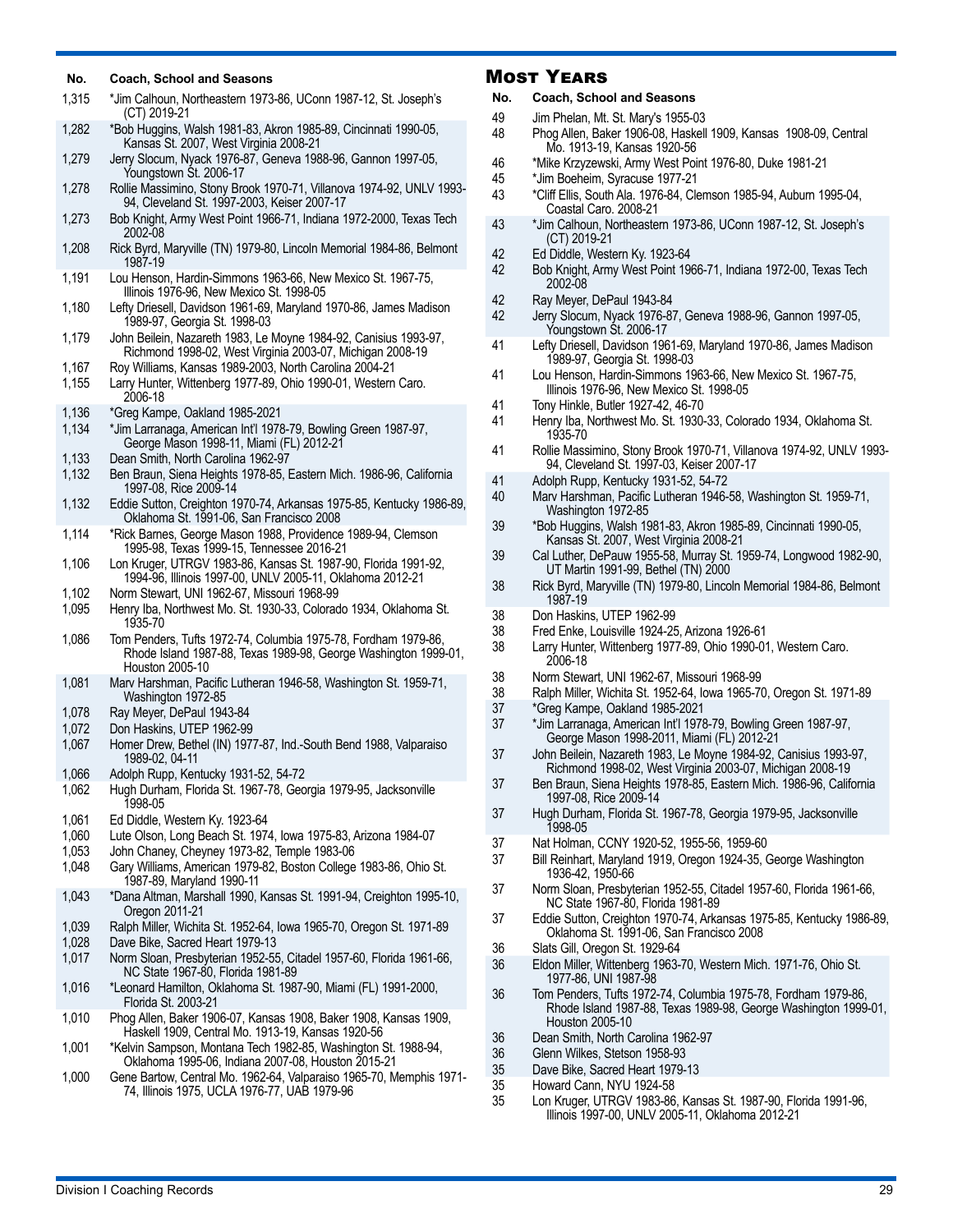### Most Seasons at One School

| No. | <b>Coach, School and Seasons</b>                |
|-----|-------------------------------------------------|
| 49  | Jim Phelan, #Mt. St. Mary's 1955-2003           |
| 45  | *Jim Boeheim, #Syracuse 1977-2020               |
| 42  | Ed Diddle, #Western Ky. 1923-64                 |
| 42  | Ray Meyer, #DePaul 1943-84                      |
| 41  | *Mike Krzyzewski, Duke 1981-2021                |
| 41  | Tony Hinkle, #Butler 1927-42, 1946-70           |
| 41  | Adolph Rupp, #Kentucky 1931-52, 1954-72         |
| 39  | Phog Allen, Kansas 1908-09, 1920-56             |
| 38  | Don Haskins, #UTEP 1962-99                      |
| 37  | *Greg Kampe, #Oakland 1985-2021                 |
| 37  | Nat Holman, #CCNY 1920-52, 1955-56, 1959-60     |
| 36  | Fred Enke, Arizona 1926-61                      |
| 36  | Slats Gill, #Oregon St. 1929-64                 |
| 36  | Henry Iba, Oklahoma St. 1935-70                 |
| 36  | Dean Smith, #North Carolina 1962-97             |
| 36  | Glenn Wilkes, #Stetson 1958-93                  |
| 35  | Dave Bike, #Sacred Heart 1979-2013              |
| 35  | Howard Cann, #NYU. 1924-58                      |
| 34  | Nelson Norgren, #Chicago 1922-42, 1945-57       |
| 32  | *Bob McKillop, #Davidson 1990-21                |
| 32  | Norm Stewart, Missouri 1968-99                  |
| 31  | Doc Carlson, #Pittsburgh 1923-53                |
| 31  | Taps Gallagher, #Niagara 1932-43, 1947-65       |
| 31  | Don Maestri, #Troy 1983-13                      |
| 31  | Cy McClairen, #Bethune-Cookman 1962-66, 1968-93 |

*#has coached only at this school*

### Coaches With 100 or More Wins at Four Division I Schools

| Coach          | <b>Total Wins</b> | <b>Seasons</b> | <b>Schools, Wins</b>              |
|----------------|-------------------|----------------|-----------------------------------|
| Lefty Driesell | 786               | 1961-86.       | Davidson 176, Maryland 348, James |
|                |                   | 1989-2003      | Madison 159, Georgia St. 103      |
| *Cliff Ellis   | 798               | 1976-2004.     | South Ala, 171, Clemson 177.      |
|                |                   | 2008-21        | Auburn 186, Coastal Caro. 264     |

### Coaches With 100 or More Wins at Three Division I Schools

| Coach                | <b>Total Wins</b> | <b>Seasons</b>        | <b>Schools, Wins</b>                                           |
|----------------------|-------------------|-----------------------|----------------------------------------------------------------|
| *Steve Alford        | 622               | 1992-2021             | lowa 152, New Mexico 155,<br><b>UCLA 124</b>                   |
| *Rick Barnes         | 727               | 1988-2021             | Providence 108, Texas 402,<br>Tennessee 123                    |
| John Beilein         | 753               | 1983-2019             | Richmond 100, West Virginia 104,<br>Michigan 277               |
| *John Calipari       | 742               | 1989-96.<br>2001-21   | Massachusetts 189, Memphis 214,<br>Kentucky 339                |
| <b>Bobby Cremins</b> | 598               | 1976-2000,<br>2007-12 | App State 100, Georgia Tech 354,<br>Col. of Charleston 144     |
| <b>Tom Davis</b>     | 598               | 1972-99.<br>2004-07   | Lafayette 116, Boston College 100,<br>lowa 270                 |
| Hugh Durham          | 633               | 1967-95,<br>1998-2005 | Florida St. 230, Georgia 297,<br>Jacksonville 106              |
| Larry Eustachy       | 523               | 1991-2003;<br>2005-18 | lowa St. 101, Southern Miss. 142,<br>Colorado St. 121          |
| Seth Greenberg       | 383               | 1991-2012             | Long Beach St. 105,<br>South Fla. 108, Virginia Tech 170       |
| <b>Bob Knight</b>    | 902               | 1966-2000,<br>2002-08 | Army 102, Indiana 662,<br>Texas Tech 138                       |
| Lon Kruger           | 658               | 1983-2021             | Florida 104, UNLV 161,<br>Oklahoma 179                         |
| *Jim Larranaga       | 670               | 1978-2021             | Bowling Green 170,<br>George Mason 273, Miami (FL) 200         |
| <b>Frank McGuire</b> | 549               | 1948-61.<br>1965-80   | St. John's (NY) 102, North Carolina<br>164, South Carolina 283 |
| Mike Montgomery      | 677               | 1979-2004.<br>2009-13 | Montana 154, Stanford 393,<br>California 130                   |

| <b>Tom Penders</b>       | 648 | 1972-2001,<br>2005-10           | Fordham 125, Texas 208,<br>Houston 121           |
|--------------------------|-----|---------------------------------|--------------------------------------------------|
| *Kelvin Sampson          | 667 | 1982-2021                       | Washington St. 103,<br>Oklahoma 281, Houston 167 |
| Jerry Tarkanian          | 729 | 1969-92.<br>1996-02             | Long Beach St. 116, UNLV 509,<br>Fresno St. 104  |
| <b>Billy Tubbs</b>       | 641 | 1972-73.<br>1977-02.<br>2004-06 | Oklahoma 333, TCU 156,<br>Lamar 121              |
| Butch van Breda<br>Kolff | 482 | 1952-67,<br>1978-79.<br>1985-94 | Lafayette 132, Hofstra 215,<br>Princeton 103     |

### Coaches With 400 or More Wins at Two Division I Schools

| Coach        | <b>Total Wins Seasons</b> |           | <b>Schools, Wins</b>           |
|--------------|---------------------------|-----------|--------------------------------|
| Roy Williams | 903                       | 1989-2021 | Kansas 418, North Carolina 485 |

### Coaches With 200 or More Wins at Two Division I Schools

| Coach               | <b>Total Wins</b> | <b>Seasons</b>                              | <b>Schools, Wins</b>                  |
|---------------------|-------------------|---------------------------------------------|---------------------------------------|
| *Dana Altman        | 690               | 1990-2021                                   | Creighton 327, Oregon 280             |
| Jim Calhoun         | 889               | 1973-2012                                   | Northeastern 248, UConn 625           |
| *John Calipari      | 742               | 1989-96.<br>2001-21                         | Memphis 214, Kentucky 339             |
| Fran Dunphy         | 580               | 1989-19                                     | Penn 310, Temple 270                  |
| Hugh Durham         | 633               | 1967-95.<br>1998-2005                       | Florida St. 230 Georgia 297           |
| Lou Henson          | 779               | 1963-96.<br>1998-2005                       | Illinois 423, New Mexico St. 289      |
| *Bob Huggins        | 900               | 1981-2020                                   | Cincinnati 399, West Virginia 310     |
| *Jim Larranaga      | 670               | 1978-2021                                   | George Mason 273, Miami (FL) 200      |
| *Bob Marlin         | 430               | 1999-2021                                   | Sam Houston St. 225,<br>Louisiana 205 |
| Neil McCarthy       | 431               | 1975-96                                     | Weber St. 205 New Mexico St. 226      |
| <b>Ralph Miller</b> | 657               | 1952-89                                     | Wichita St. 220 Oregon St. 342        |
| Johnny Orr          | 466               | 1964-66.<br>1969-94                         | Michigan 209, Iowa St. 218            |
| *Rick Pitino        | 647               | 1979-83.<br>1986-87.<br>1990-97.<br>2002-17 | Kentucky 219, Louisville 293          |
| Norm Sloan          | 624               | 1952-55.<br>1957-89                         | Florida 232, NC State 266             |
| <b>Eddie Sutton</b> | 804               | 1972-89.<br>1991-2006,<br>2008              | Arkansas 260, Oklahoma St. 368        |
| Roy Williams        | 903               | 1989-2021                                   | Kansas 418, North Carolina 485        |
|                     |                   |                                             |                                       |

#### Most Division I 20-Win Seasons

- **No. Coach, School and Seasons**
- 36 \*Mike Krzyzewski, Army 1976-80, Duke 81-2021
- \*Jim Boeheim, Syracuse 1977-2021
- 30 Dean Smith, North Carolina 1962-97<br>29 Bob Knight, Army 1966-71, Indiana 1
- 29 Bob Knight, Army 1966-71, Indiana 1972-00, Texas Tech 2002-08
- 29 Roy Williams, Kansas 1989-2003, North Carolina 2004-21
- 28 \*Bob Huggins, Akron 1985-89, Cincinnati 1990-05, Kansas St. 2007, West Virginia 2008-21
- 28 Lute Olson, Long Beach St. 1974, Iowa 1975-83, Arizona 1984-07
- 25 \*John Calipari, Massachusetts 1989-96, Memphis 2001-09, Kentucky 2010-21
- 25 Eddie Sutton, Creighton 1970-74, Arkansas 1975-85, Kentucky 1986- 89, Oklahoma St. 1991-06, San Francisco 2008
- 25 Jerry Tarkanian, Long Beach St. 1969-73, UNLV 1974-92, Fresno St. 1996-02
- 24 \*Bill Self, Oral Roberts 1994-97, Tulsa 1998-2000, Illinois 2001-04, Kansas 2004-21
- 24 Jim Calhoun, Northeastern 1973-86, UConn 1987-12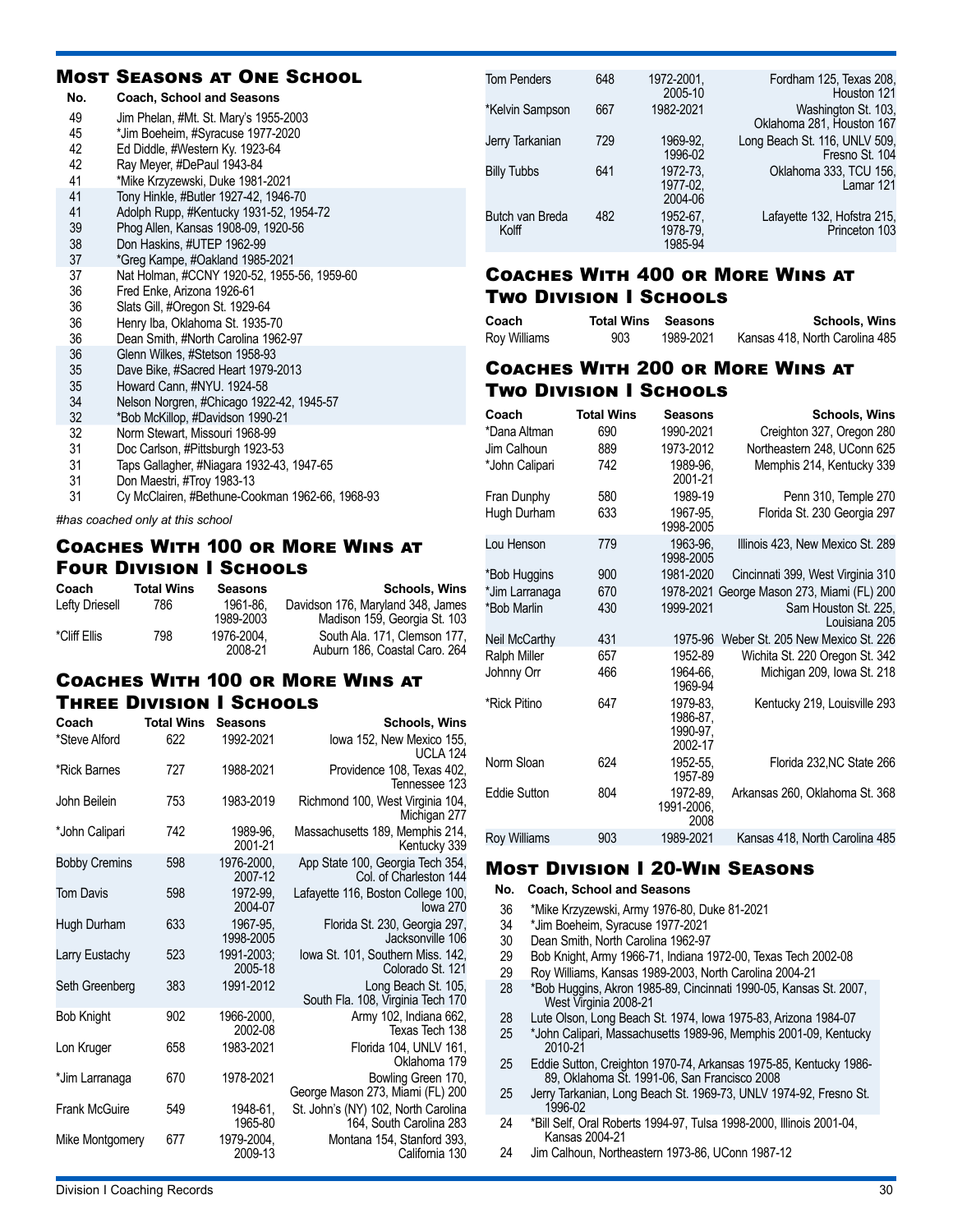#### **No. Coach, School and Seasons**

- 23 \*Dana Altman, Marshall 1990, Kansas St. 1991-94, Creighton 1995- 2010, Oregon 2011-21
- 23 Adolph Rupp, Kentucky 1931-52, 1954-72<br>22 \*Mark Few. Gonzaga 2000-21
- 22 \*Mark Few, Gonzaga 2000-21
- 22 Lefty Driesell, Davidson 1961-69, Maryland 1970-86, James Madison 1989-97, Georgia St. 1998-03
- 22 Mike Montgomery, Montana 1979-86, Stanford 1987-04, California 2009-14
- 21 Denny Crum, Louisville 1972-2001
- 21 \*Rick Pitino, Hawaii 1976, Boston U. 79-83, Providence 86-87, Kentucky 90-97, Louisville 2002-17, Iona 2021
- 21 \*Rick Barnes, George Mason 1988, Providence 1989-94, Clemson 1995-98, Texas 1999-2015, Tennessee 2016-21
- 20 Lou Henson, Hardin-Simmons 1963-66, Illinois 1976-96, New Mexico St. 1967-75, 1999-05
- 20 \*Tom Izzo, Michigan St. 1998-2021
- 20 \*Tubby Smith, Tulsa 1992-95, Georgia 1996-97, Kentucky 1998-2007, Minnesota 2008-13, Texas Tech 2014-16, Memphis 2017-18, High Point 2019-21
- 19 John Thompson, Georgetown 1973-99
- 18 \*Mike Brey, Delaware 1996-2000, Notre Dame 2001-21
- 18 \*Jay Wright, Hofstra 1995-2001, Villanova 2002-21
- 18 Lou Carnesecca, St. John's (NY) 1966-92
- 18 Ed Diddle, Western Ky. 1923-64
- 18 Stew Morrill, Montana 1987-91, Colorado St. 1992-98, Utah St. 1999-15
- 18 Billy Tubbs, Oklahoma 1981-94, TCU 1995-02, Lamar 1977-80, 2004-06
- 18 Gary Williams, American 1979-82, Boston College 1983-86, Ohio St. 1987-89, Maryland 1990-11

### Most Consecutive Division I 20-Win Seasons

#### **No. Coach, School and Seasons of Streak**

- 27 Dean Smith, North Carolina 1971-97
- 24 \*Mike Krzyzewski, Duke 1997-2020
- ^23 \*Bill Self, Tulsa 1999-2000, Illinois 2001-03, Kansas 2004-21
- ^22 \*Mark Few, Gonzaga 2000-21
- 20 Lute Olson, Arizona 1988-2007
- 17 \*Tubby Smith, Tulsa 1994-95, Georgia 1996-97, Kentucky 1998-2007, Minnesota 2008-10
- 16 Billy Donovan, Florida 1999-14
- 16 Thad Matta, Butler 2001, Xavier 2002-04, Ohio St. 2005-16
- 15 Roy Williams, North Carolina 2005-19<br>14 \*Jim Boeheim, Svracuse 1983-96
- \*Jim Boeheim, Syracuse 1983-96
- 14 Stew Morrill, Utah St. 2000-13
- 14 Roy Williams, Kansas 1990-2003
- 13 \* Rick Barnes, Texas 2000-12<br>13 \* Randy Bennett, Saint Mary's
- <sup>\*</sup>Randy Bennett, Saint Mary's (CA), 2008-20<br>13 <sup>\*</sup>John Calipari. Massachusetts 1991-96. Men
- 13 \*John Calipari, Massachusetts 1991-96, Memphis 2001-07
- 13 Denny Crum, Louisville 1972-84<br>13 John Thompson, Georgetown 19
- John Thompson, Georgetown 1978-90

*^Active streak entering 2021-22 season.* 

### Most Division I 30-Win Seasons

- **No. Coach, School and Seasons**
- 15 \*Mike Krzyzewski, Army 1976-80, Duke 1981-2021
- 12 Roy Williams, Kansas 1989-2003, North Carolina 2004-21
- 10 \*John Calipari, Massachusetts 1989-96, Memphis 2001-09, Kentucky 2010-21
- 10 \*Bill Self, Oral Roberts 1994-97, Tulsa 1998-2000, Illinois 2001-03, Kansas 2004-21
- 8 Jim Calhoun, Northeastern 1973-86, UConn 1987-12<br>6 Mark Few. Gonzaga 2000-20\*
- Mark Few, Gonzaga 2000-20\*
- 5 \*Jim Boeheim, Syracuse 1977-2021
- 5 \*Tom Izzo, Michigan St. 1996-2021
- 5 Sean Miller, Xavier 2005-09, Arizona 2010-2021

#### **No. Coach, School and Seasons**

- 5 \*Rick Pitino, Hawaii 1976, Boston U. 79-83, Providence 86-87, Kentucky 90-97, Louisville 2002-17, Iona 2021
- 5 \*Jay Wright, Hofstra 1994-2001, Villanova 2002-21
- 4 \*Tony Bennett, Washington St. 2006-09, Virginia 2010-21
- 4 Bob Knight, Army 1966-71, Indiana 1972-00, Texas Tech 2002-08
- 4 Gregg Marshall, Winthrop 1999-06, Wichita St. 2007-2020
- 4 Nolan Richardson, Tulsa 1981-85, Arkansas 1986-02
- 4 Adolph Rupp, Kentucky 1931-52, 1954-72
	- 4 Bo Ryan, Milwaukee 2000-01, Wisconsin 2002-15
- 4 Jerry Tarkanian, Long Beach St. 1969-73, UNLV 1974-92, Fresno St. 1996-02
- 4 John Wooden, Indiana St. 1947-48, UCLA 1949-75

#### Coaches with most wins over #1 ranked team

### **No. Coach, School and Seasons**

- 
- 8 Roy Williams (5 North Carolina, 3 Kansas) 7 Gary Williams (6 Maryland, 1 Ohio St.)
- 
- 6 John Calipari (3 Massachusetts, 3 Kentucky) 6 Mike Krzyzewski (6 Duke)
- 
- 6 Digger Phelps (6 Notre Dame) Deam Smith (6 North Carolina)
- 
- 5 Jim Boeheim (6 Syracuse)<br>5 Mike Montgomery (4 Stanfo
- 5 Mike Montgomery (4 Stanford, 1 California) 5 Rick Pitino (3 Louisville, 2 Kentucky)

### Most Schools

- **No. Coach, School and Seasons**
- 7 J.D. Barnett, Lenoir-Rhyne 1970, High Point 1972, Louisiana Tech 1978- 79, VCU 1980-85, Tulsa 1986-91, Northwestern St. 1995-99, Hawaii Pacific 2005
- 7 Ben Jobe, Talladega 1965-67, Alabama St. 1968, South Carolina St. 1969-73, Denver 1979-80, Alabama A&M 1983-86, Tuskegee 1997-00, Southern U. 1987-96, 2002-03
- 7 Tom Penders, Tufts 1972-74, Columbia 1975-78, Fordham 1979-86, Rhode Island 1987-88, Texas 1989-98, George Washington 1999-01, Houston 2005-10
- 7 \*Tubby Smith, Tulsa 1992-95, Georgia 1996-97, Kentucky 1998-07, Minnesota 2008-13, Texas Tech 2014-16, Memphis 2017-18, High Point 2019-21
- 7 Elmer Ripley, Wagner 1923-25, Yale 1929-35, Columbia 1944-45, Notre Dame 1946, Georgetown 1928-29, 1939-43, 1947-49, John Carroll 1950-51, Army 1952-53
- 7 Bob Vanatta, Central Methodist 1943, 1948-50, Missouri St. 1951-53, Army 1954, Bradley 1955-56, Memphis 1957-62, Missouri 1963-67, Delta St. 1973
- 6 \*Steve Alford, Manchester 1992-95, Missouri St. 1996-99, Iowa 2000-07, New Mexico 2008-13, UCLA 2014-19, Nevada 2020-21
- 6 Gene Bartow, Central Mo. 1962-64, Valparaiso 1965-70, Memphis 1971- 74, Illinois 1975, UCLA 1976-77, UAB 1979-96
- 6 John Beilein, Nazareth 1983, Le Moyne 1984-92, Canisius 1993-97, Richmond 1998-02, West Virginia 2003-07, Michigan 2008-19
- 6 \*Jim Ferry, Plymouth St. 1998-99, Adelphi 2000-2001, LIU 2003-12, Duquesne 2013-17, Penn St. 2021, UMBC 2022
- 6 Bill E. Foster, Bloomsburg 1961-63, Rutgers 1964-71, Utah 1972-74, Duke 1975-80, South Carolina 1981-86, Northwestern 1987-93
- 6 George Keogan, Wis.-Superior 1913-14, Saint Louis 1916, St. Thomas (MN) 1918, Allegheny 1919, Valparaiso 1920-21, Notre Dame 1924-43
- 6 Lon Kruger, UTRGV 1983-86, Kansas St. 1987-90, Florida 1991-92, 1994- 96, Illinois 1997-00, UNLV 2005-11, Oklahoma 2012-21
- 6 Press Maravich, West Va. Wesleyan 1950, Davis & Elkins 1951-52, Clemson 1957-62, NC State 1965-66, LSU 1967-72, App State 1973-75
- 6 \*Tim Miles, Mayville St. 1996-97, Southwest Minn. St. 1998-01, North Dakota St. 2002-07, Colorado St. 2008-12, Nebraska 2013-19, San Jose St. 2022
- 6 Harry Miller, Western St. 1953-58, Fresno St. 1961-65, Eastern N.M. 1966- 70, North Texas 1971, Wichita St. 1972-78, Stephen F. Austin 1979-88
- 6 Kevin O'Neill, Marycrest Int'l 1983, Marquette 1990-94, Tennessee 1995- 97, Northwestern 1998-00, Arizona 2008, Southern California 2010-12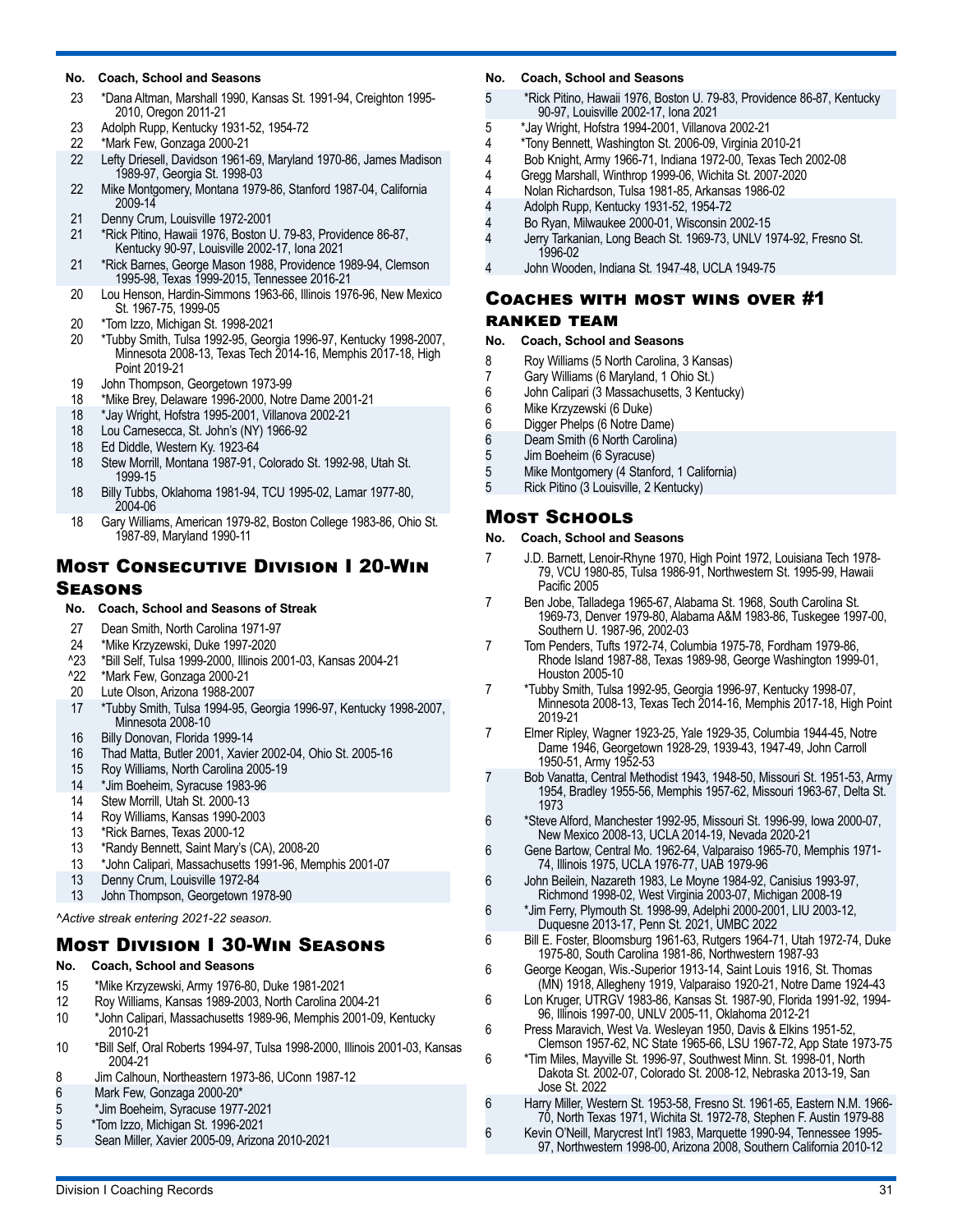#### **No. Coach, School and Seasons**

6 \*Rick Pitino, Hawaii 1975-76, Boston U. 1979-83, Providence 1986-87, Kentucky 1989-97, Louisville 2001-17, Iona 2021

6 Hal Wissel, TCNJ 1965-67, Lafayette 1968-71, Fordham 1972-76, Fla. Southern 1978-82, Charlotte 1983-85, Springfield 1987-90

*\*Active*

# COACHES WHO HAVE HAD GAMES VACATED OR FORFEITED

*\*Active coaches*

|                      |      |       |     |      | On-the-Court Record Official Adjusted Record |     |     |      |
|----------------------|------|-------|-----|------|----------------------------------------------|-----|-----|------|
| Coach                | Yrs. | W     | L   | Pct. | Yrs.                                         | W   | L   | Pct. |
| *Jim Boeheim         | 45   | 1,083 | 409 | .726 | 45                                           | 982 | 409 | .706 |
| Todd Bozeman         | 17   | 229   | 279 | .451 | 17                                           | 190 | 278 | .406 |
| John Brady           | 25   | 402   | 345 | .538 | 25                                           | 401 | 345 | .538 |
| *Horace Broadnax     | 21   | 261   | 352 | .426 | 21                                           | 235 | 352 | .400 |
| Larry Brown          | 11   | 273   | 102 | .728 | 11                                           | 241 | 101 | .705 |
| <b>Mike Burns</b>    | 1    | 7     | 14  | .333 | 1                                            | 0   | 14  | .000 |
| *Jim Calhoun         | 43   | 920   | 398 | .698 | 43                                           | 918 | 397 | .698 |
| *John Calipari       | 29   | 784   | 233 | .771 | 29                                           | 742 | 231 | .763 |
| <b>Bill Cofield</b>  | 12   | 158   | 161 | .495 | 12                                           | 156 | 163 | .489 |
| <b>James Dickey</b>  | 14   | 230   | 186 | .553 | 14                                           | 217 | 196 | .525 |
| Hugh Durham          | 37   | 634   | 430 | .596 | 37                                           | 633 | 429 | .596 |
| Jim Dutcher          | 17   | 312   | 163 | .657 | 17                                           | 288 | 187 | .606 |
| Scott Edgar          | 9    | 131   | 134 | .494 | 9                                            | 120 | 134 | .472 |
| <b>Brian Ellerbe</b> | 7    | 96    | 107 | .473 | 7                                            | 59  | 106 | .358 |
| *Cliff Ellis         | 43   | 800   | 527 | .603 | 43                                           | 798 | 526 | .603 |
| Jessie Evans         | 11   | 177   | 138 | .562 | 11                                           | 163 | 137 | .543 |
| <b>Steve Fisher</b>  | 27   | 572   | 290 | .664 | 27                                           | 495 | 288 | .632 |
| <b>Tim Floyd</b>     | 24   | 467   | 278 | .627 | 24                                           | 446 | 277 | .617 |
| *Frank Haith         | 17   | 358   | 217 | .623 | 17                                           | 335 | 217 | .607 |
| *Leonard Hamilton    | 33   | 601   | 437 | .579 | 33                                           | 579 | 437 | .570 |
| *Ray Harper          | 22   | 534   | 215 | .713 | 22                                           | 437 | 191 | .696 |
| Jim Harrick          | 23   | 471   | 234 | .668 | 23                                           | 470 | 233 | .669 |
| <b>Clem Haskins</b>  | 19   | 339   | 240 | .585 | 19                                           | 328 | 236 | .582 |
| Lou Henson           | 41   | 797   | 424 | .653 | 41                                           | 779 | 412 | .654 |
| B.J. Hill            | 6    | 86    | 98  | .467 | 1                                            | 10  | 21  | .323 |
| *Ben Howland         | 25   | 517   | 288 | .642 | 25                                           | 500 | 288 | .635 |
| Ricky Huckabay       | 6    | 129   | 59  | .686 | 6                                            | 129 | 58  | .690 |
| *Ron Hunter          | 27   | 485   | 345 | .584 | 27                                           | 467 | 345 | .575 |
| George Ivory         | 13   | 158   | 270 | .369 | 13                                           | 127 | 269 | .321 |
| Ron Jacobs           | 1    | 14    | 14  | .500 | 1                                            | 14  | 13  | .519 |
| Mike Jarvis          | 25   | 439   | 314 | .583 | 25                                           | 397 | 313 | .559 |
| Donnie Jones         | 9    | 155   | 129 | .546 | 9                                            | 134 | 129 | .510 |
| Clem Johnson         | 7    | 60    | 138 | .303 | 7                                            | 20  | 138 | .127 |
| Gene Keady           | 27   | 550   | 289 | .656 | 27                                           | 531 | 306 | .634 |

|                                    |          |            |            |              | On-the-Court Record Official Adjusted Record |            |            |              |
|------------------------------------|----------|------------|------------|--------------|----------------------------------------------|------------|------------|--------------|
| Coach                              | Yrs.     | W          | L          | Pct.         | Yrs.                                         | W          | L          | Pct.         |
| *Kyle Keller                       | 5        | 104        | 46         | .693         | 5                                            | 44         | 45         | .494         |
| Lake Kelly                         | 13       | 219        | 146        | .600         | 13                                           | 218        | 144        | .602         |
| Dana Kirk                          | 15       | 290        | 136        | .681         | 15                                           | 281        | 131        | .682         |
| Jack Kraft                         | 20       | 345        | 184        | .652         | 20                                           | 341        | 183        | .651         |
| Steve Lavin                        | 12       | 226        | 133        | .630         | 12                                           | 226        | 132        | .631         |
| Robert Lee                         | 6        | 80         | 100        | .444         | 6                                            | 63         | 99         | .389         |
| Dave Leitao                        | 14       | 207        | 227        | .477         | 14                                           | 201        | 227        | .470         |
| Donnie Marsh                       | 9        | 106        | 138        | .434         | 9                                            | 94         | 138        | .405         |
| Neil McCarthy                      | 22<br>13 | 453<br>232 | 228<br>157 | .665<br>.596 | 22<br>13                                     | 431<br>226 | 216<br>153 | .666<br>.596 |
| Joey Meyer                         | 38       | 674        | 370        | .646         | 38                                           | 657        | 382        | .632         |
| Ralph Miller<br>Bill Musselman     | 12       | 232        | 85         | .732         | 12                                           | 231        | 84         | .733         |
| Dickey Nutt                        | 19       | 266        | 295        | .474         | 19                                           | 239        | 295        | .448         |
| Jim O'Brien                        | 23       | 359        | 316        | .532         | 23                                           | 321        | 318        | .502         |
| Johnny Oldham                      | 16       | 264        | 124        | .680         | 16                                           | 260        | 123        | .679         |
| Lute Olson                         | 34       | 781        | 280        | .736         | 34                                           | 781        | 279        | .737         |
| Kevin O'Neill                      | 17       | 229        | 249        | .479         | 17                                           | 217        | 258        | .457         |
| Jimmy Patsos                       | 14       | 222        | 227        | .494         | 14                                           | 187        | 227        | .452         |
| *Josh Pastner                      | 12       | 271        | 150        | .644         | 12                                           | 249        | 149        | .626         |
| Jerry Peirson                      | 6        | 94         | 80         | .540         | 6                                            | 86         | 88         | .494         |
| *Rick Pitino                       | 33       | 782        | 277        | .738         | 33                                           | 659        | 274        | .706         |
| Dave Rose                          | 14       | 348        | 135        | .720         | 14                                           | 301        | 133        | .694         |
| *Jeff Price                        | 25       | 442        | 293        | .601         | 25                                           | 401        | 293        | .578         |
| *Barclay Radebaugh                 | 17       | 282        | 282        | .500         | 17                                           | 231        | 282        | .450         |
| <b>Jack Ramsay</b>                 | 11       | 234        | 72         | .765         | 11                                           | 231        | 71         | .765         |
| Larry Reynolds                     | 19       | 293        | 247        | .543         | 19                                           | 275        | 247        | .527         |
| Luther Riley                       | 4        | 38         | 91         | .295         | 4                                            | 16         | 91         | .150         |
| Sergio Rouco                       | 5<br>13  | 55<br>211  | 94<br>201  | .369<br>.512 | 5<br>13                                      | 35         | 94         | .271<br>.505 |
| Doc Sadler<br><b>Bryon Samuels</b> | 10       | 92         | 194        | .322         | 10                                           | 205<br>82  | 201<br>194 | .297         |
| Wimp Sanderson                     | 17       | 352        | 177        | .665         | 17                                           | 350        | 176        | .665         |
| <b>Berly Shipley</b>               | 16       | 296        | 129        | .696         | 16                                           | 293        | 126        | .699         |
| Norm Sloan                         | 37       | 627        | 395        | .614         | 37                                           | 624        | 393        | .614         |
| Kirk Speraw                        | 17       | 279        | 233        | .545         | 17                                           | 247        | 233        | .515         |
| Norm Stewart                       | 38       | 732        | 374        | .662         | 38                                           | 729        | 373        | .662         |
| Damon Stoudamire                   | 5        | 62         | 68         | .477         | 5                                            | 55         | 68         | .447         |
| <b>Eddie Sutton</b>                | 37       | 806        | 329        | .710         | 37                                           | 806        | 326        | .712         |
| Jerry Tarkanian                    | 31       | 784        | 205        | .793         | 31                                           | 729        | 201        | .784         |
| Reggie Theus                       | 7        | 94         | 128        | .423         | 7                                            | 85         | 128        | .399         |
| Donnie Tyndall                     | 9        | 185        | 119        | .609         | 9                                            | 129        | 119        | .520         |
| *Brad Underwood                    | 8        | 180        | 83         | .684         | 8                                            | 123        | 81         | .603         |
| Jim Valvano                        | 19       | 347        | 209        | .624         | 19                                           | 346        | 206        | .627         |
| Jan van Breda Kolff                | 12       | 204        | 155        | .568         | 12                                           | 192        | 155        | .553         |
| <b>Ron Verlin</b>                  | 3        | 31         | 41         | .431         | 3                                            | 18         | 41         | .305         |
| <b>Bob Wade</b>                    | 3        | 36         | 50         | .419         | 3                                            | 35         | 49         | .417         |
| Steve Yoder                        | 15       | 205        | 227        | .475         | 15                                           | 189        | 243        | .438         |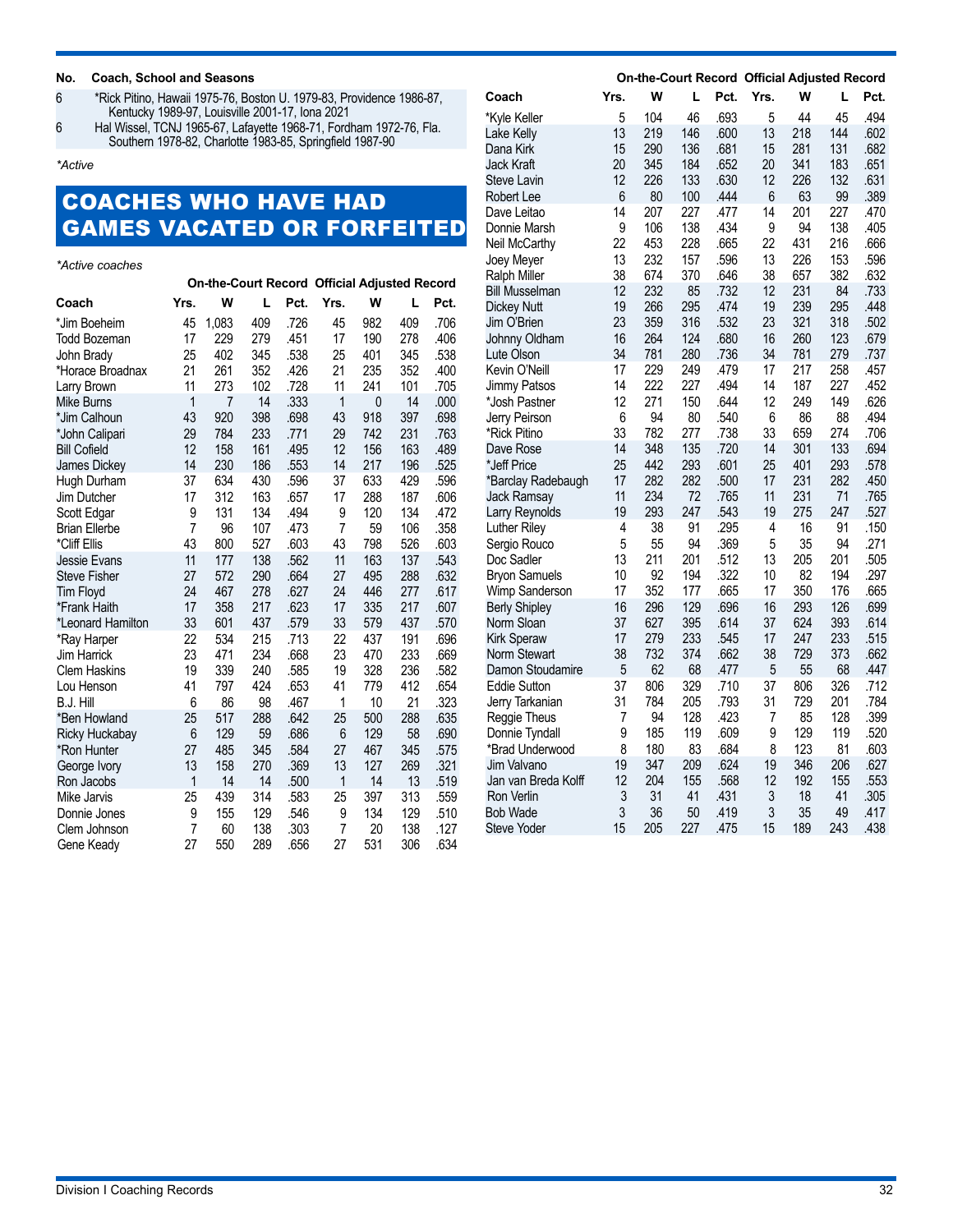### DI HEAD COACHING CHANGES

|      | DI  |                  |      |              |
|------|-----|------------------|------|--------------|
| Year |     | Schools Changes. |      | Pct. 1st Yr. |
| 1950 | 145 | 22               | 15.2 | 11           |
| 1951 | 153 | 28               | 18.3 | 15           |
| 1952 | 156 | 23               | 14.7 | 18           |
| 1953 | 158 | 20               | 12.7 | 13           |
| 1954 | 160 | 12               | 7.5  | 7            |
| 1955 | 162 | 21               | 13   | 9            |
| 1956 | 166 | 18               | 10.8 | 12           |
| 1957 | 167 | 18               | 10.8 | 9            |
| 1958 | 173 | 14               | 8.1  | 8            |
| 1959 | 174 | 20               | 11.5 | 10           |
| 1960 | 175 | 23               | 13.1 | 15           |
| 1961 | 173 | 15               | 8.7  | 11           |
| 1962 | 178 | 15               | 8.4  | 14           |
| 1963 | 178 | 24               | 13.5 | 15           |
| 1964 | 179 | 23               | 12.8 | 17           |
| 1965 | 182 | 15               | 8.2  | 8            |
| 1966 | 182 | 24               | 13.2 | 20           |
| 1967 | 185 | 33               | 17.8 | 18           |
| 1968 | 189 | 26               | 13.8 | 16           |
| 1969 | 193 | 29               | 15   | 19           |
| 1970 | 196 | 29               | 14.8 | 17           |
| 1971 | 203 | 30               | 14.8 | 17           |

| Year | DI             |                       |      |    | Year | DI             |                       |      |    |
|------|----------------|-----------------------|------|----|------|----------------|-----------------------|------|----|
|      | <b>Schools</b> | Changes. Pct. 1st Yr. |      |    |      | <b>Schools</b> | Changes. Pct. 1st Yr. |      |    |
| 1972 | 210            | 37                    | 17.6 | 21 | 1998 | 306            | 63                    | 20.6 | 31 |
| 1973 | 216            | 38                    | 17.6 | 24 | 1999 | 310            | 45                    | 14.5 | 30 |
| 1974 | 233            | 41                    | 17.6 | 23 | 2000 | 318            | 55                    | 17.3 | 27 |
| 1975 | 235            | 44                    | 18.7 | 30 | 2001 | 318            | 53                    | 16.7 | 31 |
| 1976 | 235            | 34                    | 14.5 | 20 | 2002 | 321            | 47                    | 14.6 | 22 |
| 1977 | 245            | 39                    | 15.9 | 21 | 2003 | 325            | 44                    | 13.5 | 29 |
| 1978 | 254            | 39                    | 15.4 | 24 | 2004 | 326            | 46                    | 14.1 | 20 |
| 1979 | 257            | 53                    | 20.6 | 28 | 2005 | 326            | 40                    | 12.3 | 25 |
| 1980 | 261            | 43                    | 16.5 | 23 | 2006 | 326            | 47                    | 14.4 | 25 |
| 1981 | 264            | 42                    | 15.9 | 21 | 2007 | 325            | 61                    | 18.8 | 35 |
| 1982 | 273            | 37                    | 13.6 | 20 | 2008 | 328            | 63                    | 19.2 | 28 |
| 1983 | 274            | 37                    | 13.5 | 18 | 2009 | 330            | 43                    | 13   | 19 |
| 1984 | 276            | 38                    | 13.8 | 21 | 2010 | 334            | 34                    | 10.2 | 21 |
| 1985 | 282            | 26                    | 9.2  | 15 | 2011 | 335            | 53                    | 15.8 | 25 |
| 1986 | 283            | 56                    | 19.8 | 21 | 2012 | 338            | 57                    | 16.9 | 26 |
| 1987 | 290            | 66                    | 22.8 | 35 | 2013 | 345            | 51                    | 14.8 | 24 |
| 1988 | 290            | 39                    | 13.4 | 16 | 2014 | 345            | 42                    | 12.2 | 25 |
| 1989 | 293            | 42                    | 14.3 | 24 | 2015 | 345            | 48                    | 13.9 | 17 |
| 1990 | 292            | 54                    | 18.5 | 29 | 2016 | 346            | 40                    | 11.7 | 17 |
| 1991 | 295            | 41                    | 13.9 | 16 | 2017 | 351            | 50                    | 14.2 | 21 |
| 1992 | 298            | 39                    | 13.1 | 15 | 2018 | 351            | 53                    | 15.1 | 25 |
| 1993 | 298            | 34                    | 11.4 | 15 | 2019 | 351            | 60                    | 17.1 | 23 |
| 1994 | 301            | 33                    | 11   | 17 | 2020 | 350            | 29                    | 8.3  | 16 |
| 1995 | 302            | 58                    | 19.2 | 28 | 2021 | 350            | 57                    | 16.3 | 28 |
| 1996 | 305            | 42                    | 13.8 | 31 |      |                |                       |      |    |
| 1997 | 305            | 52                    | 17   | 29 |      |                |                       |      |    |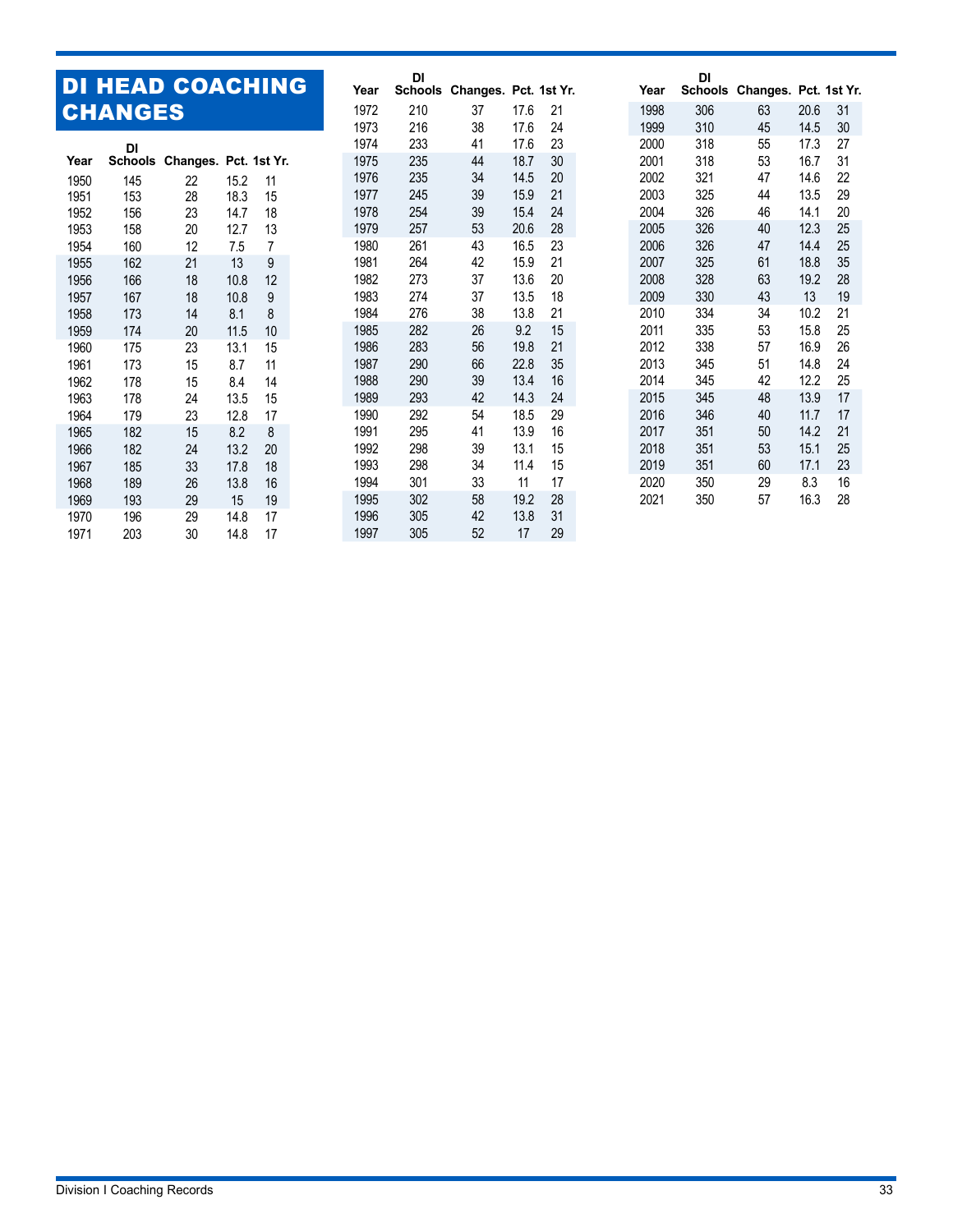# COACHING HONORS

# DIVISION I COACH OF THE YEAR

|      | Season Basketball Times              | <b>The Associated</b><br>Press                     | U.S. Basketball<br><b>Writers Assn</b>           | <b>National Assn.</b><br>of Basketball<br>Coaches                       | <b>Naismith</b> | The Sporting NewsCBS/Chevrolet            |                                   |
|------|--------------------------------------|----------------------------------------------------|--------------------------------------------------|-------------------------------------------------------------------------|-----------------|-------------------------------------------|-----------------------------------|
| 1959 |                                      |                                                    | Eddie Hickey<br>Marquette                        |                                                                         |                 |                                           |                                   |
| 1960 |                                      |                                                    | Pete Newell<br>California                        |                                                                         |                 |                                           |                                   |
| 1961 |                                      |                                                    | Fred Taylor                                      |                                                                         |                 |                                           |                                   |
| 1962 |                                      |                                                    | Ohio St.<br>Fred Taylor<br>Ohio St.              |                                                                         |                 |                                           |                                   |
| 1963 |                                      |                                                    | Ed Jucker<br>Cincinnati                          |                                                                         |                 |                                           |                                   |
| 1964 |                                      |                                                    | John Wooden                                      |                                                                         |                 | John Wooden                               |                                   |
| 1965 |                                      |                                                    | <b>UCLA</b><br>Bill van Breda Kolff<br>Princeton |                                                                         |                 | <b>UCLA</b>                               |                                   |
| 1966 |                                      |                                                    | Adolph Rupp                                      |                                                                         |                 | Adolph Rupp                               |                                   |
| 1967 |                                      | John Wooden<br><b>UCLA</b>                         | Kentucky<br>John Wooden<br><b>UCLA</b>           |                                                                         |                 | Kentucky<br>Jack Hartman<br>Southern III. |                                   |
| 1968 |                                      | Guy Lewis<br>Houston                               | Guy Lewis<br>Houston                             |                                                                         |                 | Guy Lewis<br>Houston                      |                                   |
| 1969 |                                      | John Wooden<br><b>UCLA</b>                         | Maury John<br><b>Drake</b>                       | John Wooden<br><b>UCLA</b>                                              |                 | John Wooden<br><b>UCLA</b>                |                                   |
| 1970 |                                      | John Wooden<br><b>UCLA</b>                         | John Wooden<br><b>UCLA</b>                       | John Wooden<br><b>UCLA</b>                                              |                 | Adolph Rupp<br>Kentucky                   |                                   |
| 1971 |                                      | Al McGuire                                         | Al McGuire                                       | Jack Kraft                                                              |                 | Al McGuire                                |                                   |
| 1972 |                                      | Marquette<br>John Wooden<br><b>UCLA</b>            | Marquette<br>John Wooden<br><b>UCLA</b>          | Villanova<br>John Wooden<br><b>UCLA</b>                                 |                 | Marquette<br>John Wooden<br><b>UCLA</b>   |                                   |
| 1973 |                                      | John Wooden<br><b>UCLA</b>                         | John Wooden<br><b>UCLA</b>                       | Gene Bartow<br><b>Memphis</b>                                           |                 | John Wooden<br><b>UCLA</b>                |                                   |
| 1974 |                                      | Norm Sloan<br><b>NC State</b>                      | Norm Sloan<br><b>NC State</b>                    | Al McGuire<br>Marquette                                                 |                 | Digger Phelps<br>Notre Dame               |                                   |
| 1975 |                                      | Bob Knight<br>Indiana                              | <b>Bob Knight</b><br>Indiana                     | <b>Bob Knight</b><br>Indiana                                            |                 | <b>Bob Knight</b><br>Indiana              |                                   |
| 1976 |                                      | <b>Bob Knight</b><br>Indiana                       | <b>Bob Knight</b><br>Indiana                     | Johnny Orr<br>Michigan                                                  |                 | Tom Young                                 |                                   |
| 1977 |                                      | Bob Gaillard<br>San Francisco                      | <b>Eddie Sutton</b><br>Arkansas                  | Dean Smith<br>North Carolina                                            |                 | Rutgers<br>Lee Rose<br>Charlotte          |                                   |
| 1978 |                                      | <b>Eddie Sutton</b><br>Arkansas                    | Ray Meyer<br>DePaul                              | <b>Bill Foster</b><br>Duke                                              |                 | <b>Bill Foster</b><br>Duke                |                                   |
|      |                                      |                                                    |                                                  | Abe Lemons<br>Texas                                                     |                 |                                           |                                   |
| 1979 |                                      | <b>Bill Hodges</b><br>Indiana St.                  | Dean Smith<br>North Carolina                     | Ray Meyer<br>DePaul                                                     |                 | <b>Bill Hodges</b><br>Indiana St.         |                                   |
| 1980 |                                      | Ray Meyer                                          | Ray Meyer                                        | Lute Olson                                                              |                 | Lute Olson                                |                                   |
| 1981 |                                      | <b>DePaul</b><br><b>Ralph Miller</b><br>Oregon St. | DePaul<br><b>Ralph Miller</b><br>Oregon St.      | lowa<br><b>Ralph Miller</b><br>Oregon St.<br>Jack Hartman<br>Kansas St. |                 | lowa<br>Dale Brown<br>LSU                 | Dale Brown<br>LSU                 |
| 1982 | <b>Gale Catlett</b><br>West Virginia | Ralph Miller<br>Oregon St.                         | John Thompson<br>Georgetown                      | Don Monson<br>Idaho                                                     |                 | <b>Ralph Miller</b><br>Oregon St.         | Gene Keady<br>Purdue              |
| 1983 | Lou Carnesecca<br>St. John's (NY)    | Guy Lewis<br>Houston                               | Lou Carnesecca<br>St. John's (NY)                | Lou Carnesecca<br>St. John's (NY)                                       |                 | Denny Crum<br>Louisville                  | Lou Carnesecca<br>St. John's (NY) |
| 1984 | Jerry Tarkanian<br><b>UNLV</b>       | Ray Meyer<br>DePaul                                | Gene Keady<br>Purdue                             | Marv Harshman<br>Washington                                             |                 | John Thompson<br>Georgetown               | Gene Keady<br>Purdue              |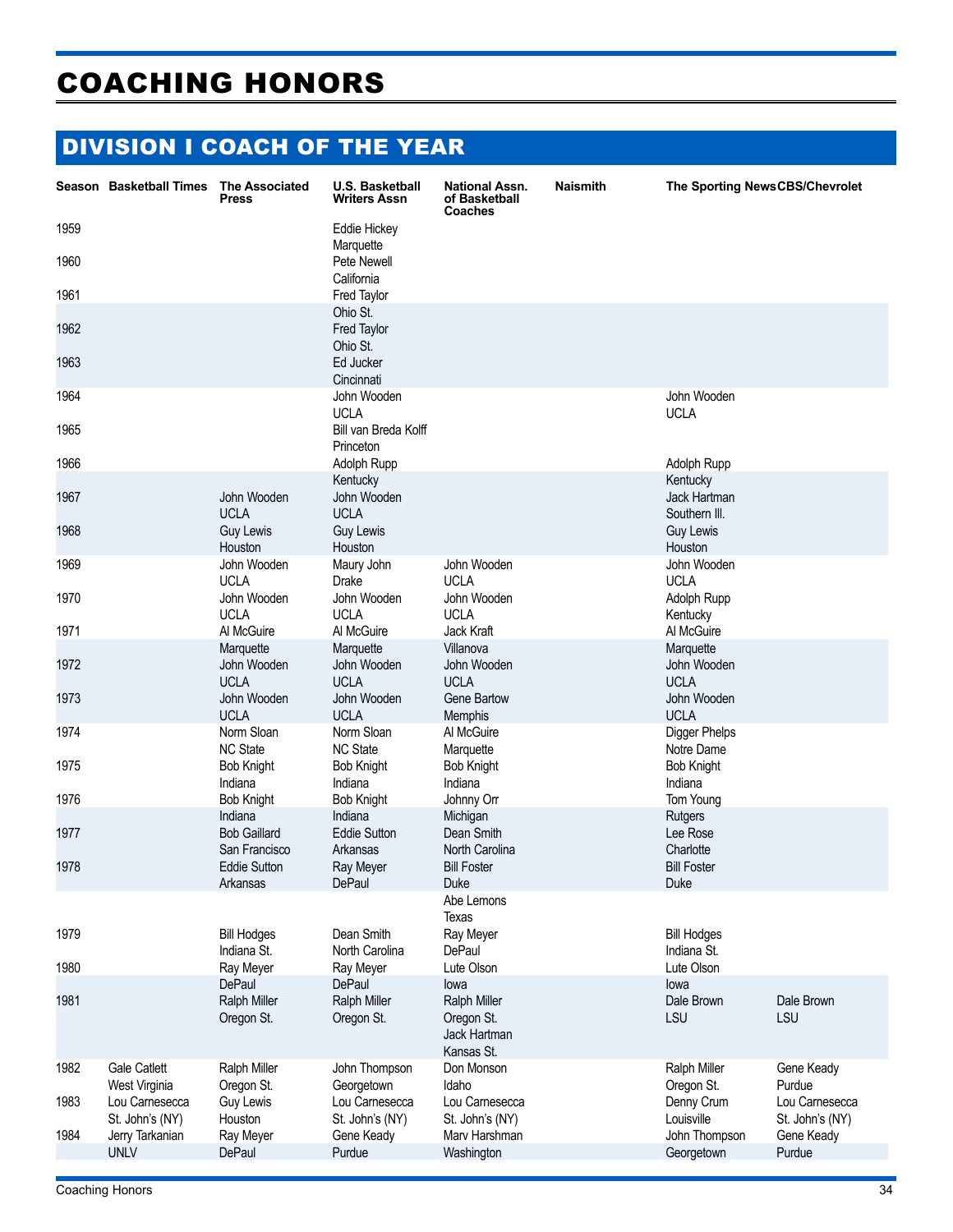|              | Season Basketball Times                                                | <b>The Associated</b><br><b>Press</b>                       | <b>U.S. Basketball</b><br><b>Writers Assn</b>                       | <b>National Assn.</b><br>of Basketball<br>Coaches              | <b>Naismith</b>                                     | The Sporting NewsCBS/Chevrolet                                |                                                        |
|--------------|------------------------------------------------------------------------|-------------------------------------------------------------|---------------------------------------------------------------------|----------------------------------------------------------------|-----------------------------------------------------|---------------------------------------------------------------|--------------------------------------------------------|
| 1985<br>1986 | <b>Bobby Cremins</b><br>Georgia Tech<br>Mike Krzyzewski<br><b>Duke</b> | <b>Bill Frieder</b><br>Michigan<br>Eddie Sutton<br>Kentucky | Lou Carnesecca<br>St. John's (NY)<br>Dick Versace<br><b>Bradley</b> | John Thompson<br>Georgetown<br><b>Eddie Sutton</b><br>Kentucky |                                                     | Lou Carnesecca<br>St. John's (NY)<br>Denny Crum<br>Louisville | Dale Brown<br>LSU<br>Mike Krzyzewski<br>Duke           |
| 1987         | Wimp Sanderson<br>Alabama                                              | Tom Davis<br>lowa                                           | John Chaney<br>Temple                                               | <b>Rick Pitino</b><br>Providence                               | <b>Bob Knight</b><br>Indiana                        | <b>Rick Pitino</b><br>Providence                              | Joey Meyer<br>DePaul                                   |
| 1988<br>1989 | Lute Olson<br>Arizona<br><b>Bob Knight</b>                             | John Chaney<br>Temple<br><b>Bob Knight</b>                  | John Chaney<br>Temple<br><b>Bob Knight</b>                          | John Chaney<br>Temple<br>P.J. Carlesimo                        | Larry Brown<br>Kansas<br>Mike Krzyzewski            | John Chaney<br>Temple<br>P.J. Carlesimo                       | John Chaney<br>Temple<br>Lute Olson                    |
| 1990         | Indiana<br><b>Rick Pitino</b><br>Kentucky                              | Indiana<br>Jim Calhoun<br><b>UConn</b>                      | Indiana<br>Roy Williams<br>Kansas                                   | Seton Hall<br>Jud Heathcote<br>Michigan St.                    | <b>Duke</b><br><b>Bobby Cremins</b><br>Georgia Tech | Seton Hall<br>Jim Calhoun<br><b>UConn</b>                     | Arizona<br>Jim Calhoun<br><b>UConn</b>                 |
| 1991         | <b>Rick Majerus</b><br>Utah                                            | <b>Randy Ayers</b><br>Ohio St.                              | <b>Randy Ayers</b><br>Ohio St.                                      | Mike Krzyzewski<br>Duke                                        | <b>Randy Ayers</b><br>Ohio St.                      | <b>Rick Pitino</b><br>Kentucky                                | <b>Randy Ayers</b><br>Ohio St.                         |
| 1992<br>1993 | Steve Fisher<br>Michigan<br>Dean Smith                                 | Roy Williams<br>Kansas<br>Eddie Fogler                      | Perry Clark<br>Tulane<br>Eddie Fogler                               | George Raveling<br>Southern California<br>Eddie Fogler         | Mike Krzyzewski<br>Duke<br>Dean Smith               | Mike Krzyzewski<br><b>Duke</b><br><b>Eddie Fogler</b>         | George Raveling<br>Southern California<br>Eddie Fogler |
| 1994         | North Carolina<br>Norm Stewart                                         | Vanderbilt<br>Norm Stewart                                  | Vanderbilt<br>Charlie Spoonhour                                     | Vanderbilt<br>Nolan Richardson                                 | North Carolina<br>Nolan Richardson                  | Vanderbilt<br>Norm Stewart                                    | Vanderbilt<br>Nolan Richardson                         |
|              | Missouri                                                               | Missouri                                                    | Saint Louis                                                         | Arkansas<br>Gene Keady<br>Purdue                               | Arkansas                                            | Missouri                                                      | Arkansas                                               |
| 1995         | <b>Eddie Sutton</b><br>Oklahoma St.                                    | Kelvin Sampson<br>Oklahoma                                  | Kelvin Sampson<br>Oklahoma                                          | Jim Harrick<br><b>UCLA</b>                                     | <b>Jim Harrick</b><br><b>UCLA</b>                   | <b>Jud Heathcote</b><br>Michigan St.                          | Gene Keady<br>Purdue                                   |
| 1996<br>1997 | John Calipari<br>Massachusetts<br>Mike Krzyzewski                      | Gene Keady<br>Purdue<br><b>Clem Haskins</b>                 | Gene Keady<br>Purdue<br><b>Clem Haskins</b>                         | John Calipari<br>Massachusetts<br><b>Clem Haskins</b>          | John Calipari<br>Massachusetts<br>Roy Williams      | John Calipari<br>Massachusetts<br>Roy Williams                | Gene Keady<br>Purdue<br><b>Clem Haskins</b>            |
| 1998         | Duke<br><b>Bob Huggins</b>                                             | Minnesota<br>Tom Izzo                                       | Minnesota<br>Tom Izzo                                               | Minnesota<br><b>Bill Guthridge</b>                             | Kansas<br><b>Bill Guthridge</b>                     | Kansas<br><b>Bill Guthridge</b>                               | Minnesota<br><b>Bill Guthridge</b>                     |
| 1999         | Cincinnati<br>Tom Izzo                                                 | Michigan St.<br>Cliff Ellis<br>Auburn                       | Michigan St.<br><b>Cliff Ellis</b><br>Auburn                        | North Carolina<br>Mike Krzyzewski<br><b>Duke</b>               | North Carolina<br>Mike Krzyzewski<br>Duke           | North Carolina<br>Cliff Ellis<br>Auburn                       | North Carolina<br>Cliff Ellis<br>Auburn                |
| 2000         | Michigan St.<br>Mike Montgomery<br>Stanford                            | Larry Eustachy<br>lowa St.                                  | Larry Eustachy<br>lowa St.                                          | Gene Keady<br>Purdue                                           | Mike Montgomery<br>Stanford                         | <b>Bob Huggins</b><br>Cincinnati                              | Mike Krzyzewski<br>Duke                                |
|              |                                                                        |                                                             |                                                                     |                                                                |                                                     | <b>Bill Self</b><br>Tulsa                                     |                                                        |
| 2001         | Al Skinner<br><b>Boston College</b>                                    | <b>Matt Doherty</b><br>North Carolina                       | Al Skinner<br><b>Boston College</b>                                 | Tom Izzo<br>Michigan St.                                       | Rod Barnes<br>Ole Miss                              | Al Skinner<br><b>Boston College</b>                           | Al Skinner<br><b>Boston College</b>                    |
| 2002<br>2003 | <b>Bob Knight</b><br><b>Texas Tech</b><br><b>Tubby Smith</b>           | <b>Ben Howland</b><br>Pittsburgh<br><b>Tubby Smith</b>      | Ben Howland<br>Pittsburgh<br><b>Tubby Smith</b>                     | Kelvin Sampson<br>Oklahoma<br><b>Tubby Smith</b>               | Ben Howland<br>Pittsburgh<br><b>Tubby Smith</b>     | Ben Howland<br>Pittsburgh<br><b>Tubby Smith</b>               | Kelvin Sampson<br>Oklahoma<br><b>Tubby Smith</b>       |
| 2004         | Kentucky<br>Mike Montgomery<br>Stanford                                | Kentucky<br>Phil Martelli<br>Saint Joseph's                 | Kentucky<br>Phil Martelli<br>Saint Joseph's                         | Kentucky<br>Phil Martelli<br>Saint Joseph's                    | Kentucky<br>Phil Martelli<br>Saint Joseph's         | Kentucky<br>Mike Montgomery<br>Stanford                       | Kentucky<br>Phil Martelli<br>Saint Joseph's            |
|              |                                                                        |                                                             |                                                                     | Mike Montgomery<br>Stanford                                    |                                                     |                                                               |                                                        |
| 2005<br>2006 | <b>Bruce Weber</b><br>Illinois<br><b>Bruce Pearl</b>                   | <b>Bruce Weber</b><br>Illinois<br>Roy Williams              | <b>Bruce Weber</b><br>Illinois<br>Roy Williams                      | <b>Bruce Weber</b><br>Illinois<br>Jay Wright                   | <b>Bruce Weber</b><br>Illinois<br>Jay Wright        | <b>Bruce Weber</b><br>Illinois<br><b>Bruce Pearl</b>          | <b>Bruce Weber</b><br>Illinois<br>Jay Wright           |
| 2007         | Tennessee<br><b>Tony Bennett</b>                                       | North Carolina<br><b>Tony Bennett</b>                       | North Carolina<br><b>Tony Bennett</b>                               | Villanova<br><b>Todd Lickliter</b>                             | Villanova<br>Tony Bennett                           | Tennessee<br><b>Tony Bennett</b>                              | Villanova<br>Tony Bennett                              |
| 2008         | Washington St.<br>Keno Davis<br>Drake                                  | Washington St.<br>Keno Davis<br><b>Drake</b>                | Washington St.<br>Keno Davis<br><b>Drake</b>                        | <b>Butler</b><br><b>Bob McKillop</b><br>Davidson               | Washington St.<br>John Calipari<br>Memphis          | Washington St.<br>Keno Davis<br><b>Drake</b>                  | Washington St.<br>Keno Davis<br>Drake                  |
| 2009         | Leonard Hamilton<br>Florida St.                                        | <b>Bill Self</b><br>Kansas                                  | <b>Bill Self</b><br>Kansas                                          | Mike Anderson<br>Missouri<br>John Calipari<br>Memphis          | Jamie Dixon<br>Pittsburgh                           | <b>Bill Self</b><br>Kansas                                    | <b>Bill Self</b><br>Kansas                             |
| 2010         | Jim Boeheim<br>Syracuse                                                | Jim Boeheim<br>Syracuse                                     | Jim Boeheim<br>Syracuse                                             | Jim Boeheim<br>Syracuse                                        | Jim Boeheim<br>Syracuse                             | Jim Boeheim<br>Syracuse                                       |                                                        |
| 2011         | Mike Brey<br>Notre Dame                                                | Mike Brey<br>Notre Dame                                     | Mike Brey<br>Notre Dame                                             | <b>Steve Fisher</b><br>San Diego St.                           | <b>Steve Fisher</b><br>San Diego St.                | Jamie Dixon<br>Pittsburgh                                     |                                                        |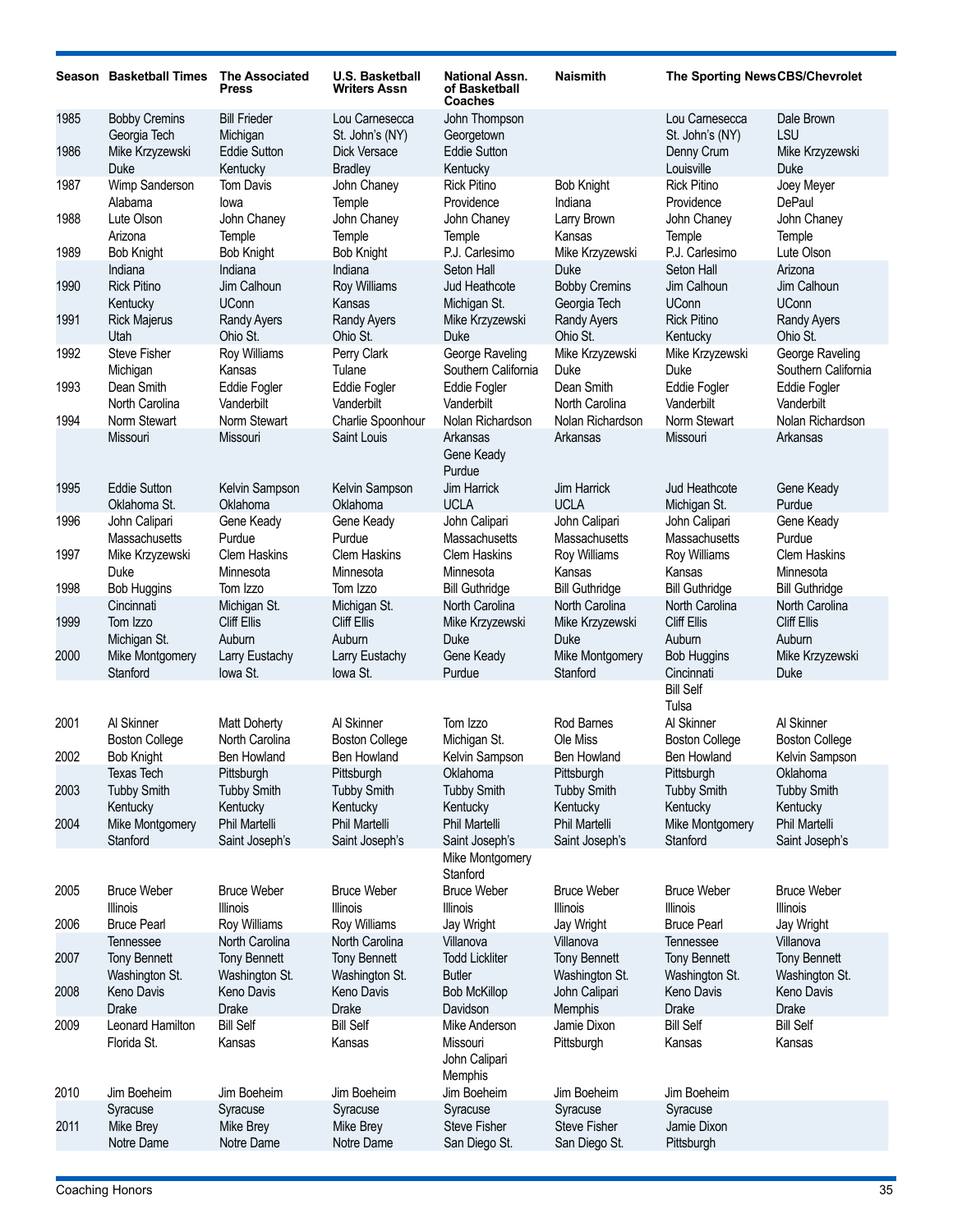|      | Season Basketball Times | <b>The Associated</b><br><b>Press</b> | <b>U.S. Basketball</b><br><b>Writers Assn</b> | <b>National Assn.</b><br>of Basketball<br>Coaches | <b>Naismith</b>      | The Sporting NewsCBS/Chevrolet |
|------|-------------------------|---------------------------------------|-----------------------------------------------|---------------------------------------------------|----------------------|--------------------------------|
| 2012 | Steve Prohm             | Frank Haith                           | Frank Haith                                   | Tom Izzo                                          | <b>Bill Self</b>     | <b>Bill Self</b>               |
|      | Murray St.              | Missouri                              | Missouri                                      | Michigan St.                                      | Kansas               | Kansas                         |
| 2013 | Mark Few                | Jim Larranaga                         | Jim Larranaga                                 | Jim Crews                                         | Jim Larranaga        | Jim Crews                      |
|      | Gonzaga                 | Miami (FL)                            | Miami (FL)                                    | Saint Louis                                       | Miami (FL)           | Saint Louis                    |
| 2014 | Gregg Marshall          | Gregg Marshall                        | Gregg Marshall                                | Gregg Marshall                                    | Gregg Marshall       | Gregg Marshall                 |
|      | Wichita St.             | Wichita St.                           | Wichita St.                                   | Wichita St.                                       | Wichita St.          | Wichita St.                    |
| 2015 | John Calipari           | John Calipari                         | <b>Tony Bennett</b>                           | John Calipari                                     | John Calipari        | John Calipari                  |
|      | Kentucky                | Kentucky                              | Virginia                                      | Kentucky                                          | Kentucky             | Kentucky                       |
| 2016 | <b>Chris Mack</b>       | <b>Bill Self</b>                      | Chris Mack                                    | <b>Bill Self</b>                                  | Jay Wright           | <b>Tubby Smith</b>             |
|      | Xavier                  | Kansas                                | Xavier                                        | Kansas                                            | Villanova            | Texas Tech                     |
| 2017 | <b>Scott Drew</b>       | Mark Few                              | Mark Few                                      | Mark Few                                          | Mark Few             | Mark Few                       |
|      | Baylor                  | Gonzaga                               | Gonzaga                                       | Gonzaga                                           | Gonzaga              | Gonzaga                        |
| 2018 | Chris Mack              | <b>Tony Bennett</b>                   | <b>Tony Bennett</b>                           | <b>Tony Bennett</b>                               | <b>Tony Bennett</b>  | Mick Cronin                    |
|      | Xavier                  | Virginia                              | Virginia                                      | Virginia                                          | Virginia             | Cincinnati                     |
| 2019 | Chris Beard             | Chris Beard                           | <b>Rick Barnes</b>                            | Matt Painter                                      | <b>Rick Barnes</b>   | Mike Young                     |
|      | Texas Tech              | Texas Tech                            | Tennessee                                     | Purdue                                            | Tennessee            | Wofford                        |
| 2020 | <b>Anthony Grant</b>    | <b>Anthony Grant</b>                  | <b>Anthony Grant</b>                          | <b>Anthony Grant</b>                              | <b>Anthony Grant</b> | <b>Anthony Grant</b>           |
|      | Dayton                  | Dayton                                | Dayton                                        | Dayton                                            | Dayton               | Dayton                         |
| 2021 | Mark Few                | Juwan Howard                          | Juwan Howard                                  | Mark Few                                          | Mark Few             | Juwan Howard                   |
|      | Gonzaga                 | Michigan                              | Michigan                                      | Gonzaga                                           | Gonzaga              | Michigan                       |

### Adolph Rupp Cup

| Year | Coach               | <b>School</b>  |
|------|---------------------|----------------|
| 2004 | Phil Martelli       | Saint Joseph's |
| 2005 | <b>Bruce Weber</b>  | Illinois       |
| 2006 | <b>Roy Williams</b> | North Carolina |
| 2007 | Bo Ryan             | Wisconsin      |
| 2008 | <b>Bruce Pearl</b>  | Tennessee      |
| 2009 | <b>Rick Pitino</b>  | Louisville     |
| 2010 | John Calipari       | Kentucky       |
| 2011 | <b>Steve Fisher</b> | San Diego St.  |
| 2012 | <b>Bill Self</b>    | Kansas         |
| 2013 | Jim Larranaga       | Miami (FL)     |
| 2014 | Gregg Marshall      | Wichita St.    |
| 2015 | John Calipari       | Kentucky       |

### Jim Phelan Award (as selected by CollegeInsider.com)

| Year | Coach                | School         |
|------|----------------------|----------------|
| 2003 | Mark Slonaker        | Mercer         |
| 2004 | Phil Martelli        | Saint Joseph's |
| 2005 | <b>Tubby Smith</b>   | Kentucky       |
| 2006 | Ben Howland          | UCLA           |
| 2007 | <b>Tony Bennett</b>  | Washington St. |
| 2008 | Bo Ryan              | Wisconsin      |
| 2009 | John Calipari        | Memphis        |
| 2010 | Jamie Dixon          | Pittsburgh     |
| 2011 | <b>Stew Morrill</b>  | Utah St.       |
| 2012 | Mike Brey            | Notre Dame     |
| 2013 | Dana Altman          | Oregon         |
| 2014 | <b>Tim Miles</b>     | Nebraska       |
| 2015 | Bob Huggins          | West Virginia  |
| 2016 | Greg Gard            | Wisconsin      |
| 2017 | <b>Frank Martin</b>  | South Carolina |
| 2018 | Chris Holtmann       | Ohio St.       |
| 2019 | Ritchie McKay        | Liberty        |
| 2020 | <b>Steve Pikiell</b> | Rutgers        |
| 2021 | Kelvin Sampson       | Houston        |
|      |                      |                |

### United Press International

| Year | Coach                | School          |
|------|----------------------|-----------------|
| 1955 | Phil Woolpert        | San Francisco   |
| 1956 | Phil Woolpert        | San Francisco   |
| 1957 | <b>Frank McGuire</b> | North Carolina  |
| 1958 | <b>Tex Winter</b>    | Kansas St.      |
|      |                      |                 |
| 1959 | Adolph Rupp          | Kentucky        |
| 1960 | <b>Pete Newell</b>   | California      |
| 1961 | <b>Fred Taylor</b>   | Ohio St.        |
| 1962 | <b>Fred Taylor</b>   | Ohio St.        |
| 1963 | Ed Jucker            | Cincinnati      |
| 1964 | John Wooden          | <b>UCLA</b>     |
| 1965 | Dave Strack          | Michigan        |
| 1966 | Adolph Rupp          | Kentucky        |
| 1967 | John Wooden          | <b>UCLA</b>     |
| 1968 | Guy Lewis            | Houston         |
| 1969 | John Wooden          | <b>UCLA</b>     |
| 1970 | John Wooden          | <b>UCLA</b>     |
| 1971 | Al McGuire           | Marquette       |
| 1972 | John Wooden          | <b>UCLA</b>     |
| 1973 | John Wooden          | <b>UCLA</b>     |
| 1974 | Digger Phelps        | Notre Dame      |
| 1975 | <b>Bob Knight</b>    | Indiana         |
| 1976 | Tom Young            | Rutgers         |
| 1977 | <b>Bob Gaillard</b>  | San Francisco   |
| 1978 | <b>Eddie Sutton</b>  | Arkansas        |
| 1979 | <b>Bill Hodges</b>   | Indiana St.     |
| 1980 | Ray Meyer            | <b>DePaul</b>   |
| 1981 | <b>Ralph Miller</b>  | Oregon St.      |
| 1982 | <b>Norm Stewart</b>  | Missouri        |
| 1983 | Jerry Tarkanian      | <b>UNLV</b>     |
| 1984 | Ray Meyer            | DePaul          |
| 1985 | Lou Carnesecca       | St. John's (NY) |
| 1986 | Mike Krzyzewski      | Duke            |
| 1987 | John Thompson        | Georgetown      |
| 1988 | John Chaney          | Temple          |
| 1989 | <b>Bob Knight</b>    | Indiana         |
| 1990 | Jim Calhoun          | <b>UConn</b>    |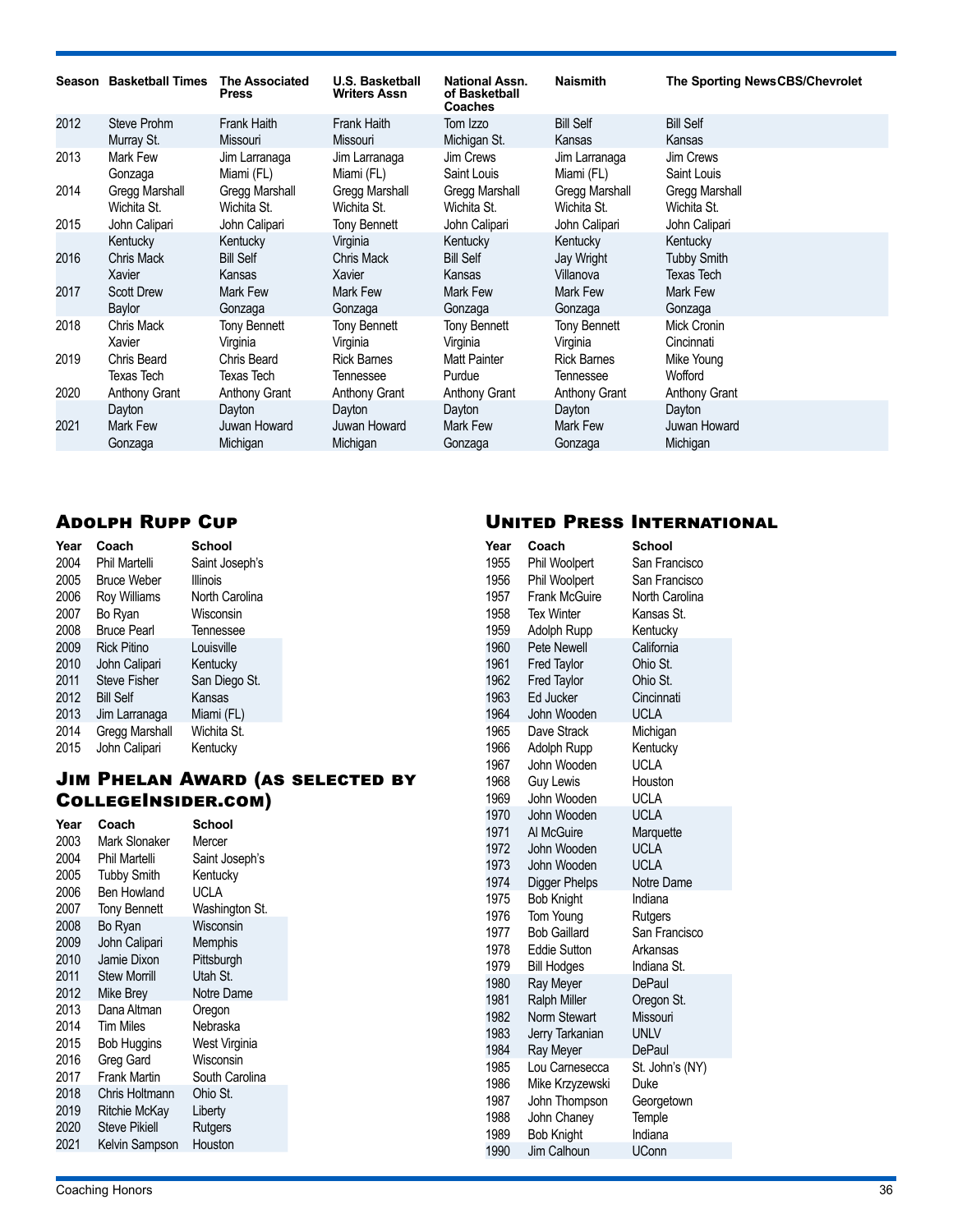| Year | Coach               | <b>School</b> |
|------|---------------------|---------------|
| 1991 | <b>Rick Majerus</b> | Utah          |
| 1992 | Perry Clark         | Tulane        |
| 1993 | <b>Eddie Fogler</b> | Vanderbilt    |
| 1994 | Norm Stewart        | Missouri      |
| 1995 | Leonard Hamilton    | Miami (FL)    |
| 1996 | Gene Keady          | Purdue        |

### Hugh Durham Award (top mid-major coach as selected by CollegeInsider. com)

| Year | Coach               | School                 |
|------|---------------------|------------------------|
| 2005 | <b>Bob Thomason</b> | Pacific                |
| 2006 | Pat Flannery        | <b>Bucknell</b>        |
| 2007 | Gregg Marshall      | Winthrop               |
| 2008 | Keno Davis          | Drake                  |
| 2009 | Todd Bozeman        | Morgan St.             |
| 2010 | Mike Young          | Wofford                |
| 2011 | <b>Rick Byrd</b>    | <b>Belmont</b>         |
| 2012 | Eddie Payne         | <b>USC Upstate</b>     |
| 2013 | Danny Kaspar        | Stephen F. Austin      |
| 2014 | Tony Jasick         | <b>IPFW</b>            |
| 2015 | Brian Katz          | Sacramento St.         |
| 2016 | James Jones         | Yale                   |
| 2017 | Rod Barnes          | <b>CSU Bakersfield</b> |
| 2018 | Ryan Odom           | <b>UMBC</b>            |
| 2019 | Darian DeVries      | Drake                  |
| 2020 | Steve Forbes        | <b>ETSU</b>            |
| 2021 | <b>Byron Smith</b>  | <b>Prairie View</b>    |
|      |                     |                        |

### Skip Prosser Award (top coach who displayed moral integrity as selected by CollegeInsider.com)

| Year | Coach               | <b>School</b>      |  |
|------|---------------------|--------------------|--|
| 2008 | Mike Brey           | Notre Dame         |  |
| 2009 | Ed Conroy           | Citadel            |  |
| 2010 | <b>Bob Marlin</b>   | Sam Houston St.    |  |
| 2011 | Chris Mack          | Xavier             |  |
| 2012 | Jimmy Patsos        | Loyola Maryland    |  |
| 2013 | Joe Mihalich        | Niagara            |  |
| 2014 | <b>Brian Wardle</b> | Green Bay          |  |
| 2015 | Keno Davis          | Central Mich.      |  |
| 2016 | <b>Zack Spiker</b>  | Army West Point    |  |
| 2017 | Danny Manning       | <b>Wake Forest</b> |  |
| 2018 | Casey Alexander     | Lipscomb           |  |
| 2019 | Robert Jones        | Norfolk St.        |  |
| 2020 | Mark Prosser        | Western Caro.      |  |
| 2021 | Lew Hill            | UTRGV              |  |

### Ben Jobe Award (top minority coach as selected by CollegeInsider.com)

| Year | Coach                | School             |
|------|----------------------|--------------------|
| 2010 | Ed Cooley            | Fairfield          |
| 2011 | Cuonzo Martin        | Missouri St.       |
| 2012 | Sean Woods           | Mississippi Val.   |
| 2013 | Kevin Ollie          | <b>UConn</b>       |
| 2014 | Willis Wilson        | A&M Corpus Christi |
| 2015 | <b>Bobby Collins</b> | <b>UMES</b>        |
| 2016 | Dana Ford            | Tennessee St.      |
| 2017 | Jamion Christian     | Mt. St. Mary's     |
| 2018 | Donte Jackson        | Grambling          |
| 2019 | James Jones          | Yale               |
|      |                      |                    |

| Year | Coach            | School      |
|------|------------------|-------------|
| 2020 | Damon Stoudamire | Pacific     |
| 2021 | Leonard Hamilton | Florida St. |

### Legends of Coaching Award (as selected by the NABC)

| Year | Coach                | School                        |
|------|----------------------|-------------------------------|
| 1999 | Dean Smith           | North Carolina                |
| 2000 | Mike Krzyzewski      | Duke                          |
| 2001 | Lute Olson           | Arizona                       |
| 2002 | Denny Crum           | Louisville                    |
| 2003 | Roy Williams         | Kansas                        |
| 2004 | Mike Montgomery      | Stanford                      |
| 2005 | Jim Calhoun          | <b>UConn</b>                  |
| 2006 | Jim Boeheim          | Syracuse                      |
| 2007 | Gene Keady           | Purdue                        |
| 2008 | <b>Pat Summitt</b>   | Tennessee                     |
| 2009 | <b>Rick Barnes</b>   | Texas                         |
| 2010 | <b>Billy Donovan</b> | Florida                       |
| 2011 | Tom Izzo             | Michigan St.                  |
| 2012 | Geno Auriemma        | <b>UConn</b>                  |
| 2013 | <b>Bill Self</b>     | Kansas                        |
| 2014 | Tara VanDerveer      | Stanford                      |
| 2015 | <b>Steve Fisher</b>  | San Diego St.                 |
| 2016 | <b>Tubby Smith</b>   | <b>Texas Tech</b>             |
| 2017 | <b>Muffet McGraw</b> | Notre Dame                    |
| 2018 | Jay Wright           | Villanova                     |
| 2019 | Lon Kruger           | Oklahoma                      |
| 2020 | C. Vivian Stringer   | Rutgers                       |
| 2021 | Dave Yanai           | Cal St. Dom. Hills/Cal St. LA |

# DIVISIONS II AND III COACH OF THE YEAR

### NABC Division II Coach of the Year **Award**

| Year | Coach                  | <b>School</b>         |
|------|------------------------|-----------------------|
| 1962 | James Phelan           | Mt. St. Mary's        |
| 1963 | James Iverson          | South Dakota St.      |
| 1964 | Arad McCutchan         | Evansville            |
| 1965 | Arad McCutchan         | Evansville            |
| 1966 | <b>Guy Strong</b>      | Ky. Wesleyan          |
| 1967 | <b>Clarence Gaines</b> | <b>Winston Salem</b>  |
| 1968 | <b>Bob Polk</b>        | Trinity (TX)          |
| 1969 | William Callahan       | American Int'l        |
| 1970 | Lucias Mitchell        | Kentucky St.          |
| 1971 | <b>Bob Daniels</b>     | Ky. Wesleyan          |
| 1972 | <b>Charles Moir</b>    | Roanoke               |
| 1973 | <b>Bob Jones</b>       | Ky. Wesleyan          |
| 1974 | <b>Bill Thomas</b>     | Missouri St.          |
| 1975 | Sonny Allen            | Old Dominion          |
| 1976 | Herb McGee/Don Zech    | Jefferson/Puget Sound |
| 1977 | Ron Shumate            | Chattanooga           |
| 1978 | John Chaney            | Cheyney               |
| 1979 | Dave Buss              | Green Bay             |
| 1980 | <b>Hal Wissel</b>      | Fla. Southern         |
| 1981 | James Phelan           | Mt. St. Mary's        |
| 1982 | <b>Bobby Dye</b>       | <b>Bakersfield</b>    |
| 1983 | Ralph Underhill        | Wright St.            |
| 1984 | Lynn Nance             | Central Mo.           |
| 1985 | <b>Bill Jones</b>      | Jacksonville St.      |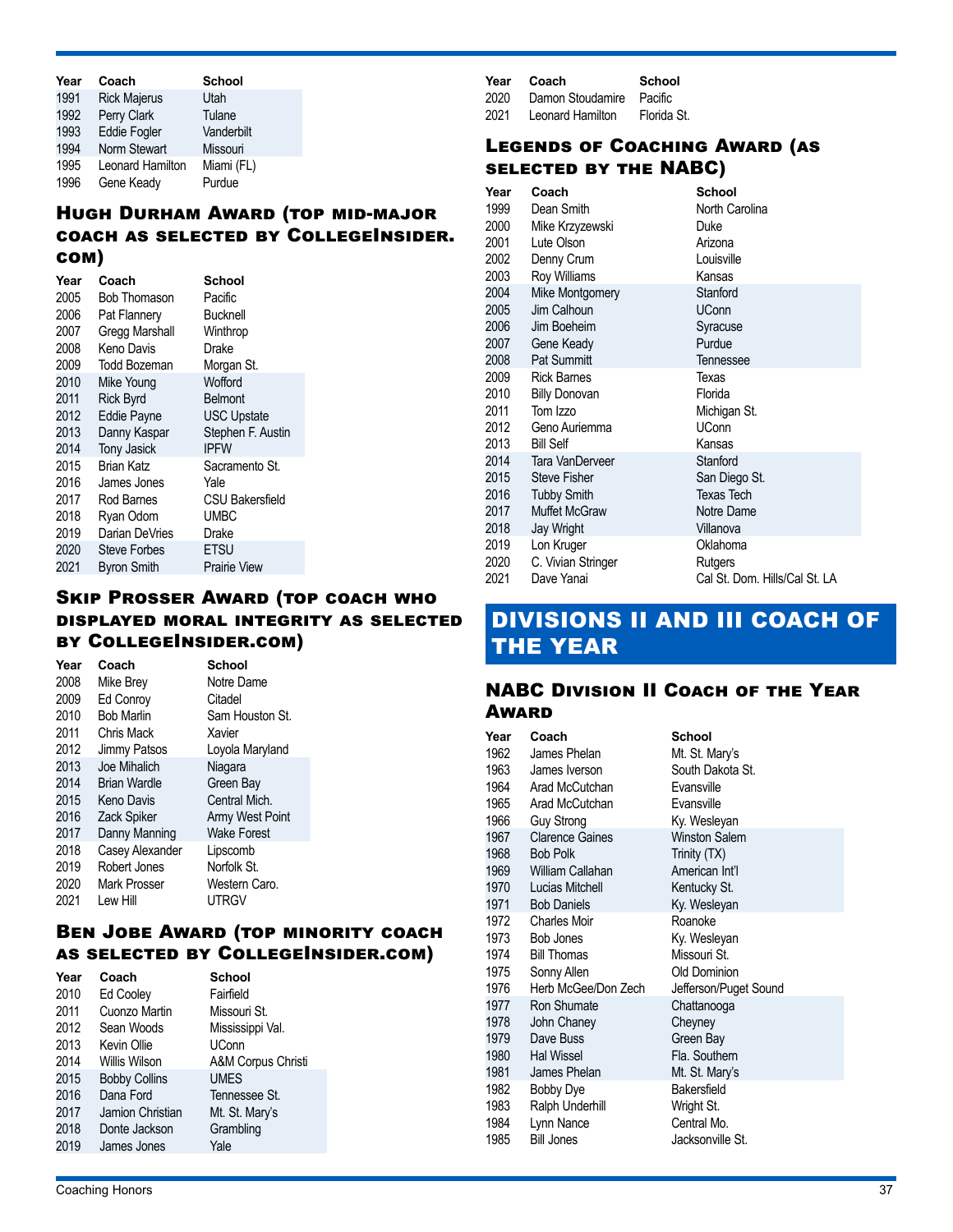| Year | Coach                                                                                | <b>School</b>       | Year | Coach                 | <b>School</b>        |  |  |  |  |  |
|------|--------------------------------------------------------------------------------------|---------------------|------|-----------------------|----------------------|--|--|--|--|--|
| 1986 | Dave Bike                                                                            | Sacred Heart        | 1983 | <b>Robert Bessoir</b> | Scranton             |  |  |  |  |  |
| 1987 | Wayne Chapman                                                                        | Ky. Wesleyan        | 1984 | Dave Vander Meulen    | Wis.-Whitewater      |  |  |  |  |  |
| 1988 | Don Doucette                                                                         | <b>UMass Lowell</b> | 1985 | <b>Richard Sauers</b> | Albany (NY)          |  |  |  |  |  |
| 1989 | Michael Bernard                                                                      | N.C. Central        | 1986 | Jerry Welsh           | <b>SUNY Potsdam</b>  |  |  |  |  |  |
| 1990 | Wayne Chapman                                                                        | Ky. Wesleyan        | 1987 | Bosco Djurickovic     | North Park           |  |  |  |  |  |
| 1991 | <b>Gary Elliott</b>                                                                  | North Ala.          | 1988 | Gene Mehaffey         | Ohio Wesleyan        |  |  |  |  |  |
| 1992 | <b>Bruce Webster</b>                                                                 | Bridgeport          | 1989 | Dave Vander Meulen    | Wis.-Whitewater      |  |  |  |  |  |
| 1993 | Pat Douglass                                                                         | Bakersfield         | 1990 | Michael Neer          | Rochester (NY)       |  |  |  |  |  |
| 1994 | Pat Douglass                                                                         | Bakersfield         | 1991 | Bo Ryan               | Wis. Platteville     |  |  |  |  |  |
| 1995 | <b>Bruce Pearl</b>                                                                   | Southern Ind.       | 1992 | Ed Douma              | Calvin               |  |  |  |  |  |
| 1996 | Gary Garner                                                                          | Fort Hays St.       | 1993 | Joe Campoli           | Ohio Northern        |  |  |  |  |  |
| 1997 | Pat Douglass                                                                         | Bakersfield         | 1994 | Pat Flannery          | Lebanon Valley       |  |  |  |  |  |
| 1998 | <b>Bob Williams</b>                                                                  | <b>UC Davis</b>     | 1995 | Bo Ryan               | Wis.-Platteville     |  |  |  |  |  |
| 1999 | Ray Harper                                                                           | Ky. Wesleyan        | 1996 | John Giannini         | Rowan                |  |  |  |  |  |
| 2000 | Mike Dunlap                                                                          | Metro St.           | 1997 | Dennie Bridges        | III. Wesleyan        |  |  |  |  |  |
| 2001 | Ray Harper                                                                           | Ky. Wesleyan        | 1998 | Bo Ryan               | Wis.-Platteville     |  |  |  |  |  |
| 2002 | Mike Dunlap                                                                          | Metro St.           | 1999 | Bo Ryan               | Wis.-Platteville     |  |  |  |  |  |
| 2003 | Larry Gipson                                                                         | Northeastern St.    | 2000 | Kevin Vande Streek    | Calvin               |  |  |  |  |  |
| 2004 | Tony Ingle                                                                           | Kennesaw St.        | 2001 | Mike Lonergan         | Catholic             |  |  |  |  |  |
| 2005 | Dave Robbins                                                                         | Virginia Union      | 2002 | Dick Reynolds         | Otterbein            |  |  |  |  |  |
| 2006 | Mike Leaf                                                                            | Winona St.          | 2003 | David Paulsen         | Williams             |  |  |  |  |  |
| 2007 | Ron Lievense                                                                         | Barton              | 2004 | David Paulsen         | Williams             |  |  |  |  |  |
| 2008 | Mike Leaf                                                                            | Winona St.          | 2005 | Jeff Gamber           | York (PA)            |  |  |  |  |  |
| 2009 | Ron Niekamp                                                                          | Findlay             | 2006 | Dave Macedo           | Va. Wesleyan         |  |  |  |  |  |
| 2010 | Greg Kamansky                                                                        | Cal Poly Pomona     | 2007 | David Hixon           | Amherst              |  |  |  |  |  |
| 2011 | Scott Davenport                                                                      | <b>Bellarmine</b>   | 2008 | Mark Edwards          | Washington St. Louis |  |  |  |  |  |
| 2012 | <b>Brad Jackson</b>                                                                  | Western Wash.       | 2009 | Mark Edwards          | Washington St. Louis |  |  |  |  |  |
| 2013 | <b>Steve Hesser</b>                                                                  | Drury               | 2010 | <b>Bob Semling</b>    | Wis.-Stevens Point   |  |  |  |  |  |
| 2014 | Kim Anderson                                                                         | Central Mo.         | 2011 | <b>Steve Fritz</b>    | St. Thomas (MN)      |  |  |  |  |  |
| 2015 | Linc Darner                                                                          | Fla. Southern       | 2012 | <b>Pat Miller</b>     | Wis. Whitewater      |  |  |  |  |  |
| 2016 | <b>Tom Billeter</b>                                                                  | Augustana (SD)      | 2013 | David Hixon           | Amherst              |  |  |  |  |  |
| 2017 | <b>Ben McCollum</b>                                                                  | Northwest Mo. St.   | 2014 | Pat Miller            | Wis.-Whitewater.     |  |  |  |  |  |
| 2018 | Andy Bronkema                                                                        | Ferris St.          | 2015 | <b>Bob Semling</b>    | Wis.-Stevens Point   |  |  |  |  |  |
| 2019 | Ben McCollum                                                                         | Northwest Mo. St.   | 2016 | John Tauer            | St. Thomas (MN)      |  |  |  |  |  |
| 2020 | <b>Ben McCollum</b>                                                                  | Northwest Mo. St.   | 2017 | Stephen Brennan       | Babson               |  |  |  |  |  |
| 2021 | <b>Ben McCollum</b>                                                                  | Northwest Mo. St.   | 2018 | Dale Wellman          | Neb. Wesleyan        |  |  |  |  |  |
|      | 2019<br>Wis.-Oshkosh<br><b>Matt Lewis</b>                                            |                     |      |                       |                      |  |  |  |  |  |
|      | <b>NABC DIVISION III COACH OF THE YEAR</b><br>2020<br>Swarthmore<br>Landry Kosmalski |                     |      |                       |                      |  |  |  |  |  |

### NABC Division III Coach of the Year **Award**

| Year | Coach               | <b>School</b>       |  |
|------|---------------------|---------------------|--|
| 1976 | <b>Bob Hamilton</b> | Wittenberg          |  |
| 1977 | Larry Hunter        | Wittenberg          |  |
| 1978 | Dan McCarrell       | North Park          |  |
| 1979 | Dan McCarrell       | North Park          |  |
| 1980 | Dan McCarrell       | North Park          |  |
| 1981 | Jerry Welsh         | <b>SUNY Potsdam</b> |  |
| 1982 | Mac Petty           | Wabash              |  |

No award due to cancellation of DIII championship.

2020 Landry Kosmalski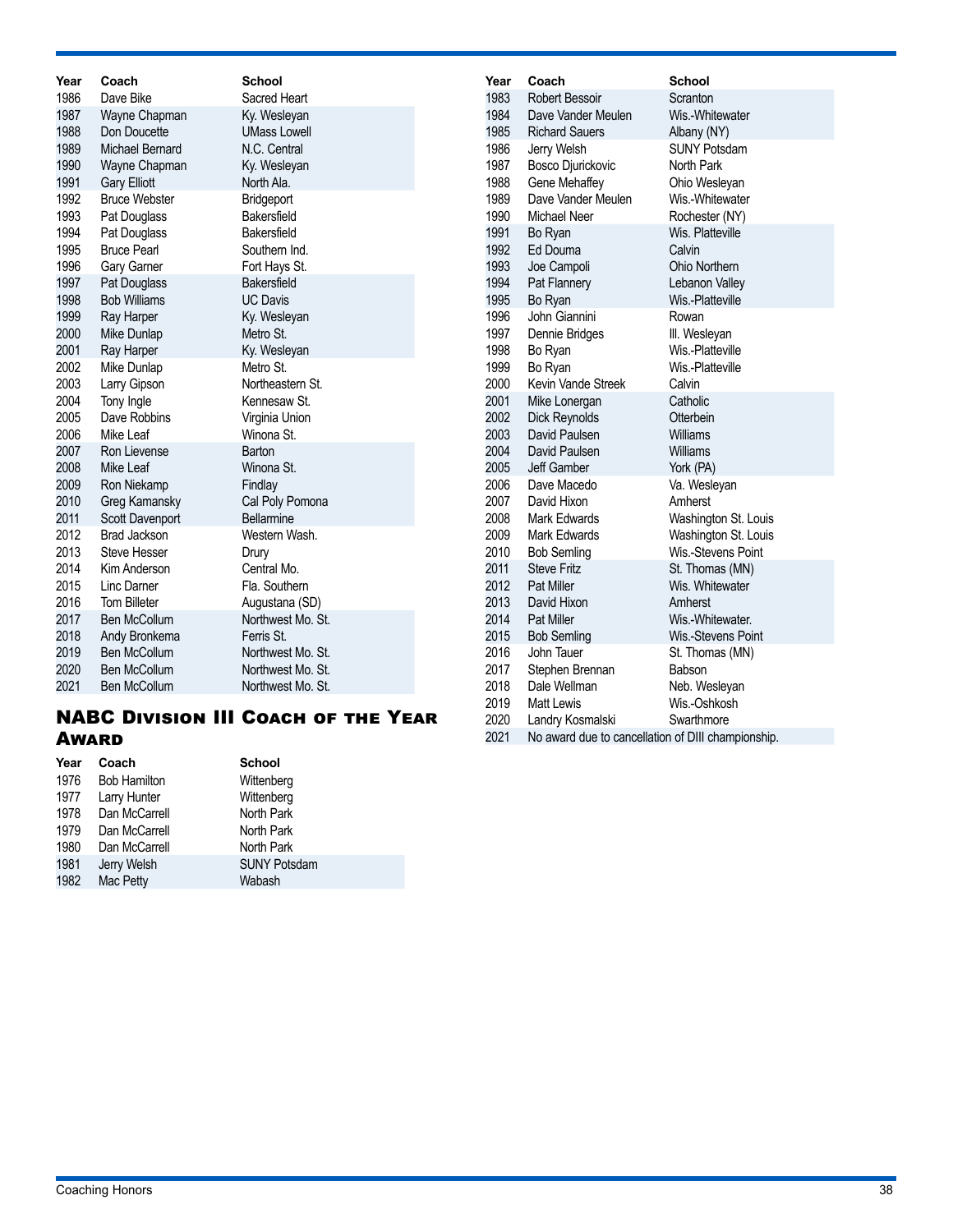# DIVISION II COACHING RECORDS

# WINNINGEST ACTIVE COACHES

*(Minimum five years as a head coach; includes record at fouryear colleges only.)*

### By Percentage

|    | Coach, Team                            | Years WonLost |              |      | Pct. |
|----|----------------------------------------|---------------|--------------|------|------|
| 1. | Jim Crutchfield, Nova Southeastern     | 16            | 428          | 81   | .841 |
| 2. | Tom Brown, West Tex. A&M               | 7             | 181          | 43   | .808 |
| 3. | Ben McCollum, Northwest Mo. St.        | 12            | 300          | 78   | .794 |
| 4. | Joe Lombardi, Indiana (PA)             | 15            | 334 103      |      | .764 |
| 5. | Charlie Ernst, Findlay                 | 10            | 224          | 70   | .761 |
| 6. | Jeff Young, Walsh                      | 18            | 391          | 124  | .759 |
| 7. | Ken Ammann, CUI                        | 20            | 486          | 172  | .739 |
| 8. | Lonnie Blow, Virginia St.              | 10            | 212          | -79  | .729 |
| 9. | Mike Jones, Mississippi Col.           | 18            | 340 128      |      | .726 |
|    | 10. Andy Bronkema, Ferris St.          | 8             | 180          | 70   | .720 |
|    | 11. Herb Magee, Jefferson              |               | 53 1,123 444 |      | .717 |
|    | 12. Greg Kamansky, Cal Poly Pomona     | 20            | 417          | 166  | .715 |
|    | 13. Steve Ridder, Embry-Riddle (FL)    | 31            | 715 297      |      | .707 |
|    | 14. Matt Margenthaler, Minnesota St.   | 20            | 420 187      |      | .692 |
|    | 15. Fred Watson, Miles                 | 18            | 365          | 163  | .691 |
|    | 16. Tony Dominguez, Western Wash.      | 8             | 168          | - 76 | .689 |
|    | 17. Mike Helfer, Valdosta St.          | 24            | 506 229      |      | .688 |
|    | 18. Ric Wesley, Grand Valley St.       | 17            | 339 157      |      | .683 |
|    | 19. Bart Lundy, Queens (NC)            | 19            | 399 186      |      | .682 |
|    | 20. Luke D'Alessio, Fayetteville St.   | 11            | 223 104      |      | .682 |
|    | 21. Dip Metress, Augusta               | 25            | 502 236      |      | .680 |
|    | 22. Todd Eisner, Winona St.            | 23            | 501 240      |      | .676 |
|    | 23. Justin Barkley, Rogers St.         | 11            | 218 106      |      | .673 |
|    | 24. Drew Diener, Rockhurst             | 12            | 250 123      |      | .670 |
|    | 25. Adam Bohac, Southern Nazarene      | 13            | 264 131      |      | .668 |
|    | 26. Danny Young, Montevallo            | 20            | 410 204      |      | .668 |
|    | 27. Tobin Anderson, St. Thomas Aquinas | 20            | 366 186      |      | .663 |
|    | 28. Stan Gouard, Southern Ind.         | 13            | 240 122      |      | .663 |
|    | 29. Mark Johnson, Fort Hays St.        | 20            | 383          | 197  | .660 |
|    | 30. Keith Dickson, St. Anselm          | 34            | 664 342      |      | .660 |
|    | 31. Bob Pietrack, Fort Lewis           | 7             | 112          | 58   | .659 |
|    | 32. Cinco Boone, Angelo St.            | 6             | 110          | 57   | .659 |
|    | 33. Jeff Boschee, Mo. Southern St.     | 7             | 137          | 71   | .659 |
|    | 34. Jay Lawson, Bentley                | 29            | 560 292      |      | .657 |
|    | 35. T.J. Rosene, Emmanuel (GA)         | 16            | 337 176      |      | .657 |
|    | Chad Walthall, MSU Moorhead            | 18            | 337 176      |      | .657 |
|    | 37. Mike Ruane, Bridgeport             | 20            | 393 206      |      | .656 |
|    | 38. Justin Leslie, Midwestern St.      | 14            | 285 150      |      | .655 |
|    | 39. Jeff Wilson, East Stroudsburg      | 18            | 338 180      |      | .652 |
|    | 40. Chris Fite, Shippensburg           | 7             | 135          | 72   | .652 |
|    | 41. Pryor Orser, Colo. Sch. of Mines   | 20            | 377 201      |      | .651 |
|    | 42. John Tharp, Hillsdale              | 27            | 454 243      |      | .651 |
|    | 43. Greg Clink, Chico St.              | 12            | 229          | 123  | .650 |
|    | 44. Grant Leep, Seattle Pacific        | 5             | 83           | 45   | .648 |
|    | 45. Jim Saia, Cal State LA             | 13            | 257          | 140  | .647 |
|    | 46. Damien Blair, West Chester         | 12            | 223          | 122  | .646 |
|    | 47. Tom Billeter, Augustana (SD)       | 23            | 430 245      |      | .637 |
|    | 48. Richard Schmidt, Tampa             | 40            | 718 421      |      | .630 |
|    | 49. Scott Trost, Lewis                 | 24            | 426 251      |      | .629 |
|    | 50. Danny Sancomb, Cal U (PA)          | 13            | 243 145      |      | .626 |
|    | 51. Andy Newman, Cal St. San B'dino    | 8             | 150          | 90   | .625 |
|    | 52. Terry Evans, Southwestern Okla.    | 16            | 288          | 173  | .625 |
|    | 53. Rusty Osborne, Alas. Anchorage     | 16            | 299          | 180  | .624 |
|    | 54. Todd Duncan, Lubbock Christian     | 10            | 175          | 107  | .621 |
|    | 55. Doug Karleskint, Central Mo.       | 11            | 199          | 122  | .619 |
|    | 56. Tom Klusman, Rollins               | 41            | 717 441      |      | .619 |
|    | 57. Scott Burrell, Southern Conn. St.  | 5             | 91           | 56   | .619 |

| Coach, Team                        | <b>Years WonLost</b> |         |      | Pct. |
|------------------------------------|----------------------|---------|------|------|
| 58. Kim Anderson, Pittsburg St.    | 19                   | 356 220 |      | .618 |
| 59. Gerald Holmes, Bloomfield      | 19                   | 340 210 |      | .617 |
| 60. Blake Flickner, DBU            | 15                   | 282 176 |      | .615 |
| 61. Lester Butler, Virginia Union  | 5                    | 93      | 59   | .612 |
| 62. Kevin Luke, Michigan Tech      | 27                   | 471 301 |      | .610 |
| 63. Andy Sharpe, Southern Ark.     | 16                   | 297 190 |      | .610 |
| 64. Allen Sharpe, West Ala.        | 11                   | 186 120 |      | .608 |
| 65. Louis Wilson, UT Tyler         |                      | 115     | - 75 | .605 |
| 66. Steve Joyner, Johnson C. Smith | 33                   | 572 374 |      | .605 |
| 67. Brady Bergeson, Regis (CO)     | 10                   | 168 111 |      | .602 |
| 68. Joey Higginbotham, Mount Olive | 13                   | 220 147 |      | .599 |
| 69. Ja Havens, Northeastern St.    | 8                    | 136     | - 92 | .596 |
| 70. Pat Estepp, Cedarville         | 13                   | 229 155 |      | .596 |
|                                    |                      |         |      |      |

### **BY VICTORIES**

*(Minimum five years as a head coach; includes record at fouryear colleges only.)*

|     | Coach, Team                        | Years | Won   | Lost | Pct. |
|-----|------------------------------------|-------|-------|------|------|
| 1.  | Herb Magee, Jefferson              | 53    | 1,123 | 444  | .717 |
| 2.  | Richard Schmidt, Tampa             | 40    | 718   | 421  | .630 |
| 3.  | Tom Klusman, Rollins               | 41    | 717   | 441  | .619 |
| 4.  | Steve Ridder, Embry-Riddle (FL)    | 31    | 715   | 297  | .707 |
| 5.  | Keith Dickson, St. Anselm          | 34    | 664   | 342  | .660 |
| 6.  | Mike Nienaber, Delta St.           | 38    | 607   | 534  | .532 |
| 7.  | Mark Corino, Caldwell              | 38    | 598   | 477  | .556 |
| 8.  | Gary Edwards, Francis Marion       | 37    | 581   | 469  | .553 |
| 9.  | Jim Boone, Ark.-Fort Smith         | 35    | 576   | 439  | .567 |
| 10. | Steve Joyner, Johnson C. Smith     | 33    | 572   | 374  | .605 |
| 11. | Jay Lawson, Bentley                | 29    | 560   | 292  | .657 |
| 12. | Ron Lievense, Barton               | 33    | 514   | 405  | .559 |
| 13. | Bob Rukavina, Pitt.-Johnstown      | 31    | 507   | 353  | .590 |
| 14. | Mike Helfer, Valdosta St.          | 24    | 506   | 229  | .688 |
| 15. | Dip Metress, Augusta               | 25    | 502   | 236  | .680 |
| 16. | Todd Eisner, Winona St.            | 23    | 501   | 240  | .676 |
| 17. | James Stinson, Livingstone         | 30    | 499   | 386  | .564 |
| 18. | John Reilly, Christian Brothers    | 28    | 488   | 335  | .593 |
| 19. | Ken Ammann, CUI                    | 20    | 486   | 172  | .739 |
| 20. | Kevin Luke, Michigan Tech          | 27    | 471   | 301  | .610 |
| 21. | John Tharp, Hillsdale              | 27    | 454   | 243  | .651 |
| 22. | Joe Clinton, Dominican (NY)        | 29    | 452   | 384  | .541 |
| 23. | Jeff Morgan, Harding               | 29    | 451   | 361  | .555 |
| 24. | Gary Manchel, Mercyhurst           | 27    | 438   | 315  | .582 |
| 25. | Tom Billeter, Augustana (SD)       | 23    | 430   | 245  | .637 |
| 26. | Jim Crutchfield, Nova Southeastern | 16    | 428   | 81   | .841 |
| 27. | Scott Trost, Lewis                 | 24    | 426   | 251  | .629 |
| 28. | Butch Estes, Barry                 | 26    | 424   | 307  | .580 |
| 29. | Matt Margenthaler, Minnesota St.   | 20    | 420   | 187  | .692 |
| 30. | Greg Kamansky, Cal Poly Pomona     | 20    | 417   | 166  | .715 |
| 31. | Danny Young, Montevallo            | 20    | 410   | 204  | .668 |
| 32. | Greg Sparling, Alas. Fairbanks     | 26    | 402   | 293  | .578 |
| 33. | Jeff Price, Lynn                   | 25    | 401   | 293  | .578 |
| 34. | Bart Lundy, Queens (NC)            | 19    | 399   | 186  | .682 |
| 35. | Mike MacDonald, Daemen             | 24    | 396   | 283  | .583 |
| 36. | Mike Ruane, Bridgeport             | 20    | 393   | 206  | .656 |
| 37. | Jeff Young, Walsh                  | 18    | 391   | 124  | .759 |
| 38. | Mark Johnson, Fort Hays St.        | 20    | 383   | 197  | .660 |
| 39. | Pryor Orser, Colo. Sch. of Mines   | 20    | 377   | 201  | .651 |
| 40. | Tobin Anderson, St. Thomas Aquinas | 20    | 366   | 186  | .663 |
| 41. | Jeff Kaminsky, Wayne St. (NE)      | 27    | 365   | 383  | .488 |
|     | Fred Watson, Miles                 | 18    | 365   | 163  | .691 |
| 43. | Mick Durham, Mont. St. Billings    | 25    | 364   | 347  | .512 |
| 44. | Bryan Poore, West Virginia St.     | 23    | 363   | 299  | .548 |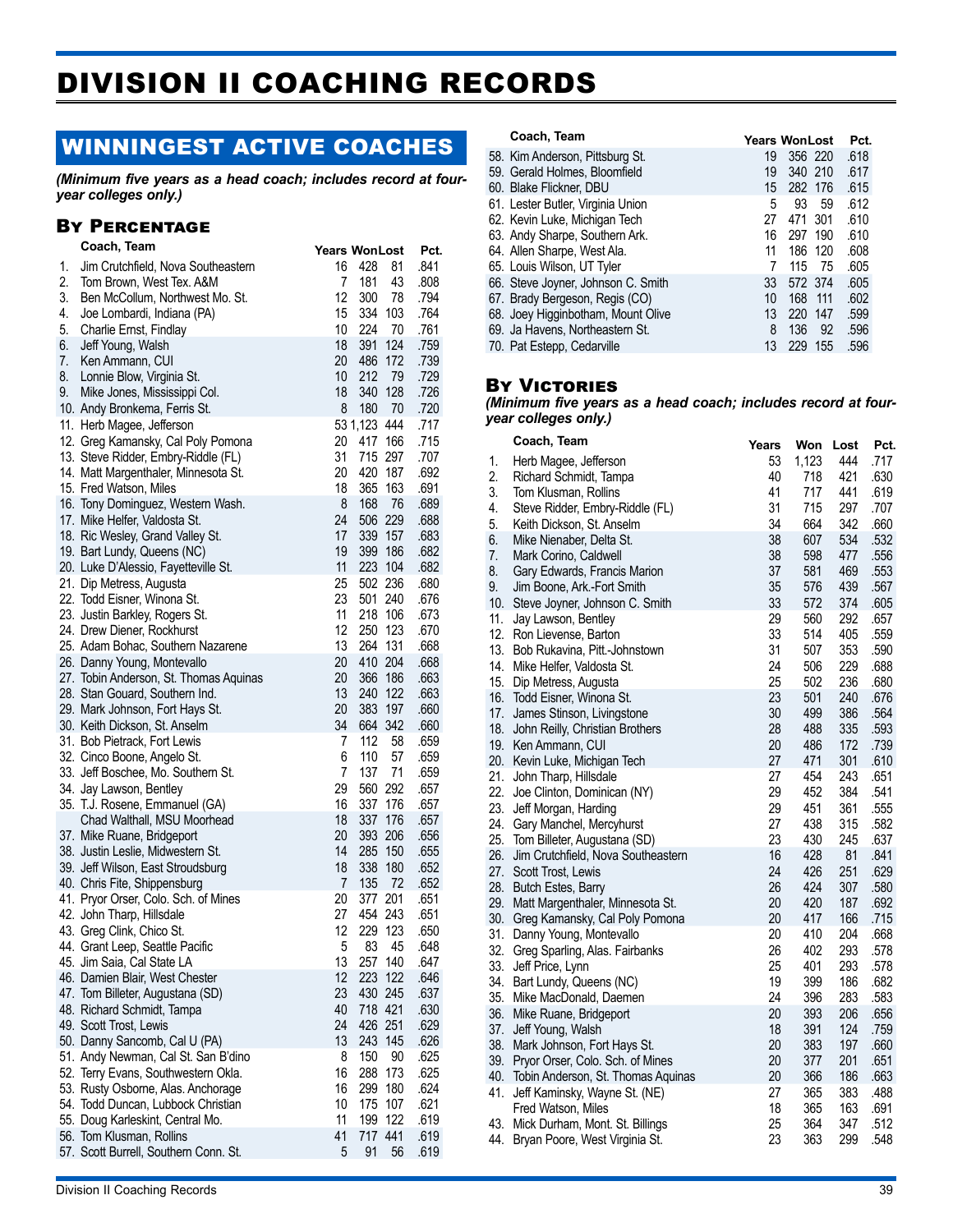|     | Coach, Team                                              | Years    | Won        | Lost       | Pct.         |
|-----|----------------------------------------------------------|----------|------------|------------|--------------|
| 45. | Kim Anderson, Pittsburg St.                              | 19       | 356        | 220        | .618         |
| 46. | Vince Alexander, Clayton St.                             | 20       | 341        | 249        | .578         |
| 47. | Mike Jones, Mississippi Col.                             | 18       | 340        | 128        | .726         |
|     | Gerald Holmes, Bloomfield                                | 19       | 340        | 210        | .617         |
| 49. | Ric Wesley, Grand Valley St.<br>Brian Good, Wingate      | 17<br>26 | 339<br>339 | 157<br>385 | .683<br>.468 |
| 51. | Jeff Wilson, East Stroudsburg                            | 18       | 338        | 180        | .652         |
|     | 52. T.J. Rosene, Emmanuel (GA)                           | 16       | 337        | 176        | .657         |
|     | Chad Walthall, MSU Moorhead                              | 18       | 337        | 176        | .657         |
| 54. | Joe Lombardi, Indiana (PA)                               | 15       | 334        | 103        | .764         |
| 55. | Steve Hettinga, Lake Superior St.                        | 22       | 333        | 266        | .556         |
| 56. | Bernie Driscoll, Kutztown                                | 20       | 330        | 239        | .580         |
| 57. | David Chadbourne, Franklin Pierce                        | 22       | 309        | 285        | .520         |
| 58. | Jeff Burkhamer, West Florida<br>Billy Mims, Florida Tech | 19<br>23 | 306<br>306 | 226<br>329 | .575<br>.482 |
| 60. | Ben McCollum, Northwest Mo. St.                          | 12       | 300        | 78         | .794         |
|     | Charles Marquardt, Molloy                                | 27       | 300        | 439        | .406         |
| 62. | Rusty Osborne, Alas. Anchorage                           | 16       | 299        | 180        | .624         |
| 63. | Mike Donnelly, Fla. Southern                             | 18       | 298        | 215        | .581         |
| 64. | Andy Sharpe, Southern Ark.                               | 16       | 297        | 190        | .610         |
| 65. | Terry Evans, Southwestern Okla.                          | 16       | 288        | 173        | .625         |
| 66. | Justin Leslie, Midwestern St.                            | 14       | 285<br>282 | 150        | .655         |
| 67. | Blake Flickner, DBU<br>David Greer, Wayne St. (MI)       | 15<br>21 | 282        | 176<br>273 | .615<br>.508 |
| 69. | Clark Sheehy, Southwest Baptist                          | 16       | 279        | 205        | .576         |
| 70. | Bubba Smith, Lee                                         | 18       | 271        | 211        | .562         |
|     |                                                          |          |            |            |              |

# WINNINGEST COACHES ALL-TIME

*(Minimum 10 head coaching seasons in Division II)*

### By Percentage

|                | Coach (Team Coached, Tenure)                                                                                                    | Years Won Lost Pct. |     |          |
|----------------|---------------------------------------------------------------------------------------------------------------------------------|---------------------|-----|----------|
| 1.             | Jim Crutchfield (West Liberty 2005-17, Nova<br>Southeastern 2018-21*)                                                           | 16                  | 428 | 81 .841  |
| 2.             | Josh Schertz (Lincoln Memorial 2009-21)*                                                                                        | 13                  | 337 | 69.830   |
| 3.             | Walter Bucky Harris (Jefferson 1954-65, 67)                                                                                     | 13                  | 240 | 56 .811  |
| 4.             | Dolph Stanley (Beloit 1946-57)                                                                                                  | 12                  | 238 | 56 .810  |
| 5.             | Ben McCollum (Northwest Mo. St. 2010-21)*                                                                                       | 12                  | 300 | 78.794   |
| 6.             | Dave Robbins (Virginia Union 1979-08)                                                                                           | 30                  | 713 | 194 .786 |
| 7 <sub>1</sub> | Ed Adams (N.C. Central 1937, Tuskegee 1938-<br>49. Texas Southern 1950-58)                                                      | 22                  | 464 | 135 .775 |
| 8.             | Charles Christian (Norfolk St. 1974-78, 82-90)                                                                                  | 14                  | 318 | 95 .770  |
| 9.             | Joe Lombardi (Indiana [PA] 2007-21)*                                                                                            | 15                  | 334 | 103 .764 |
| 10.            | Scott Davenport (Bellarmine 2006-21)*                                                                                           | 16                  | 376 | 115 .764 |
| 11.            | Charlie Ernst (Findlay 2012-21)*                                                                                                | 10                  | 224 | 70 .761  |
| 12.            | Ron Niekamp (Findlay 1986-11)                                                                                                   | 26                  | 589 | 185 .761 |
| 13.            | Lucias Mitchell (Alabama St. 1964-67, Kentucky<br>St. 1968-75, Norfolk St. 1979-81)                                             | 15                  | 325 | 103 .759 |
|                | 14. Jeff Young (Walsh 2004-21)*                                                                                                 | 18                  | 391 | 124 .759 |
|                | 15. Dean Nicholson (Central Wash. 1965-90)                                                                                      | 26                  | 620 | 199 .757 |
|                | 16. Bill Moore (Scranton 1917-26)                                                                                               | 10                  | 114 | 37.755   |
|                | 17. Rodney Watson (Southern Ind. 2010-20)                                                                                       | 11                  | 251 | 82 .754  |
|                | 18. John Kochan (Millersville 1984-96)                                                                                          | 13                  | 285 | 96.748   |
|                | 19. Ralph Welch (Chapman 1926-42)                                                                                               | 17                  | 258 | 87.748   |
| 20.            | Joe Hutton (Hamline 1932-65)                                                                                                    | 34                  | 591 | 207.741  |
| 21.            | Don Meyer (Hamline 1973-75, Lipscomb 1976-<br>99, Northern St. 2000-10)                                                         | 38                  | 923 | 324 .740 |
|                | 22. Rock Oglesby (Florida A&M 1951-70, 72)                                                                                      | 21                  | 386 | 138.737  |
| 23.            | John McLendon (N.C. Central 1941-52, Hampton<br>1953-54, Tennessee St. 1955-59, Kentucky<br>St. 1964-66, Cleveland St. 1967-69) | 25                  | 496 | 179 .735 |
|                | 24. Moco Mercer (Dubuque 1941-50)                                                                                               | 10                  | 119 | 43 .735  |
|                |                                                                                                                                 |                     |     |          |

| 25. | Coach (Team Coached, Tenure)<br>Calvin C. Irvin (Johnson C. Smith 1948-52, N.C.                           | Years Won Lost Pct.<br>23 | 411        | 149 .734            |
|-----|-----------------------------------------------------------------------------------------------------------|---------------------------|------------|---------------------|
| 26. | A&T 1955-72)<br>Lonnie Blow (Saint Augustine's 2009-10, 13,                                               | 10                        | 212        | 79 .729             |
| 27. | Virginia St. 2014-21)*<br>Mike Jones (Missississpi Col. 1989-02, 07-08,<br>$20-21$ <sup>*</sup>           | 18                        | 340        | 128 .726            |
|     | 28. Bud Hinga (Hope 1932-43, 46-48)                                                                       | 15                        | 188        | 71 .726             |
|     | 29. Garland Pinholster (Oglethorpe 1957-66)                                                               | 10                        | 180        | 68.726              |
|     | 30. Albert Muyskens (Calvin 1936-45)                                                                      | 10                        | 118        | 46 .720             |
|     | 31. Herb Magee (Jefferson 1968-21)*                                                                       | 53                        | 1,123      | 444 .717            |
|     | 32. Greg Kamansky (Cal Poly Pomona 2001-21)*                                                              | 20                        | 417        | 166 .715            |
|     | 33. Greg Zimmerman (Alderson Broaddus 2002-19)                                                            | 18                        | 390        | 155 .715            |
|     | 34. Mike Leaf (Winona St. 1999-15)                                                                        | 17                        | 381        | 152 .714            |
|     | 35. Lonn Reisman (Tarleton St. 1989-18)                                                                   | 30                        | 653        | 261 .714            |
|     | 36. Fred Sefton (Akron 1916-24, 26-27)                                                                    | 11<br>17                  | 103<br>353 | 42 .710<br>144 .709 |
|     | 37. Steve Hesser (Drury 2005-21)<br>38. Butch Haswell (Fairmont St. 1994-04)                              | 11                        | 226        | 93 .708             |
|     | 39. Andrew Laska (Assumption 1952-67)                                                                     | 16                        | 224        | 93 .707             |
|     | 40. Al Shields (Bentley 1964-78)                                                                          | 15                        | 257        | 107.706             |
|     | Lou D'Allesandro (Southern N.H. 1964-70,                                                                  |                           |            |                     |
| 41. | 73-75)                                                                                                    | 10                        | 183        | 77.704              |
|     | 42. Bill Boylan (Monmouth 1957-77)                                                                        | 21                        | 368        | 155 .704            |
|     | 43. Beryl Shipley (UL Lafayette 1958-73)                                                                  | 16                        | 293        | 126 .699            |
|     | 44. Edwin Nihiser (Brockport 1929-34, 36-39, 41-42)                                                       | 12                        | 104        | 45 .698             |
|     | 45. Bob Chipman (Washburn 1980-17)                                                                        | 38<br>32                  | 808<br>412 | 353.696<br>181 .695 |
|     | 46. Mose Hole (Wooster 1927-58)<br>47. Sam Cozen (Drexel 1953-68)                                         | 16                        | 213        | 94 .694             |
|     | 48. Barney Steen (Calvin 1954-66)                                                                         | 13                        | 189        | 84 .692             |
|     | 49. Matt Margenthaler (Minnesota St. 2002-21)*                                                            | 20                        | 420        | 187 .692            |
|     | 50. Fred Watson (Benedict 2003-18, Miles 2019-21)*                                                        | 18                        | 365        | 163 .691            |
| 51. | Ed L. Jucker (Merchant Marine 1946-48,<br>Rensselaer 1949-53, Cincinnati 1961-65,<br>Rollins 1973-77)     | 18                        | 270        | 122.689             |
| 52. | Mike Helfer (Southern Poly 1998-05, Valdosta St.<br>2006-21)*                                             | 24                        | 506        | 886. 229            |
| 53. | Gordon Gibbons (South Fla. 1980, Fla. Southern<br>1991-00, Clayton St. 2002-13)                           | 23                        | 467        | 212 .688            |
|     | 54. Robert Rainey (Albany St. [GA] 1961-72)                                                               | 12                        | 243        | 112 .685            |
| 55. | Ric Wesley (Grand Valley St. 2005-21)*                                                                    | 17                        | 339        | 157.683             |
| 56. | Rick Cooper (Wayland Baptist 1988-93, West<br>Tex. A&M 1994-14)                                           | 27                        | 549        | 255 .683            |
| 57. | Bart Lundy (Queens [NC] 1999-03, High Point<br>2004-09, Queens [NC] 2014-21)*                             | 19                        | 399        | .682 186            |
| 58. | Luke D'Alessio (Bowie St. 2000-09, Fayetteville<br>St. 2020-21)*)                                         | 11                        | 223        | 104 .682            |
|     | 59. Dick Sauers (Albany [NY] 1956-87, 89-97)                                                              | 41                        | 702        | 330 .680            |
| 60. | Dip Metress (Belmont Abbey 1997-04, Augusta<br>2005-21)*                                                  | 25                        | 502        | 236 .680            |
|     | 61. Jack Harding (Scranton 1927-37)                                                                       | 11                        | 119        | 56 .680             |
|     | 62. Clem Leitch (North Dakota 1926-43)                                                                    | 18                        | 224        | 106 .679            |
| 63. | Bill E. Jones (North Ala. 1973-74, Jacksonville<br>St. 1975-98)                                           | 26                        | 477        | 226 .679            |
|     | 64. Rutherford Baker (Albany [NY] 1925-35)<br>65. Danny P. Rose (Central Mich. 1938-43, 47-54)            | 11<br>14                  | 63<br>176  | 30 .677<br>84 .677  |
| 66. | Ryan Looney (Eastern Ore. 2005-09, Seattle<br>Pacific 2010-16, Point Loma 2017-19, Idaho<br>St. 2020-21)* | 17                        | 349        | 167.676             |
| 67. | Ken Wagner (BYU-Hawaii 1991-16)                                                                           | 26                        | 501        | .676 240            |
| 68. | David Boots (Augsburg 1983-88, South Dakota                                                               | 31                        | 603        | 674. 291            |
|     | 1989-13)                                                                                                  |                           |            |                     |
|     | 69. Rock Hanson (Western III. 1927-36, 39-42, 47)                                                         | 15                        | 173        | 84 .673             |
|     | 70. Albin Scheidler (St. Joseph's [IN] 1912-25)                                                           | 14                        | 111        | 54 673              |
|     |                                                                                                           |                           |            |                     |

*\*Active coaches*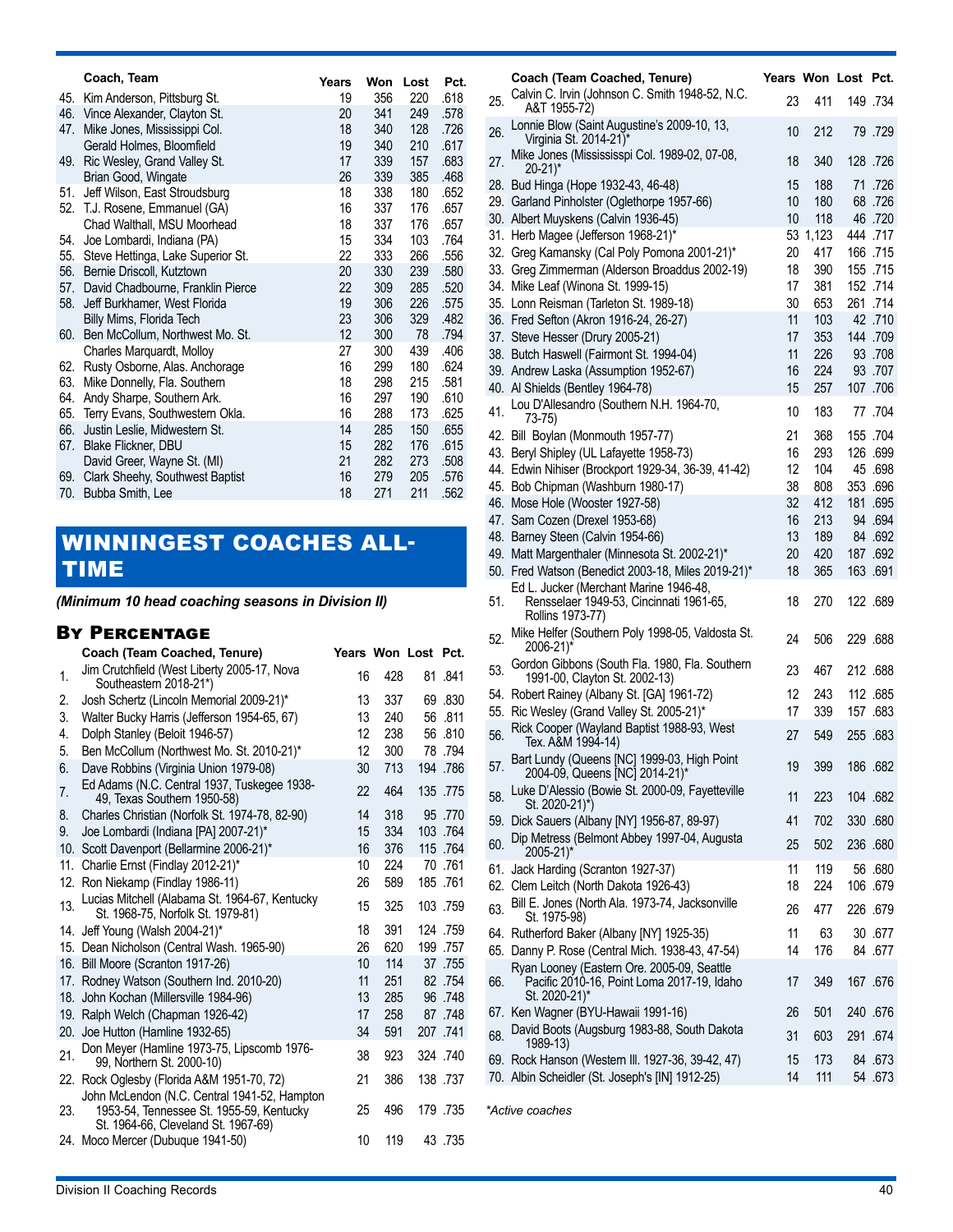### **BY VICTORIES**

*(Minimum 10 head coaching seasons in Division II)*

| 1.         | Coach (Team Coached, Tenure)<br>Herb Magee (Jefferson 1968-21)*                                                                                                                      | Years<br>53 | Won<br>1,123 | Lost<br>444 | Pct.<br>.717 |
|------------|--------------------------------------------------------------------------------------------------------------------------------------------------------------------------------------|-------------|--------------|-------------|--------------|
| 2.         | Don Meyer (Hamline 1973-75, Lipscomb                                                                                                                                                 | 38          | 923          | 324         | .740         |
| 3.         | 1976-99, Northern St. 2000-10)<br>Jim Phelan (Mt. St. Mary's 1955-03)                                                                                                                | 49          | 830          | 524         | .613         |
| 4.         | Clarence "Big House" Gaines (Winston-                                                                                                                                                | 47          | 828          | 447         | .649         |
| 5.         | Salem 1947-93)<br>Jerry Johnson (LeMoyne-Owen 1959-05)                                                                                                                               | 47          | 821          | 447         | .647         |
| 6.         | Bob Chipman (Washburn 1980-17)                                                                                                                                                       | 38          | 808          | 353         | .696         |
| 7.         | Richard Schmidt (Vanderbilt 1980-81, Tampa<br>1984-21)*                                                                                                                              | 40          | 718          | 421         | .630         |
| 8.         | Tom Klusman (Rollins 1981-21)*                                                                                                                                                       | 41          | 717          | 441         | .619         |
| 9.         | Dave Robbins (Virginia Union 1979-08)                                                                                                                                                | 30<br>41    | 713          | 194         | .786         |
| 10.<br>11. | Dick Sauers (Albany (NY) 1956-87, 89-97)<br>Keith Dickson (St. Anselm 1987-21)*                                                                                                      | 34          | 702<br>664   | 330<br>342  | .680<br>.660 |
| 12.        | Mike Sandifar (Averett 1979-81,<br>Southwestern [KS] 1982-87, Oakland City                                                                                                           | 37          | 662          | 375         | .638         |
| 13.        | 1988-99, 04-19)<br>Lonn Reisman (Tarleton St. 1989-18)                                                                                                                               | 30          | 654          | 261         | .715         |
| 14.        | Brian Beaury (Saint Rose 1987-18)                                                                                                                                                    | 32          | 643          | 325         | .664         |
| 15.        | Greg Kampe (Oakland 1985-21)*                                                                                                                                                        | 37          | 642          | 494         | .565         |
| 16.        | Stan Spirou (Southern N.H. 1986-18)                                                                                                                                                  | 33          | 640          | 341         | .652         |
| 17.        | John Lance (Southwestern Okla. 1919-22,<br>Pittsburg St. 1923-34, 36-63)                                                                                                             | 44          | 632          | 340         | .650         |
| 18.        | Ed Messbarger (Benedictine Hts. 1958-60,<br>Dallas 1961-63, St. Mary's (TX) 1964-78,<br>Angelo St. 1979-98)                                                                          | 41          | 630          | 518         | .549         |
| 19.        | Dean Nicholson (Central Wash. 1965-90)                                                                                                                                               | 26          | 620          | 199         | .757         |
| 20.        | Tom Smith (Central Mo. 1976-80, Valparaiso<br>1981-88, Mo. Western St. 1989-13)                                                                                                      | 38          | 618          | 463         | .572         |
| 21.        | Rich Glas (Minn.-Morris 1975-79, Willamette<br>1980-84, North Dakota 1989-06,<br>Concordia-M'head 2009-17)                                                                           | 37          | 608          | 413         | .595         |
| 22.        | Mike Nienaber (Bethel [TN] 1984-99,<br>Christian Bros. 2000-21)*                                                                                                                     | 38          | 607          | 534         | .532         |
| 23.        | David Boots (Augsburg 1983-88, South<br>Dakota 1989-13)                                                                                                                              | 31          | 603          | 291         | .674         |
| 24.        | Mark Corino (Bloomfield 1983-87, Caldwell<br>1989-21)*                                                                                                                               | 38          | 598          | 477         | .556         |
| 25.        | Dick Peth (Denver 1986-97, Wartburg<br>1998-21)*                                                                                                                                     | 36          | 592          | 378         | .610         |
| 26.<br>27. | Joe Hutton (Hamline 1932-65)<br>Ron Niekamp (Findlay 1986-11)                                                                                                                        | 34<br>26    | 591<br>589   | 207<br>185  | .741<br>.761 |
|            | Dom Rosselli (Youngstown St. 1941-42,                                                                                                                                                | 38          | 589          | 388         | .603         |
| 29.        | $47-82)$<br>Lennie Acuff (Belhaven 1991-92, Berry 1994-<br>97, Ala.-Hunstville 1998-19, Lipscomb<br>2020-21)*                                                                        | 30          | 588          | 344         | .630         |
| 30.        | Greg Walcavich (Birmingham-So. 1979-83,<br>Rice 1987, West Va. Wesleyan 1988-89,<br>Edinboro 1990-13)                                                                                | 32          | 582          | 324         | .642         |
| 31.        | Gary Edwards (Barton 1985-87, Charleston<br>So. 1988-96, Indiana (PA) 1997-06,<br>Francis Marion 2007-21)*                                                                           | 37          | 581          | 469         | .553         |
| 32.        | Dan McCarrell (North Park 1968-84,<br>Minnesota St. 1985-01)                                                                                                                         | 34          | 579          | 347         | .625         |
| 33.        | Jim Boone (California [PA] 1987-96, Robert<br>Morris 1997-00, Eastern Mich. 2001-05,<br>Tusculum 2006-11, West Va. Wesleyan<br>2012, Delta St. 2013-19, Ark.-Fort Smith<br>2020-21)* | 35          | 576          | 439         | .567         |
| 34.        | Pat Douglass (Mont. St. Billings 1982-87,<br>CSU Bakersfield 1988-97, UC Irvine<br>1998-10)                                                                                          | 29          | 573          | 310         | .649         |
| 35.<br>36. | Steve Joyner (Johnson C. Smith 1988-21)*<br>Fred Hobdy (Grambling 1957-86)                                                                                                           | 33<br>30    | 572<br>571   | 374<br>287  | .605<br>.666 |

|            | Coach (Team Coached, Tenure)<br>Davey Whitney (Texas Southern 1965-69,                                                    | Years    | Won        | Lost       | Pct.         |
|------------|---------------------------------------------------------------------------------------------------------------------------|----------|------------|------------|--------------|
| 37.        | Alcorn 1970-89, 97-03)                                                                                                    | 32       | 566        | 356        | .614         |
| 38.        | Gary Colson (Valdosta St. 1959-68,<br>Pepperdine 1969-79, New Mexico 1981-<br>88, Fresno St. 1991-95)                     | 34       | 563        | 385        | .594         |
| 39.        | Ed Douma (Alma 1974, Lake Superior St.<br>1975-78, Kent St. 1979-82, UNCG 1983-<br>84, Calvin 1985-96, Hillsdale 1999-07) | 32       | 561        | 296        | .655         |
| 40.        | Jay Lawson (Bentley 1992-21)*                                                                                             | 29       | 560        | 292        | .657         |
| 41.        | Charles Chronister (Bloomsburg 1972-02)                                                                                   | 31       | 559        | 288        | .660         |
| 42.        | Bill Knapton (Beloit 1958-97)                                                                                             | 40       | 555        | 344        | .617         |
| 43.<br>44. | Glenn Wilkes (Stetson 1958-93)<br>Bruce Webster (Bridgeport 1966-99)                                                      | 36<br>34 | 551<br>549 | 436<br>405 | .558<br>.575 |
|            | Rick Cooper (Wayland Baptist 1988-93,                                                                                     |          |            |            |              |
|            | West Tex. A&M 1994-14)                                                                                                    | 27       | 549        | 255        | .683         |
| 46.        | Lonnie Porter (Regis (CO) 1978-15)                                                                                        | 38       | 538        | 503        | .517         |
| 47.<br>48. | Dave Bike (Sacred Heart 1979-13)<br>Bert Hammel (Merrimack 1981-16)                                                       | 35<br>36 | 528<br>526 | 500<br>491 | .514<br>.517 |
|            | Ben Jobe (Talladega 1965-67, Alabama                                                                                      |          |            |            |              |
|            | St. 1968, South Carolina St. 1969-73,                                                                                     |          |            |            |              |
| 49.        | Denver 1979-80, Alabama A&M 1983-86,<br>Southern U. 1987-96, Tuskegee 1997-00,                                            | 31       | 524        | 334        | .611         |
|            | Southern U. 2002-03)                                                                                                      |          |            |            |              |
| 50.        | Scott Nagy (South Dakota St. 1996-16,<br>Wright St. 2017-21)*                                                             | 26       | 519        | 289        | .642         |
| 51.        | Brad Jackson (Western Wash. 1986-12)                                                                                      | 27       | 518        | 279        | .650         |
| 52.        | Arthur McAfee (Lane 1961, Mississippi Val.<br>1962, Lincoln (MO) 1963, Bishop 1964-                                       | 40       | 516        | 510        | .503         |
|            | 65, Morehouse 1966-00)                                                                                                    |          |            |            |              |
| 53.        | Ron Lievense (Averett 1985-87, St. Andrews<br>1992-96, Barton 1997-21)*                                                   | 33       | 514        | 405        | .559         |
|            | Arad McCutchan (Evansville 1947-77)                                                                                       | 31       | 514        | 314        | .621         |
|            | Jim Gudger (Western Caro. 1951-69, Tex.<br>A&M-Commerce 1970-83)                                                          | 33       | 514        | 415        | .553         |
| 56.        | Paul Webb (Randolph-Macon 1957-75, Old<br>Dominion 1976-85)                                                               | 29       | 511        | 257        | .665         |
| 57.        | Herbert Greene (AUM 1976-77, Columbus<br>St. 1982-06)                                                                     | 27       | 510        | 270        | .654         |
|            | Aubrey Bonham (Whittier 1938-43, 46-68)                                                                                   | 29       | 510        | 285        | .642         |
| 59.        | Bob Rukavina (Pitt.-Johnstown 1990-21)*                                                                                   | 31       | 507        | 353        | .590         |
| 60.        | Mike Helfer (Southern Poly 1998-05,<br>Valdosta St. 2006-21)*                                                             | 24       | 506        | 229        | .688         |
| 61.        | Leo Nicholson (Central Wash. 1930-43,<br>46-64)                                                                           | 33       | 505        | 281        | .642         |
| 62.        | Don Maestri (Troy 1983-13)                                                                                                | 31       | 502        | 402        | .555         |
| 63.        | Dip Metress (Belmont Abbey 1997-04,                                                                                       | 25       | 502        | 236        | .680         |
| 64.        | Augusta 2005-21)*<br>Ed Martin (South Carolina St. 1956-68,<br>Tennessee St. 1969-85)                                     | 30       | 501        | 254        | .664         |
|            | Bobby Vaughan (Elizabeth City St. 1952-66,                                                                                | 34       | 501        | 363        | .580         |
|            | 68-86)<br>Ken Wagner (BYU-Hawaii 1991-16)*                                                                                | 26       | 501        | 240        | .676         |
| 67.        | Cal Luther (DePauw 1955-58, Murray St.<br>1959-74, Longwood 1982-90, UT Martin                                            | 39       | 500        | 489        | .506         |
| 68.        | 1991-99, Bethel [TN] 2000)<br>James Stinson (Barber-Scotia 1991-04,                                                       | 30       | 499        | 386        | .564         |
|            | Livingstone 2005-21)*<br>Will Renken (Bloomfield 1948-52, Albright                                                        |          |            |            |              |
| 69.        | 1956-88)<br>John McLendon (N.C. Central 1941-52,                                                                          | 38       | 497        | 466        | .516         |
| 70.        | Hampton 1953-54, Tennessee St. 1955-<br>59, Kentucky St. 1964-66, Cleveland St.<br>1967-69)                               | 25       | 496        | 179        | .735         |
|            |                                                                                                                           |          |            |            |              |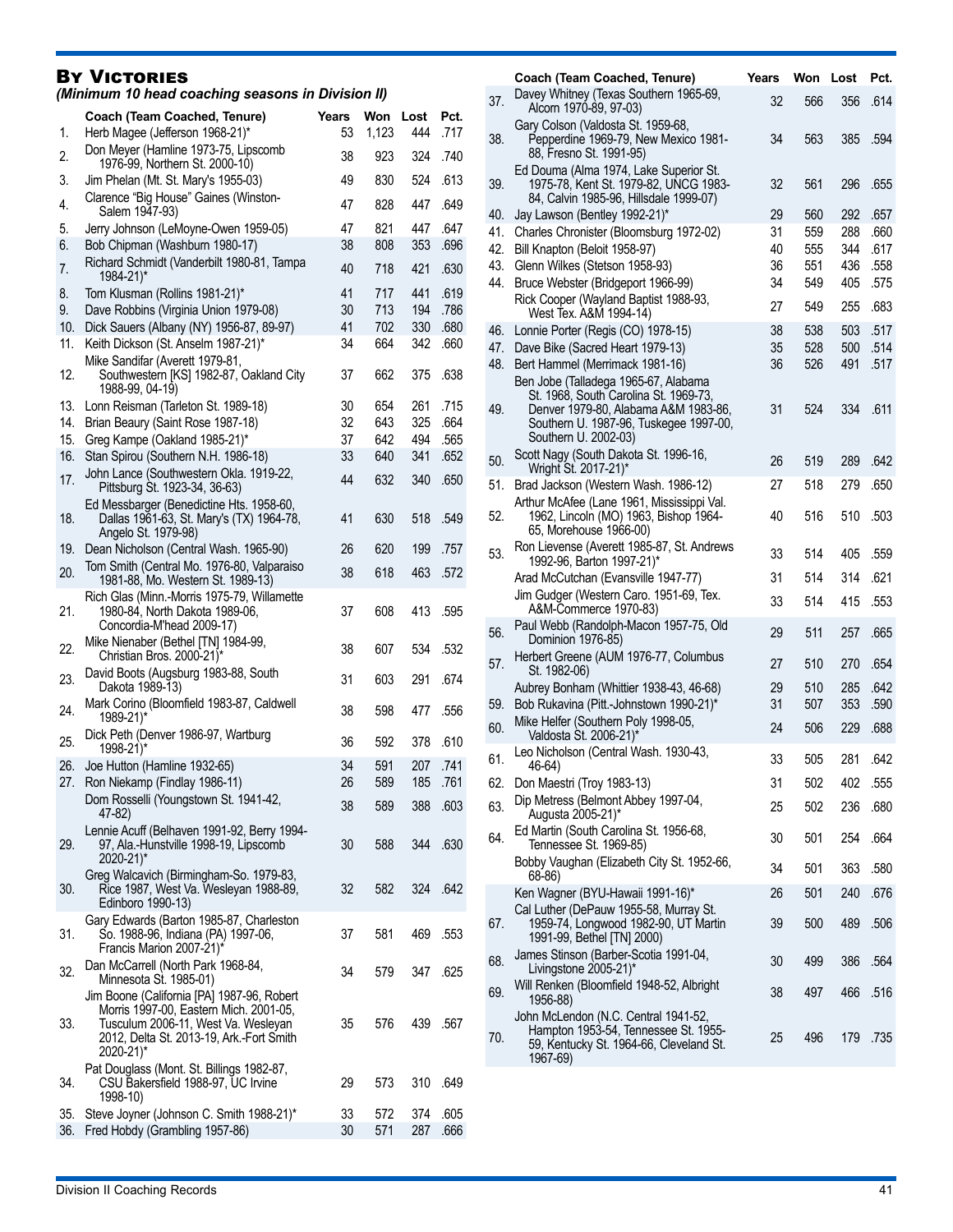# DIVISION III COACHING RECORDS

# WINNINGEST ACTIVE COACHES

*(Minimum five years as a head coach; includes record at fouryear colleges only.)*

### By Percentage

|    | Coach, Team                            | Years          | Won | Lost | Pct. | υ<br>6          |
|----|----------------------------------------|----------------|-----|------|------|-----------------|
| 1. | Josh Loeffler, Johns Hopkins           | 5              | 112 | 31   | .783 | 6               |
| 2. | Pat McKenzie, Saint John's (MN)        | 6              | 114 | 32   | .781 | 6               |
| 3. | Bob Semling, Wis.-Stevens Point        | 16             | 318 | 107  | .748 | 6               |
| 4. | John Krikorian, Chris. Newport         | 15             | 298 | 102  | .745 | 6               |
| 5. | Mitch Oliver, Albertus Magnus          | 13             | 273 | 94   | .744 | 6               |
| 6. | David Macedo, Va. Wesleyan             | 21             | 434 | 156  | .736 | 7               |
| 7. | Gary Grzesk, St. Norbert               | 17             | 325 | 117  | .735 | 7               |
| 8. | Pat Miller, Wis.-Whitewater            | 20             | 394 | 148  | .727 | 7               |
| 9. | Greg Mason, Centre                     | 22             | 414 | 159  | .723 |                 |
|    | 10. Tom Glynn, Rhode Island Col.       | $\overline{7}$ | 124 | 48   | .721 |                 |
|    | 11. Dave Niland, Penn St.-Behrend      | 26             | 515 | 207  | .713 | B               |
|    | 12. Chris Bartley, WPI                 | 19             | 367 | 150  | .710 | (l              |
|    | 13. Kevin Bettencourt, Endicott        | 7              | 127 | 52   | .709 | y               |
|    | 14. Jon VanderWal, Marietta            | 14             | 267 | 112  | .704 |                 |
|    | 15. Chris Martin, Loras                | 5              | 84  | 36   | .700 |                 |
|    | 16. Josh Merkel, Randolph-Macon        | 10             | 180 | 78   | .698 | 1.              |
|    | 17. Carl Danzig, Scranton              | 20             | 368 | 160  | .697 | 2.              |
|    | 18. Jason Leone, Oswego St.            | 13             | 252 | 110  | .696 | 3.              |
|    | 19. Eric Bridgeland, Redlands          | 21             | 364 | 160  | .695 | 4.              |
|    | 20. Elliott Steinmetz, Yeshiva         | 7              | 117 | 53   | .688 | 5.              |
|    | 21. Jason Zimmerman, Emory             | 13             | 236 | 108  | .686 | 6.              |
|    | 22. Ken Scalmanini, Claremont-M-S      | 22             | 392 | 180  | .685 | 7.              |
|    |                                        | 19             | 342 | 159  | .683 | 8.              |
|    | 23. John Baron, Gwynedd Mercy          | 27             | 510 | 239  |      | 9.              |
|    | 24. Warren Caruso, Husson              | 15             | 270 | 130  | .681 | 1 <sub>0</sub>  |
|    | 25. Ron Rose, Ill. Wesleyan            |                |     |      | .675 | 11              |
|    | 26. Kevin App, Williams                | 6              | 112 | 54   | .675 | 12              |
|    | 27. Landry Kosmalski, Swarthmore       | 8              | 153 | 74   | .674 | 13              |
|    | 28. Mike Bokosky, Chapman              | 28             | 482 | 234  | .673 | $\frac{1}{2}$   |
|    | 29. Tom Palombo, Guilford              | 24             | 431 | 210  | .672 | 15              |
|    | 30. Todd Raridon, North Central (IL)   | 32             | 564 | 275  | .672 | 16              |
|    | 31. Tim Grosz, Northwestern-St. Paul   | 21             | 401 | 196  | .672 | 17              |
|    | 32. Scott Coval, DeSales               | 28             | 503 | 246  | .672 | 18              |
|    | 33. Chuck McBreen, Ramapo              | 22             | 401 | 200  | .667 | 19              |
|    | 34. Greg Mitchell, Hope                | 7              | 118 | 60   | .663 | 2(              |
|    | 35. Ryan Kane, Ripon                   | 9              | 133 | 69   | .658 | 2 <sup>1</sup>  |
|    | 36. Chris Harvey, Salem St.            | 18             | 325 | 171  | .655 | $\overline{2}$  |
|    | 37. Brian Baptiste, UMass Dartmouth    | 38             | 669 | 352  | .655 | $\alpha$        |
|    | 38. Mike Fuline, Mount Union           | 10             | 171 | 90   | .655 | $\mathbf{z}$    |
|    | 39. Matt Goldsmith, TCNJ               | 6              | 93  | 50   | .650 | 25              |
|    | 40. Bobby Hurley, Stevens              | 13             | 213 | 115  | .649 |                 |
|    | 41. Greg Dunne, SUNY Brockport         | 13             | 233 | 128  | .645 | $\overline{27}$ |
|    | 42. Kent Dernbach, Wis.-La Crosse      | 5              | 67  | 37   | .644 | $2\xi$          |
|    | 43. Robbie Sieverding, Dubuque         | 14             | 231 | 128  | .643 | 29              |
|    | 44. Joseph Smith, Morrisville St.      | 11             | 193 | 108  | .641 | 3 <sub>0</sub>  |
|    | 45. Jim Rullo, Neumann                 | 8              | 130 | 73   | .640 | 3 <sup>1</sup>  |
|    | 46. Zach Filzen, Bethel (MN)           | $\overline{5}$ | 86  | 49   | .637 |                 |
|    | 47. Marcus Kahn, Mary Washington       | 18             | 318 | 182  | .636 | 33              |
|    | 48. Mark Hanson, Gust. Adolphus        | 31             | 519 | 299  | .634 | 3/              |
|    | 49. Guy Rancourt, Western Conn. St.    | 16             | 268 | 155  | .634 | 35              |
|    | 50. Mike Miller, Alvernia              | 17             | 276 | 161  | .632 | 36              |
|    | 51. Jeff Brown, Middlebury             | 26             | 426 | 250  | .630 | 37              |
|    | 52. Ryan Cain, Keene St.               | 6              | 97  | 57   | .630 | 38              |
|    | 53. Shawn Cassidy, Concordia Wisconsin | 14             | 227 | 135  | .627 | 39              |
|    | 54. Keith Bunkenburg, Benedictine (IL) | 26             | 423 | 254  | .625 | 4(              |
|    | 55. James Cosgrove, Trinity (CT)       | 23             | 414 | 251  | .623 | 41              |
|    | 56. Bill Fenlon, DePauw                | 36             | 576 | 351  | .621 | 42              |
|    | 57. Dale Wellman, Neb. Wesleyan        | 13             | 205 | 125  | .621 |                 |

#### **Coach, Team Years Won Lost Pct.**

|                                                                                                                                                                                                                                                                                                                                                                                                                                                                                        |       |     | PCτ  |
|----------------------------------------------------------------------------------------------------------------------------------------------------------------------------------------------------------------------------------------------------------------------------------------------------------------------------------------------------------------------------------------------------------------------------------------------------------------------------------------|-------|-----|------|
| 9                                                                                                                                                                                                                                                                                                                                                                                                                                                                                      | 157   | 96  | .621 |
| 21                                                                                                                                                                                                                                                                                                                                                                                                                                                                                     | 343   | 210 | .620 |
| 10                                                                                                                                                                                                                                                                                                                                                                                                                                                                                     | 168   | 103 | .620 |
| 26                                                                                                                                                                                                                                                                                                                                                                                                                                                                                     | 438   | 270 | .619 |
| 7                                                                                                                                                                                                                                                                                                                                                                                                                                                                                      | 108   | 67  | .617 |
| 26                                                                                                                                                                                                                                                                                                                                                                                                                                                                                     | 428   | 267 | .616 |
| 12                                                                                                                                                                                                                                                                                                                                                                                                                                                                                     | 188   | 118 | .614 |
| 19                                                                                                                                                                                                                                                                                                                                                                                                                                                                                     | 311   | 196 | .613 |
| 10                                                                                                                                                                                                                                                                                                                                                                                                                                                                                     | 157   | 99  | .613 |
| 32                                                                                                                                                                                                                                                                                                                                                                                                                                                                                     | 518   | 328 | .612 |
| 18                                                                                                                                                                                                                                                                                                                                                                                                                                                                                     | 285   | 181 | .612 |
| 36                                                                                                                                                                                                                                                                                                                                                                                                                                                                                     | 592   | 378 | .610 |
| 20                                                                                                                                                                                                                                                                                                                                                                                                                                                                                     | 321   | 205 | .610 |
| 25                                                                                                                                                                                                                                                                                                                                                                                                                                                                                     | 403   | 258 | .610 |
| 25                                                                                                                                                                                                                                                                                                                                                                                                                                                                                     | 409   | 262 | .610 |
| 58. John Alesi, Baruch<br>59. Mike Schauer, Wheaton (IL)<br>60. Joe Burke, Skidmore<br>61. Tom Spanbauer, SUNY Cortland<br>62. Tom Heil, Baldwin Wallace<br>63. Stephen Brennan, Babson<br>64. Jeff Gard, Wis.-Platteville<br>65. Bill Geitner, Eastern Conn. St.<br>66. Brooks Miller, Trine<br>67. Terry Butterfield, Texas-Dallas<br>68. Jon Miller, Hanover<br>69. Dick Peth, Wartburg<br>70. Brian Lane, Transylvania<br>71. Kevin Broderick, Nazareth<br>72. Larry Anderson, MIT | rears | won | LOST |

### By Victories

*(Minimum five years as a head coach; includes record at fouryear colleges only.)*

|                                 | Coach (Team Coached, Tenure)                                                                                                                                | Years                      | Won                             | Lost                            | Pct.                                 |
|---------------------------------|-------------------------------------------------------------------------------------------------------------------------------------------------------------|----------------------------|---------------------------------|---------------------------------|--------------------------------------|
| 1.                              | Brian Baptiste, UMass Dartmouth                                                                                                                             | 38                         | 669                             | 352                             | .655                                 |
| 2.                              | Dick Peth, Wartburg                                                                                                                                         | 36                         | 592                             | 378                             | .610                                 |
| 3.                              | Bob McVean, RIT                                                                                                                                             | 42                         | 581                             | 489                             | .543                                 |
| 4.                              | Charlie Brock, Springfield                                                                                                                                  | 40                         | 580                             | 479                             | .548                                 |
| 5.                              | Bill Fenlon, DePauw                                                                                                                                         | 36                         | 576                             | 351                             | .621                                 |
| 6.<br>7.<br>8.<br>9.<br>10.     | Todd Raridon, North Central (IL)<br>Mark Hanson, Gust. Adolphus<br>Terry Butterfield, Texas-Dallas<br>Dave Niland, Penn St.-Behrend                         | 32<br>31<br>32<br>26<br>33 | 564<br>519<br>518<br>515<br>512 | 275<br>299<br>328<br>207<br>343 | .672<br>.634<br>.612<br>.713<br>.599 |
| 11.<br>12.<br>13.<br>14.<br>15. | Charles Katsiaficas, Pomona-Pitzer<br>Warren Caruso, Husson<br>Scott Coval, DeSales<br>Guy Kalland, Carleton<br>Bob Sheldon, Tufts<br>Mike Bokosky, Chapman | 27<br>28<br>36<br>32<br>28 | 510<br>503<br>490<br>483<br>482 | 239<br>246<br>432<br>331<br>234 | .681<br>.672<br>.531<br>.593<br>.673 |
| 16.                             | Frank Marcinek, Susquehanna                                                                                                                                 | 31                         | 454                             | 338                             | .573                                 |
| 17.                             | Brian Newhall, Occidental                                                                                                                                   | 32                         | 451                             | 342                             | .569                                 |
| 18.                             | Tom Spanbauer, SUNY Cortland                                                                                                                                | 26                         | 438                             | 270                             | .619                                 |
| 19.                             | David Macedo, Va. Wesleyan                                                                                                                                  | 21                         | 434                             | 156                             | .736                                 |
| 20.                             | Tom Palombo, Guilford                                                                                                                                       | 24                         | 431                             | 210                             | .672                                 |
| 21.                             | Stephen Brennan, Babson                                                                                                                                     | 26                         | 428                             | 267                             | .616                                 |
| 22.                             | Bernard Tomlin, Old Westbury                                                                                                                                | 29                         | 427                             | 352                             | .548                                 |
| 23.                             | Jeff Brown, Middlebury                                                                                                                                      | 26                         | 426                             | 250                             | .630                                 |
| 24.                             | Keith Bunkenburg, Benedictine (IL)                                                                                                                          | 26                         | 423                             | 254                             | .625                                 |
| 25.                             | Greg Mason, Centre                                                                                                                                          | 22                         | 414                             | 159                             | .723                                 |
| 27.<br>28.<br>29.<br>30.        | James Cosgrove, Trinity (CT)<br>Larry Anderson, MIT<br>Damon Goodwin, Capital<br>Mike DeWitt, Ohio Wesleyan<br>Kevin Broderick, Nazareth                    | 23<br>25<br>26<br>27<br>25 | 414<br>409<br>406<br>405<br>403 | 251<br>262<br>271<br>304<br>258 | .623<br>.610<br>.600<br>.571<br>.610 |
| 31.<br>33.<br>34.<br>35.        | Tim Grosz, Northwestern-St. Paul<br>Chuck McBreen, Ramapo<br>Joe Farroba, Bridgewater St.<br>Brad McAlester, Lebanon Valley<br>Pat Miller, Wis.-Whitewater  | 21<br>22<br>28<br>27<br>20 | 401<br>401<br>398<br>396<br>394 | 196<br>200<br>346<br>305<br>148 | .672<br>.667<br>.535<br>.565<br>.727 |
| 36.                             | Ken Scalmanini, Claremont-M-S                                                                                                                               | 22                         | 392                             | 180                             | .685                                 |
| 37.                             | John Thompson, N.C. Wesleyan                                                                                                                                | 26                         | 387                             | 290                             | .572                                 |
| 38.                             | Guy Neal, Bluffton                                                                                                                                          | 32                         | 378                             | 433                             | .466                                 |
| 39.                             | Carl Danzig, Scranton                                                                                                                                       | 20                         | 368                             | 160                             | .697                                 |
| 40.                             | Chris Bartley, WPI                                                                                                                                          | 19                         | 367                             | 150                             | .710                                 |
| 41.                             | Eric Bridgeland, Redlands                                                                                                                                   | 21                         | 364                             | 160                             | .695                                 |
| 42.                             | Tony Wingen, Carnegie Mellon                                                                                                                                | 33                         | 355                             | 446                             | .443                                 |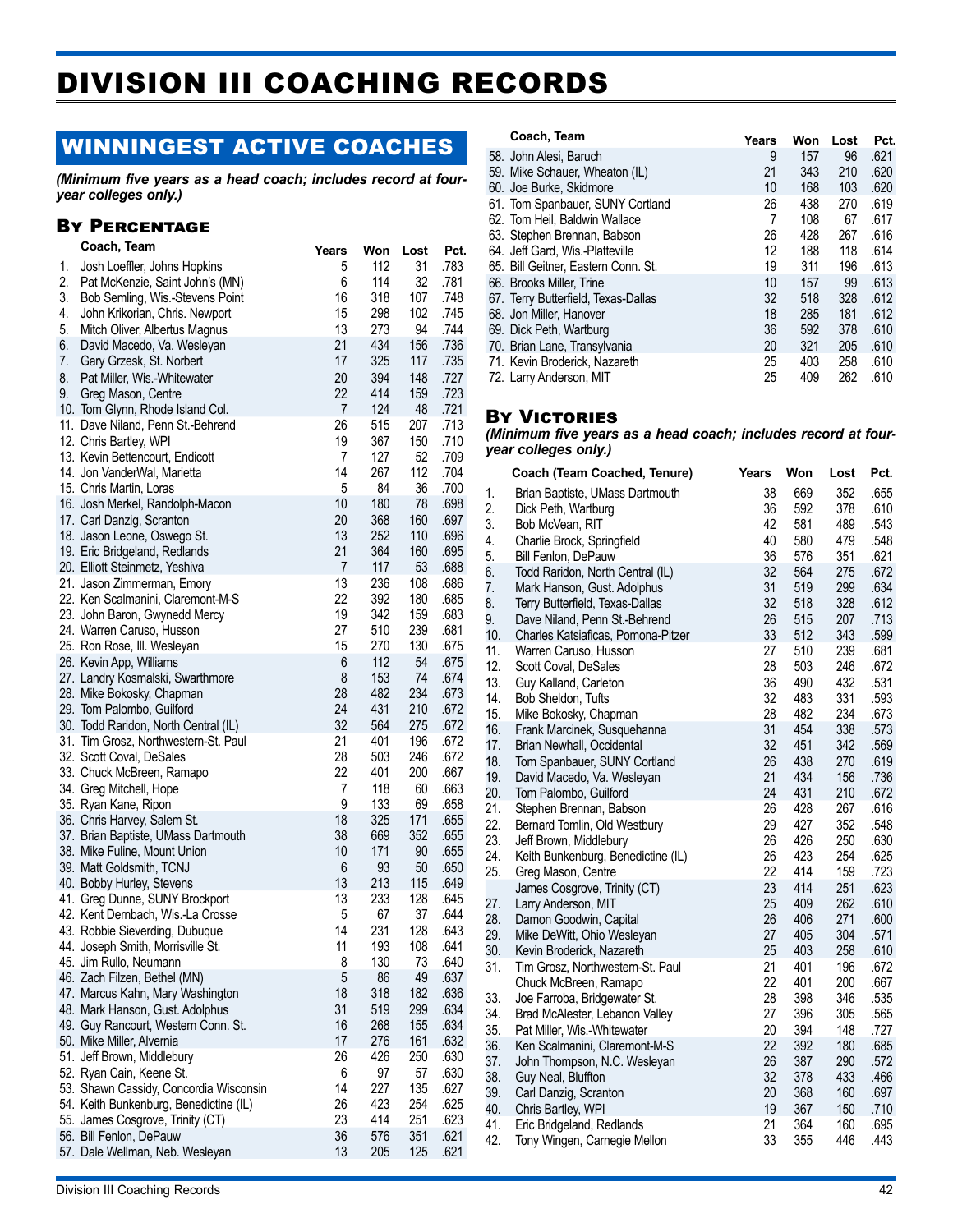|     | Coach (Team Coached, Tenure)                               | Years    | Won        | Lost       | Pct.         |
|-----|------------------------------------------------------------|----------|------------|------------|--------------|
| 43. | Brian Miller, MSOE                                         | 27       | 346        | 343        | .502         |
| 44. | Gary Stewart, Stevenson                                    | 28       | 345        | 401        | .462         |
| 45. | Mike Schauer, Wheaton (IL)                                 | 21       | 343        | 210        | .620         |
| 46. | John Baron, Gwynedd Mercy                                  | 19       | 342        | 159        | .683         |
| 47  | Chris Downs, St. Lawrence                                  | 24       | 338        | 265        | .561         |
| 48. | Dan Kosmoski, St. Olaf                                     | 27       | 336        | 334        | .501         |
| 49. | Joe Reilly, Wesleyan (CT)                                  | 23       | 334        | 245        | .577         |
| 50. | Jeff Santarsiero, Geneva                                   | 25       | 331        | 367        | .474         |
| 51. | Gary Grzesk, St. Norbert                                   | 17       | 325        | 117        | .735         |
|     | Chris Harvey, Salem St.                                    | 18       | 325        | 171        | .655         |
| 53. | Paul Grove, Minn.-Morris                                   | 24       | 321        | 310        | .509         |
| 54. | Brian Lane, Transylvania                                   | 20       | 321        | 205        | .610         |
| 55. | Bob Semling, Wis.-Stevens Point                            | 16<br>18 | 318<br>318 | 107<br>182 | .748<br>.636 |
|     | Marcus Kahn, Mary Washington<br>Steve Minton, SUNY Geneseo | 24       | 318        | 310        | .506         |
| 58. | Rich Sutter, Westfield St.                                 | 22       | 316        | 261        | .548         |
| 59. | Paul Combs, Carroll (WI)                                   | 22       | 313        | 249        | .557         |
| 60. | Steve Lamie, Grove City                                    | 23       | 312        | 281        | .526         |
| 61. | Bill Geitner, Eastern Conn. St.                            | 19       | 311        | 196        | .613         |
| 62. | Mike McGrath, UChicago                                     | 21       | 310        | 222        | .583         |
| 63. | Rick Ferry, Albright                                       | 25       | 309        | 318        | .493         |
|     | Paul Booth, Norwich                                        | 30       | 309        | 442        | .411         |
| 65. | Chris Carideo, Widener                                     | 20       | 303        | 216        | .584         |
| 66. | Aaron Griess, Augsburg                                     | 21       | 301        | 233        | .564         |
|     | Steve Schulman, Lehman                                     | 20       | 301        | 236        | .561         |
| 68. | John Krikorian, Chris. Newport                             | 15       | 298        | 102        | .745         |
| 69. | Joe Loughran, Rutgers-Newark                               | 20       | 295        | 232        | .560         |
| 70. | Matt Mitchell, Westminster (MO)                            | 23       | 291        | 285        | .505         |

# WINNINGEST COACHES ALL-TIME

*(Minimum 10 head coaching seasons in Division III)*

### By Percentage

|     | Coach (Team Coached, Tenure)                                                | Years | Won | Lost Pct.   |
|-----|-----------------------------------------------------------------------------|-------|-----|-------------|
| 1.  | John Tauer, (St. Thomas [MN] 2012-21)*                                      | 10    | 218 | 50 .813     |
| 2.  | Steve Moore (Muhlenberg 1982-87, Wooster<br>1988-20)                        | 39    | 867 | 253 .774    |
| 3.  | Bo Ryan (Wis.-Platteville 1985-99, Milwaukee<br>2000-01, Wisconsin 2002-16) | 32    | 747 | 233 .762    |
| 4.  | Jim Borcherding (Augustana [IL] 1970-84)                                    | 15    | 313 | 100 .758    |
| 5.  | Harry Sheehy (Williams 1984-00)                                             | 17    | 324 | 104 .757    |
| 6.  | Glenn Van Wieren (Hope 1978-10)                                             | 33    | 660 | 219 .751    |
| 7.  | Bob Semling (Wis.-Stevens Point 2006-21)*                                   | 16    | 318 | 107.748     |
| 8.  | John Krikorian (Merchant Marine 2007-10, Chris.<br>Newport 2011-21)*        | 15    | 298 | 102 .745    |
| 9.  | Mitch Oliver (Albertus Magnus 2008-21)*                                     | 13    | 273 | 94 .744     |
|     | 10. David Hixon (Amherst 1978-19)                                           | 42    | 826 | 293 .738    |
|     | 11. David Macedo (Va. Wesleyan 2001-21)*                                    | 21    | 434 | 156 .736    |
| 12. | Gary Grzesk (Lakeland 2004-06, St. Norbert<br>2007-21)*                     | 17    | 325 | 117.735     |
|     | 13. Glenn Robinson (Frank. & Marsh. 1972-19)*                               | 48    | 967 | 359 .729    |
|     | 14. Pat Miller (Wis.-Whitewater 2002-21)*                                   | 20    | 394 | 148.727     |
| 15. | Rick Simonds (St. Joseph's [ME] 1980-92,<br>$94 - 03$                       | 23    | 463 | 176 .725    |
|     | 16. Greg Mason (Centre 2000-21)*                                            | 22    | 414 | 159 .723    |
|     | 17. Dave Darnall (Eureka 1975-94)                                           | 20    | 383 | 150 .719    |
|     | 18. Rob Kornaker (St. John Fisher 2002-17)                                  | 16    | 318 | 126 .716    |
|     | 19. Stan Ogrodnik (Trinity [CT] 1982-08)                                    | 27    | 469 | 186.716     |
|     | 20. Joe Campoli (Ohio Northern 1993-05)                                     | 13    | 254 | 101<br>.715 |
|     | 21. Dave Niland (Penn St.-Behrend 1995-21)*                                 | 26    | 515 | 207.713     |
|     | 22. Gerry Matthews (Stockton 1986-94, 96-16)                                | 30    | 603 | 243 .713    |
|     | 23. Bob Ward (St. John Fisher 1988-01)                                      | 14    | 261 | 106 .711    |
|     | 24. D.P. Harris (Saint Vincent 2005-19)                                     | 15    | 293 | 119 .711    |

|     | Coach (Team Coached, Tenure)<br>25. James Catalano (NJIT 1980-01)                                  | Years<br>22 | Won<br>431 | Lost Pct. | 176.710              |
|-----|----------------------------------------------------------------------------------------------------|-------------|------------|-----------|----------------------|
| 26. | Jerry Welsh (SUNY Potsdam 1969-69, 71-91,                                                          | 26          | 502        |           | 205 .710             |
|     | lona 1992-95)<br>27. Chris Bartley (WPI 2002-21)*                                                  | 19          | 367        |           | 150 .710             |
|     | 28. Dave Vander Meulen (Wis.-Whitewater 1979-01)                                                   | 23          | 440        |           | 182.707              |
|     | 29. Steve Fritz (St. Thomas [MN] 1981-11)                                                          | 31          | 592        |           | 248 .705             |
|     | 30. Jon VanderWal (Marietta 2008-21)*                                                              | 14          | 267        |           | 112 .704             |
|     | 31. Mark Edwards (WashU 1982-18)<br>Josh Merkel (Salisbury 2012-15, Randolph-                      | 37          | 685        |           | 293 .700             |
| 32. | Macon 2016-21)*                                                                                    | 10          | 180        |           | .78.698              |
|     | John Reynders (Allegheny 1980-89)                                                                  | 10          | 180        |           | 78.698               |
|     | 34. Carl Danzig (Scranton 2002-21)*<br>Jason Leone (Keystone 2008-11, Oswego St.                   | 20          | 368        |           | 160 .697             |
| 35. | 2012-21)*                                                                                          | 13          | 252        |           | 110 .696             |
| 36. | Eric Bridgeland (UC Santa Cruz 2001, Puget<br>Sound 2002-06, Pepperdine 2008, Whitman<br>2009-21)* | 21          | 364        |           | 160 .695             |
|     | 37. C.J. Woollum (Chris. Newport 1985-10)                                                          | 26          | 502        |           | 221 .694             |
|     | 38. Lewis Levick (Wartburg 1966-93)<br>Tom Murphy (Hamilton 1971-04, SUNY Poly                     | 28          | 510        |           | 225 .694             |
| 39. | 2006)                                                                                              | 35          | 618        |           | 274 .693             |
|     | 40. John Dzik (Cabrini 1981-05)                                                                    | 25          | 481        |           | 216 .690             |
| 41. | Jim Todd (Fitchburg St. 1978-79, Salem St.<br>1988-96)                                             | 11          | 207        |           | 93 .690              |
|     | 42. Randy Lambert (Maryville (TN) 1981-19)                                                         | 39          | 722        |           | 325 .690             |
|     | 43. Charles Brown (New Jersey City 1983-07)                                                        | 25          | 483        |           | 218 .689             |
|     | 44. Brian VanHaaften (Buena Vista 1997-19)                                                         | 22          | 414        |           | 188.688              |
|     | 45. Jason Zimmerman (Emory 2008-21)*<br>46. Grey Giovanine (Lamar University 1994-99,              | 13          | 236        |           | 108.686              |
|     | Augustana [IL] 2000-20)                                                                            | 27          | 513        |           | 235 .686             |
|     | 47. Ken Scalmanini (Claremont-M-S 1999-21)*                                                        | 22          | 392        |           | 180 .685             |
|     | 48. Jose Rebimbas (Montclair St. 1995, Wm.<br>Paterson 1996-16)                                    | 22          | 409        |           | 188.685              |
|     | 49. John Baron (Gwynedd Mercy 2003-21)*                                                            | 19          | 342        |           | 159 .683             |
| 50. | Bill Harris (King's [NY] 1986-91, Wheaton [IL]<br>1992-09)                                         | 24          | 447        |           | 209 .681             |
|     | 51. Warren Caruso (Husson 1995-21)*                                                                | 27          | 510        |           | 239 .681             |
|     | 52. Richard Bihr (Buffalo St. 1980-99, 01-05)<br>53. Dick Sauers (Albany [NY] 1956-87, 89-97)      | 25<br>41    | 449<br>702 |           | 211 .680<br>330 .680 |
|     | 54. Bob Campbell (Western Conn. St. 1985-16)                                                       | 32          | 590        |           | 278 .680             |
|     | 55. James Lancaster (Aurora 1995-16)                                                               | 22          | 403        |           | 190 .680             |
|     | 56. Bob Bessoir (Scranton 1973-01)                                                                 | 29          | 554        |           | 263 .678             |
| 57. | Mike Lonergan (Catholic 1993-04, Vermont<br>2006-11, George Washington 2012-16)                    | 23          | 474        |           | 877. 226             |
|     | 58. Dennis Bridges (III. Wesleyan 1966-01)                                                         | 36          | 666        |           | 320 .675             |
|     | 59. Ron Rose (III. Wesleyan 2007-21)*<br>60. Mike Bokosky (Chapman 1993-21)*                       | 15<br>28    | 270<br>482 |           | 130 .675<br>234 .673 |
| 61. | Tom Palombo (Defiance 1998-03, Guilford                                                            | 24          | 431        |           | 210 672              |
|     | 2004-21)*<br>62. Ken DeWeese (Mary Hardin-Baylor 1999-20)                                          | 22          | 400        |           | 195 672              |
|     | Todd Raridon (Neb. Wesleyan 1990-04, North                                                         |             |            |           |                      |
| 63. | Central [IL] 2005-21)*<br>Tim Grosz (Neb. Wesleyan 1990-04, North                                  | 32          | 564        |           | 275.672              |
| 64. | Central [IL] 2005-21)*                                                                             | 21          | 401        |           | 196 .672             |
|     | 65. Jack McCloskey (Alvernia 1992-97, 99-04)                                                       | 12          | 227        |           | 111 .672             |
|     | 66. Scott Coval (DeSales 1994-21)*<br>Bill L. Brown (Wooster 1983, Kenyon 1984-88,                 | 28          | 503        | 246       | .672                 |
| 67. | Wittenberg 1994-16)                                                                                | 29          | 543        |           | 871. 266             |
|     | 68. Bob Gillespie (Ripon 1981-12)                                                                  | 32          | 508        |           | <b>250 .670</b>      |
|     | 69. Chuck McBreen (Ramapo 1999-21)*<br>70. Mike Moran (John Carroll 1993-17)                       | 22<br>25    | 401<br>459 | 229       | 200 .667<br>.667     |
|     |                                                                                                    |             |            |           |                      |

*\*Active coaches.*